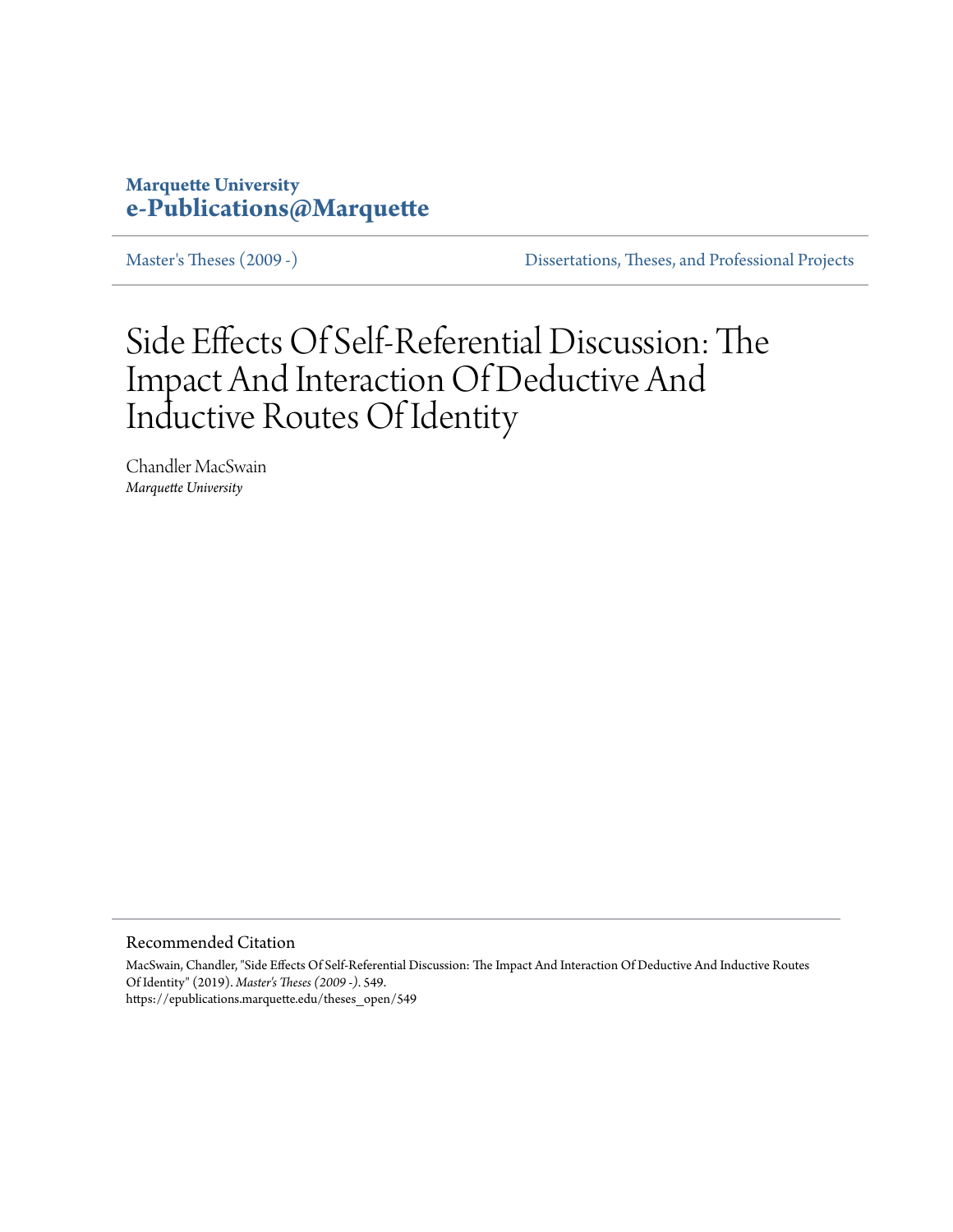### SIDE EFFECTS OF SELF-REFERENTIAL DISCUSSION: THE IMPACT AND INTERACTION OF DEDUCTIVE AND INDUCTIVE ROUTES OF IDENTITY

by

Chandler MacSwain, B.A.

A Thesis submitted to the faculty of the Graduate School, Marquette University, In Partial Fulfillment of the Requirements for The degree of Master of Science

Milwaukee, Wisconsin

August 2019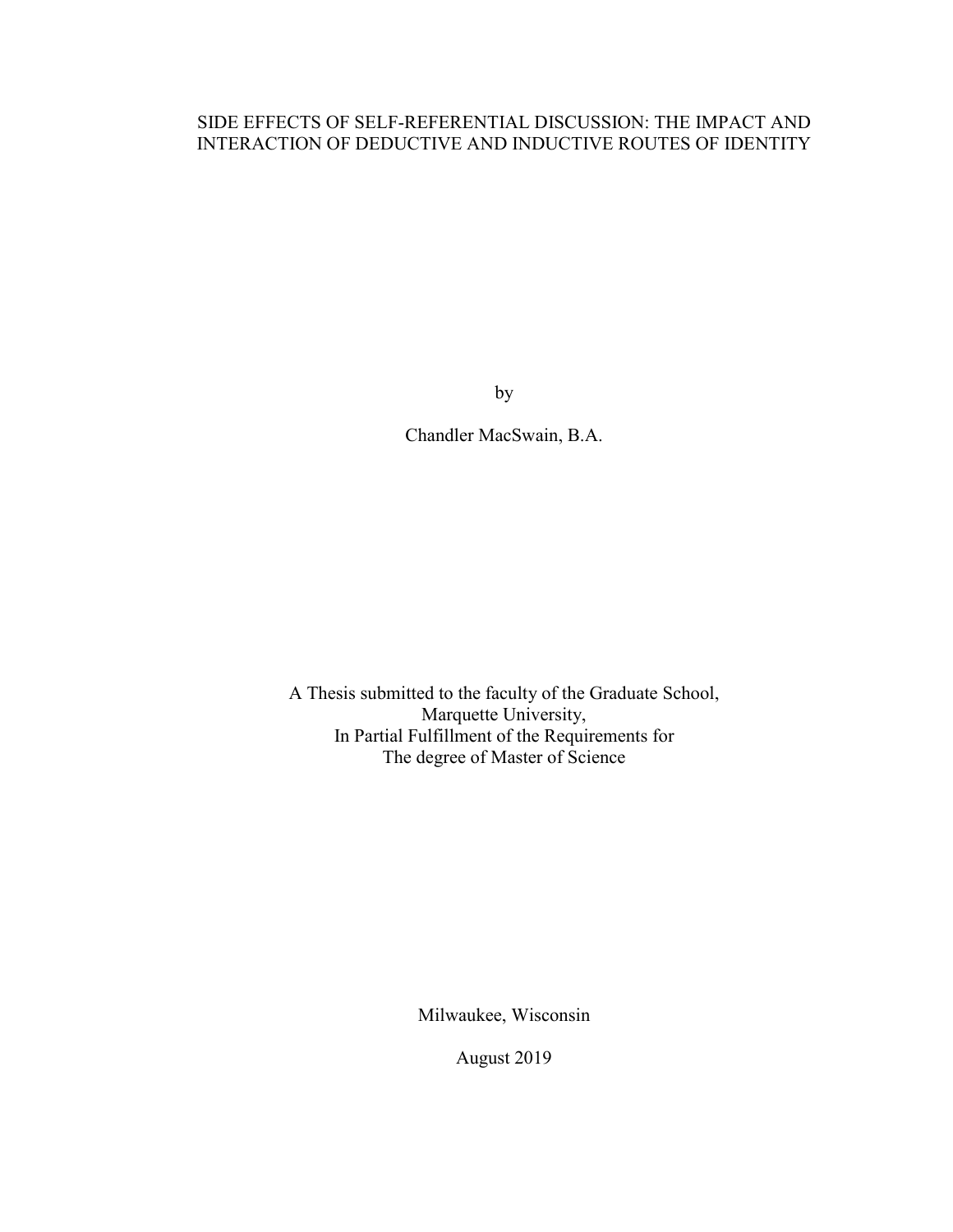#### ABSTRACT

#### SIDE EFFECTS OF SELF-REFERENTIAL DISCUSSION: THE IMPACT AND INTERACTION OF DEDUCTIVE AND INDUCTIVE ROUTES OF IDENTITY

Chandler MacSwain B.A.

Marquette University, 2019

Studies of group communication and group identity rest on two competing theoretical concepts of the group, one that prioritizes examining the relationships between members and one that examines the group as a gestalt construct. For live groups, it is not always clear which style, individual or gestalt, is most appropriate or provides more insight into any specific group because groups' identities and communication behaviors are sometimes explicable by both theoretical concepts. This occurs because in real-world groups the formation process typically involves an amalgamation of both influences. In other words, live groups form identities built around both members' individual traits and categorical commonalities among members. When group formation occurs, it is not always clear which theoretical concept should guide the analysis because when both identity formation styles occur together, research currently lacks a way to determine which has more influence on the resulting group. The present study brings our theoretical understanding of group formation closer to groups in a live context. It does so by forming groups under conditions that provide opportunities to foster both formation styles and measuring members' perception of gestalt or individually focal group identity. Results indicate that members tended to perceive a greater degree of gestalt identity, but not to the exclusion of individual identity.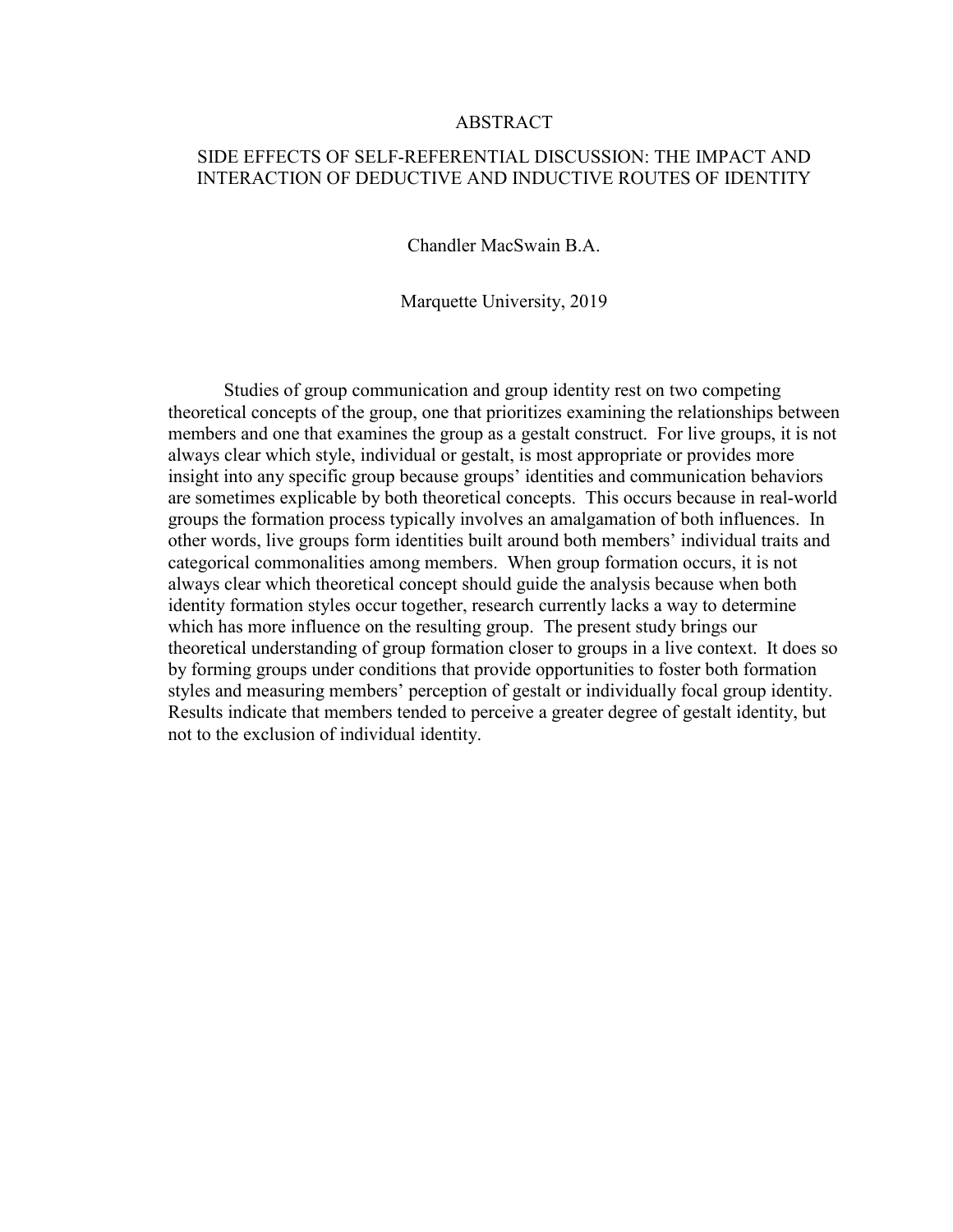## TABLE OF CONTENTS

| Groups as a Collection of Interpersonal Relationships7 |
|--------------------------------------------------------|
|                                                        |
|                                                        |
|                                                        |
| Optimal Distinctiveness Theory10                       |
|                                                        |
|                                                        |
|                                                        |
|                                                        |
| Social Influence on the Interpersonal Level13          |
|                                                        |
|                                                        |
| Cialdini's Weapons of Influence15                      |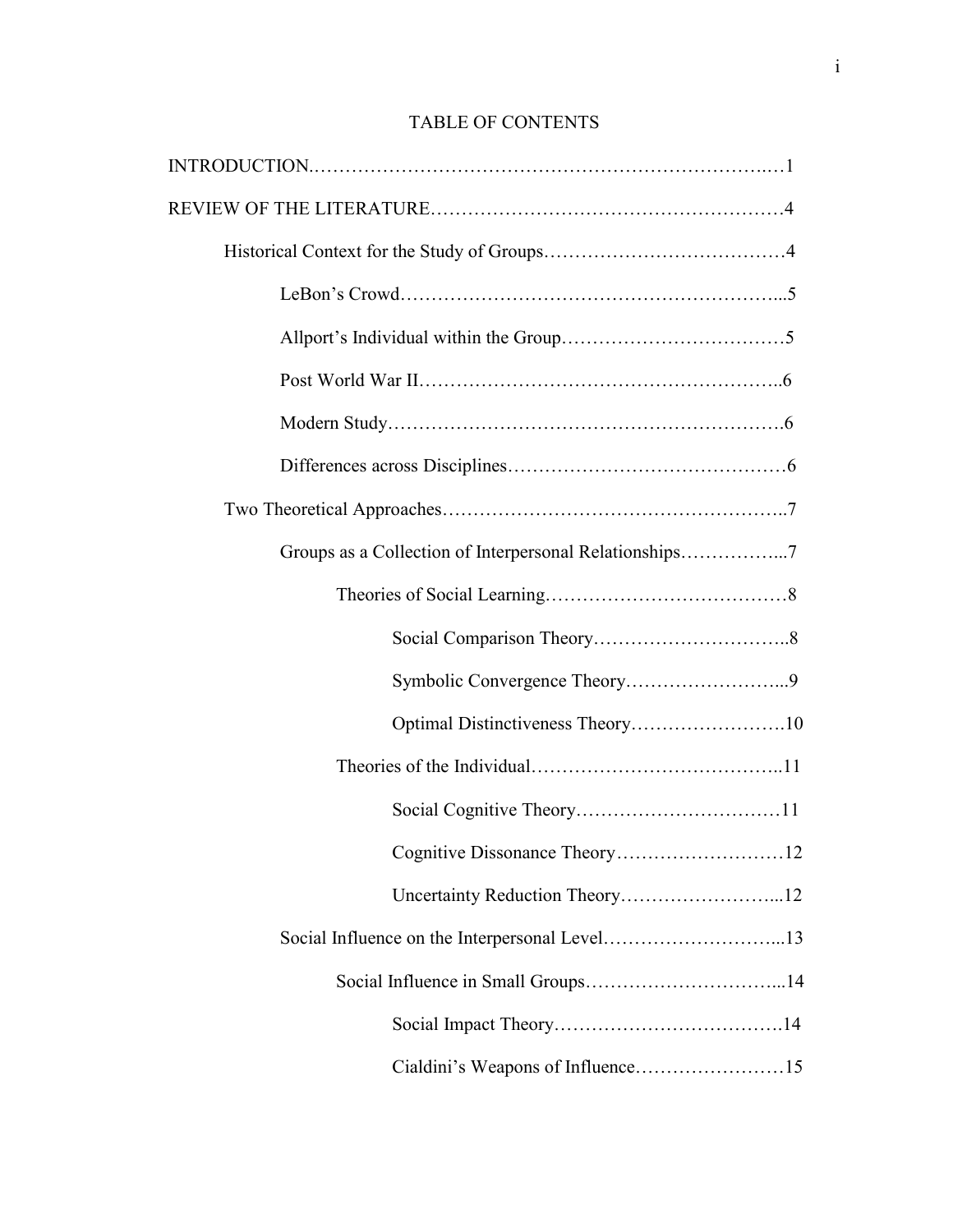|                                                    | 27 |
|----------------------------------------------------|----|
|                                                    |    |
|                                                    |    |
|                                                    |    |
| Individuals' Active Interaction with Both Form and |    |
|                                                    |    |
| The Influence of Social Identities on Behavior30   |    |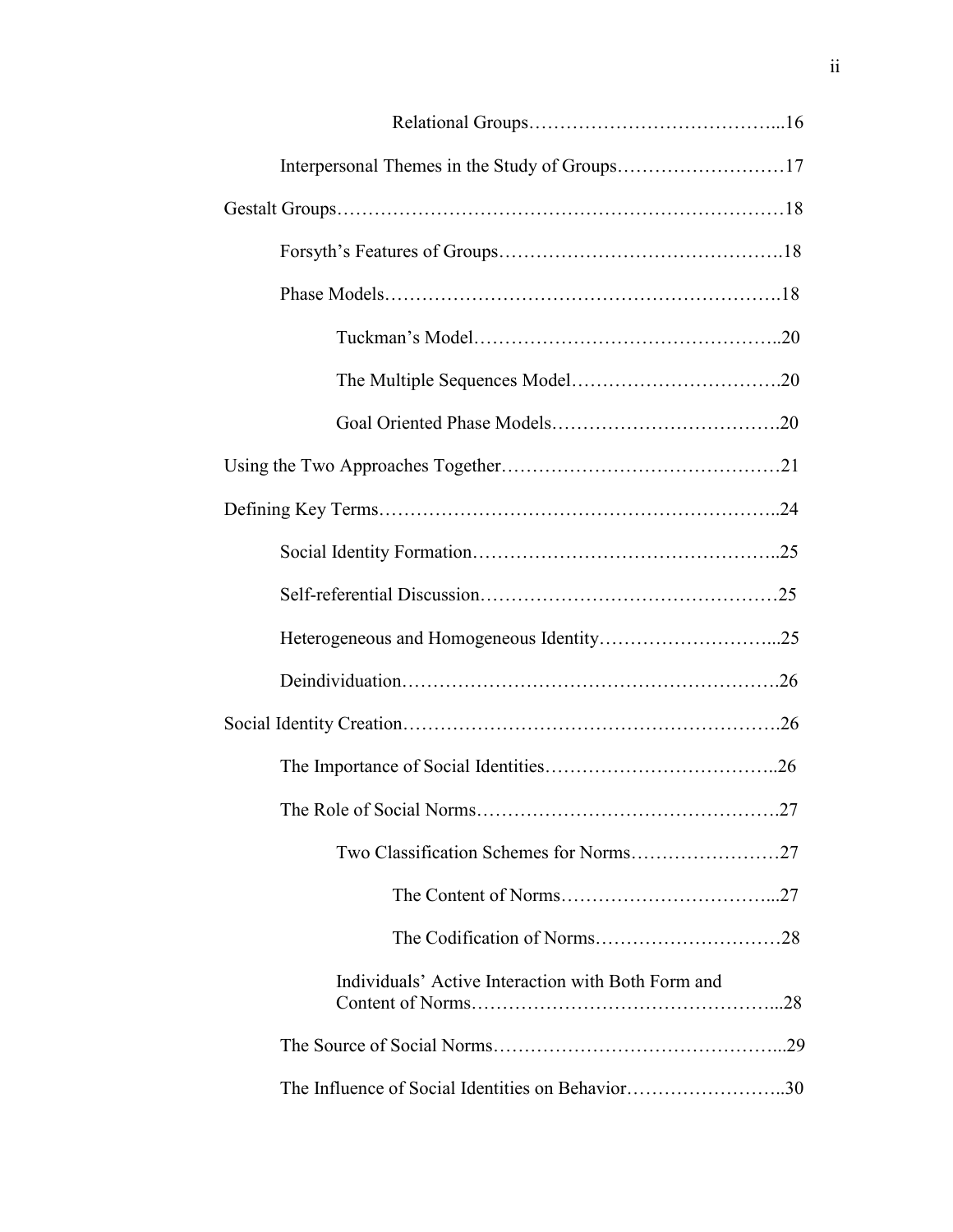| Why Computer-Mediated Communication? 36                            |
|--------------------------------------------------------------------|
|                                                                    |
|                                                                    |
|                                                                    |
|                                                                    |
|                                                                    |
| Differences Across Disciplines39                                   |
| Consequences of Anonymity for Social Interaction40                 |
|                                                                    |
| Overview of the Social Identity Model of Deindividuation Effects42 |
|                                                                    |
|                                                                    |
| The Strategic Route to Deindividuation44                           |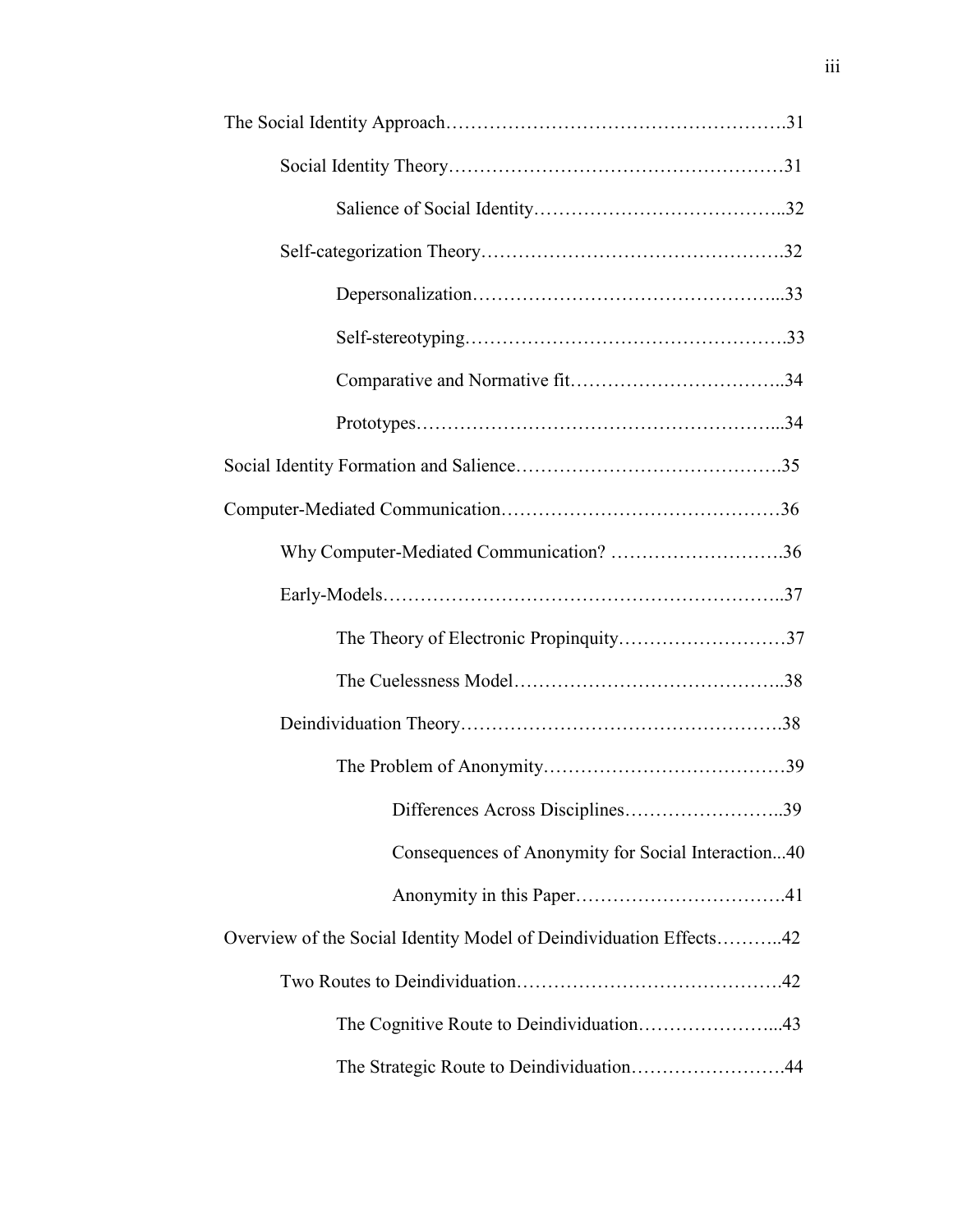| Reicher's Work on Social Identity and Crowd Psychology45             |
|----------------------------------------------------------------------|
| Routes to Social Identity Formation and Deindividuation46            |
| Interactive Model of Social Identity Formation47                     |
| Consequences of Inductive and Deductive Social Identity              |
|                                                                      |
| Lack of Clarity for Self-referential Discussion as a Route to Social |
| As Neither a Deductive nor an Inductive Route to Social              |
|                                                                      |
| Proposed Resolution to the Problem of Context54                      |
|                                                                      |
|                                                                      |
|                                                                      |
|                                                                      |
|                                                                      |
|                                                                      |
|                                                                      |
|                                                                      |
|                                                                      |
|                                                                      |
|                                                                      |
|                                                                      |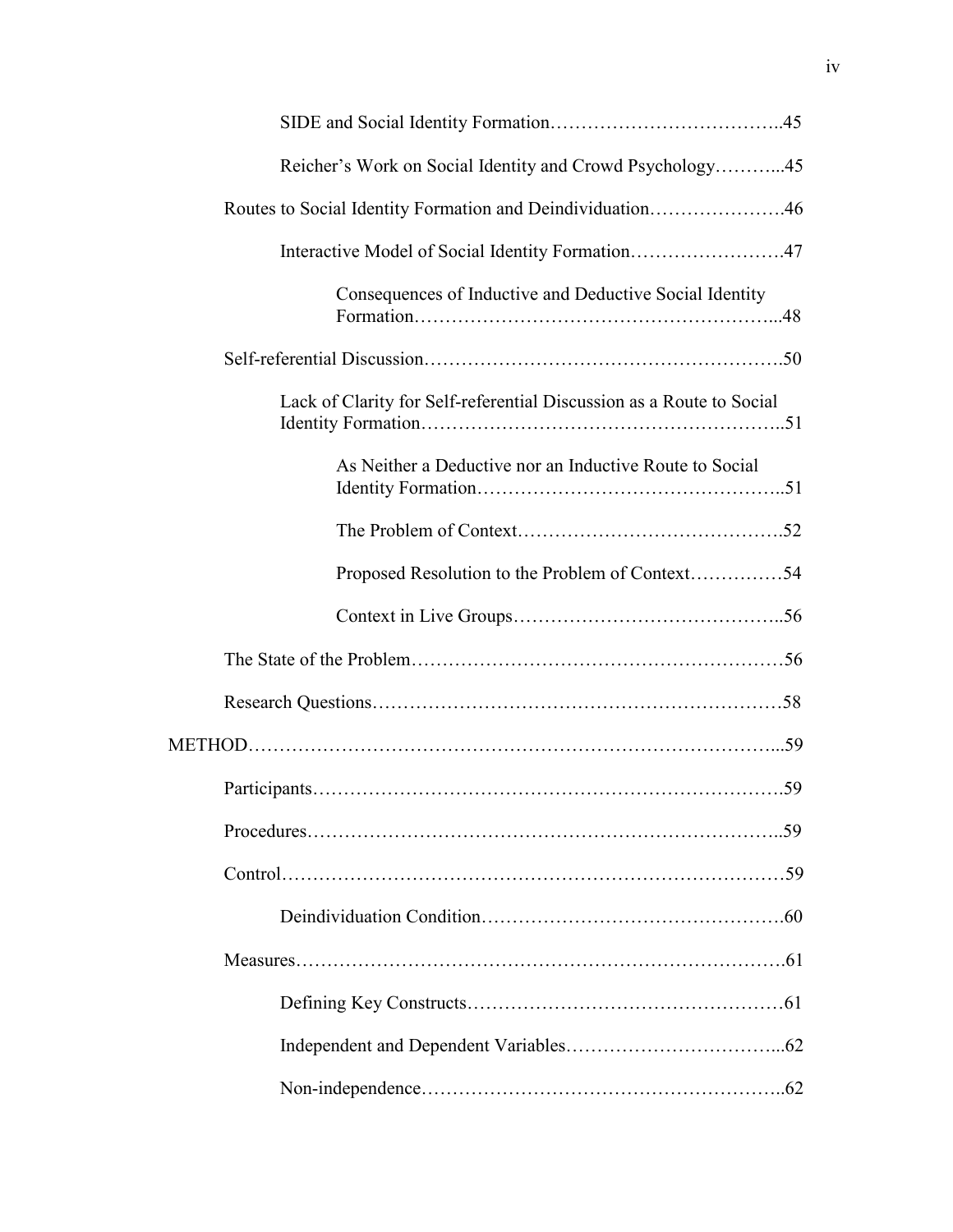| Does Social Identity Formation Occur Through Self-referential          |
|------------------------------------------------------------------------|
| Does Social Identity Formation Through Self-referential Discussion     |
| Does Social Identity Formation Through Self-Referential Discussion     |
| Does Deindividuation Change the Salience of Social Identity for CMC    |
|                                                                        |
| Does Social Identity Formation Occur Through Self-Referential          |
| Implications for Groups as a Collection of Interpersonal<br>$\dots 71$ |
|                                                                        |
| Does Social Identity Formation Through Self-Referential Discussion     |
| Implications for Groups As A Collection Of Interpersonal               |
| Does Social Identity Formation Through Self-Referential Discussion     |

Implications for Groups as a Collection of Interpersonal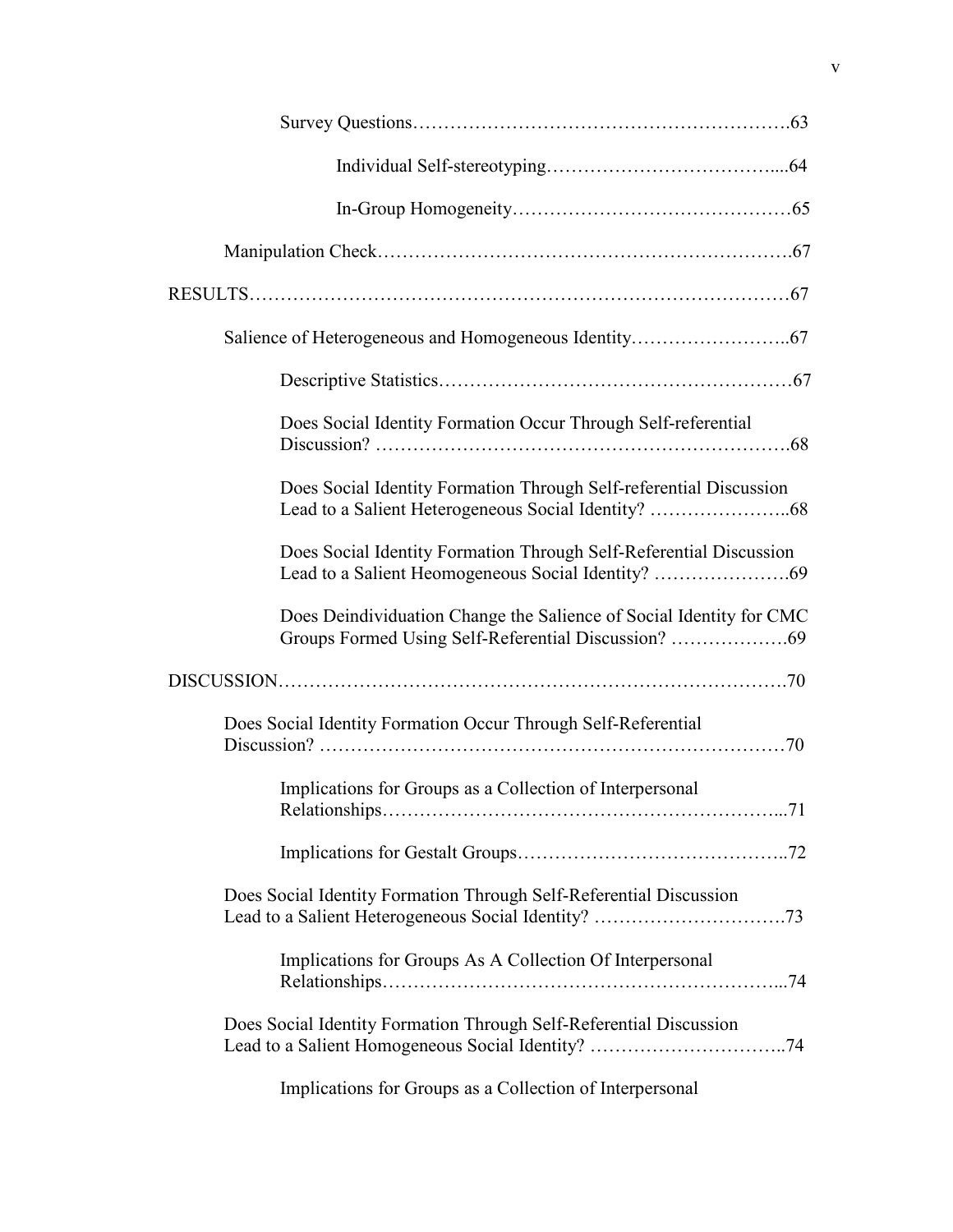| Does Deindividuation Change the Salience of Social Identity for CMC<br>Groups Formed Using Self-Referential Discussion? 77 |  |
|----------------------------------------------------------------------------------------------------------------------------|--|
| Implications for Groups as a Collection of Interpersonal                                                                   |  |
|                                                                                                                            |  |
| The Social Identity Model of Deindividuation Effects78                                                                     |  |
|                                                                                                                            |  |
|                                                                                                                            |  |
|                                                                                                                            |  |
|                                                                                                                            |  |
|                                                                                                                            |  |
|                                                                                                                            |  |
|                                                                                                                            |  |
|                                                                                                                            |  |
|                                                                                                                            |  |
|                                                                                                                            |  |
|                                                                                                                            |  |
|                                                                                                                            |  |
|                                                                                                                            |  |
|                                                                                                                            |  |
|                                                                                                                            |  |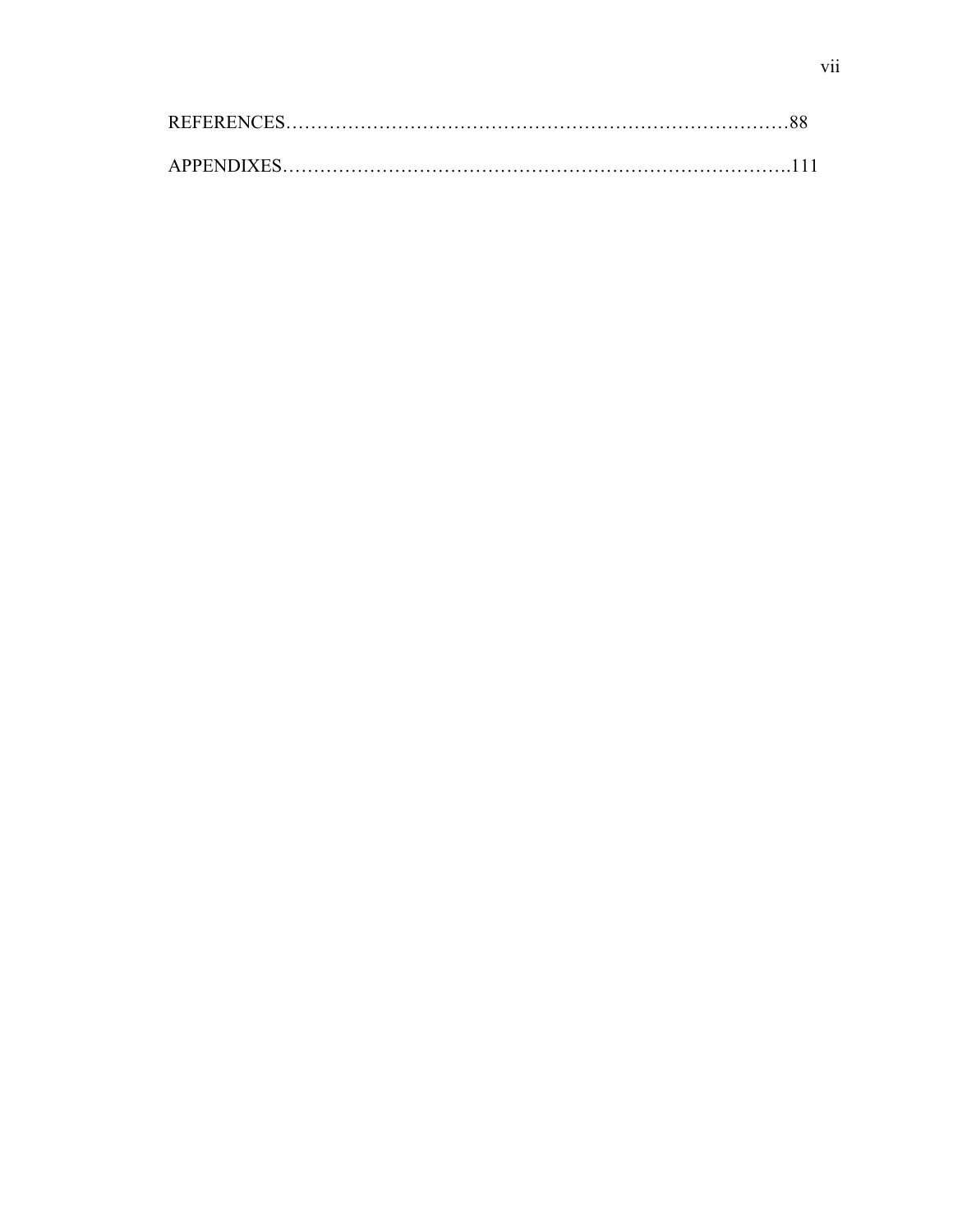#### **Introduction**

The study of group communication has long been of interest to scholars (Allport, 1924; Hogg & Tindale, 2008; Haslam, Reicher, & Platow, 2011). The subject is fascinating precisely because of the power the group holds. This power derives, in part, from the social identities of the group, which stem from norms or the "regularities in attitudes and behavior that characterize a social group and differentiate it from others" (Hogg & Reid, 2006, p. 7). Social identities, then, are the features that separate one group from another.

But social identities do not exist in a vacuum. Social groups with shared features of social identities can be different from one another depending on the context. For example, it is readily apparent what specific regularities of behavior differentiate a baseball and football team from one another (for a start, merely by looking at the number of players on the field). Yet the casual observer cannot readily distinguish two baseball teams in the same fashion. Of course, a dedicated fan could supply reams of information differentiating two baseball teams from player statistics to club history. Indeed, even the manner in which a dedicated fan communicates about a team differs based on the team's social identity. Fans of the New York Yankees can both recognize Babe Ruth and recall the legends of his title winning years while fans of other teams may only recognize the name without knowing the Yankee's teams of the era as well as they know their own championship teams.

The question, then, is what level of analysis carries the greatest import. In other words, if social identities are the distinguishing features of groups, which aspect of social identity has the most distinguishing influence? To continue the baseball metaphor, when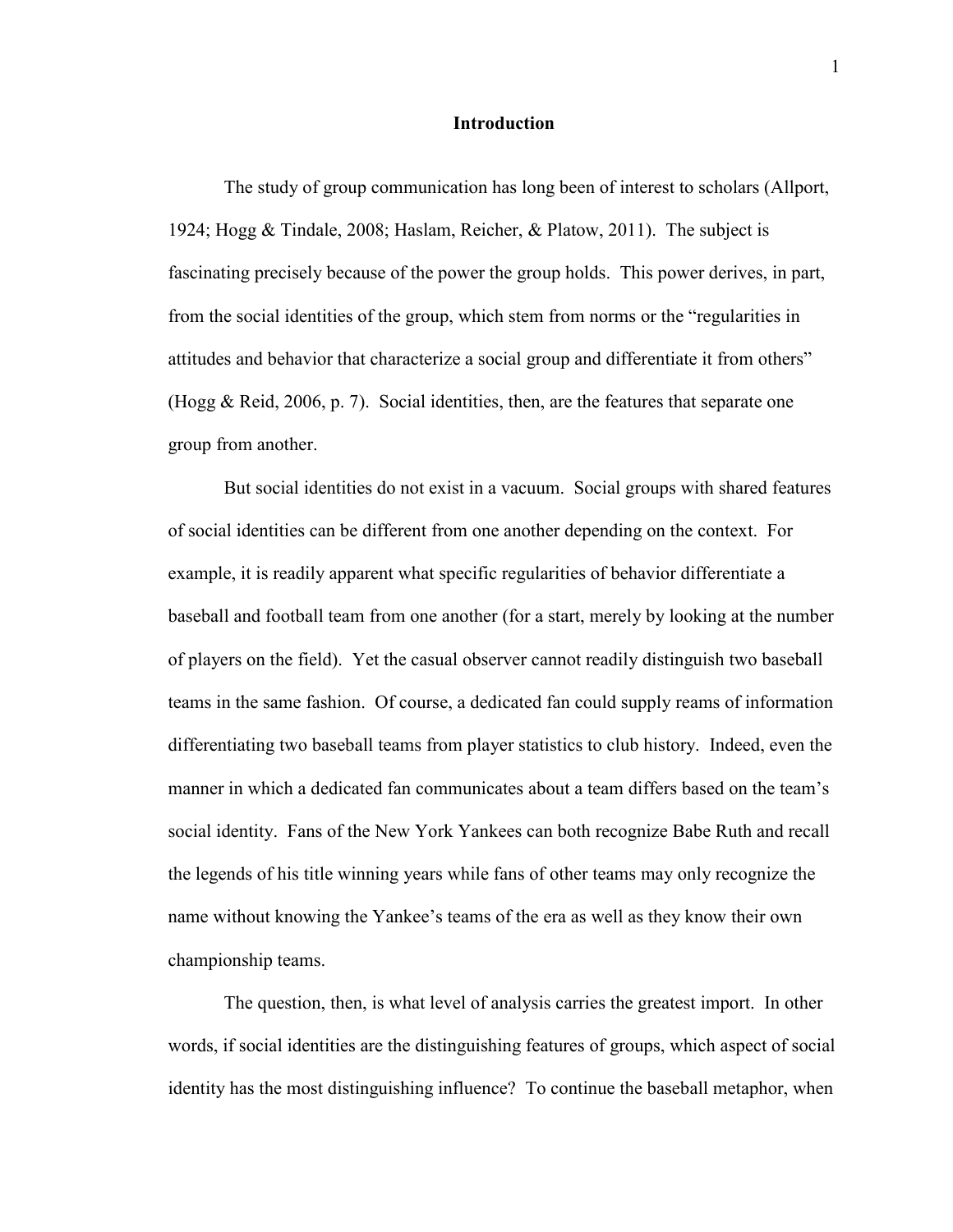we think of a particular franchise do we consider the club's defining accomplishments and culture or do we think of the star players?

Rather than beginning the inquiry with groups that carry excessive amounts of preexisting historical context for their social identities (the official rulebook of the MLB is 184 pages long (Lepperd, 2018), and these are merely the shared aspects of identity among baseball teams in one league!) this question is best answered using novel groups. Of course, the earlier example regarding baseball teams should suggest the obvious conclusion; fans dip into both the club's shared accomplishments and individual player's achievements to distinguish their team from another. In other words, for real world groups, no separation exists between these two concepts. In contrast, however, researchers often differentiate between the two because of difficulties in conducting both analyses simultaneously and disagreements over how these two influences interact, or which one is more important in situ (Postmes, Haslam, & Swaab, 2005; Koudenburg, Postmes, & Gordijn, 2017; Koudenburg, Postmes, Gordijn, & Van Mourik Brokeman, 2015).

There are multiple methods of studying small groups, all predicated on different theoretical answers to this question of dominant context. From the multitude of theories, two major trends emerge. In the first, scholars examine individuals as the referent for the group. In the second, scholars conceptualize the group as the dominant entity, one separate from the individuals within. This paper explores both traditions.

However, these parallel traditions extend to more aspects of group study than merely differences over the referent. In a trickledown effect, these influences extend to the analysis of the group. In sum, when asked to determine what distinguishes two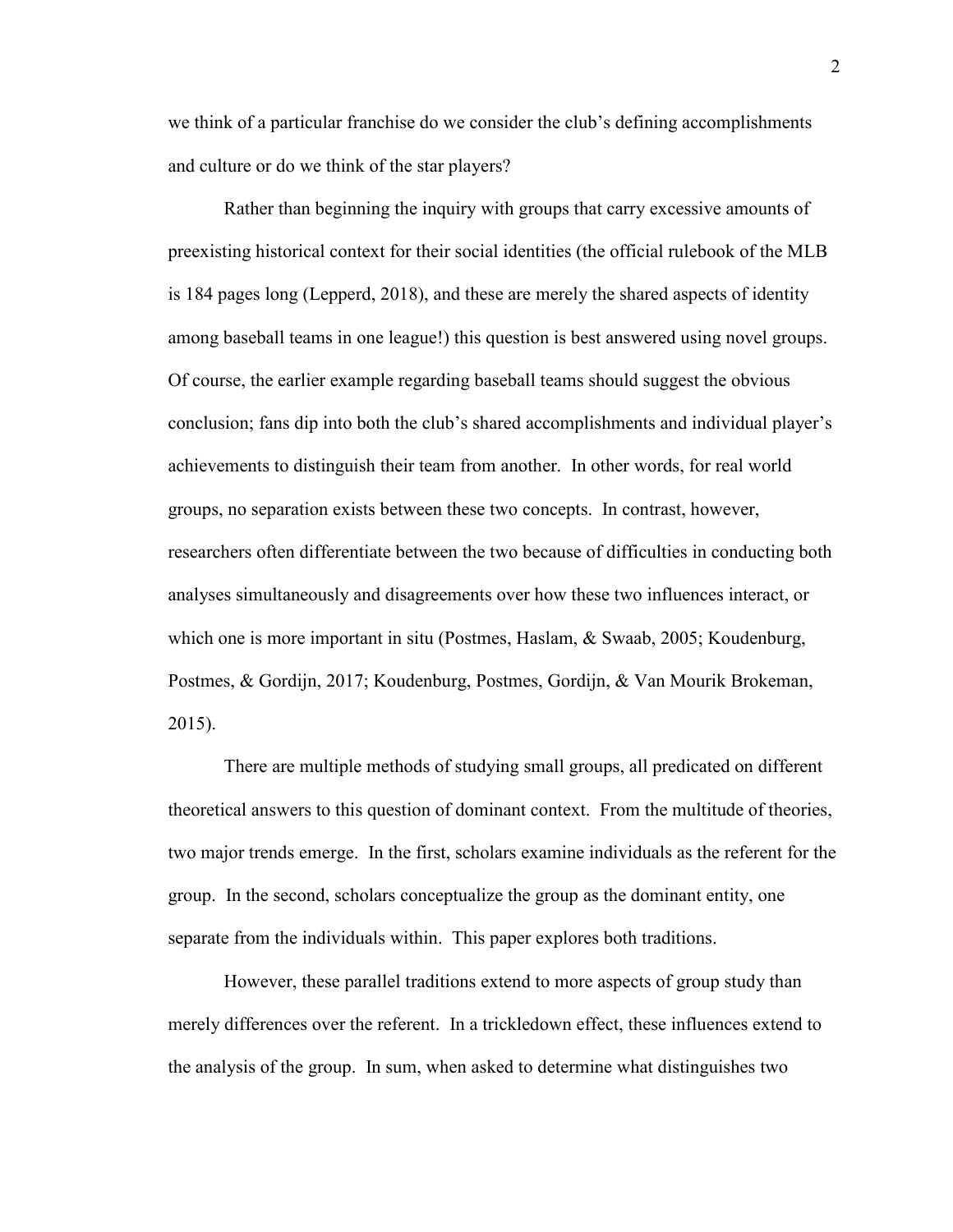baseball teams some researchers would begin by looking at the individual players and other researchers would begin by looking at the team's gestalt identity.

 Of course, the problem of preexisting groups is a pervasive one. Even groups as simple as a baseball team have extensive histories that render such evaluation prohibitive. Researchers work around this problem by creating novel groups, one of the problems with this approach being that depending on the theory used to study the group, researchers will construct the group based on either individual traits or shared culture. This division in creation prompts division in results, because researchers in each camp examine different aspects of the group.

 In contrast, the present project aims to create a group created through both means, by individual and shared traits. This creation style offers a unique advantage. By priming both individual and gestalt traits this process allows observation of how each trait then influences the group. The resulting group then presents a viable means of examining how these two styles impact and interact with one another in groups. Observation of this interaction in a laboratory group gives insight into the same impact and interaction in a live group because like a live group it contains both influences. Accordingly, this method demonstrates individual and gestalt is a better descriptive measure of a real-world group. The goal, therefore, is to gain insight into the nature of groups in situ.

 The best strategy to gain this insight into the interaction of these two formation styles is the study of group members. Members in groups formed around gestalt identities versus groups formed around individual traits communicate within the group differently and perceive their groups differently. When shared affiliations on a gestalt level define the group, members focus on the similarities they have with one another. In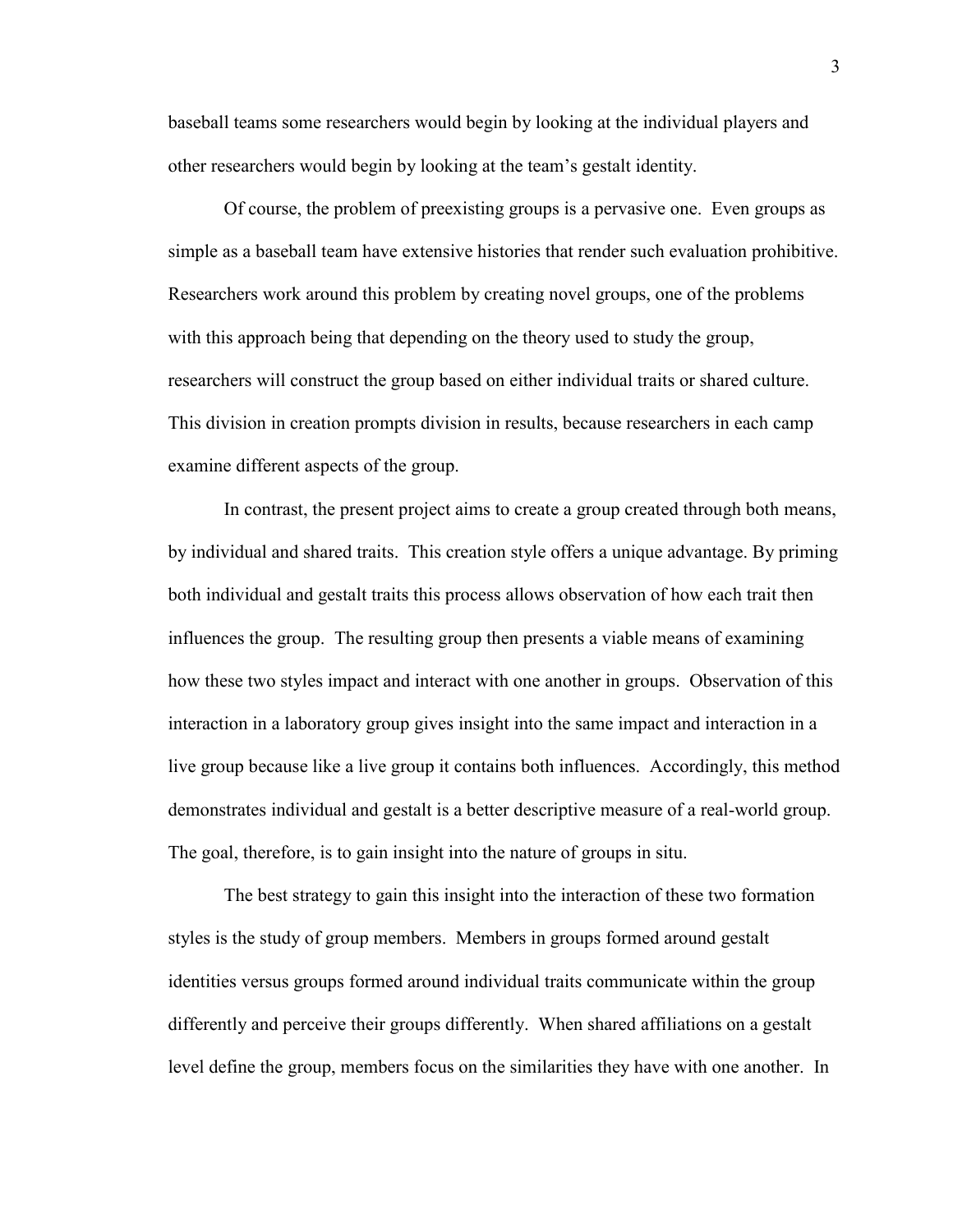contrast, when a group forms around members' individuality, members focus on the differences they have with one another.

As such, the literature review not only explores various theoretical approaches to the group but the theoretical approaches to how group members communicate and interact within the group. Understanding the behavior of members in situ provides critical insight into the nature of groups and provides a method of determining the dominant influence, either the gestalt or the individual, on a group's identity.

#### **Review of the Literature**

To understand the role of social identity in the social group first demands a basic understanding of the social group itself. Various definitions of group behavior and communication, both aspects of the group, derive primarily from the different approaches to the group. This paper explores how these parallel approaches define two kinds of groups, those built around members and those built around shared categorical associations. Further work on the subject of group identity discusses how to define shared social cognition between group members and how group members interact with those shared associations. Finally, this thesis explores a means of bridging this gap through the social identity approach.

#### **Historical Context for the Study of Groups**

The study of groups today descends from two ideological roots (Vilanova, Beria, Costa,  $\&$  Koller, 2017). The first of these roots stems from Gustave Le Bon (1885) and his work on the crowd. He argued that individuals in crowds were fundamentally different from themselves when away from the crowd. The second root derives from the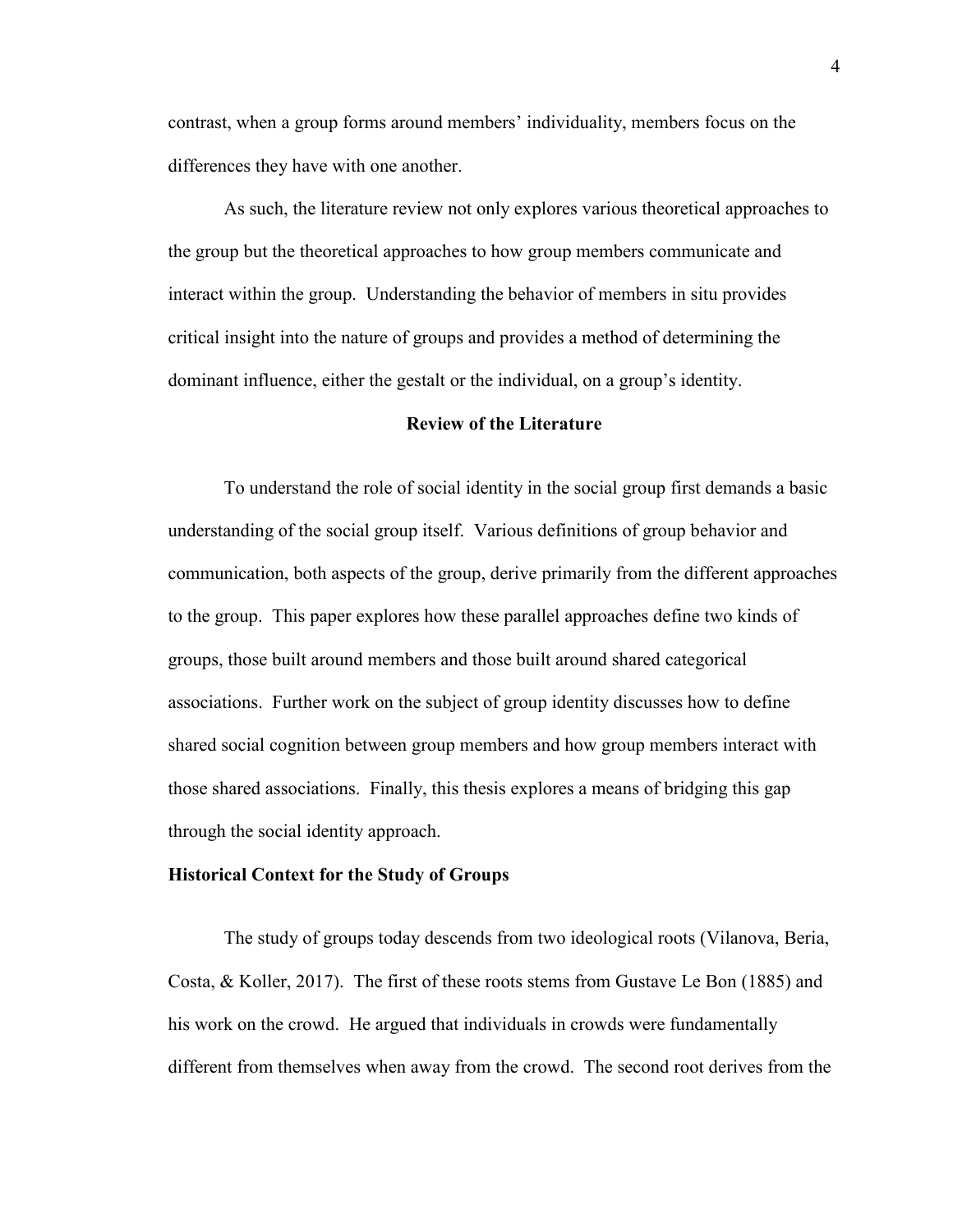work of Floyd Allport (1924) who argued the polar opposite, maintaining that crowd psychology was a fiction.

Le Bon's crowd. Le Bon argued that the crowd represented a dangerous influence that caused individuals to lose themselves in the power of the group. His ideas centered on a submersion, or loss, of personal identity. The result of individuals coming together, in Le Bon's eyes, was a group of unthinking automata entirely at the mercy of the often-insidious will of the crowd. The crowd itself was an almost unthinking entity, more often the extension of a singular actor or conductor's domineering desires (Le Bon, 1885).

**Allport's individual within the group.** In the tradition of Floyd Allport (1924), one approach to the study of groups is to maintain, "there is no psychology of groups which is not essentially and entirely a psychology of individuals" (p. 4). Allport and many contemporaries felt that if individuals learn from one another, then the group is a collection of interpersonal relationships. Interpersonal communication, in this approach, reveals the character of the group and it is unnecessary to make a theoretical shift from the individual to the group analysis because "the individual in the crowd behaves just as he would behave alone only more so" (Allport, 1924, p. 295).

Although Allport's (1924) notion of the nonexistence of group psychology faded, the persistent concept of a group as an individual phenomenon remained. In similar fashion, Le Bon's (1885) idea of the all-consuming crowd gave way to a more nuanced understanding of crowd dynamics. The study of groups remained a topic of interest, but in the wake of the Second World War, renewed interest in the group dynamics that gave rise to Nazism encouraged a renaissance of interest in the study of groups.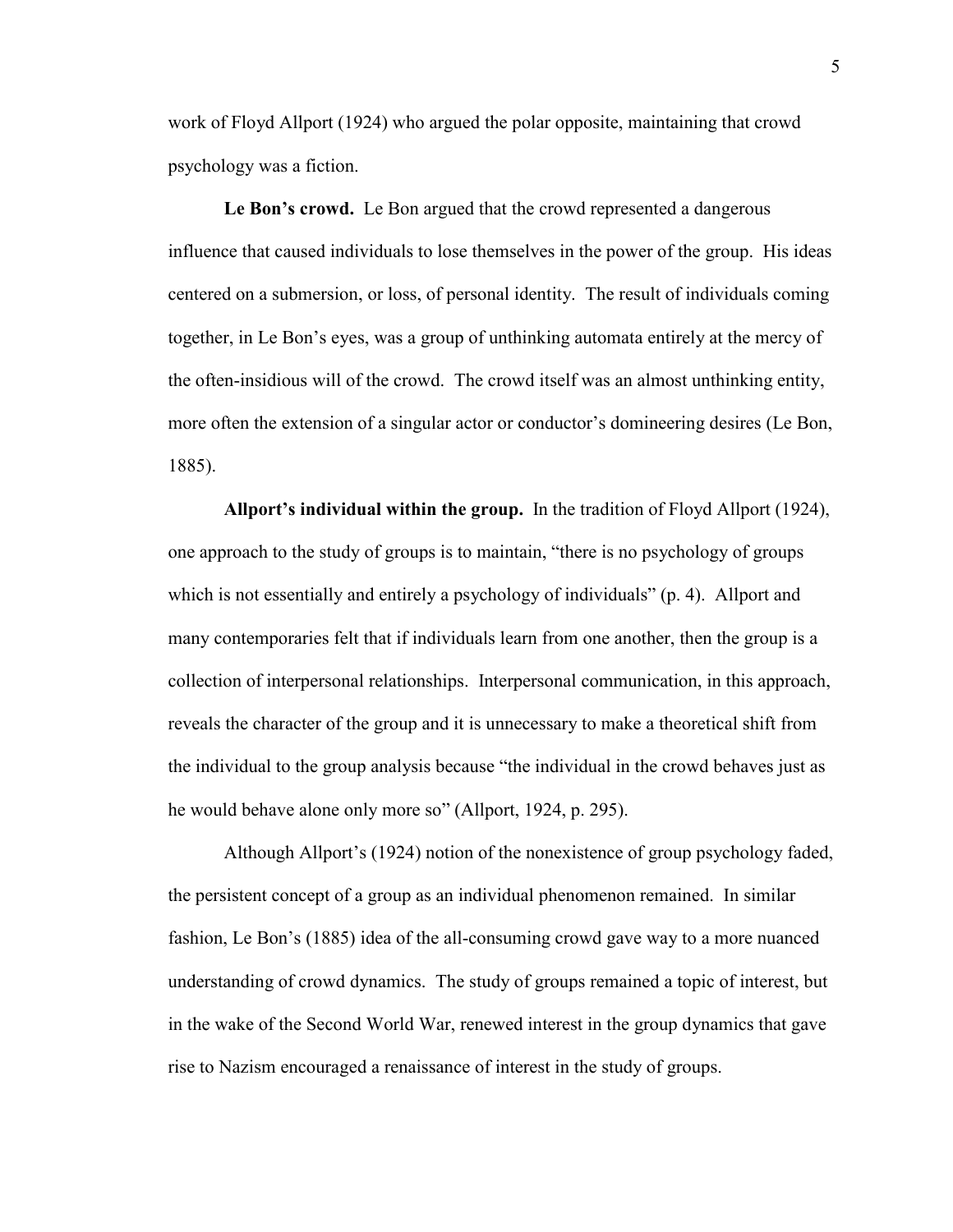**Post-World War II.** Interest in the power of groups to produce violent behavior grew and the topic became an acute interest of scholars. While research did examine the power of the group to produce positive behavior, high profile examples like the Stanford Prison experiment, the Milgram shock tests, and the Asch conformity experiment demonstrated the pervasive influence of the group and the ability of groups to push people towards anti-social behavior. As a result, groups tended to hold an association with negative behavior (Smith & Postmes, 2009; Hornsey, 2008; Wittenbaum & Moreland 2008).

**Modern study.** Work over the past three decades takes a more balanced view. Examples like groupthink, excessive polarization, and deindividuation all highlight the potential for destructive and aggressive group behavior, but researchers studying these topics all examine factors within groups that cause them (Reicher, 2001). Instead, many of these negative examples derive from the power of groups' social identities (Hogg  $\&$ Reid, 2006; Cialdini, Reno, & Kalgren, 1990). Contemporary research, in contrast to previous study, emphasizes the dual and complex nature of the group, looking at positive effects (Thomas, Smith, McGarty, & Postmes, 2015; Thomas, Mavor, & McGarty, 2012) alongside the negative (Quandt & Festl, 2017).

**Differences across disciplines.** As the study of groups grew to be more nuanced and attracted greater interest over the course of the post-World War II era differences in approach developed between disciplines. Two primary disciplines, social psychology and communication, are the most important to the study of groups today. While these two fields are distinct, it is important to acknowledge, "communication is intrinsically social-psychological, and communication phenomena have gained considerable traction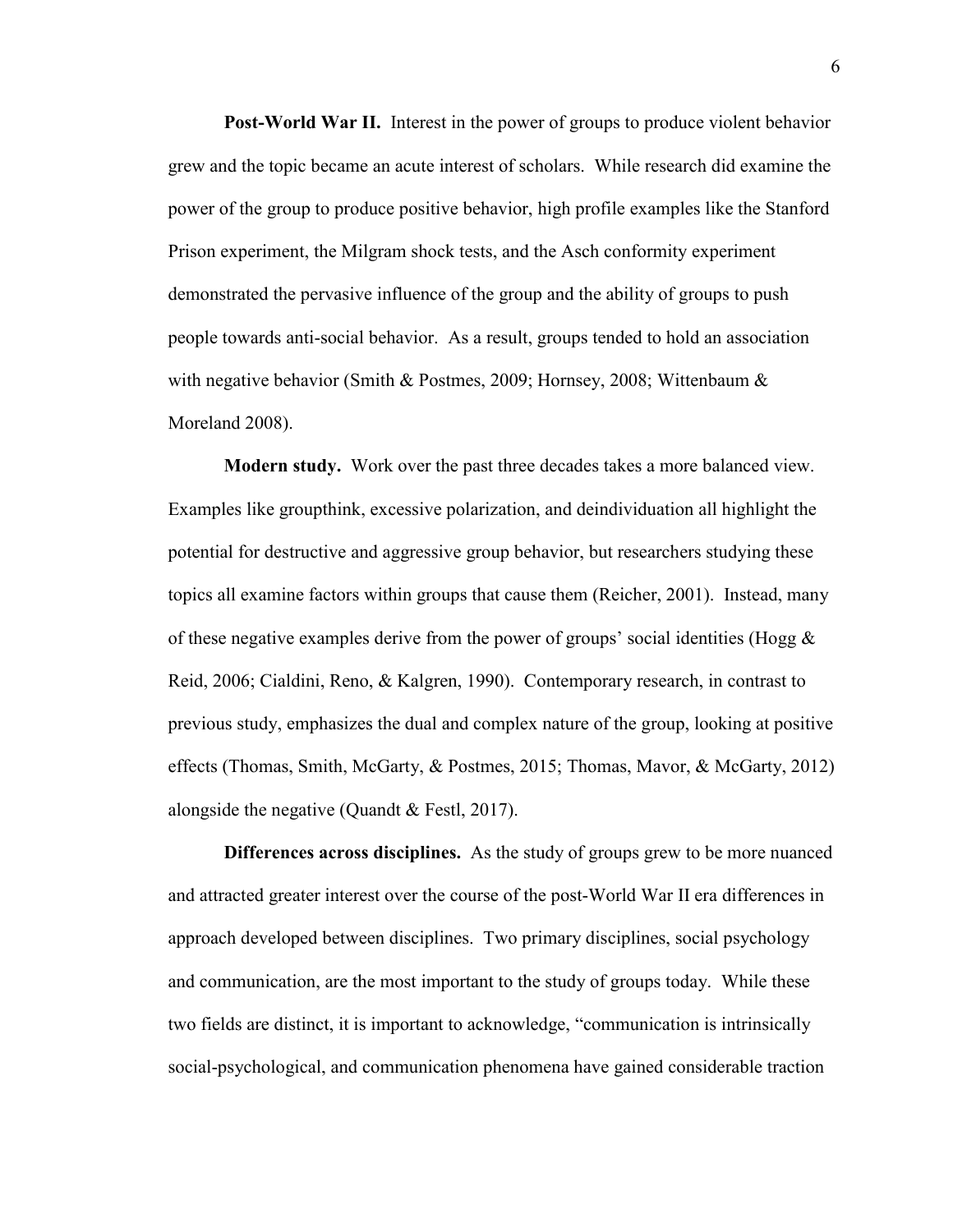in the social-psychological literature," (Hornsey, Gallois, & Duck, 2008, p. 750). Overlap, as a result, is expected.

The study of groups represents one such point of intersection. Some researchers maintain that the study of groups is inherently interdisciplinary due to the extensive and important nature of contributions from both sides (Forsyth, 2000, Forsyth & Burnette, 2005; Hornsey, et al., 2008; Hare, Borgatta, & Bales, 1955). But because this divide exists, this paper gives an overview of the theories used to study groups. Further, it demarcates some of the notable work from both disciplines and explores the differences and similarities between the two in the study of groups.

#### **Two Theoretical Approaches**

Researchers tend to adhere to two primary traditional approaches to study of the group. The first tradition treats the group as a collection of interpersonal relationships, best understood through interpersonal principles generalized to the larger group (Keyton, 2006). The second is to treat the group as a distinct entity best understood as a gestalt unit distinct from the participants, possessing some measure of its own force and power that derives from the participation of the individuals that comprise it (Wittenbaum  $\&$ Moreland, 2008; Hornsey, 2008).

**Groups as a collection of interpersonal relationships.**Instead of beginning with the concept of a group, some researchers prefer to work up from the interpersonal. This tradition stems from the work of Floyd Allport (1924) who rejected the idea of a group psychology and instead opted for the primacy of the individual. Over time, Allport's hardline stance faded but the core of his position remains influential. The development of this line of thinking grew from the central tenet that interpersonal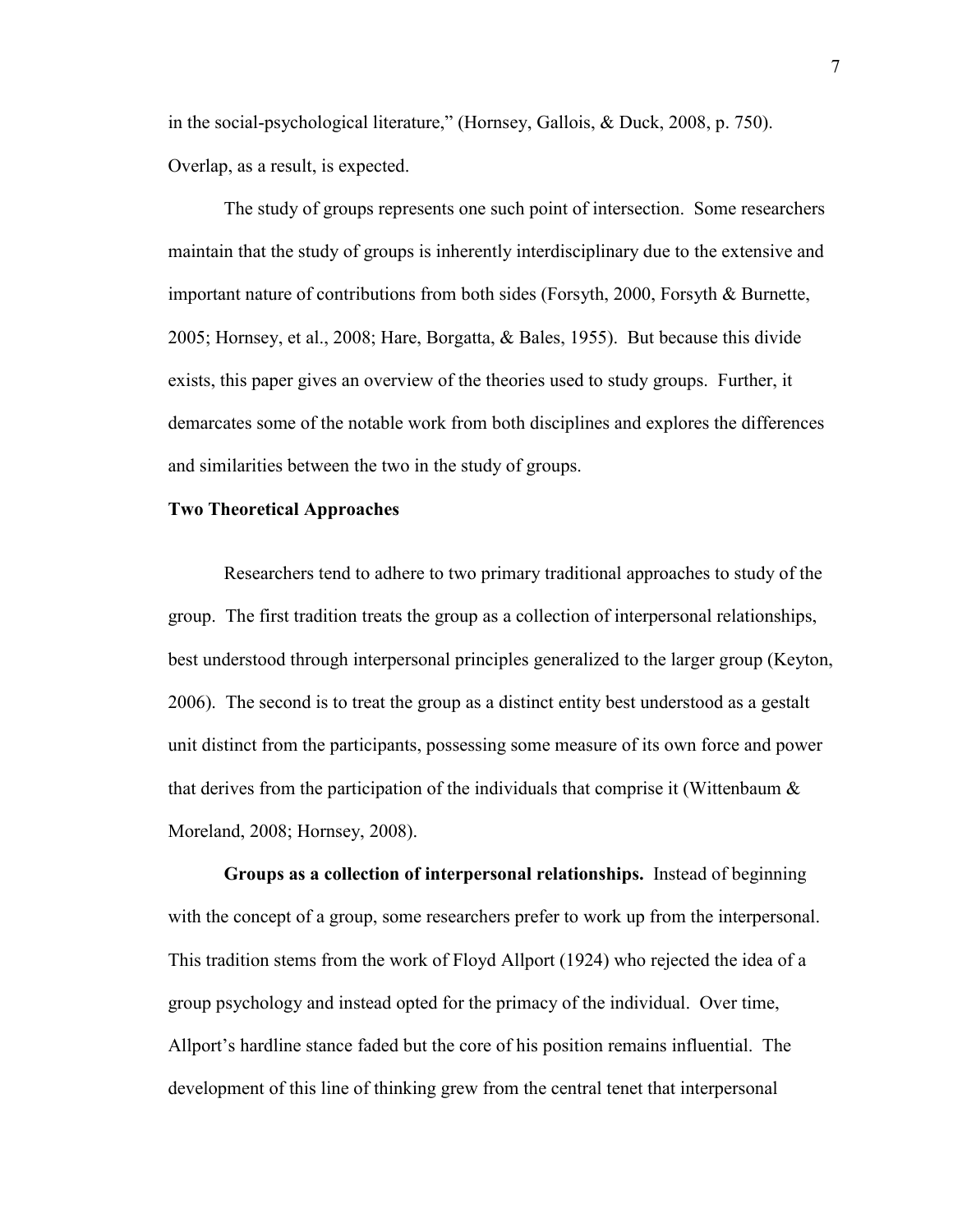communication and group communication are intrinsically the same. As the interpersonal is an extension of the personal, so too is the focal point of group study an extension of the individual. This common theme ties together the theories of this section, although they differ on the mechanisms that define the group and approaches to examination of the individual's relationship to the group.

*Theories of social learning.* The first set of theories that emphasize the importance of the individual all conceptualize the group as a product of shared cognitive processes. In other words, individuals interact with one another, form shared notions of self and social identity, and those notions create the foundation of the group. Social comparison, symbolic convergence, and optimal distinctiveness theories all attempt to explain this winnowing of individual thought to group level experiences by looking at interactions and how they create groups.

*Social comparison theory.* One of the first theoretical approaches to the power of the group is social comparison theory. Social comparison theory argues that individuals try to evaluate themselves through comparison to others (Festinger, 1954). Individuals seek out others with similar views and attitudes to compare themselves to, and then they evaluate themselves and modify behavior or beliefs accordingly (Festinger, 1954). Social comparison theory elucidates the importance of interpersonal comparison and individuals' constant awareness of others.

Social psychologists tend to examine the individual side of social comparison theory (Suls & Wheeler, 2012) by refining the theory (Tesser, 1988; Wheeler, Martin, & Suls, 1997; Stapel, 2007), examining how individuals make comparisons (Wills, 1981; Wheeler & Miyake, 1992; Crocker, Thompson, McGraw, & Ingerman, 1987), and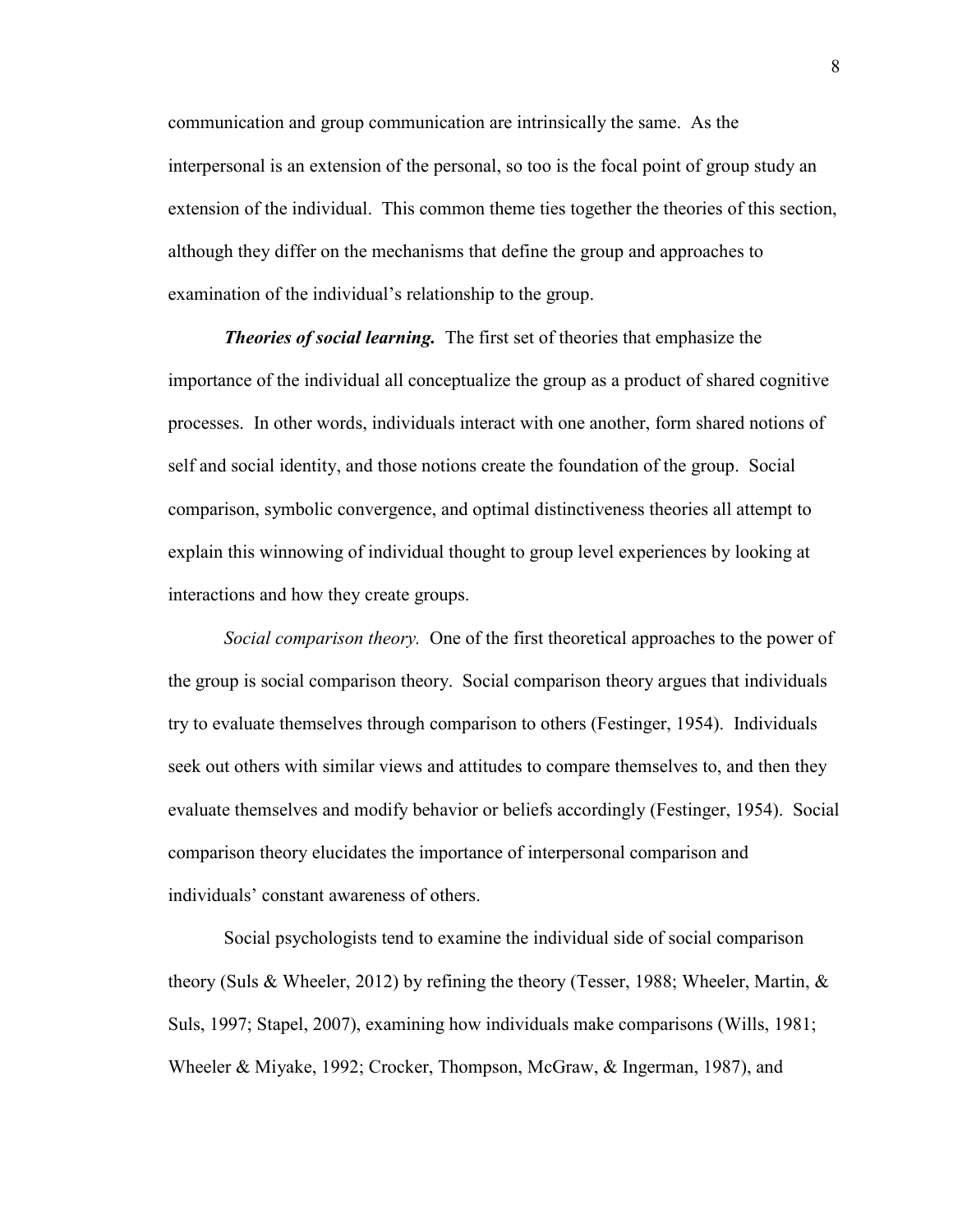determining the implications of those comparisons (Lyubomirsky, & Ross, 1997; Pahl, Eiser, & White, 2009; Salovey & Rodin, 1984). While the group remains a component of this focus, the emphasis often rests on how and why individuals choose to make specific comparisons.

Communication researchers often overlap with these research aims, in fact a great deal of work on social comparison theory falls along interdisciplinary lines. However, communication literature typically examines different contexts and interactions that facilitate comparisons (Ellison, Steinfeld, & Lampe, 2007; Sagioglou & Greitemeyer, 2014; Suls, 1977), and how those interactions then create the group (Barsade, 2002), or influence members of groups (Bond, Fariss, Jones, Kramer, Marlow, Settle, & Fowler, 2012; Coviello, Sohn, Kramer, Marlow, Franceschetti, Christakis, & Fowler, 2014; Hancock, Gee, Ciaccio, & Lin, 2008). The result of this interdisciplinary focus and influence of the communication field is a great deal of emphasis on social networks and the comparisons they elicit (Feinstein, Hershenberg, Bhatia, Latack, Meuwly, & Davila, 2013; Forest & Wood, 2012; Liu, Li Carcioppolo, & North, 2016; Haferkamp & Krämer, 2011; Ledbetter, Mazer, DeGroot, Meyer, Mao, & Swafford, 2011).

*Symbolic convergence theory.* Instead of looking at contrasts as a way of setting up the barriers that define a group, symbolic convergence theory examines the shared perceptions that create a group (Bormann, 1972; Bormann, Craan, & Shields, 1994). Symbolic convergence occurs when individuals construct a shared fantasy, and this shared cognitive understanding becomes the basis for the existence of the group. These group fantasies are not mutual delusions, but rather a shared understanding of events,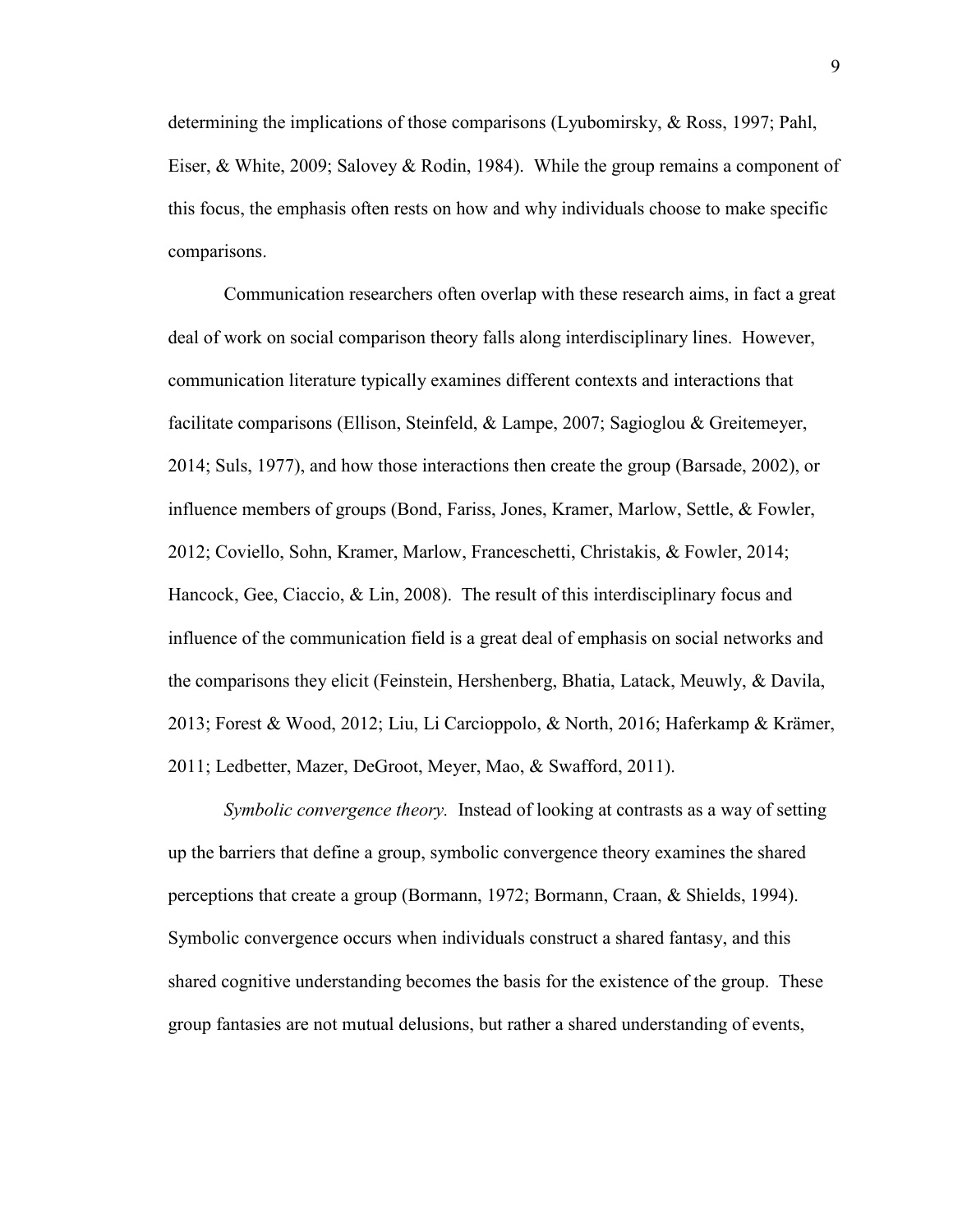narratives surrounding the group, and the act of sharing stories. Convergence is the result of a shared narrative, or the mutual interpretation that bonds members to the group.

Work on symbolic convergence belongs predominantly to the communication discipline. Communication influences upon group communication include the development of shared fantasies for political or public discourse (Bormann, 1982; Goodnight & Poulakos, 1981), use of socialization in organizations (Bormann, 1983; Cragan & Shields, 1981) and group formation (Bormann, 1986; Bormann, 1990; Cragan & Wright, 1999). Symbolic convergence theory lends itself predominantly to live settings (Kramer, 2011; Kramer, 2004; Zanin, Hoelscher, & Kramer, 2016). This is because symbolic convergence is concerned with the rhetorical construction of fantasy and not the specific features of the fantasy, although researchers often do examine case studies and specific effects of a particular fantasy in situ (Darsey, 1995).

*Optimal distinctiveness theory.* In optimal distinctiveness theory, individuals attempt to balance the level of conformity to the group with level of individuality, aiming to attain an optimal level of distinctiveness (Brewer, 1991).

 Research on optimal distinctiveness theory belongs primarily to the social psychological discipline. While researchers across many disciplines and with interests ranging from sports management (Andrijiw & Hyatt, 2009), public relations (Einwiller, Laufer, Ruppel, 2017), celebrities (Guion, 2017), to marketing (Boley, Strzelecka, & Watson, 2018) have all made use of optimal distinctiveness theory, the majority of the work remains in the psychological field. The vast majority of this work concerns groups of all kinds. Optimal distinctiveness applies to a wide range of group level phenomena and researchers actively utilize it for many different purposes (Leonardelli, Pickett, &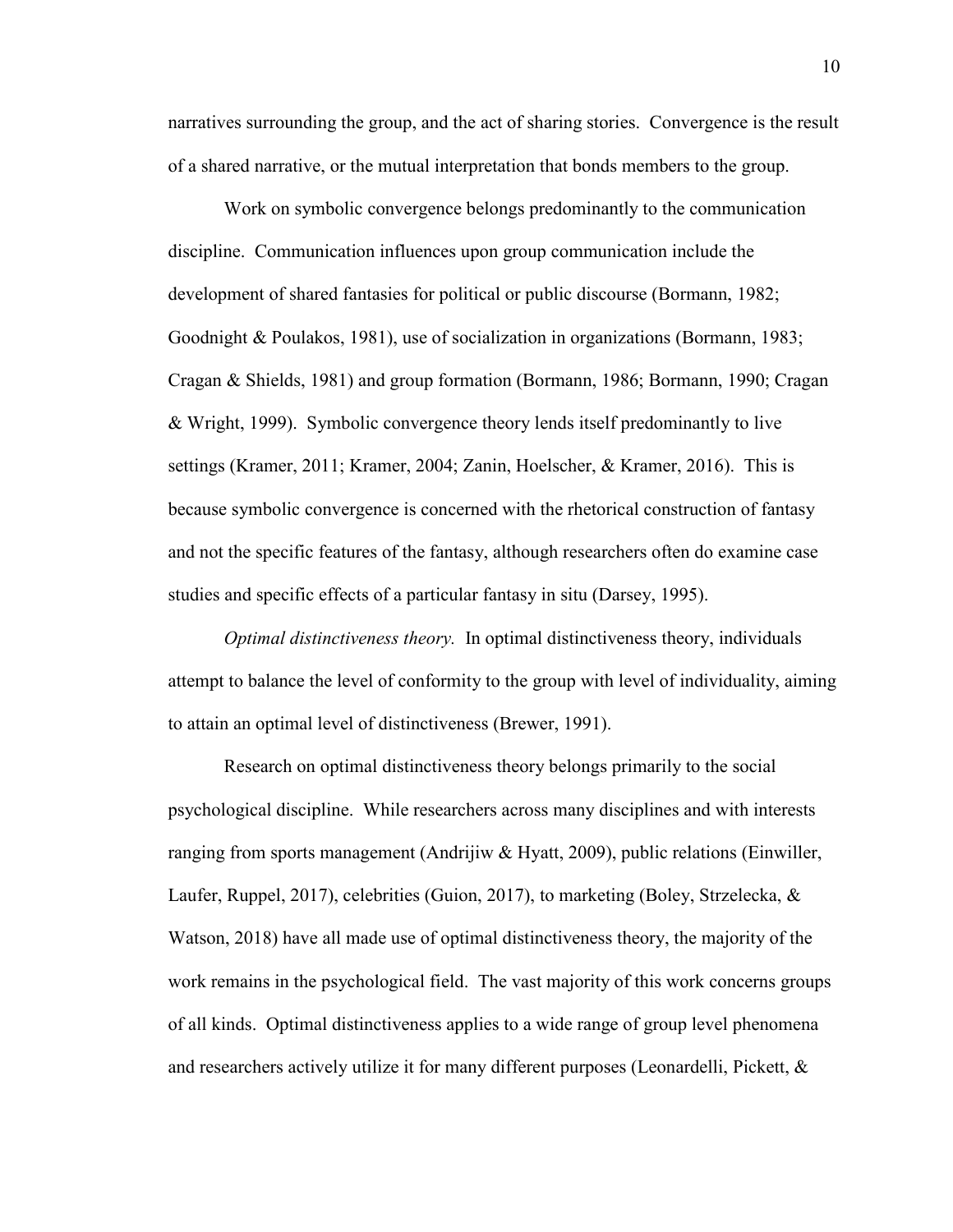Brewer, 2010; Sedikides & Brewer, 2001; Leonardelli & Toh, 2015; Leonardelli & Lewin Loyd, 2016).

*Theories of the individual.* The next set of theories almost ignores the construction of the group. These theories primarily aim to explain behavior and social interaction on the individual level. Researchers then must adapt the theories to group communication, often with caveats. Sometimes this causes these theories to be less popular than their group-minded counterparts are. However, social cognitive, uncertainty reduction and cognitive dissonance theories all provide insight into the nature of groups on the individual level.

*Social cognitive theory.* Social cognitive theory also presents a contrasting viewpoint to the previous theories mentioned in this section. Social cognitive theory argues that individuals learn through observation (Bandura, 1986; Bandura, 1977). Bandura's (1986) theory deals primarily with how and why individuals engage in social learning. This typically operationalizes into studies of social agency, examining how individuals utilize social networks (Bandura, 2001). Social cognitive theory, while aimed primarily at explaining individual behaviors, demonstrates how groups can form around member's unified learning experiences.

Social cognitive theory is predominantly a psychology theory with less influence on communication scholars than most other theories presented here. However, communication researchers use social cognition in media contexts, for example television (Joyce & Harwood, 2014), news (Appiah, Knobloch-Westerwick, & Alter, 2013), selective exposure (Knobloch-Westerwick, & Hastall, 2010), social support (Guan & So, 2016), and message effectiveness (Marmo, 2013).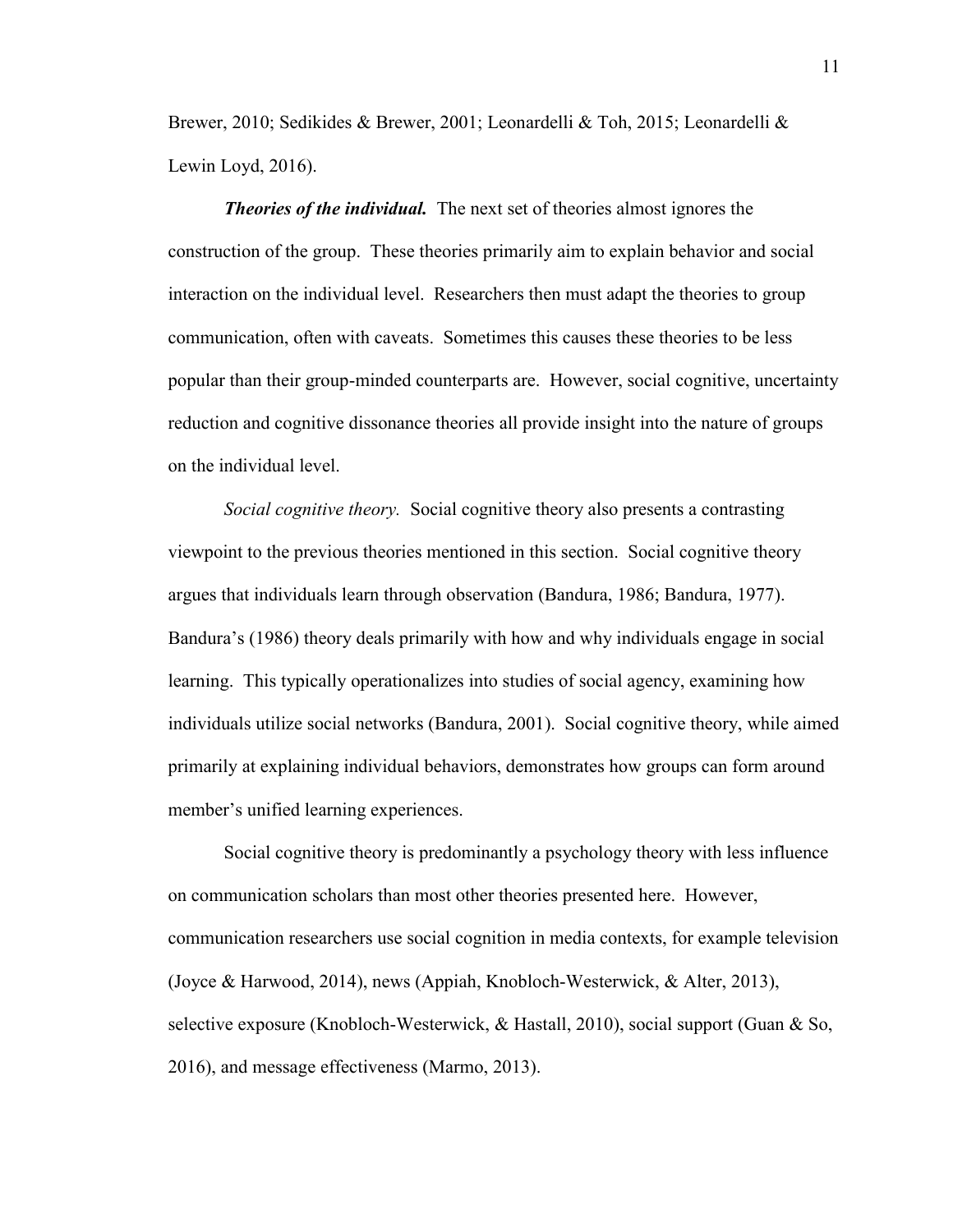In the context of groups, psychologists predominantly use social cognitive theory to examine agency on the individual and interdependent level, examination on the interdependent level often spirals into study of groups (Lee, Stajkovic, & Sergent, 2016; Bandura, 2001). This often takes the form of studies on group performance, (Lichacz  $\&$ Partington, 1996), teams (Kozub & McDonnell, 2000), and self-efficacy (Bandura, 1999; Bandura, 2000).

*Cognitive dissonance theory.* Cognitive dissonance theory argues that individuals do not want an incongruity between thoughts and actions, and when confronted with dissonance between the two, they modify accordingly (Festinger, 1957; Festinger, 1962; Festinger & Carlsmith, 1959). This process is important for group communication because some level of conflict may occur between the individual self and the social self as people communicate within groups. The process of navigating that dissonance provides some insight into the process by which individuals adhere to social values and norms more over time.

*Uncertainty reduction theory.* Another theory that focuses on the individual level of analysis is uncertainty reduction. Uncertainty reduction theory argues that individuals are averse to uncertainty in interpersonal relationships and seek to reduce that uncertainty whenever possible (Berger  $&$  Calabrese, 1975). The drive to reduce uncertainty in a group often causes members to socialize in specific patterns. As a result, uncertainty reduction sometimes finds itself paired with other theories or model of group behavior, uncertainty reduction theory used to provide a motivation for individuals' actions and the companion theory used to provide a method of acting upon that motivation (Hogg  $\&$ Reid, 2006).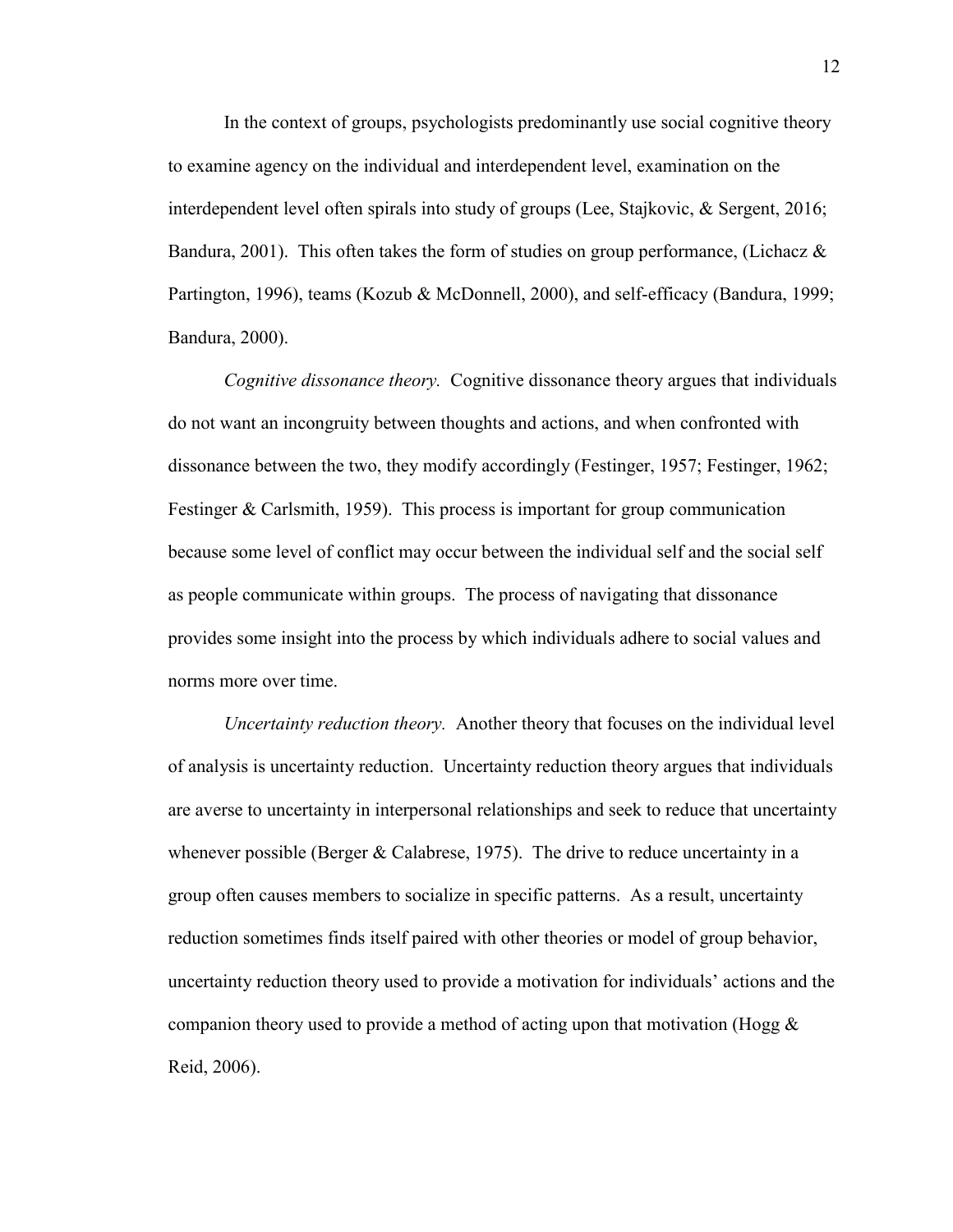Psychology uses uncertainty reduction to examine topics such as group attitudes (Clarkson, Smith, Tormala, & Dugan, 2017) and mortality salience (Hohman & Hogg, 2017). Social psychologists often pair uncertainty reduction with social identity theory to examine membership dynamics like affiliation (Hogg, 2000; Hogg & Mullin, 1999), strength (Hohman, Gaffney, & Hogg, 2013), and adherence to group norms (Stein, Van Kleef, Van Knippenberg, Hogg, Homan, & Moffitt, 2010). Uncertainty reduction is also notably important to the study of organizations in social psychology (Loi, Chan, Lam, 2013; Boroş, Curşeu, & Miclea, 2011; Ashforth, Harrison, & Corley, 2008).

Communication scholars often utilize uncertainty reduction theory to explain and develop an understanding of the socialization processes within small groups in the context of organizations. Uncertainty reduction can describe initial and ongoing socialization between members and group processes (Lester, 1987; Kramer, 1994; Gallagher & Sias, 2009), information filtering (Ancona & Caldwell, 1992; Teboul, 1994), volunteering (Douglas & Kim, 2013; McComb, 1995), downsizing (Johnson, Bernhagen, Miller,  $\&$  Allen, 1996; Kramer, 1993), and during transition periods (Kramer,  $\&$ Hoelscher, 2014; Kramer, Dougherty, & Pierce, 2004).

**Social influence on the interpersonal level.**A common theme of the preceding theories is a focus on the social relationships of the individual, not the group. Undeniably, some members of any group exert more or less influence than others do as they rise to the status of leaders, or losing influence and fall to the status of outsiders. Investigation into why this occurs involves the study of social influence, or the means individuals use to gain influence over one another (Kelman, 1958).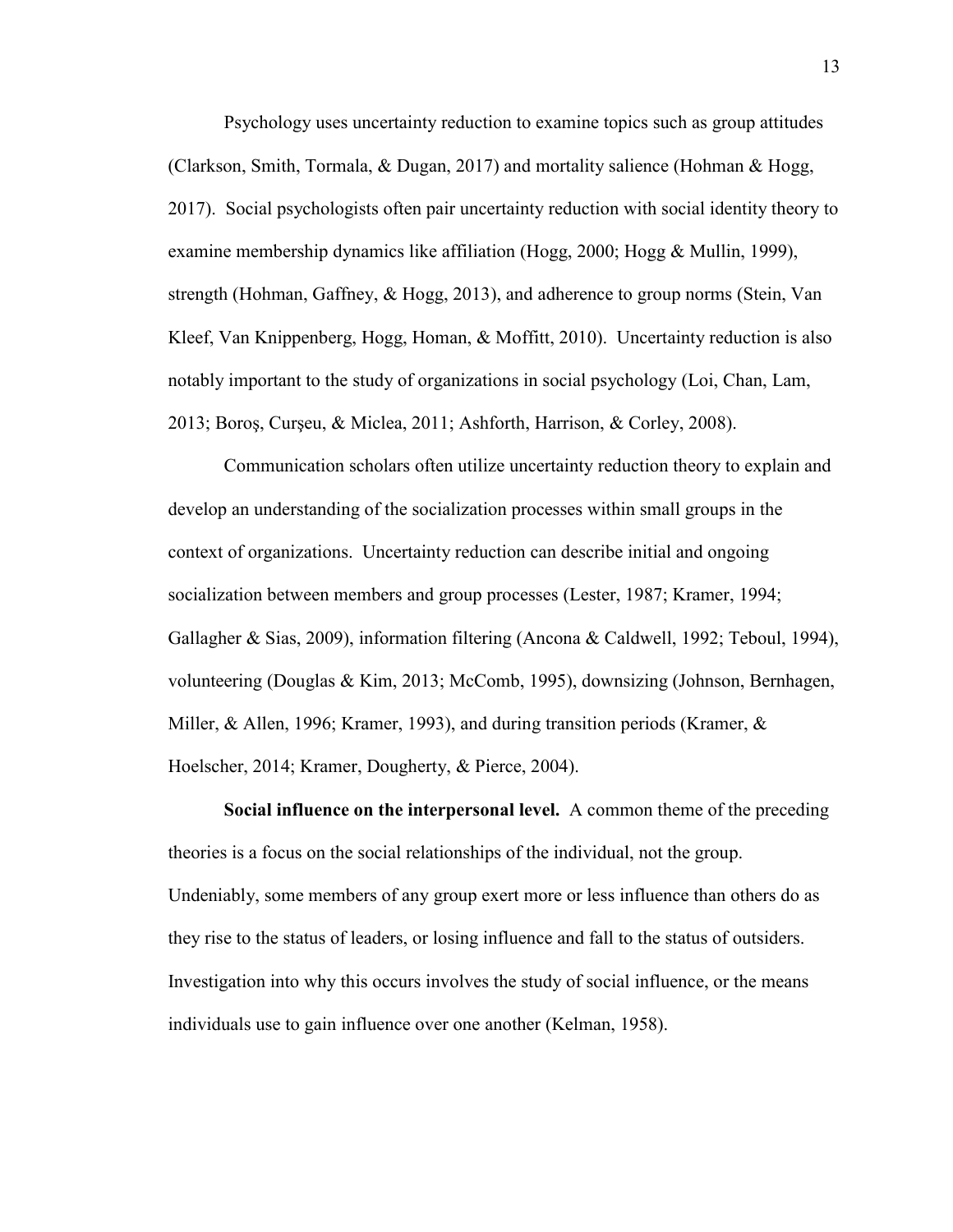*Social influence in small groups.* Social influence is critical to small groups because particularly influential individuals often have the ability to create their own clusters of followers and eventually form groups through these methods, sometimes unintentionally. This means studying how members obtain social influence is key to understanding group dynamics. Theories and notable work in this tradition includes social impact theory, Cialdini's (2016) weapons of influence, and investigation into the relational side of groups.

*Social impact theory.* Understanding the group's influence in broad terms is the domain of social impact theory. Social impact theory argues that influence stems from strength, immediacy, and quantity of sources (Latané, 1981). These three factors promote influence directly, and each describes ways influence grows based on features of the communication of a norm (Hogg & Tindal, 2008; Latané, 1981).

 Social impact theory is unique due to its strongly mathematical approach to influence. As a result, it is often a choice for researchers attempting to model or simulate live conditions (Tseng, Chen, Yu, & Wang, 2014; Nettle, 1999). This offers a great deal of utility for researchers looking across disciplinary lines and for researchers looking at specific phenomena.

 In the realm of social psychology, inquiry into social impact theory in general includes public speaking (Latané, Harkins, 1976; Jeffrey, & Latané, 1981), expanding the theory itself (Nowak, Szamrej, & Latané, 1990), and persuasion (Latané & Wolf, 1981; Wolf  $\&$  Latané, 1983). In the context of groups, social psychologists utilize social impact theory to describe bullying (Tseng, Chen, Yu, & Wang, 2014; Salmivalli, Lagerspetz, & Björkqvist 1996; DeWall, Twenge, Bushman, Im, & Williams, 2010),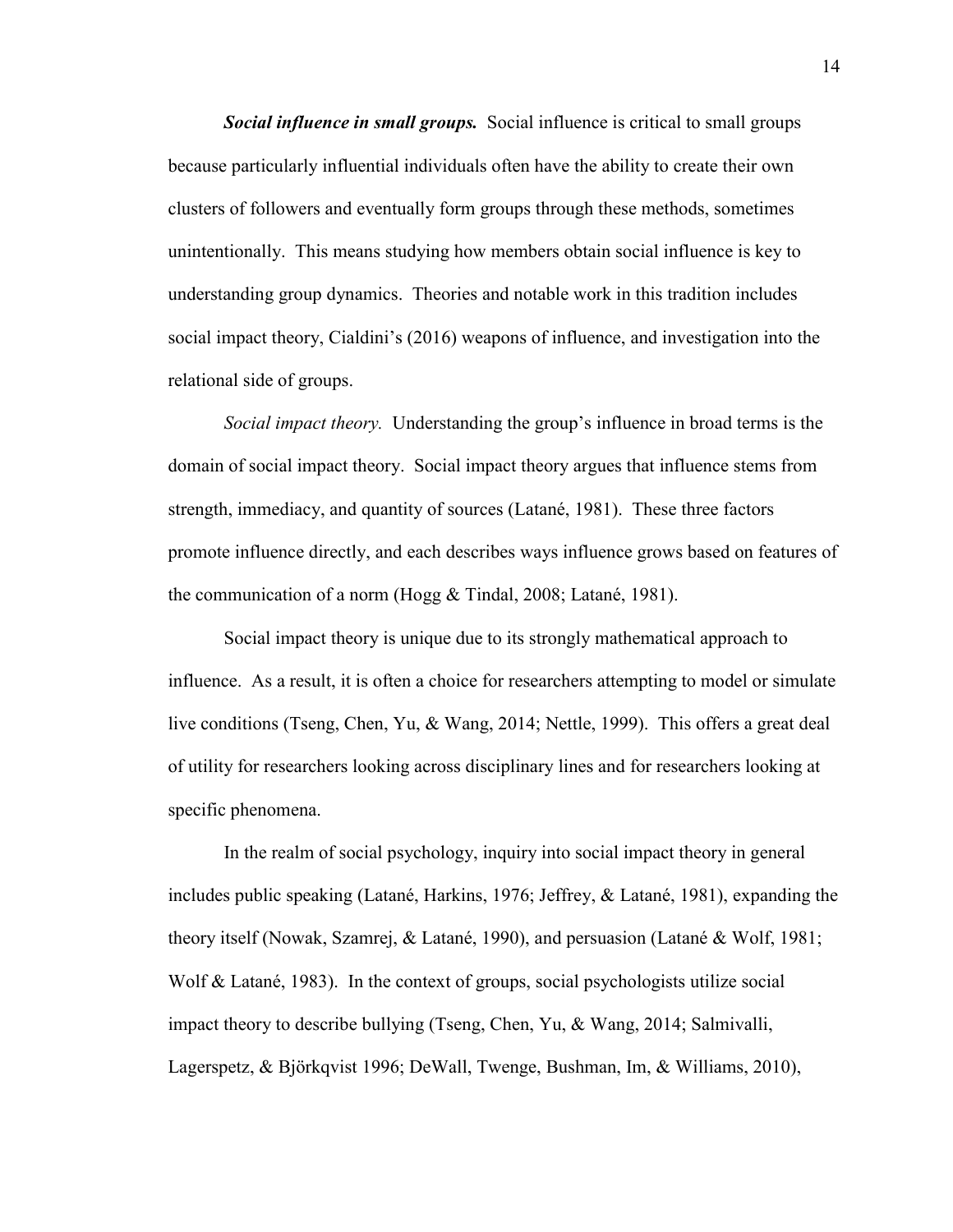social loafing (Williams, Harkins, & Latané, 1981), anxiety (Rapee & Heimberg, 1997), and group influence (Latané, & Nida, 1979).

 Communication researchers do not utilize social impact theory to the extent that social psychologists do. A notable exception to this is in the domain of market research and social media use. Communication scholars commonly use social impact theory to examine both regular (Argo, Dahl, & Manchanda, 2005), and e-commerce (Kwahk, & Ge, 2012; Mir, & Zaheer, 2012) alongside social media use (Perez-Vega, Waite, & O'Gorman, 2016).

*Cialdini's weapons of influence.* Cialdini (2009; 2016) defines specific routes to social influence known as the weapons of influence. He defines seven means to obtaining influence. These routes allow individuals to exert influence upon another through use of various psychological tactics. These seven principles are reciprocity, commitment, social proof, authority, liking, scarcity, and unity (Cialdini, 2009; 2016).

 Cialdini's (2016) work is, much like social impact theory, notably interdisciplinary in fields outside of social psychology and communication. Scholars in law (Davidov, & Davidov, 2013; Guthrie, 2004; Hughes, 2016; Cialdini, Wissler, & Schweitzer, 2003), cybersecurity (Stajano, Wilson, 2011; Rosenthal, 2014; Oliveira, Rocha, Yang, Ellis, Dommaraju, Muradoglu, Weir, Soliman, Lin, & Ebner, 2017), and design (Lockton, Harrison, & Stanton, 2008; Gkika, & Lekakos, 2014) all make use of the weapons of influence, often in a cross-department and collaborative context (Kaptein, Nass, Parvinen, & Markopoulos, 2013).

 Psychologists, generally, are more concerned with developing a full understanding of the weapons themselves. They examine the mechanisms (Burger,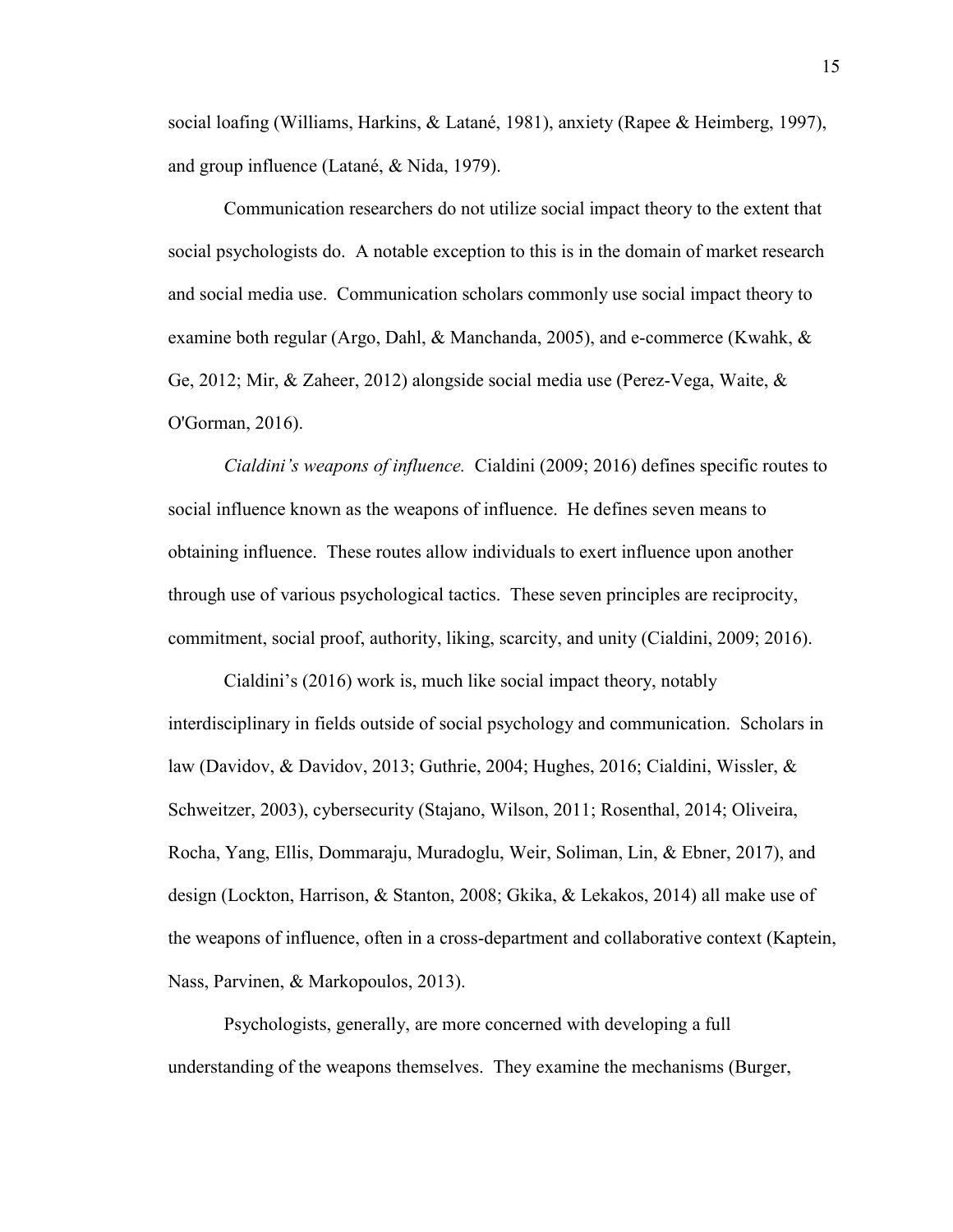Messian, Patel, Del, & Anderson, 2004; Bornstein, 1989), conditions (Guadagno, Okdie, & Muscanell, 2013; Muscanell, Guadagno, & Murphy, 2014), and social or personal traits (Gudjonssona, Sigurdsson, Einarsson, & Einarsson, 2008; Guadagno, & Cialdini, 2002; Guadagno, & Cialdini, 2007) that allow these weapons to function and affect the group. Broadly, psychologists seek to expand the understanding of the weapons themselves, in particular how and why they function.

 In contrast, communication scholars focus more on the operationalization of these weapons in real life. Again, cross-disciplinary efforts are common (Goldstein, Cialdini, & Griskevicius, 2008) because operationalized contexts are just as rich a medium to satisfy both the needs of social psychologists and communication researchers. Notably, however, the communication field does much more work to use the weapons in specific, rather than general, contexts such as campaigns (Perloff, 2017), online networks (Metzger, Flanagin, & Medders, 2010), advertising (Freling, & Dacin, 2010), and relationships (Boster, Shaw, Hughes, Kotowski, Strom, & Deatrick, 2009).

*Relational groups.* Some groups such as sororities and fraternities exist to facilitate relationships among members. Researchers sometimes refer to work in this vein as relational or expressive group communication (Keyton, 2000). The study of relational groups is predominantly the domain of communication scholars, although cross-disciplinary efforts do exist (see Wittenbaum, Hubbell, & Zuckerman, 1999).

 The goal of this approach is to examine how individual relationships between members create and in turn affect a group (Keyton, 2006). Research interests vary because relational groups present a wide variety of subjects. Some group level interests include tension between personal and group values (Alavi, & McCormick, 2007; Crown,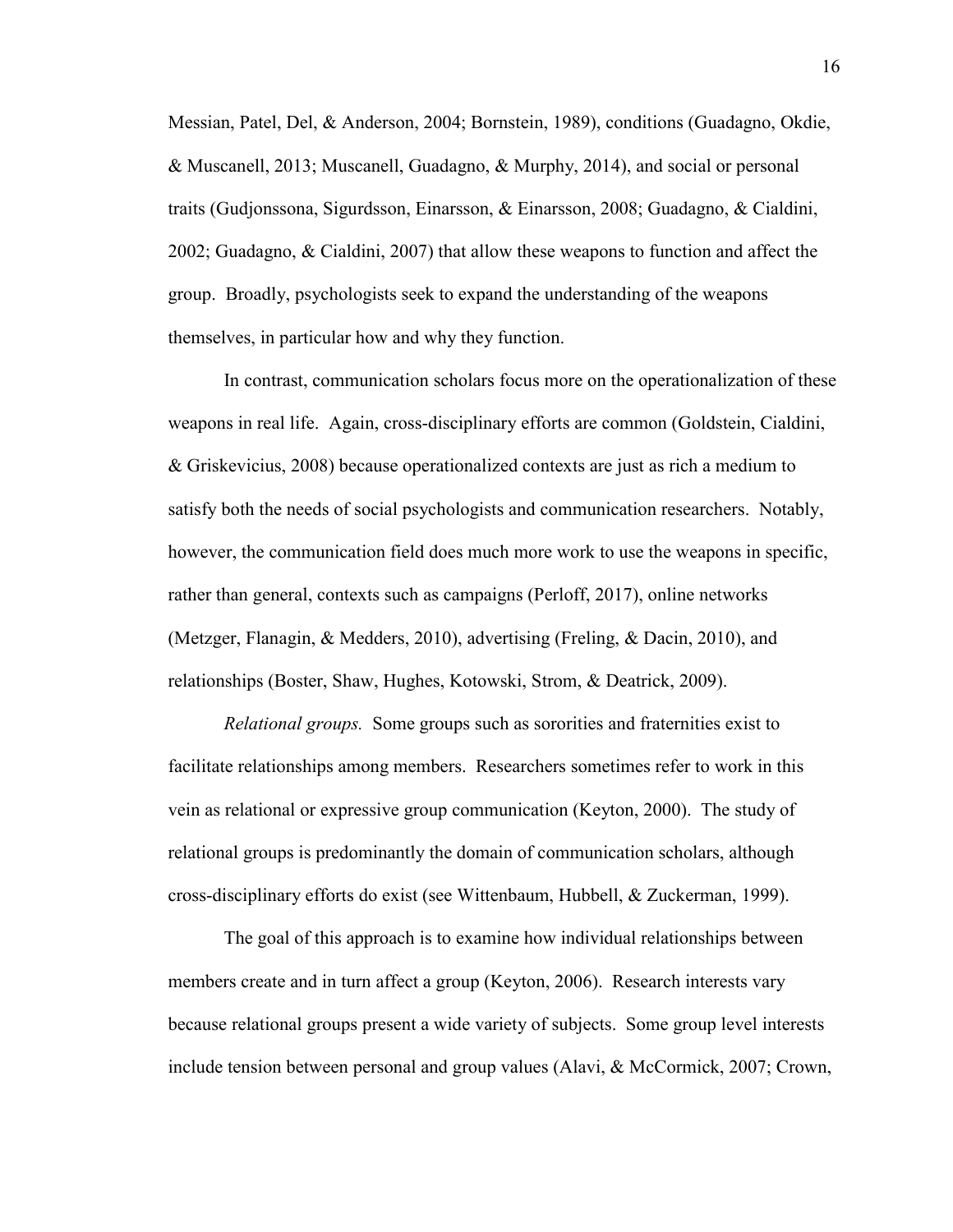2007; Jehn, 1994), distribution of information (Wittenbaum, Hollingshead, & Botero, 2004; Hollingshead, Jacobsohn, & Beck, 2007; van Swol, 2009), member's conflicting goals (Barnes, & Keleher, 2006; Brodbeck, Kerschreiter, Mojzisch, & Schulz-Hardt, 2007), and within-group conflict resolution (Schweiger, & Sandberg, 1989). On an individual level, researchers examine leadership (Barge, & Hirokawa, 1989; Wittenbaum, 2000), ostracizing (Wittenbaum, 1998; Wittenbaum & Bowman, 2004), and the convergence of both group and interpersonal influences (Ervin, Bonito, & Keyton, 2017). The study of relational groups involves a great deal of examination of specific communication behaviors and as such, there is a diversity in approaches both theoretical and methodological. The unifying theme however is the underlying emphasis and focus of the studies themselves.

*Interpersonal themes in the study of groups.* The common thread of the above perspectives is that interpersonal interactions generalize to group interactions. As a result, the social influence exerted by an individual appears in a group setting by simply increasing the number of recipients. In turn, the observation components of social learning theories generalize as well, learning occurs as many individuals observe and transmit together, i.e. instead of observing the actions of a single other, the individual observes the actions of many others. Like a spider web, the group develops out of strands, each strand a single interpersonal interaction that overlaps and ties together until it forms a whole. Therefore, the group begins and ends with the perspective of the individual and at no point does any kind of distinct entity that makes up 'the group' appear as a component of observation because 'the group' is the sum of these interactions not the source.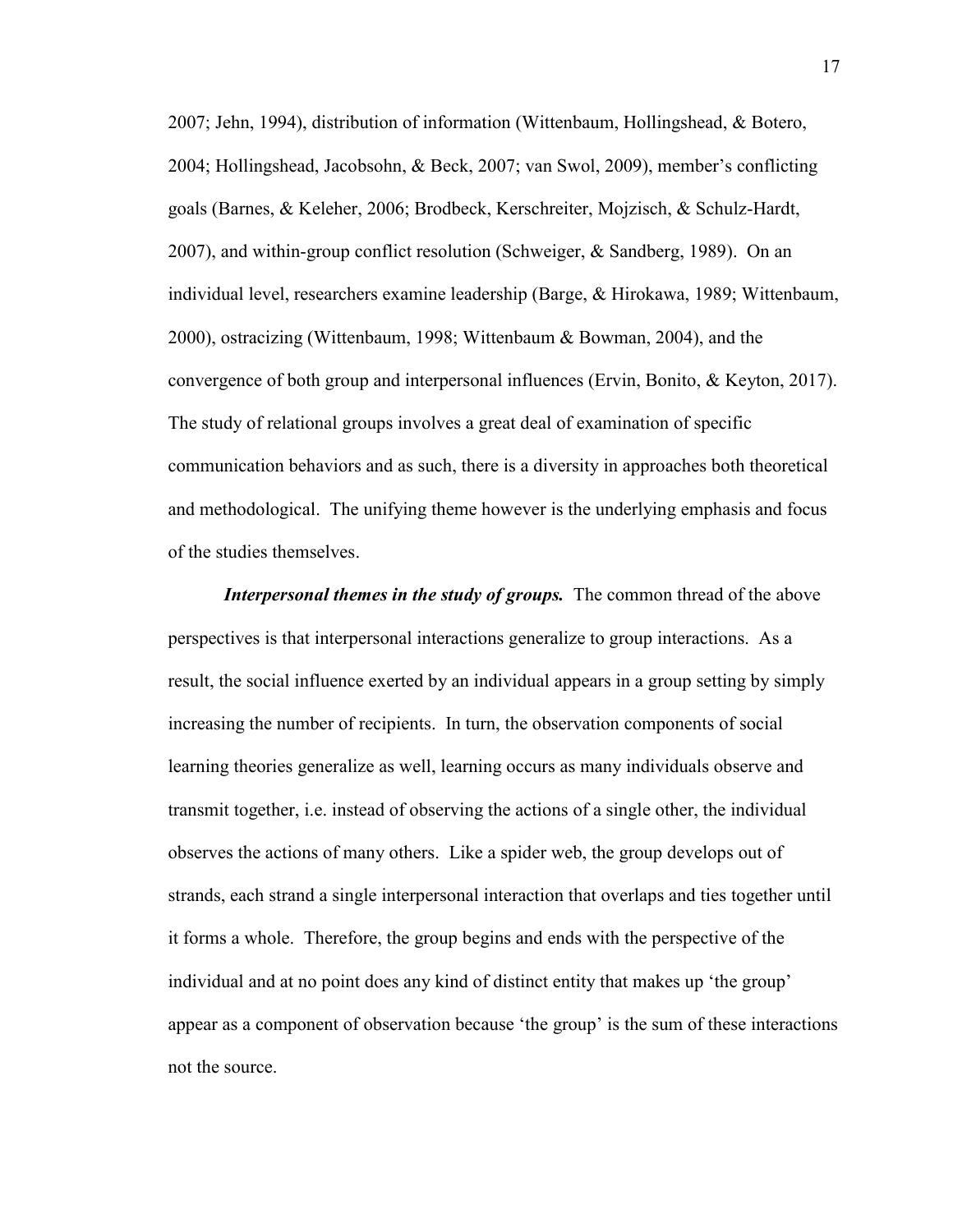Social influence and the role of interpersonal relationships in defining the group is one piece of the literature on the study of groups. Other researchers examine groups as a whole unit, neither wholly separate from the individual nor wholly related.

**Gestalt groups.** In contrast to Allport (1924) and his individually focused group psychology, Le Bon (1885) argued that the crowd constituted a fundamental rejection of individual psychology. Later scientists interested in Le Bon's ideas such as Festinger, Pepitone, and Newcomb (1952) as well as Zimbardo (1969; 1971), developed this tradition. They argued that crowds represented a loss of individual identity and an immersion into a unique environment with its own set of theoretical rules, behaviors, and identities. As a result, many approaches to group behavior examine the group as a conceptual unit distinct from any individual members, essentially treating the group as a gestalt unit in itself. In this area, groups tend to appear as a set of processes aimed at different goals.

*Forsyth's features of groups***.** The gestalt approach to group development remains rooted in the idea that groups have different features that rise above the individual level. Forsyth (2014) defines those features as interactions, goals, interdependence, structure, and cohesion. Each of these features allows for examination of different aspects of the group, all aimed at developing an understanding of how the group functions as a unit. The most common kind of analysis on this level is with phase models.

*Phase models.* Among the earliest attempts to explain group behavior are phase models, or models that describe the different points in the lifecycle of the group (Frey, Gouran, & Poole, 1999). Phase models generally come from a communication research

18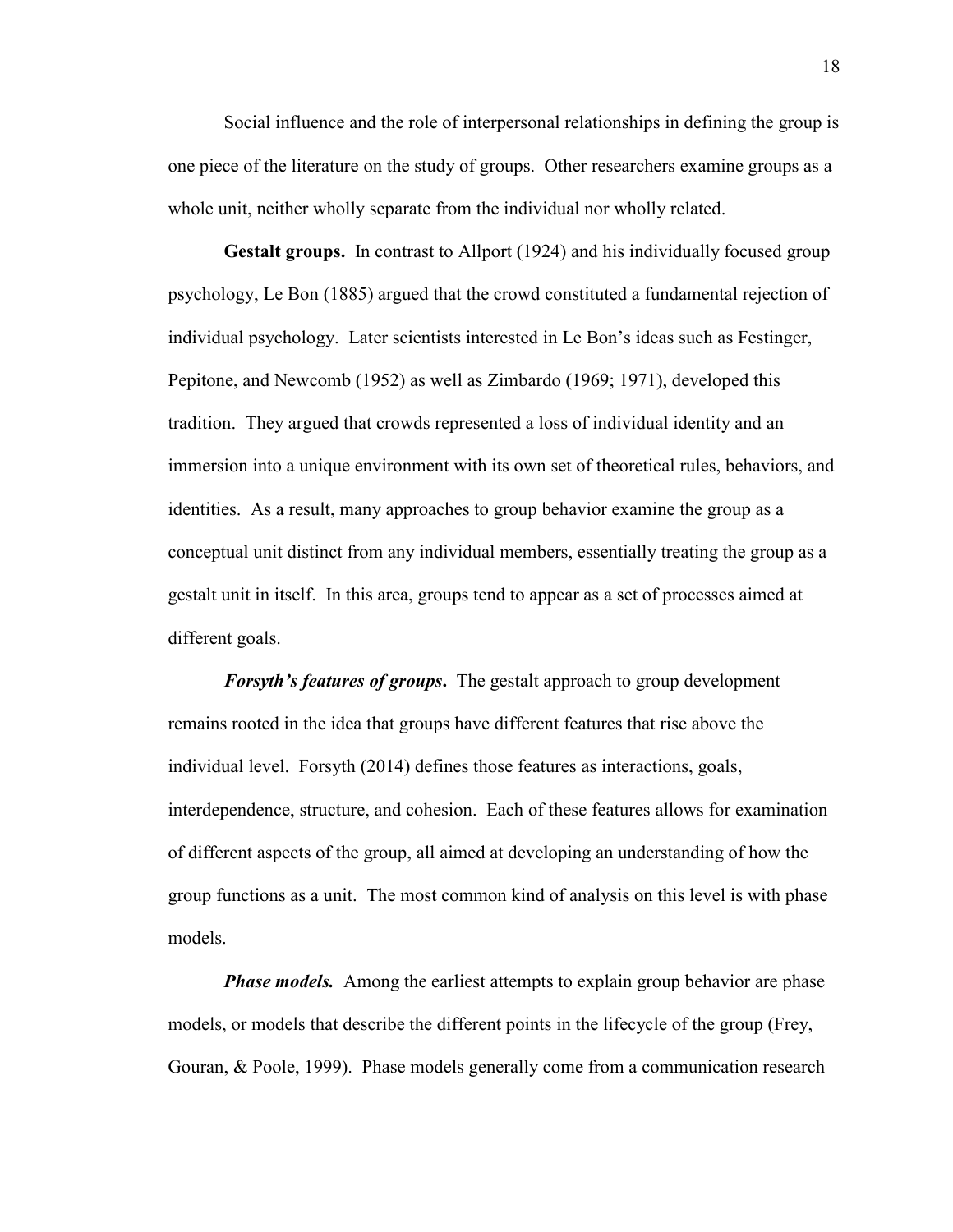agenda because they are concerned primarily with the specific communication acts occurring within a group. However, organizational psychology exhibits a similar interest in phase models, although their efforts are relatively unique within the field of psychology (Levine, & Moreland, 1990; Guzzo, & Dickson, 1996; Sanna, & Parks, 1997; Ilgen, Hollenbeck, Johnson, & Jundt, 2005).

 Unlike the previous sections, the paper does not provide an accompanying introduction to the usage of the theory in different research fields. This is because phase models generally have limited variance in use from one field to the next. Broadly, researchers regardless of discipline, either test, refine, or apply phase models to situations or simulations in an attempt to develop a clearer understanding of how groups behave (Forsyth & Burnette, 2005). The collaboration and overlap between organizational psychologists and the communication field (Hornsey et al., 2008) only increases the degree of similarity. While psychology and communication scholars are likely to create different kinds of phase models with emphasis on different aspects and processes, the overall goal is the same, to describe the phases of phenomena related to groups.

There are two general kinds of phase models. The first attempts to describe broad group processes that every group must go through irrespective of the specific nature of the group. The second kind of phase model attempts to describe the phases a group should adhere to in order to accomplish a specific goal or those that accompany a specific phenomenon, these are goal oriented phase models. Exemplars of the first kind of phase models are Tuckman's (1965) model and the multiple sequences model. Archetypal examples of the second are interaction process analysis, functional group communication theory, and the interact system model of decision emergence.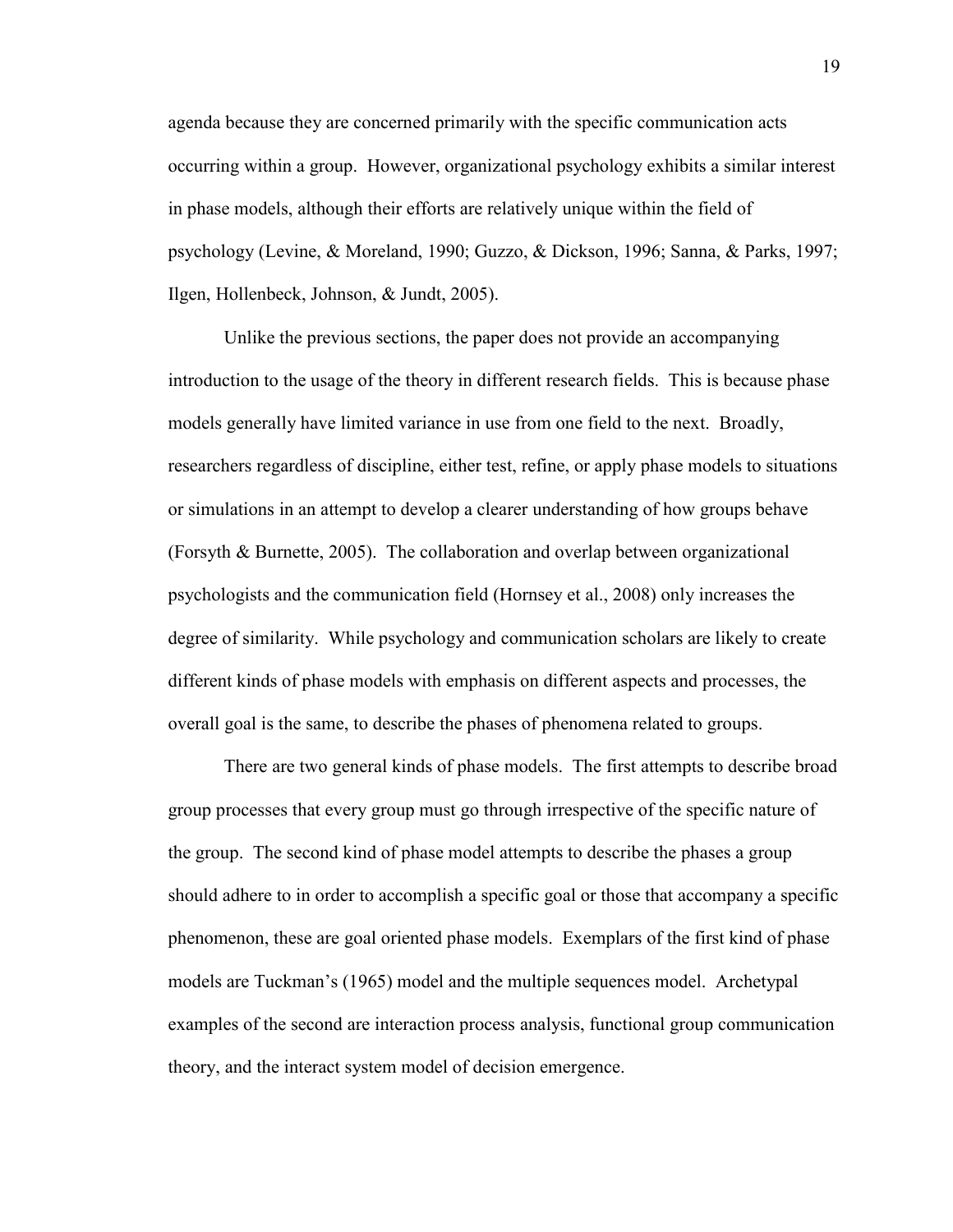*Tuckman's model.* Among the first conceptualizations of the group is the norming-forming-storming-performing model of group development (Tuckman, 1965). This model looks at the different stages of group development, examining the various actions groups take throughout their lifecycle. Although today the model includes more stages, it broadly defines the various stages of development groups go through as they grow and eventually disperse (Tuckman, 1965; Tuckman & Jensen, 1977).

Tuckman's (1965) model is particularly remarkable for its broad applicability and robustness (Keyton, 2006; Frey, 1996). These traits lead to widespread use of Tuckman's model outside the communication and social psychology fields. Researchers studying human resources (Bonebright, 2010), nursing (Natvig & Stark, 2016), and gaming (Buchan, & Taylor, 2016) have all used the norming-forming-storming model.

*The multiple sequences model.* Another archetypal framework in the phase model tradition is the multiple-sequences model, which argues group communication does not occur in sequential steps. Rather, it occurs in tracks that groups can switch between as needed (Poole, 1983; Poole & Roth, 1989a; Poole & Roth 1989b). Poole (1983) defines four tracks: (a) task, (b) relation, (c) topic, and (d) breakpoints. In contrast to Tuckman, these tracks can all occur at different points without a set, or expected, pattern. Poole (1983) argues that groups respond to specific needs that arise during processes,

*Goal oriented phase models.* The antecedent of many phase models is Bales' (1950) interaction process analysis, which classifies different communicative acts within groups in terms of their relationship to group tasks. Theories and phase models born from this historical root often classified by researchers as the outcome-oriented approach as a result (Bales & Strodbeck, 1951; Frey, 1996).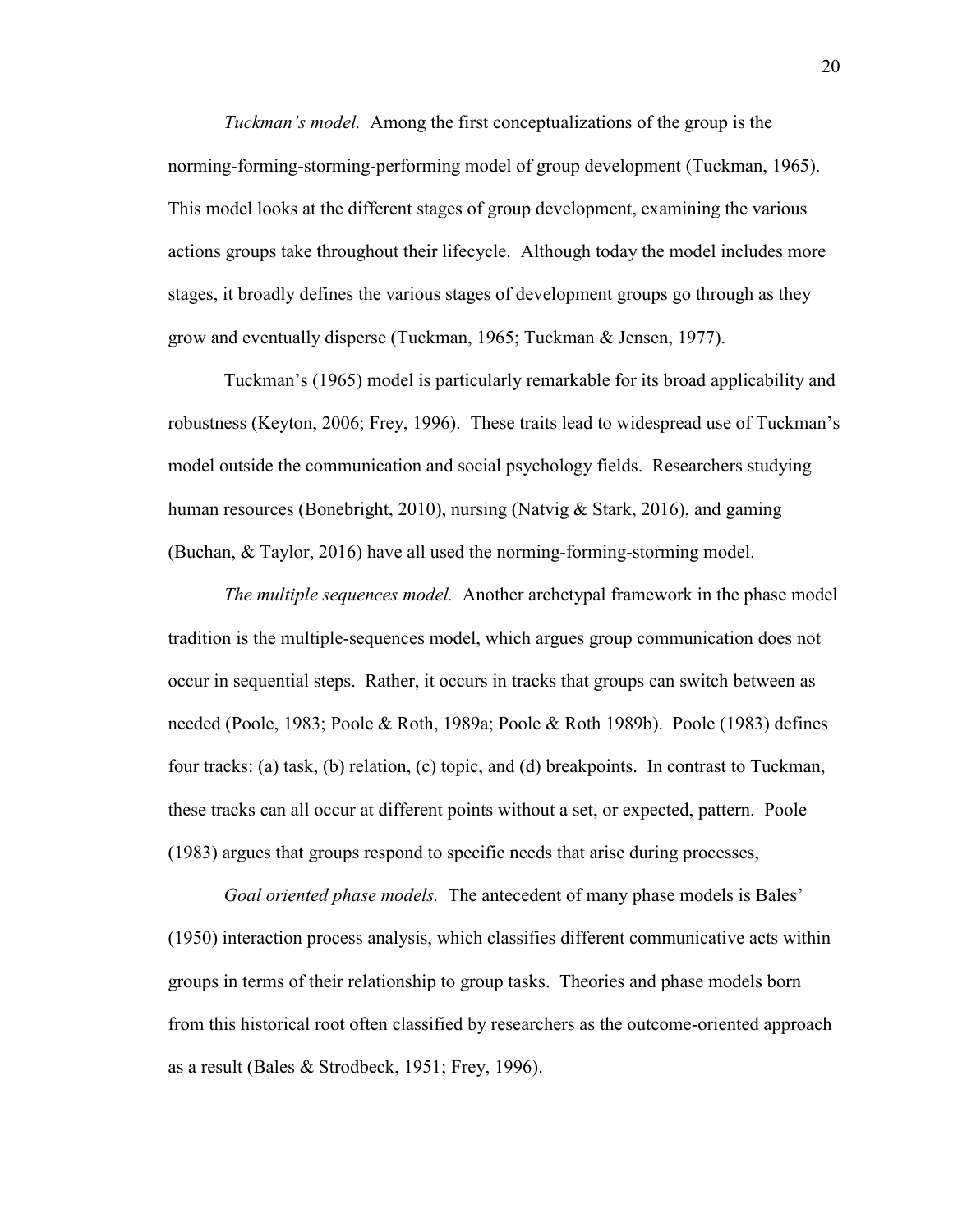The second goal oriented phase model is the interact system model of decision emergence. The interact model defines four stages of decision-making, orientation, conflict, emergence, and reinforcement (Fisher, 1970; Fisher & Hawes, 1971). Fisher's (1970) creation offers an important bridge between the broad phase models and the more focused descendants because it offers a broad approach to a wide problem, while simultaneously acknowledging that the model has limitations and does not describe every group.

The last, functional group communication theory, blurs the line between phase model and theory as it examines how group communication acts and features relate to task performance and quality of decision-making (Gouran & Hirokawa 1996). Functional group communication theory analyzes the features of communication in lieu of the communicative act itself, concerning itself with the purpose and use of communication within the group, constructing certain features that contribute to effective decision-making (Hirokawa, 1983).

The goal of these perspectives from Tuckman (1965) and Poole (1983) to Bales (1950), Fisher (1970), and Gouran and Hirokawa (1996) is to examine the broad phases of group interactions and the resulting collective behaviors. This paper focuses on one particular phase, norm formation.

#### **Using the Two Approaches Together**

 The two styles of the previous section define, broadly, two overarching ways of approaching the study of groups. These two theoretical approaches are both appropriate, albeit in different contexts. It is entirely appropriate to examine the same group using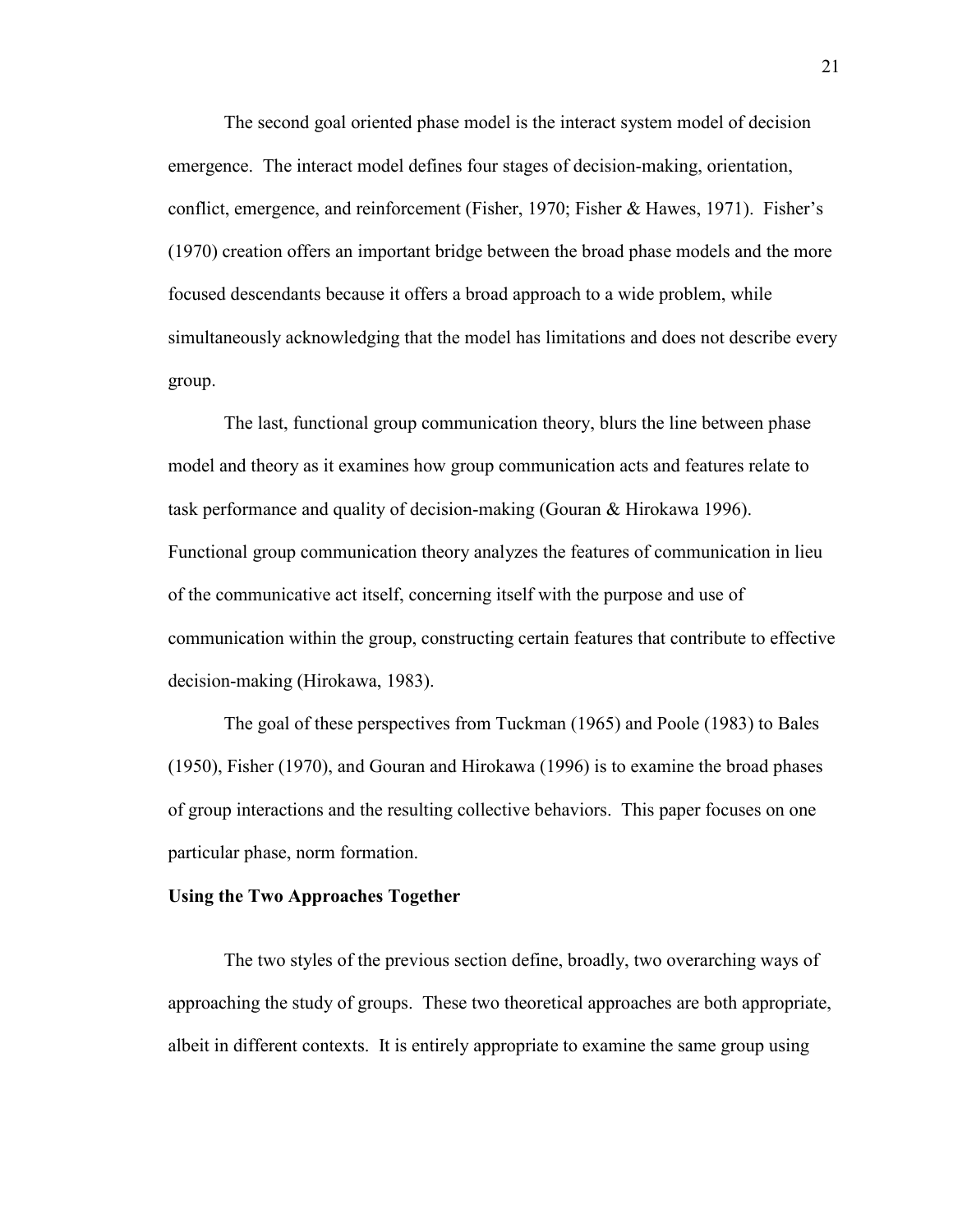different means from different traditions. In many ways, this unified approach can be complimentary.

For example, when examining a professional baseball team a researcher might observe team meetings and examine the stages they undergo during these meetings using functional group communication theory. But they might also study the team's season long goal of winning a championship as a component of the shared fantasy from symbolic convergence theory. In similar fashion, they might examine how new players from a mid-season trade acclimatize to the new team using uncertainty reduction and in turn how the captain leads using Cialdini's (2016) weapons of influence. While such a work would be immense, it would extensively document how the group functions. Unfortunately, due to the scale of such an undertaking, it is often unfeasible and/or impractical, not to mention the other concerns such a study would raise.

As a result, pragmatism and accuracy both demand a degree of discretion when it comes to picking theories to apply. The question this raises is if a research team did manage to collect all that information about a baseball team, which piece or pieces of evidence would then give the best picture of the group. In reality, depending on the aims of the study, this answer is likely to be different. But even studies with similar aims can differ on methodology.

Imagine a group of researchers, each intending to examine the same baseball team, trying to resolve a dispute about which theory to use. Arguably, the first camp might say, the most important part of the team is why it exists in the first place, which is to win championships. The answer then would stem from symbolic convergence's shared fantasy. But another part of the research team might counter that how the group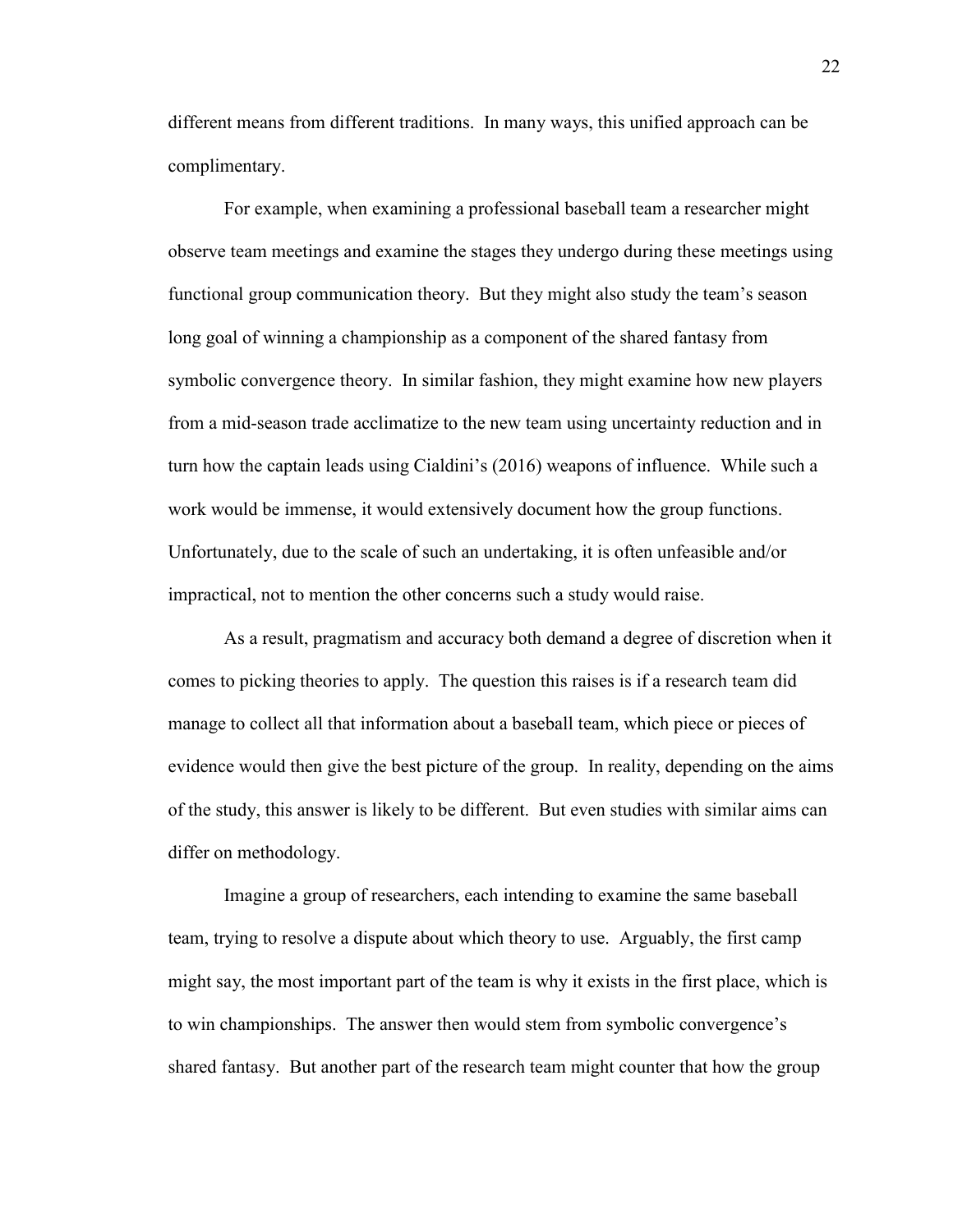goes about achieving this goal matters more, in which case functional group communication theory would be a better fit. Still another group of researchers might protest that while most people remember Babe Ruth, far fewer can name the rest of the lineup from the '27 Yankees, in other words, leadership is the most salient feature of the group.

The question then, is which overarching tradition should guide an investigation. Drilling down to which theory is likely to rest more on the specific aims of the study, but because researchers still need to know where to start investigating it is important to develop a deeper understanding of the assumptions underlying theories from both traditions. Critically, however, groups are not homogenously distributed. In other words, the best theory to describe several different groups may be several different theories. The goal, then, cannot simply be to find a universally better theoretical approach.

Going back to the example of the study of a baseball team, each part of the research team applied various theories, and depending on the aims of the study, each one provided a correct answer. Building off that, instead of trying to find a catch all theoretical answer, the goal of this paper is to provide information to inform the decisions regarding what theories to use when studying groups. In other words, if the question is how best to describe the baseball team, this paper aims to demonstrate some of the features of the team researchers can examine to help inform decisions about theories to use and consult when answering that question.

This is, of course, a larger goal than any single study can adequately hope to address. This paper is not the definitive statement on the subject, but rather a careful first step. It does not provide a framework that allows, in most cases, for the selection of a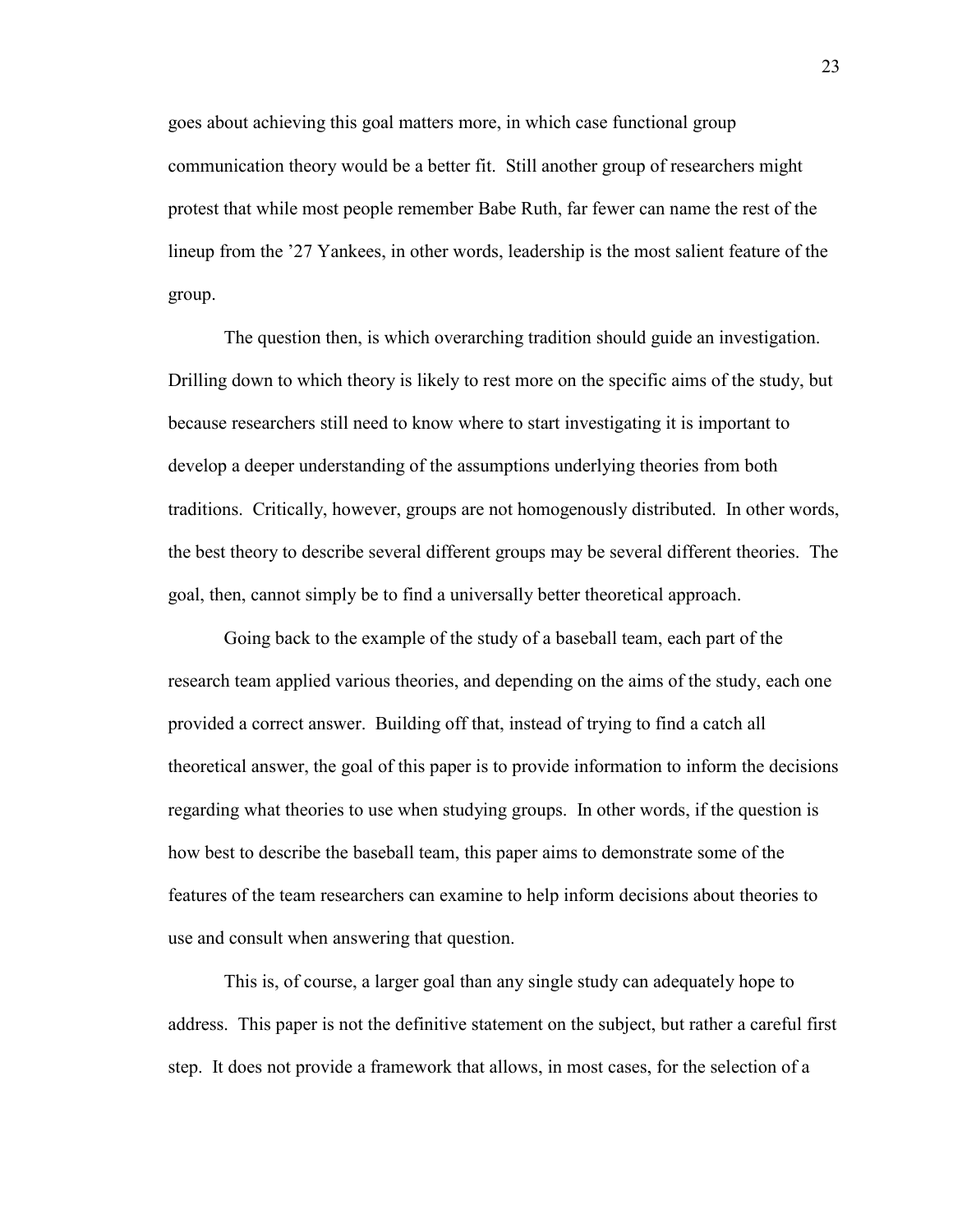specific theory. It aims to examine certain salient differences between groups best described by theories within the gestalt tradition versus groups best described by theories within the individualistic tradition.

This study does so by asking the following research question: To what extent does social identity formation through self-referential discussion lead to an increase in the salience of a heterogeneous or homogeneous social identity for groups that experience deindividuation compared to those that do not?

Unpacking this question requires first an understanding of social identity creation, then an exploration of the mechanics of social identity salience, and finally deindividuation. Along the way, this paper defines self-referential discussion and introduces the social identity approach as a way of tying all these disparate pieces together. The social identity approach focuses on two theories of groups unexplored in the preceding sections. The reason this paper introduces the social identity approach later is because unlike the preceding theories, the social identity approach is concerned with the mechanics underlying the creation of social groups and as a result is uniquely appropriate to bridging the gap between social identity formation and a group's resulting social identity.

#### **Defining Key Terms**

 The question introduced in the previous section comes with quite a few terms. Unpacking those terms is critical to understanding the question. As such, this section provides a broad overview of some of these terms. For some, extensive sections in the later parts of the paper detail these terms and the associated research in more detail. For them, in essence, this section provides a preview that gives enough information to set the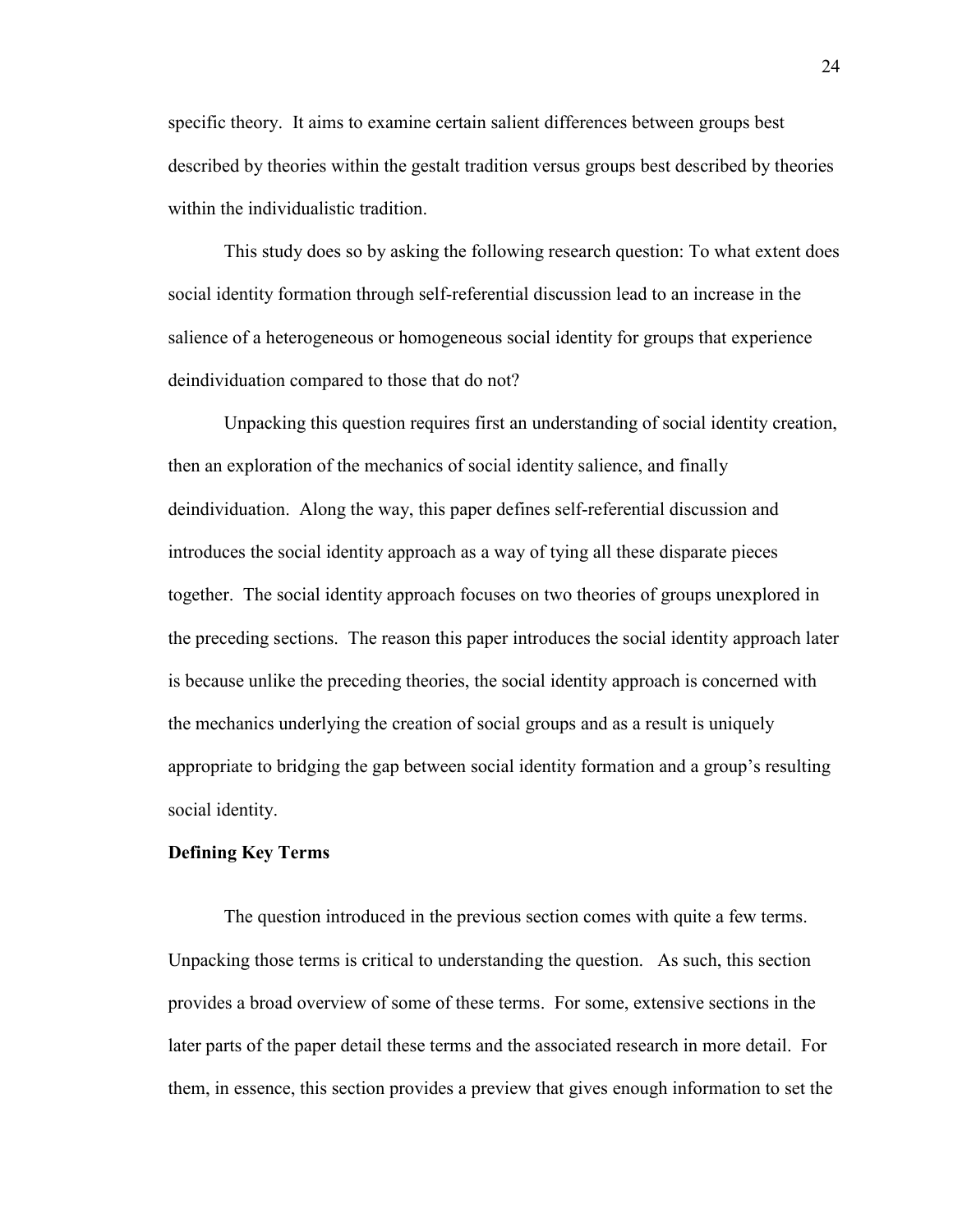stage for the latter sections that provide research context and expansions of the original concepts introduced here. This section covers these key terms in the order they appear in the question, social identity formation first and deindividuation last.

**Social identity formation.** Social identity formation generally encompasses everything a group does to create a social identity, ranging from overt efforts to define the group as a whole too subtle and often silent regulatory behaviors (Turner et al., 1987). In this paper, social identity formation utilizes a wide definition because in many ways every interaction within a group setting and in some cases the lack of certain interactions, helps to define the group in the minds of the members. Especially because this paper discusses the two approaches to the study of groups, it encapsulates a broad framework for social identity formation because each approach studies this aspect of the group differently.

 **Self-referential discussion.** Sometimes referred to as 'meta-discussion' this is any kind of discussion where the topic is the group itself. In this paper, self-referential discussion is simply a winnowed down version of social identity formation. In order to control certain variables, this paper restricts social identity formation in the small groups created to specific contexts. Self-referential discussion is nothing more than a convenient way of demarcating the difference between unrestricted interaction and the discussion that occurs specifically in this paper.

**Heterogeneous and homogeneous identity.** Heterogeneous and homogeneous social identity refers to the extent to which an individual member of the group perceives themselves as either a heterogeneous or homogeneous member of the group. Some groups form around shared traits and affiliations while others form around individual

25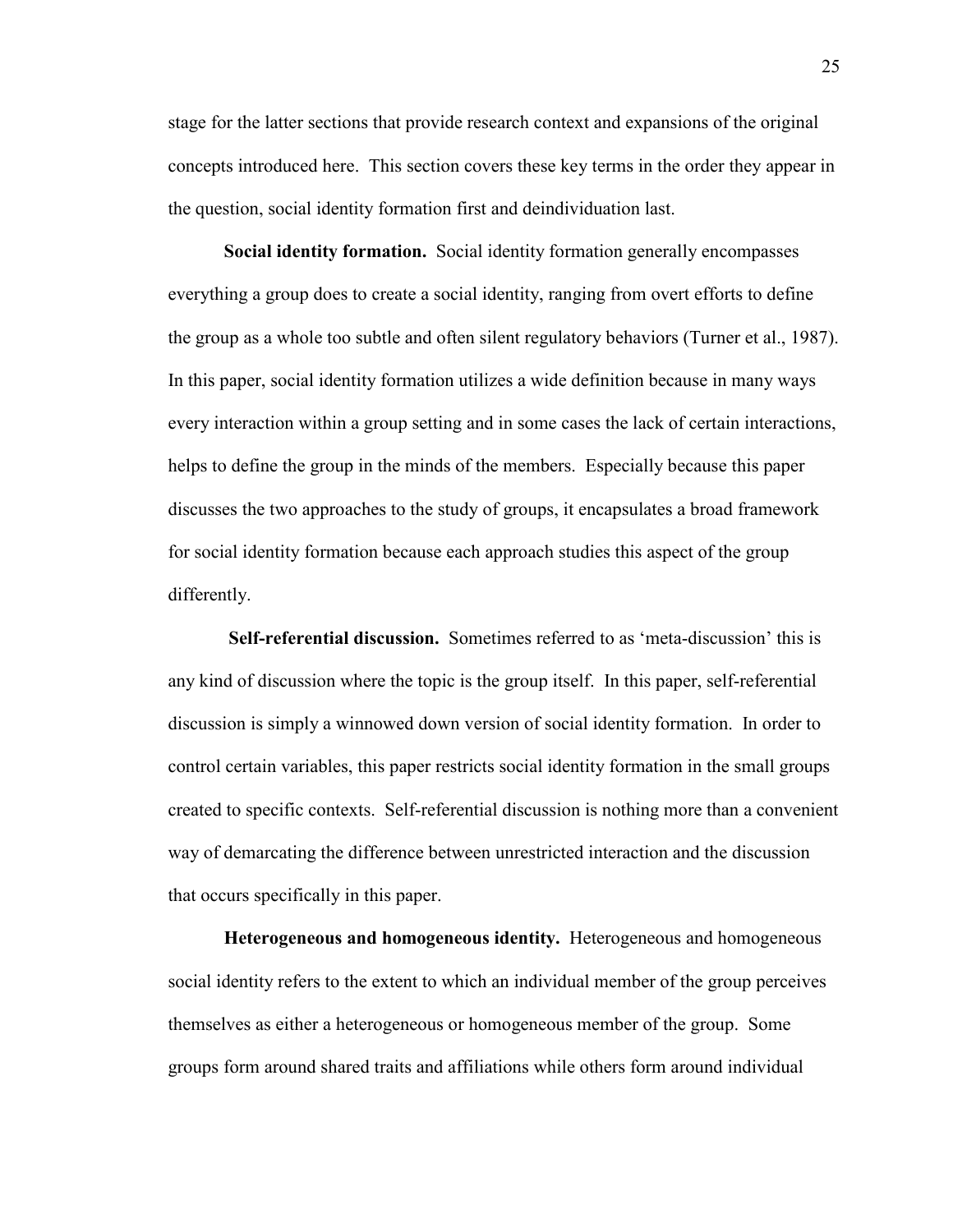contributions, but in situ groups can present both options at once (Postmes, Haslam, & Swaab, 2005). For example, while a pitcher plays a different role on a team than a catcher, they are both members of the overall team. A player can view themselves as either a team member or an extension of the role they hold in the team, in the first case emphasizing their homogeneity towards other members of the group and in the second emphasizing their heterogeneity.

**Deindividuation.** Deindividuation is a specific kind of social identity phenomena. In certain cases, an individual's social identity becomes critically important due to manipulations of the relative differences among members of a category (Reicher et al., 1995). Deindividuation is a powerful state of heightened social identification that makes identifying and associating behavior with a particular group much easier.

#### **Social Identity Creation**

When creating a social identity, norms form the basis for the new identity. Initially, norms and social identities are non-distinct, in other words the accepted social norms are the social identity of the group. Once norming gives rise to a social identity, a group exists.

**The importance of social identities.** A common theme throughout group research is the influence of the group. Reicher Spears, and Postmes (1995) write, "there is no generic group effect," (p. 173). They argue that groups do not have any automatic features, and the power of the group stems directly from the characteristics of the group. In other words, groups' social identities provide key insight into the behavior of groups and the behavior of individuals with group affiliations. Social identity creation is an important part of both interpersonal and gestalt perspectives (Hogg  $&$  Tindale, 2008). As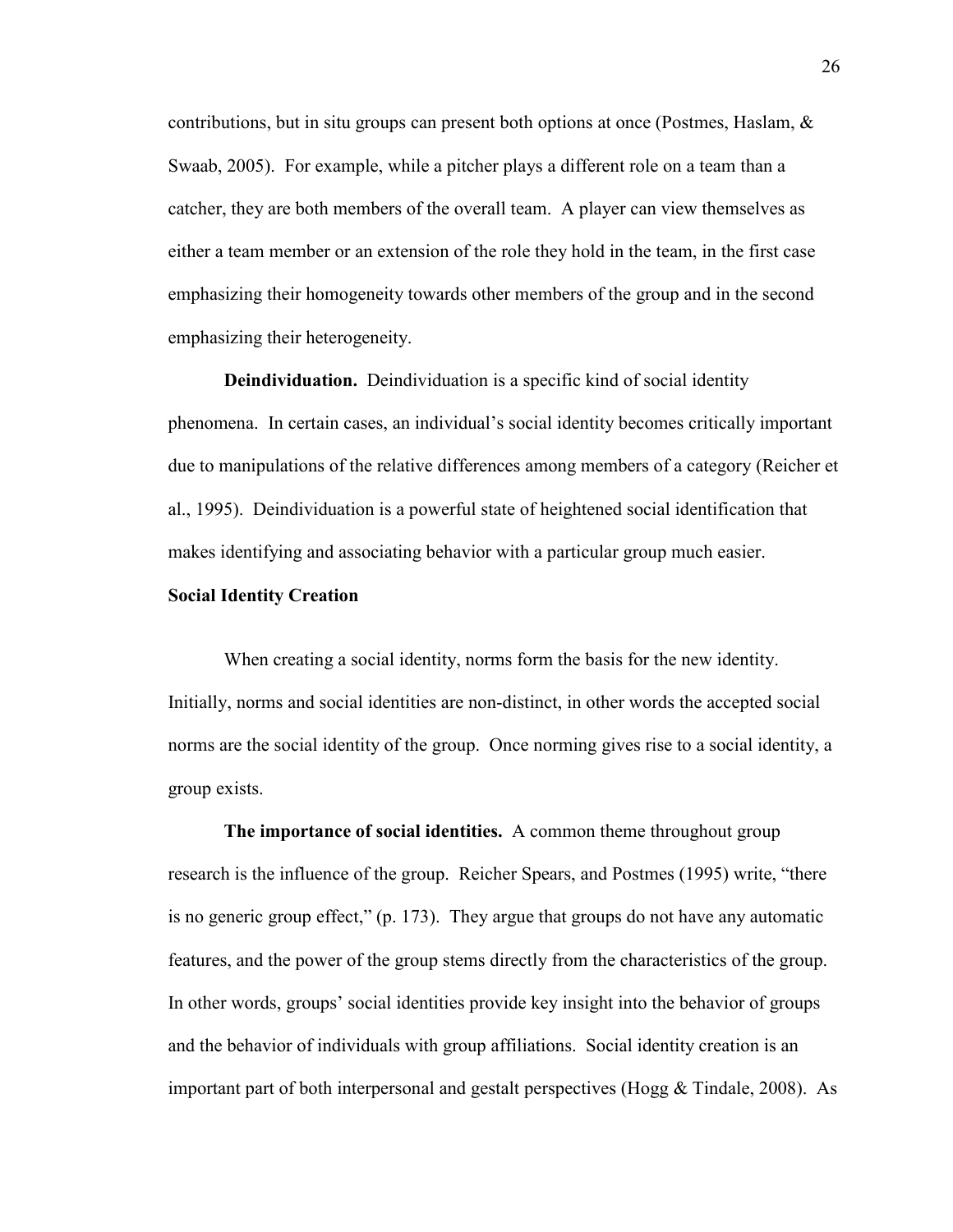a result, when examining group behavior it becomes critically important to study the formation, content, and effects of various aspects of the social identity.

**The role of social norms.** Norms are the foundation of social identities and the application of a social identity in a situation. For example, a group of friends playing a pickup game might decide to emulate their favorite player, who is brash and outspoken. In turn, they act brash and outspoken. The team would also develop other norms, such as wearing helmets when batting. Each of these is a component of the overall social identity of the baseball team. Within groups, social norms not only create the basis of social identities, they aid in the formation of social identities. No matter how new a player is, they can quickly grasp simply norms like wearing a helmet that contribute to their new social identity.

*Two classification schemes for norms.* Researchers generally categorize norms in two ways (Postmes, Haslam, & Swaab, 2005; Hogg & Reid, 2006). The first focuses on content and the second focuses on codification. When looking at content, researchers tend to categorize norms by what meaning they convey to the group. This perspective examines the impact norms have from the perspective of what specific behaviors they encourage or discourage. When looking at codification, researchers tend to look at the formation of norms. This perspective examines the impact of formation on the norm itself, examining the various routes groups take to create norms and the various means they use to communicate or enforce those norms.

*The content of norms.* Content norms tend to sort into various classification schemes. Engleberg and Wynn (2013) propose one such scheme where norms focus on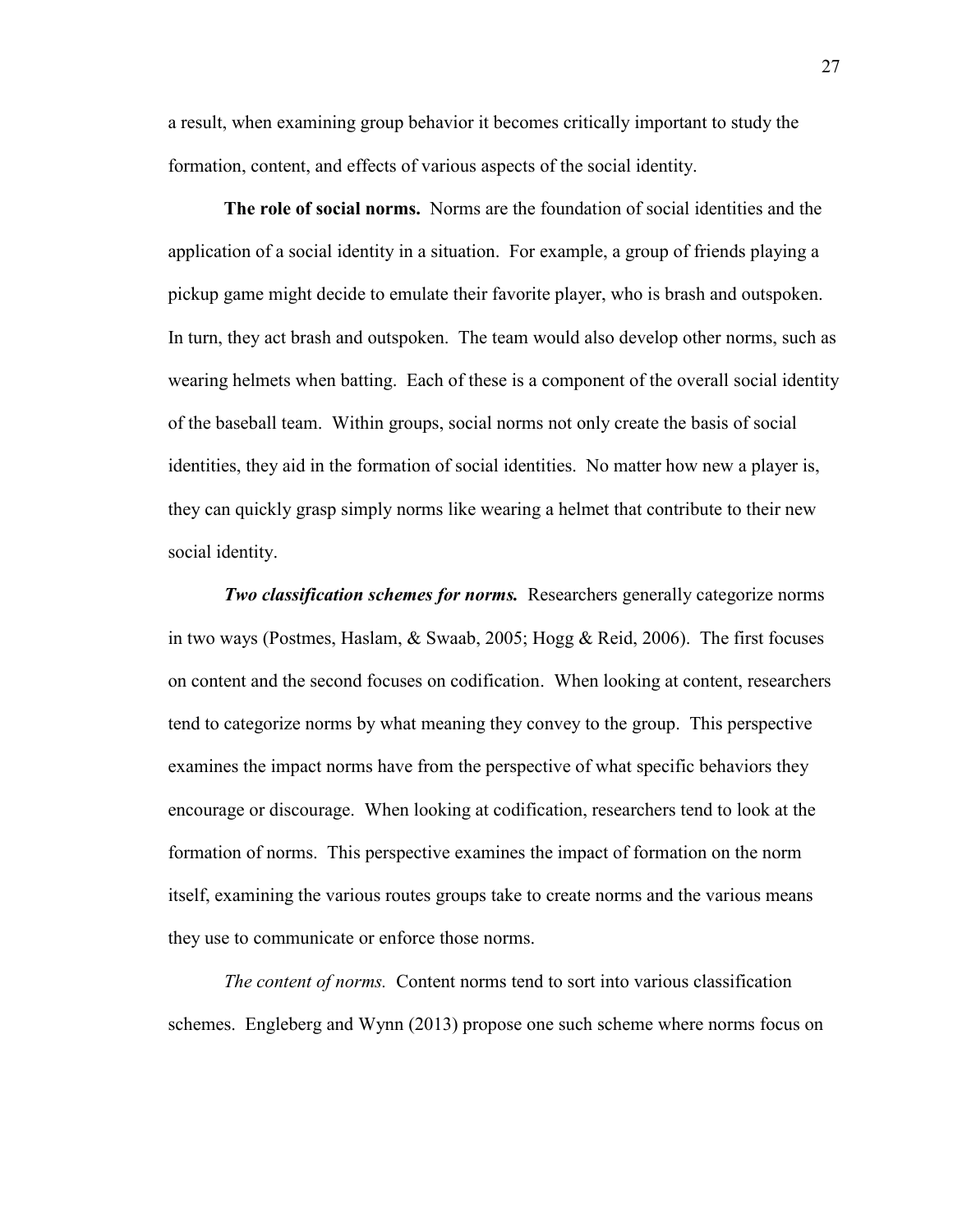interaction, procedure, status, or achievement. These four classifications broadly define norms by how the group uses them to define and inform behavior.

This classification scheme is specific to the role of the norm itself, examining how members of the group utilize the norm. Other classification schemes examine the typology of the norm, arguing that norms fall along continua. The focus theory of normative conduct lays out broad continua that describe the role of the norm (Cialdini et al., 1990).

*The codification of norms.* Analysis of the codification of norms tends to look at the ways in which groups convey or demarcate norms. Engleberg and Wynn (2013) again propose two broad categories of formation: implicit and explicit. Implicit norms refer to norms that group members have not formally agreed upon while explicit norms refer to those upon which group members have formally agreed.

### *Individuals' active interaction with both form and content of norms.*

Individuals cannot adhere rigidly to every norm they encounter. Some social identities carry contradictory or poorly understood norms and in those cases, individuals must decide which norm to follow or how rigidly to adhere to the norm. Especially in cases where form and content contradict one another, individuals face a choice as to how they will interact with the norm.

Returning to the baseball team, it is extremely common for coaches, managers, or players to argue with the decision of the umpire during a game, yet the norms would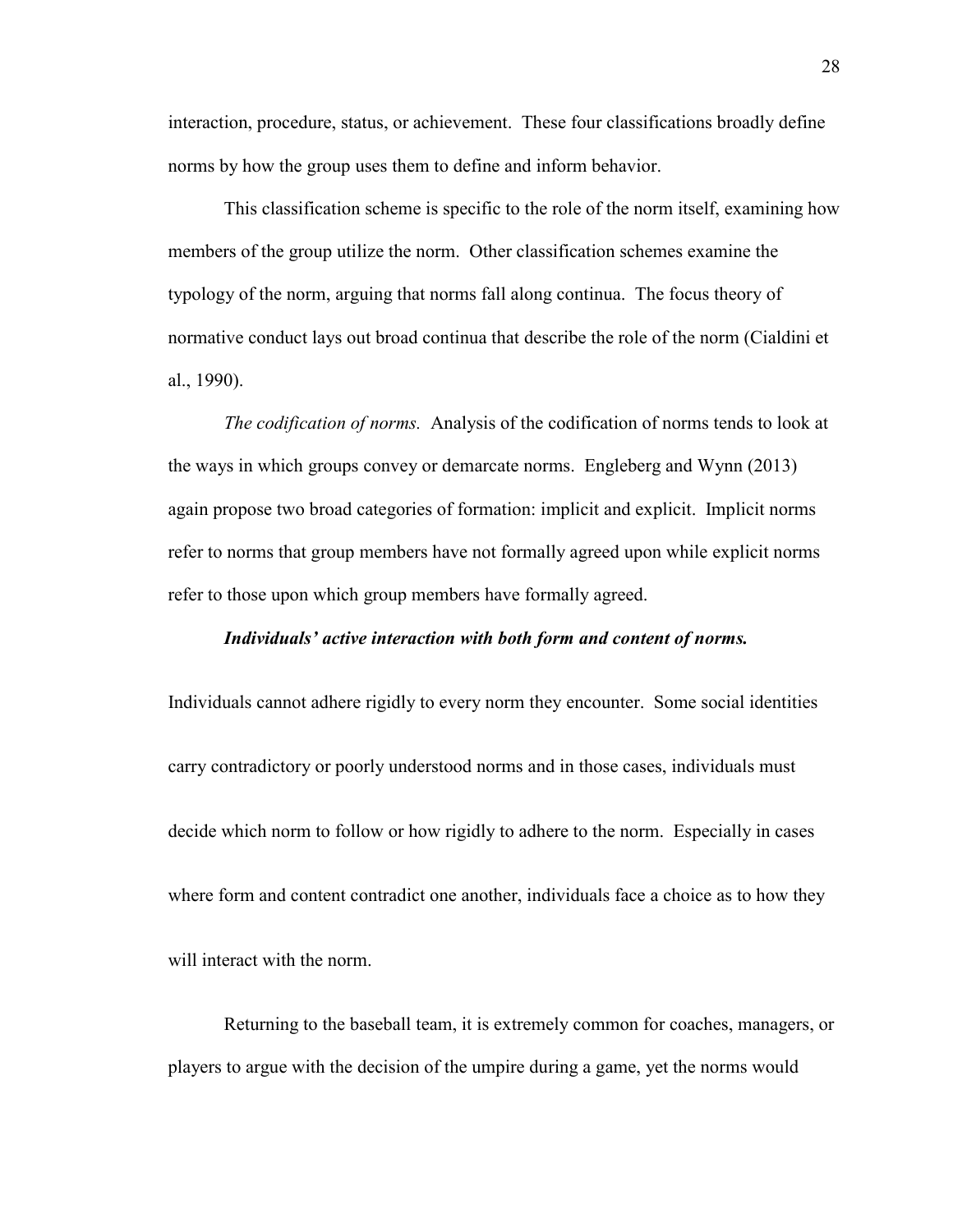suggest that this argument is taboo because rulebooks carry punishments for such an activity (Lepperd, 2018). These arguments stem from two kinds of normative disagreement, first a disagreement over the codified rule, and second a disagreement over the injunctive rule against questioning the umpire's authority during a game.

As the example demonstrates, individuals are always negotiating the importance of norms. In context, if a manager must decide on the appropriateness of arguing a call, they must weigh the form of the norm (is the manner in which they want to voice their disagreement appropriate?) and the content of the norm (was the umpire's call incorrect?). In situ, these rules act as a check and balance against one another. In a broader sense, explicit and active negotiation of norms occurs every day. Individuals openly weigh different norms and decide the appropriate level of adherence and punishment for deviation. Groups develop different methods of solving these normative disputes and in turn, this aids in the creation of a gestalt social identity (Hogg & Reid, 2006; Smith & Postmes, 2011).

**The source of social norms.** The formation of a social identity begins with the development of social norms. Over time, norms become social identities. Postmes, Haslam, & Swaab (2005) argue that social identities and norms appear through either an inductive process or a deductive process. In this model, termed the interactive model of social identity formation (IMSIF), social identities stem from two sources, inductive and deductive. Deductive identity formation involves top-down group comparisons. This occurs when members of a novel group examine the superordinate groups to which they belong. The group is then a gestalt construct with the common bond of identity centered on a clear prototype.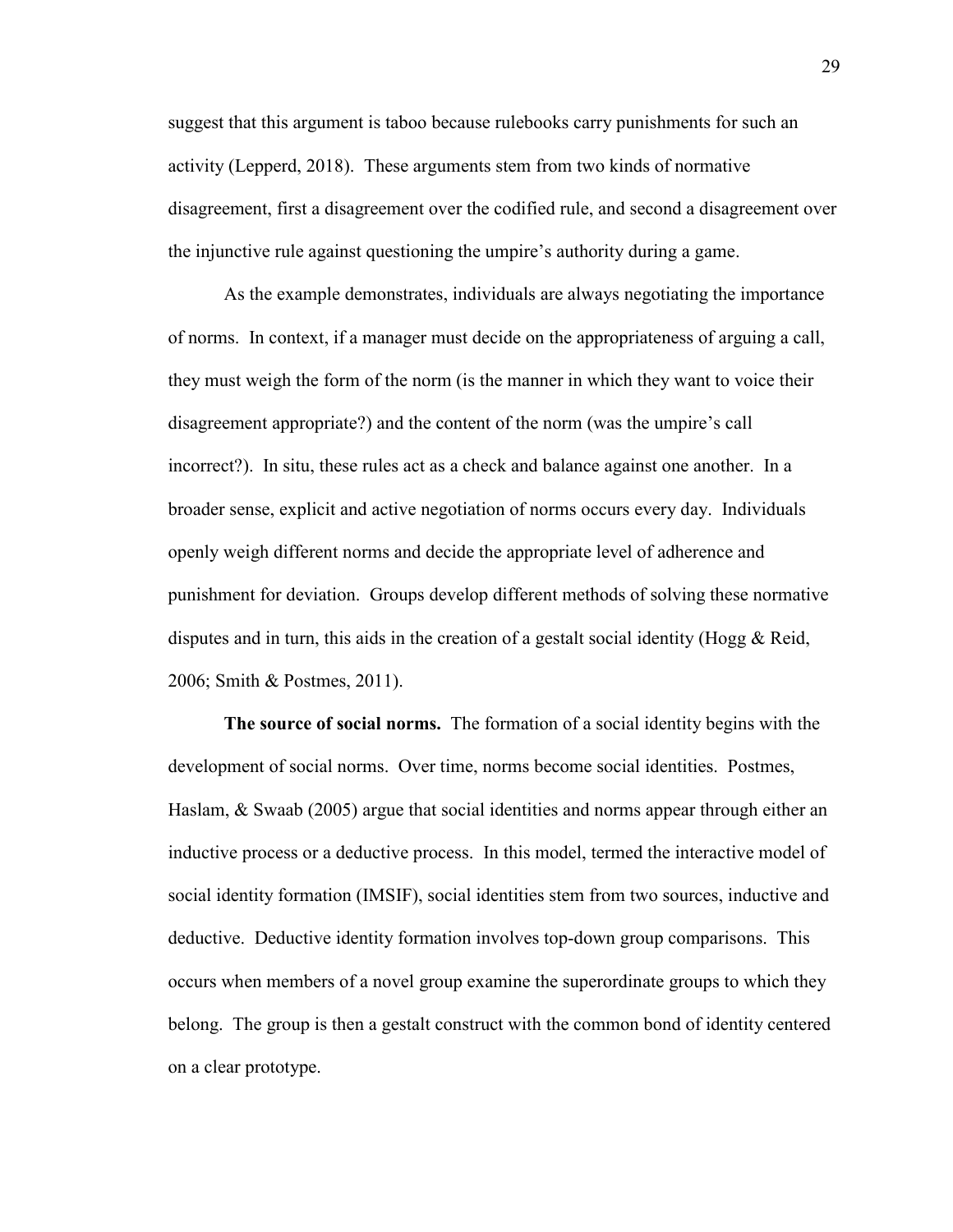Alternatively, social identities come from an inductive approach. Inductive formation grows from group members' interactions. Inductive creation of a group's identity is a bottom-up process in which interaction defines the group. Members negotiate individual norms and components of the social identity piecemeal until they reach a consolidated social identity (Postmes, Haslam, & Swaab, 2005). In this case, the group is a heterogeneous construct with the common bond of identity centered on member's personal identities.

Both of these approaches emphasize the relative importance of examining the way social identities appear, because an examination of the identity formation process reveals characteristics about the future of the social identity. The source of formation is important to discerning how the identity functions and how individuals perceive the components of the identity. For example, in a later study, Postmes, Spears, Lee, and Novak (2005) demonstrated that utilizing a deductive or inductive route to social identity formation has consequences for the social acceptability of adherence to specific norms within the umbrella of a social identity.

**The influence of social identities on behavior.** People are social animals. They base decisions on considerations of multiple social contexts, often overlapping. Yet groups do not remain static. The social identity of a political party a year after its inception is likely to be different from its identity ten or fifty years later. While occasionally outside influences change a social identity (for example a political party created to advocate for one issue that then succeeds in promoting that issue), by and large changes in a social identity over time stem from the group members applying different interpretations, standards, and regulation techniques to aspects of the social identity.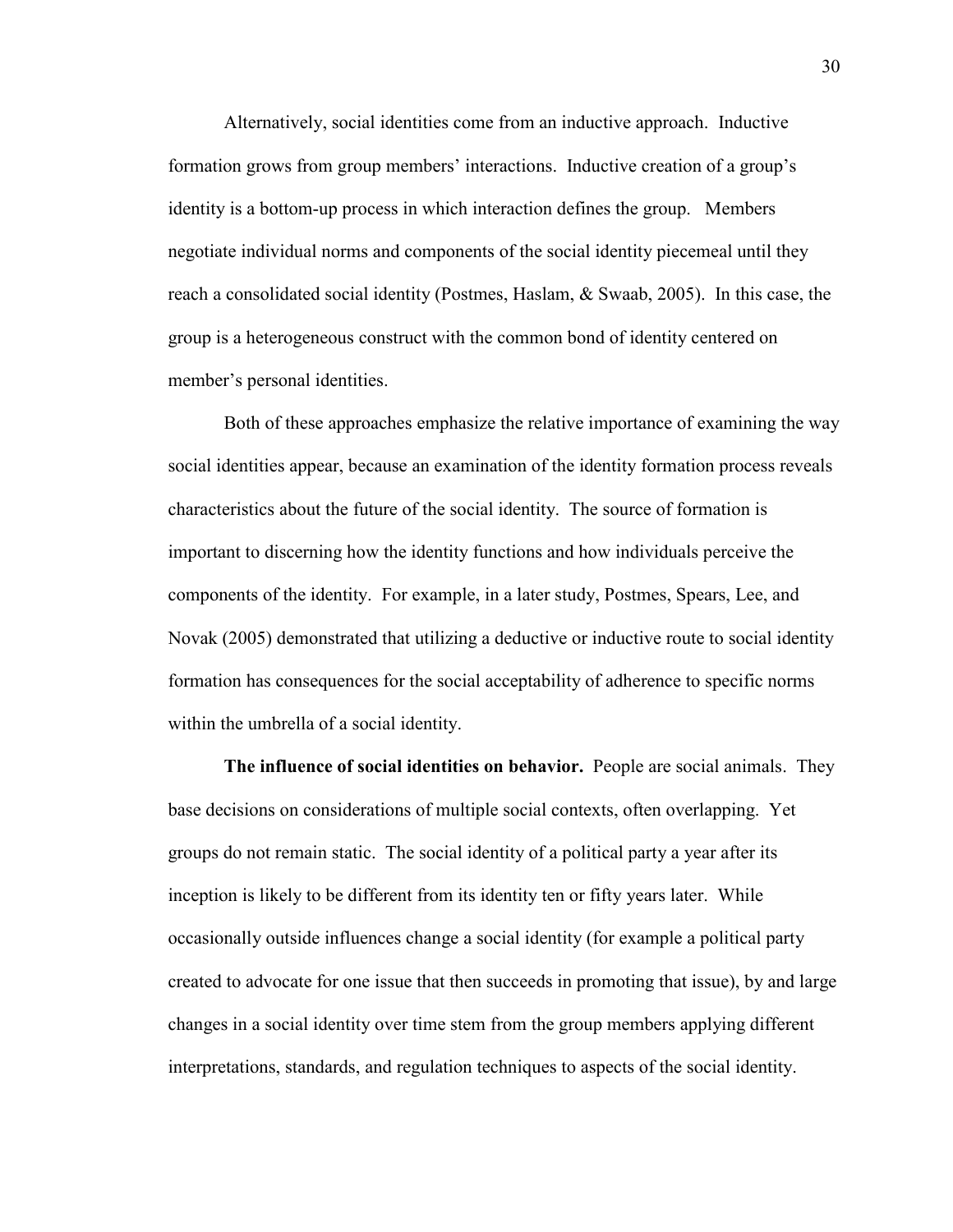The existence of this shift, however, is important to understanding how a social identity influences behavior. Individuals do not rigidly conform to a social identity, and their behavior reflects this. Various theories exist to explain why social identities gain or lose salience for individuals. Some examine how individuals interact with social identities (Cialdini, Reno, & Kalgren, 1990; Ajzen, 1985; Ajzen, 1991; Ajzen, 2002), while others examine the role of identity from the group level (Turner & Killian, 1987; Tajfel & Turner, 1979). This paper utilizes the social identity approach because, while it stems from the group level of analysis, it offers the ability to bridge the gap using models built off its theoretical framework.

#### **The Social Identity Approach**

The social identity approach consists of two theories, social identity theory and self-categorization theory. Together, these theories provide an explanation for the importance of social groups as a component of social identity and the power of the group.

**Social identity theory.** The first of these two is social identity theory. Social identity theory rests on two central ideas. First, when members join and accept a group they determine the meaning of the group through comparison to the relevant out-group. Second, members try to define the in-group they belong to positively, especially in relation to the out-group. People do not want to join inferior groups and seek to enhance the prestige of the ones to which they do belong.

Tajfel and Turner (1979) point out that this competition is not an endpoint, but a beginning to understanding the process of group behavior and individual behavior in relation to the social category. Intergroup conflict and individual behavior stem in part from the social realities individuals find themselves tied to, but these issues are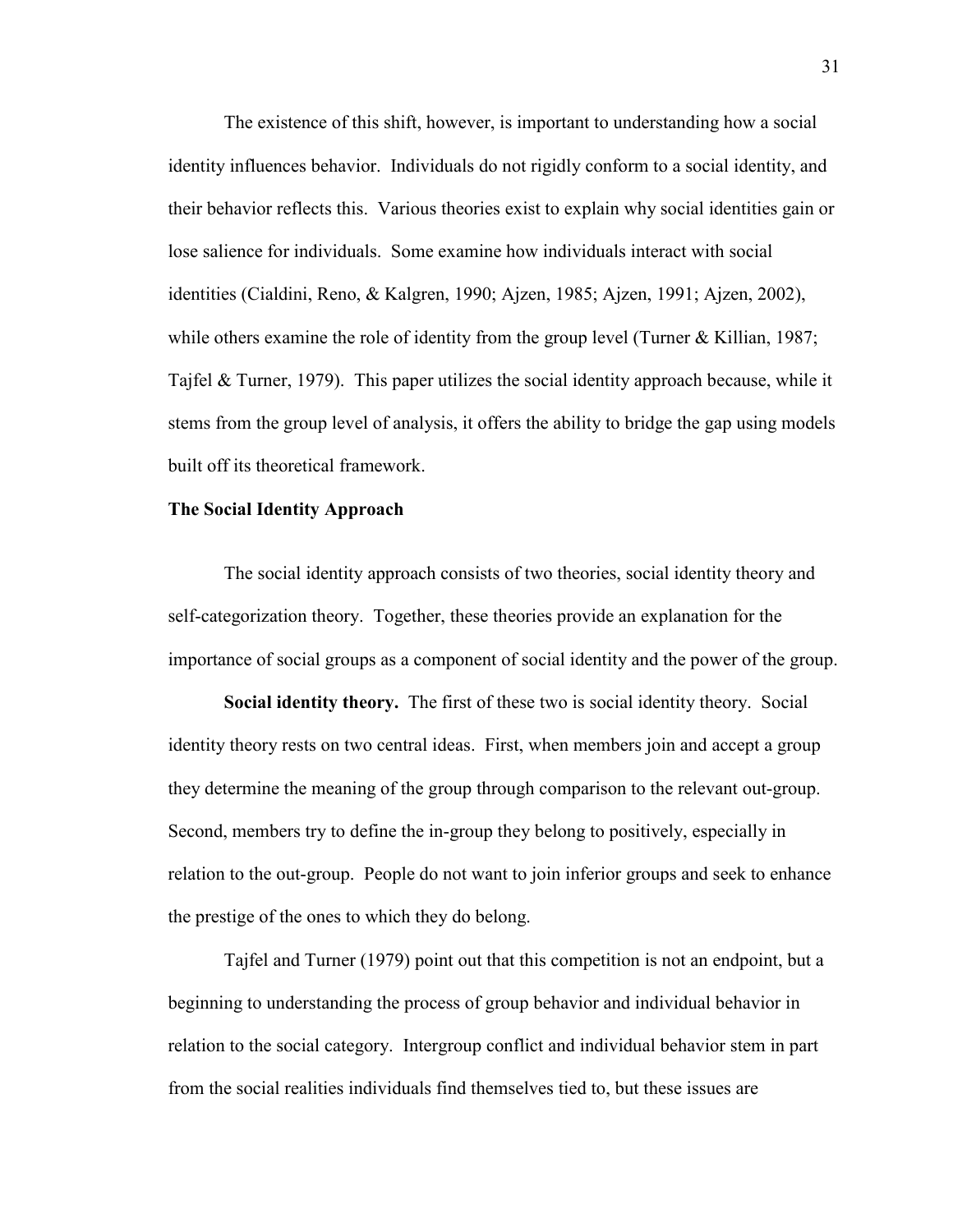contextually dependent. Groups with negative associations do not always engage in competition with another group to enhance the prestige of their own, members may defect from the group, reframe defects as positive attributes, or claim other positive attributes (Haslam et al., 2011; Ellemers, Spears, & Doosje, 1999; Reicher & Haslam, 2006). All of these functions are relational. They shift depending on the relevant outgroup in comparison.

Critically, social identity theory also advances that when social identities are salient, individuals operate at the group level when considering issues of identity. The group becomes a marker of the individual's power and importance.

**Salience of social identity.** Social identity theory advances that social and personal identities are at odds. When one gains salience, the other loses salience (Turner, Hogg, Oakes, Reicher & Wetherell, 1987). A person is either an individual or a member of a group.

However, while most groups operate cleanly on this spectrum, it is possible to create groups that emphasize individual identity salience as a component of the group's identity (Postmes, Haslam, & Swaab, 2005). The inductive route to social identity formation from the model discussed earlier argues that an inductive route to formation rests on the contributions of individual members. As a result, under specific conditions individuals may join a group that grants them a great deal of freedom to express individual identity and even find that the group celebrates individual identity. Notably, the inductive group does not sidestep the antagonism of social and personal identity. Rather, it redefines what is salient in a given context and what that salience means for the group.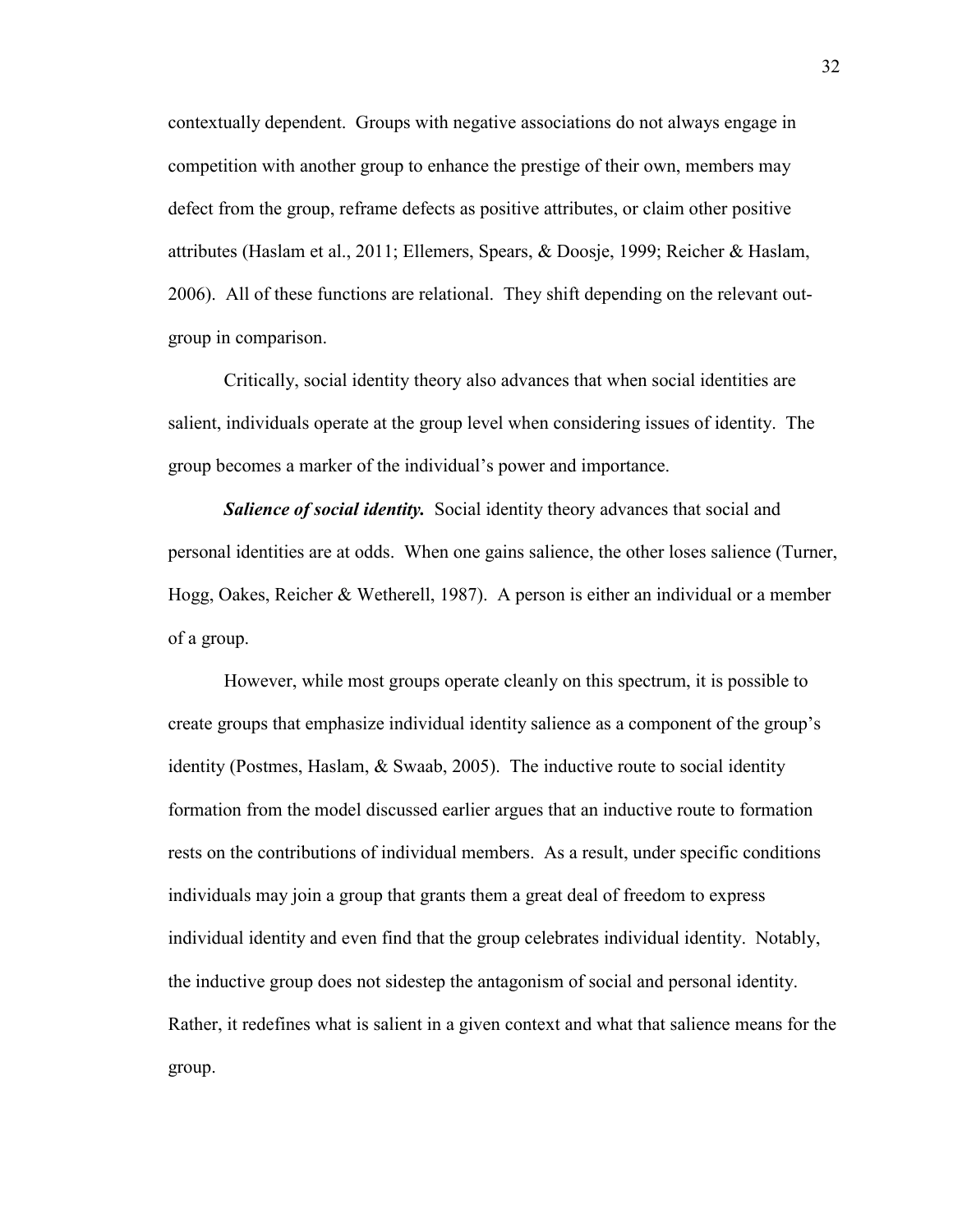**Self-categorization theory.** Social identity theory raises the point that individuals must accept a group membership before the effects appear. The shift in mental processes from thinking about the self to thinking about the group that causes the activation of group behavioral patterns (Turner, 1982). This shift from the self to the group is depersonalization.

*Depersonalization.* Depersonalization refers to the specific point when an individual begins to refer to himself or herself as a social identity first, personal identity second (Turner et al., 1987). For example, John Doe is a member of the police. When on duty, he introduces himself as a police officer and is depersonalized. When off duty, he introduces himself as John Doe and is not depersonalized. Notably, this is an individual's decision to self-categorize a social identity over a personal one. Depersonalization reflects another concept, self-stereotyping.

*Self-stereotyping.* When individuals depersonalize themselves, they are selfstereotyping. This refers to moments where a social identity or membership causes individuals to engage in behavior typical of that social identity (Turner et al., 1987). Self-stereotyping changes individual's immediate norms and social values. Haslam, Reicher, and Platow (2011) give the example of a churchgoer who then attends a football game, "in church the person may be (and want to be) meek and mild; at the game he or she may be (and may want to be) rowdy and raucous" (p. 53). Depersonalization and self-stereotyping change how the individual relates to the world and how the world relates to the individual, they shift the perspective from the individual's identity to their salient group identity.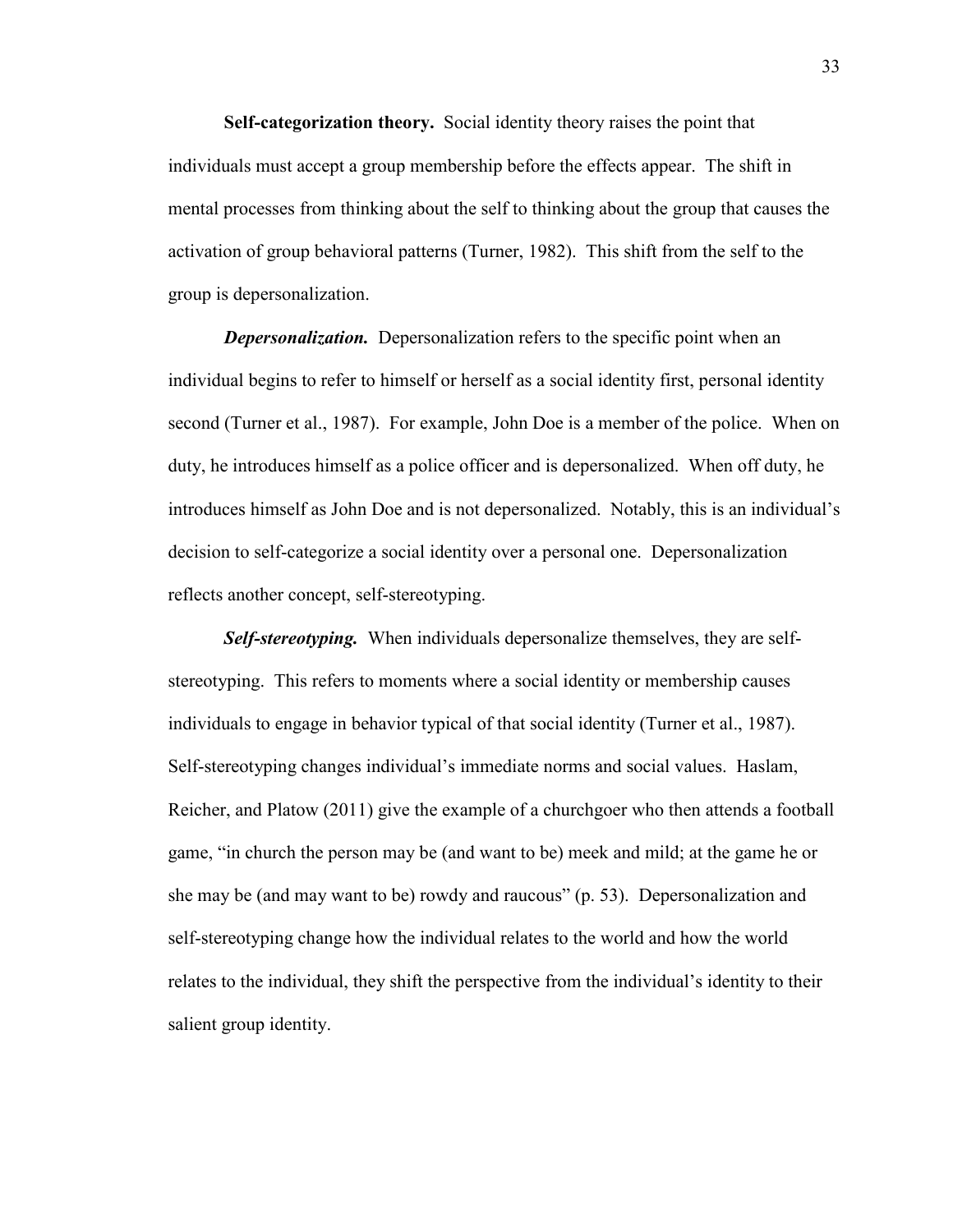Still, neither of these processes answers why any specific action falls into the purview of one group or another. In context, neither answers why it is not normative for the churchgoer to act rowdy and raucous or the football fan to act meek and mild. Further, neither self-stereotyping nor depersonalization answers why a specific identity gains salience at any point over another.

*Comparative and normative fit.* Identities gain salience in two ways, comparative and normative fit. Normative fit deals with the content of the group member's actions. Group members must do what other members expect of them in context. The churchgoers who appear in football face paint sporting a foam finger is unlikely to activate any kind of depersonalization in themselves and other members of the group are unlikely to treat them as a group member.

Comparative fit deals with the principle of meta-contrast, which essentially states that groups find distinctions through differences (Haslam et al., 2011). Groups want to have little difference between members of a category and great differences between categories, in other words the football fans should seek to emphasize the intergroup differences between their team and another and seek to emphasize the intragroup unity of their own team. Comparative fit also informs the position that best defines the group or the prototype

*Prototypes.* The prototype is the shared understanding of the 'ideal' group member. Critically, the prototypical member is not the average member. Further, the prototypical member of a group changes depending on the relevant, salient, out-group (Turner et al., 1987). For example, Hopkins, Regan, and Abell (1997) demonstrate that the national identity of the Scottish changed in comparison to other national identities. A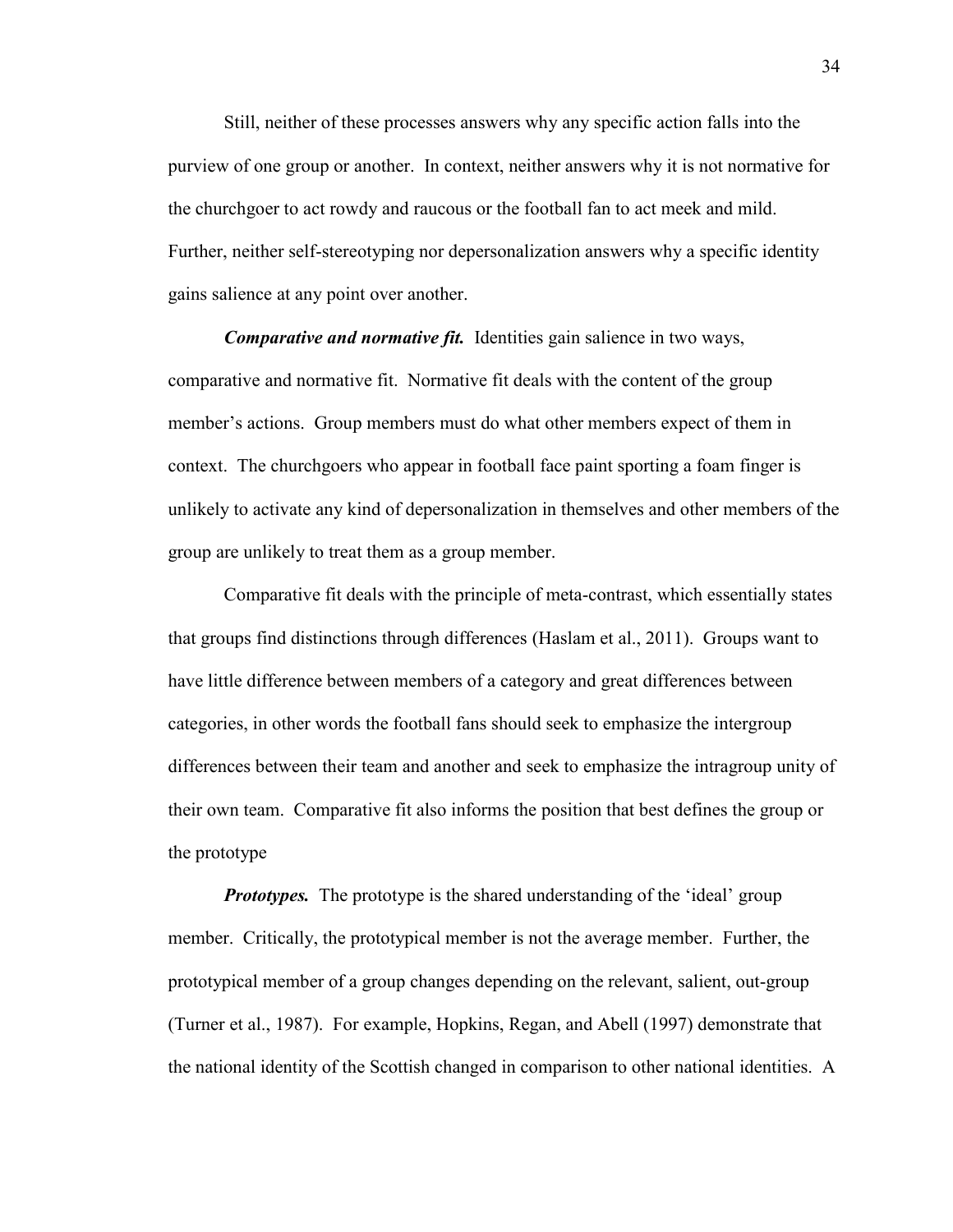prototypical member of a group depends on the stance of the out-group, and typically shifts further away from the out-group.

Further, within the social identity approach, prototypicality has implications for social desirability and influence. The higher an individual's prototypicality, the more favorable others tend to evaluate them in contexts where high prototypicality is desirable (Haslam et al., 2011).

### **Social Identity Formation and Salience**

The social identity approach offers a means of examining norms through an important pair of models. The first of these is the social identity model of deindividuation effects (SIDE), which offers a unique means of forcing identity salience to the forefront (Reicher et al., 1995). Through use of deindividuation manipulations with expectations guided by SIDE, it is possible to observe long-term effects deriving from differences in norm formation.

The second model, the interactive model of social identity formation (IMSIF) offers a means of examining norm formation through the same lens as deindividuation, providing a unified theoretical basis for expectations regarding outcomes (Jans, Postmes, & Van der Zee, 2012). Further, and more importantly, IMSIF offers a coherent look at two kinds of groups, both of which draw interest specifically because they offer a means of bridging the gaps this paper previously highlighted in exploration of theories on norms.

Finally, IMSIF answers a critical gap within the social identity approach itself, giving the theories a means of examining groups that form in the much more decentralized fashion of the early theoretical approaches to the group. In sum, while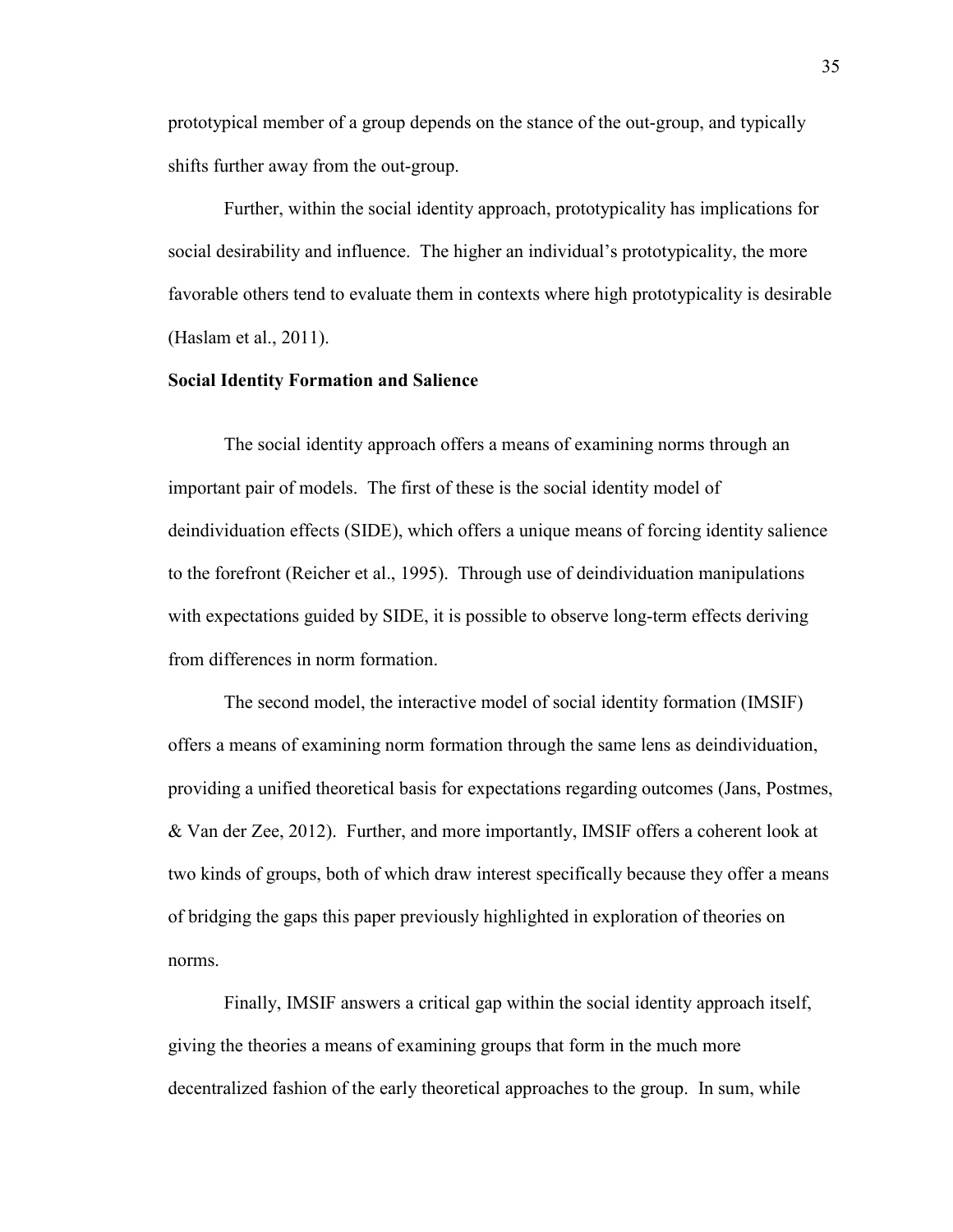IMSIF maintains the understanding of social behavior elucidated by the social identity approach, it also offers insight into groups where members take central stage (Postmes, Haslam, & Swaab, 2005; Postmes, Spears et al., 2005). IMSIF cannot, however, narrow and control the parameters of group formation. In fact, it does almost the opposite, allowing for the combination of both formation styles. To limit the number of extraneous variables and exert control over the formation process, computer-mediated communication is introduced.

#### **Computer-Mediated Communication**

Computers introduce complications into the natural socialization process of groups that would suggest decreased opportunity for the natural formation of groups in both perspectives. Yet CMC also increases polarization, which indicates a shifting group prototype and, necessarily, the presence of a group (Prentice-Dunn & Rogers, 1980; Prentice-Dunn & Rogers, 1982; Prentice-Dunn & Rogers, 1989). In particular, the introduction and widespread commonality of anonymity in computer-mediated communication (CMC) represents a complication to the study of group behavior because of the way that it interacts with social identities. This section introduces some early model based approaches to CMC as well as the influential deindividuation theory before exploring contemporary research interests and introducing the social identity model of deindividuation effects (SIDE) as a means of exploring anonymity within the umbrella of the social identity approach.

**Why computer-mediated communication?** Before discussing the features of CMC, this section provides rationale for the use of CMC. Observation of the mechanics of group formation is difficult simply because the salience of group membership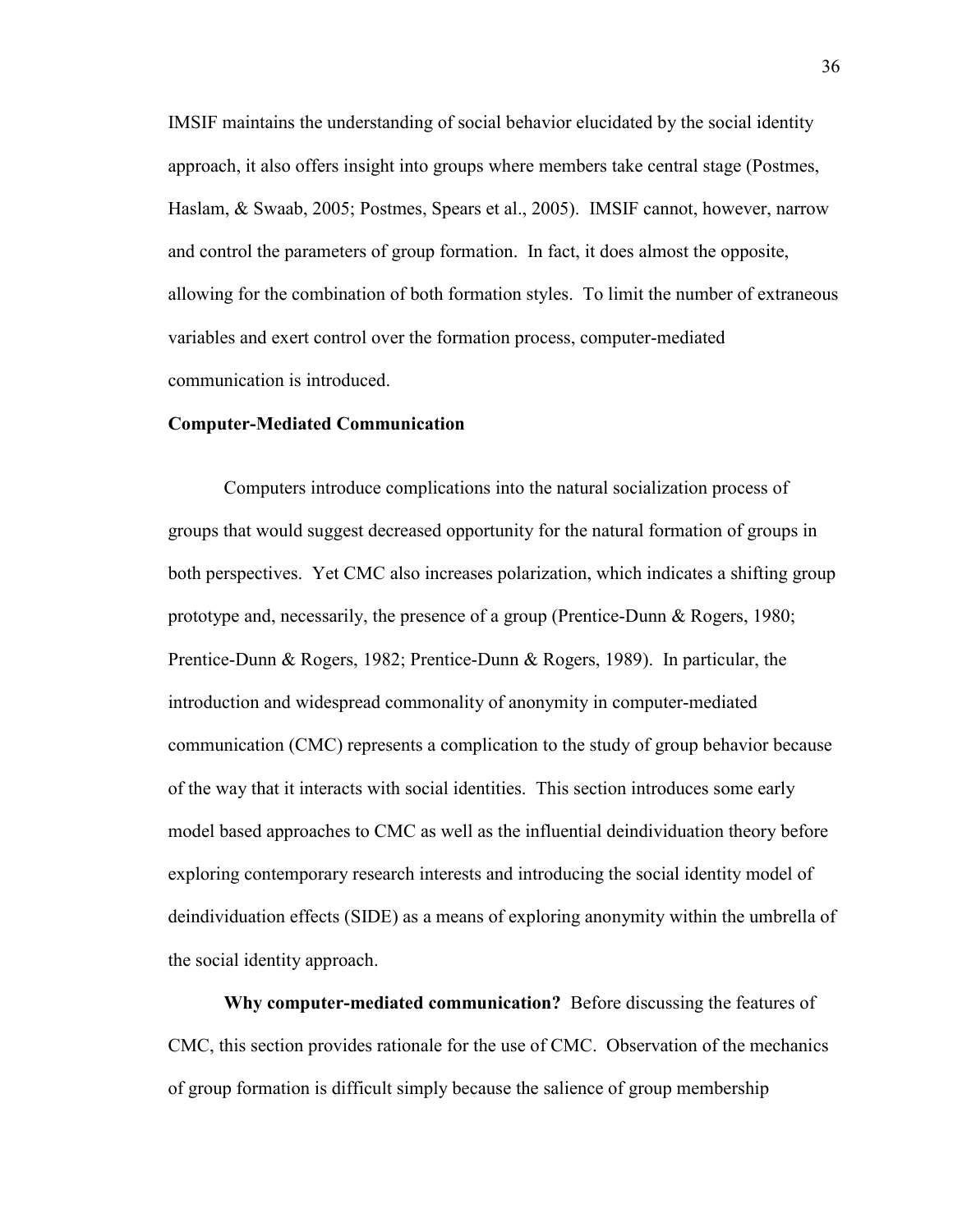constantly shifts. Even if a social identity is active, the specific social identity itself may change at a moment's notice. For example, if a group of friends gathers to play baseball they may adopt the social identity of their team. But in the event of an injury, a member who works as a doctor is likely to adopt that social identity at the expense of their team's identity. One method of ensuring that this does not occur is the use of a deindividuation manipulation, something that increases the salience of a particular social identity. This increased salience ensures that member's behavior and communication stems from their social identities.

This inquiry, because of the relative frequency and ease of creating reliable deindividuation manipulations in CMC (Lea & Spears, 1991; Reicher et al., 1995), concerns itself with online groups. In contrast, many offline methods of creating deindividuation suffer from being somewhat unreliable (Spears & Postmes, 2013), dangerous (Drury & Reicher, 2000), or so salient (Reicher, 1982; Reicher, 1984), they can have a confounding effect on the group's identity and communication. In sum, it is much more convenient to introduce deindividuation through CMC than any offline method.

**Early models.** Early work on CMC emanated from ideas of media richness (Daft & Lengel, 1986; Daft, Lengel & Trevino, 1987). Most researchers assumed that the reduced social cues available in the online space would have significant consequences for the resulting behaviors (Lea & Spears, 1991; Prentice-Dunn & Rogers, 1989). Two exemplars of the different approaches taken by social psychology and communication are the theory of electronic propinquity and the cuelessness model (Korzenny, 1978; Rutter, 1984).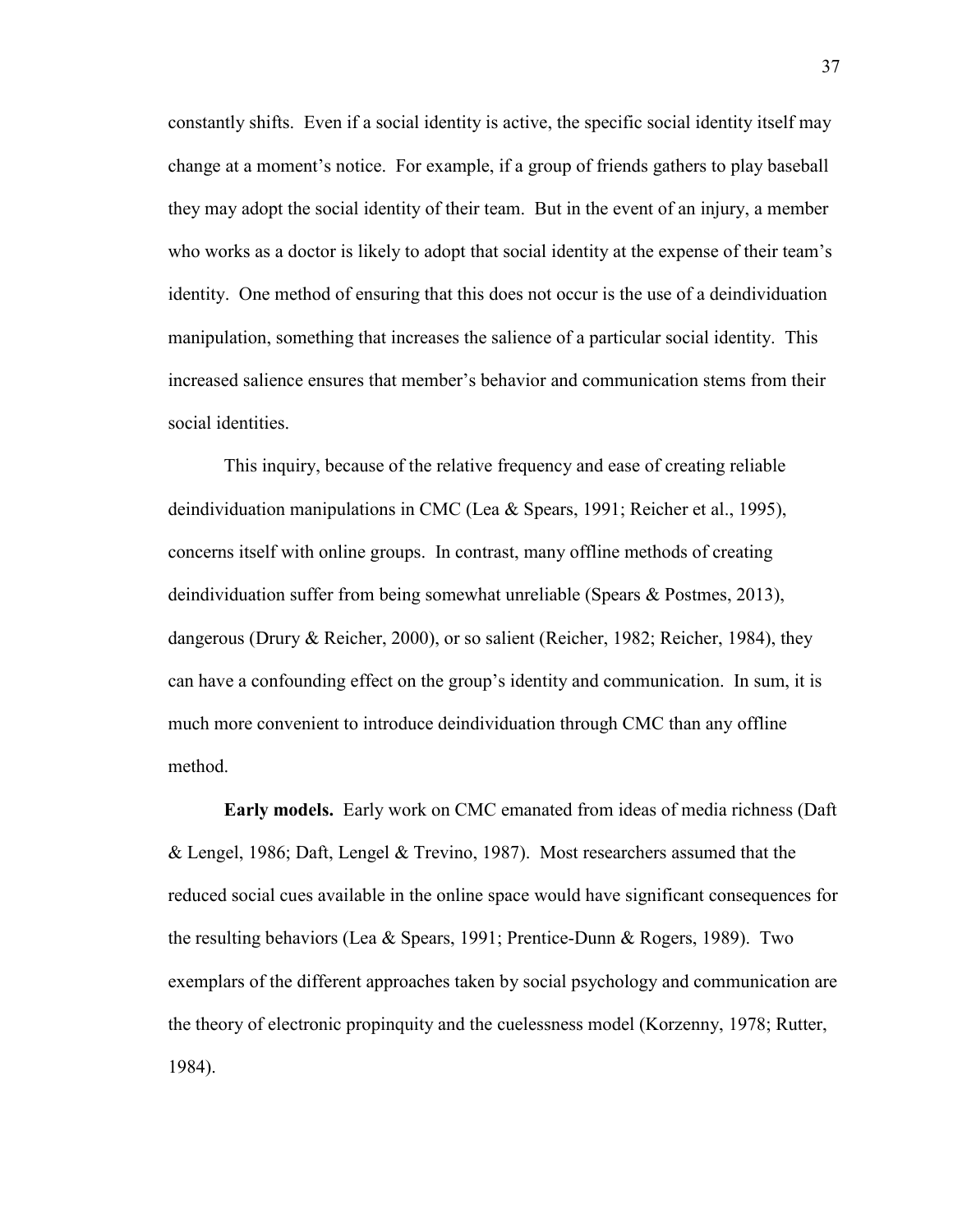*The theory of electronic propinquity.* Korzenny's (1978) theory of electronic propinquity explores how social proximity functions through mediated communication channels. Much like other communication researchers, Korzenny (1978) focused primarily on the act of communication itself, suggesting that users' adaptation to a channel would be the most powerful predictor of propinquity. While early testing of the theory did not support it (Korzenny & Bauer, 1981), later evidence suggests that this tenet, users' familiarity and skill with the channel, holds true for CMC groups (Walther & Bazarova, 2008).

*The cuelessness model.* Social psychologists also focused on media richness in CMC, particularly in the context of a lack of social cues. According to the cuelessness model, the availability and opportunities to express a social identity would decrease along CMC networks because these networks stripped users of the ability to imbue messages with as many social cues as face to face communication allowed (Rutter, 1984; Rutter 1987). Challenges to the cuelessness model (Lea & Spears, 1991) would eventually cause it to fall out of favor along with the idea that CMC necessitated reduced social proximity (Lea, O'Shea, Fung, & Spears, 1992; Sassenberg & Jones, 2012).

**Deindividuation theory.** One of the driving theoretical approaches to CMC was deindividuation theory, which argues that CMC should create a loss of identity (Festinger, Pepitone, & Newcomb, 1952). Early social identity work refuted deindividuation in offline settings (Reicher, 1982; 1984) but CMC reinvigorated the debate because it created outcomes extremely suggestive of deindividuation (Lea  $\&$ Spears, 1991). In particular, the anonymity in CMC networks created a problem because the behavior of users often mirrored the expectations laid out by deindividuation theory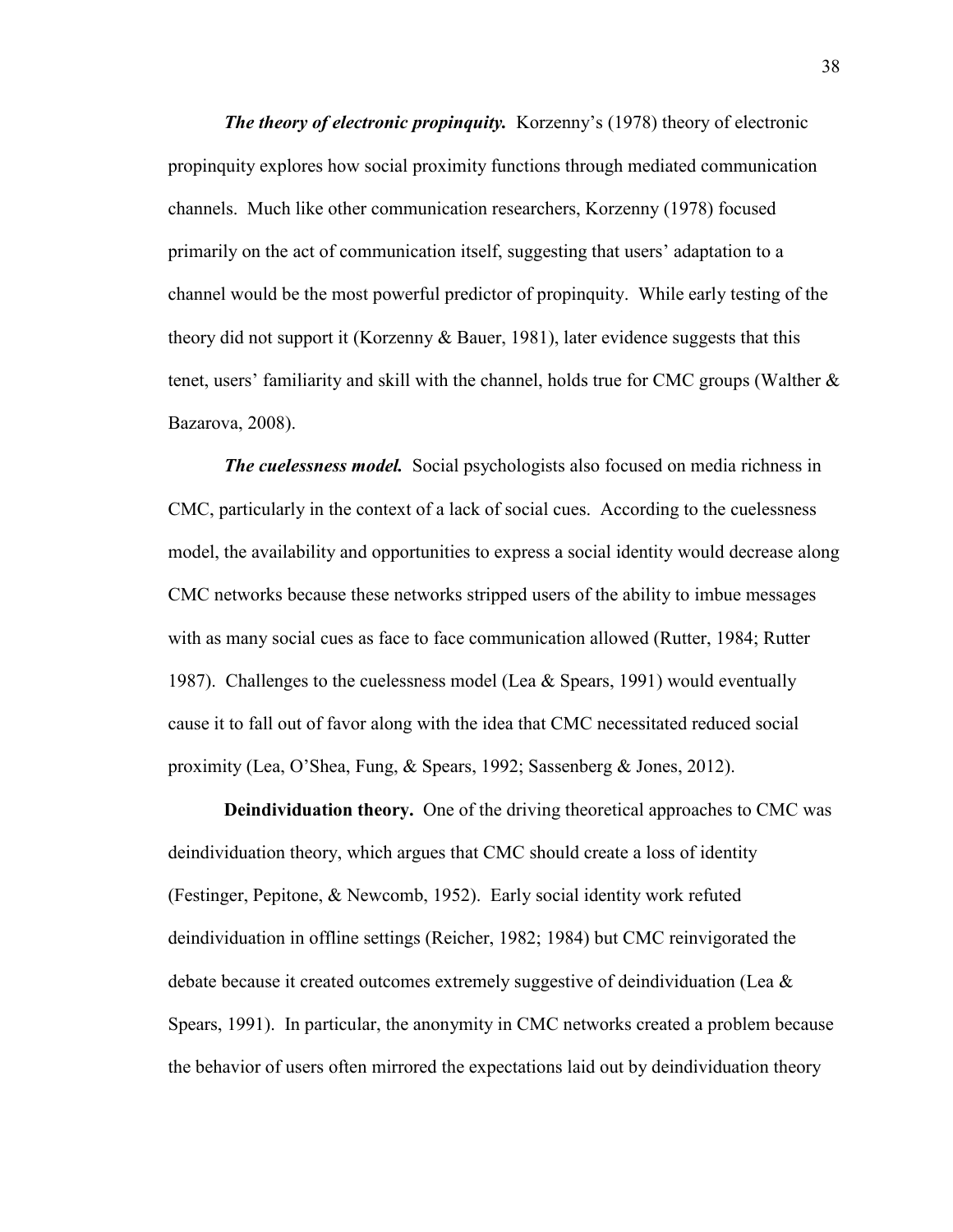(Festinger, Pepitone, & Newcomb, 1952) and the consequences of deindividuation in the offline context (Zimbardo, 1971).

*The problem of anonymity.* The preceding sections all outline challenges that CMC presents which researchers sought to address through use of theorizing and the creation of models. The most important, and enduring, of these challenges comes in the form of anonymity. Anonymity creates unique conditions that tie into each of the three ideas presented above; it reduces social cues, constricts media propinquity, and creates conditions that allow for deindividuation. Yet while research supports the finding that anonymity can increase the incidence of 'flaming' (an early term for aggressive and uninhibited behavior on CMC networks) (O'Sullivan, & Flanagin, 2003), it also supports the idea that anonymity can increase social proximity (Lea, Spears, & De Groot, 2001), cooperation (Lea, Spears, & Watt, 2007; Lea, Rogers, & Postmes, 2002), and prosocial behavior (Le Hénaff, Michinov, Le Bohec, & Delaval, 2015).

*Differences across disciplines.* Part of the divide on anonymity comes from the division between communication and social psychology research agendas. As mentioned before, social psychologists tend to place far more emphasis on the psychological aspects of behavior while communication researchers place more emphasis on understanding communicative acts (Hornsey et al., 2008). In the case of anonymity, this leads to a slight division. Communication researchers are much more interested in the effects of anonymity on communication itself while social psychologists seek to understand anonymity's interaction with behavior and social cognition. Clearly, there is overlap in terms of behavioral effects and communication acts. The difference in this area of study, when and where those differences become salient, is typically located in the area of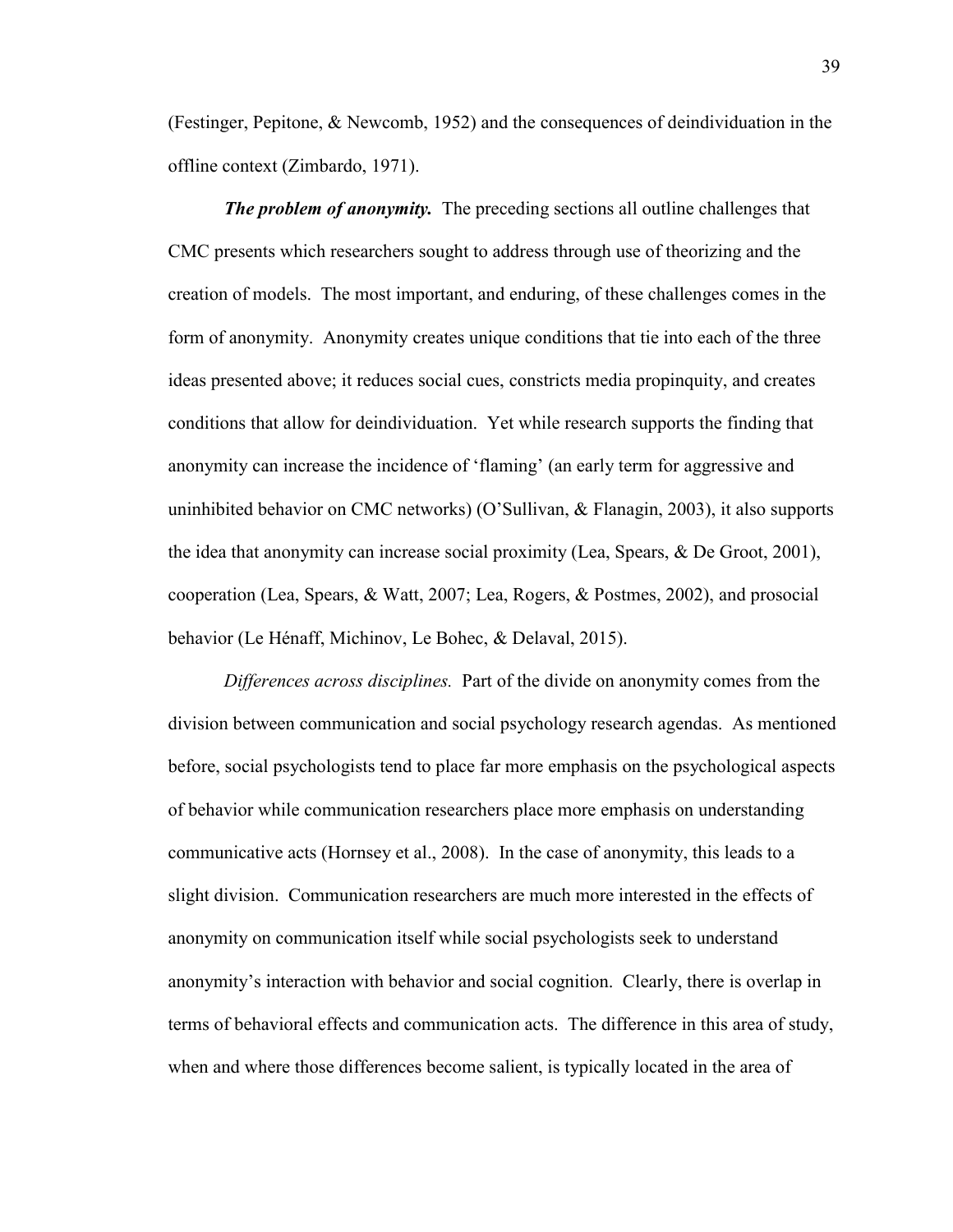identity. Social psychology often pairs identity considerations with anonymity while communication researchers take a deeper look at the consequences of anonymous communication and preferences of individuals. Of course, these differences are in many cases skin deep as researchers in both fields often grapple with the same issues.

*Consequences of anonymity for social interaction.* Generally, the study of social interaction and anonymity begins with the study of how anonymity affects communication patterns and norms. Communication researchers in this area are interested in social desirability (DeAndrea, Tom Tong, Liang, Levine, Walther, 2012), incivility (Santana, 2014; Rowe, 2015; Coe, Kenski, & Rains, 2014; Hmielowski, Hutchens, Cicchirillo, 2014), users' evaluation of one another's comments (Anderson, Brossard, Scheufele, Xenos, & Ladwig, 2013; Walther, DeAndrea, Kim, & Anthony 2010; Lee & Jang, 2010), disclosure (Snyder, 2004), and support systems (Campbell & Wright, 2002; Kang, 2017; Leonard & Toller, 2012). Beyond interaction, organizational communication researchers examine issues of identity (Rains & Scott, 2007), taxonomies of organizations (Scott, 2013), and organization's need for secrecy (Scott & Rains, 2005; Scott, 2013; Cruz, 2017).

Interdisciplinary efforts often involve computer scientists and collaboration across disciplinary lines looking at anonymous networks in terms of how desirable anonymity is over time (Stutzman, Gross, & Acquisti, 2013), the effect it has on the social norms of the network (Bernstein, Monroy-Hernández, Harry, André, Panovich, & Vargas, 2011), and how users create anonymized communication (Leavitt, 2015). Other interests include education in a variety of fields (Roselli & Brophy, 2006; Gallagher-Lepak, Reilly, & Killion, 2009), support systems (Lim  $\&$  Guo, 2008), and news frames (Borah, 2013).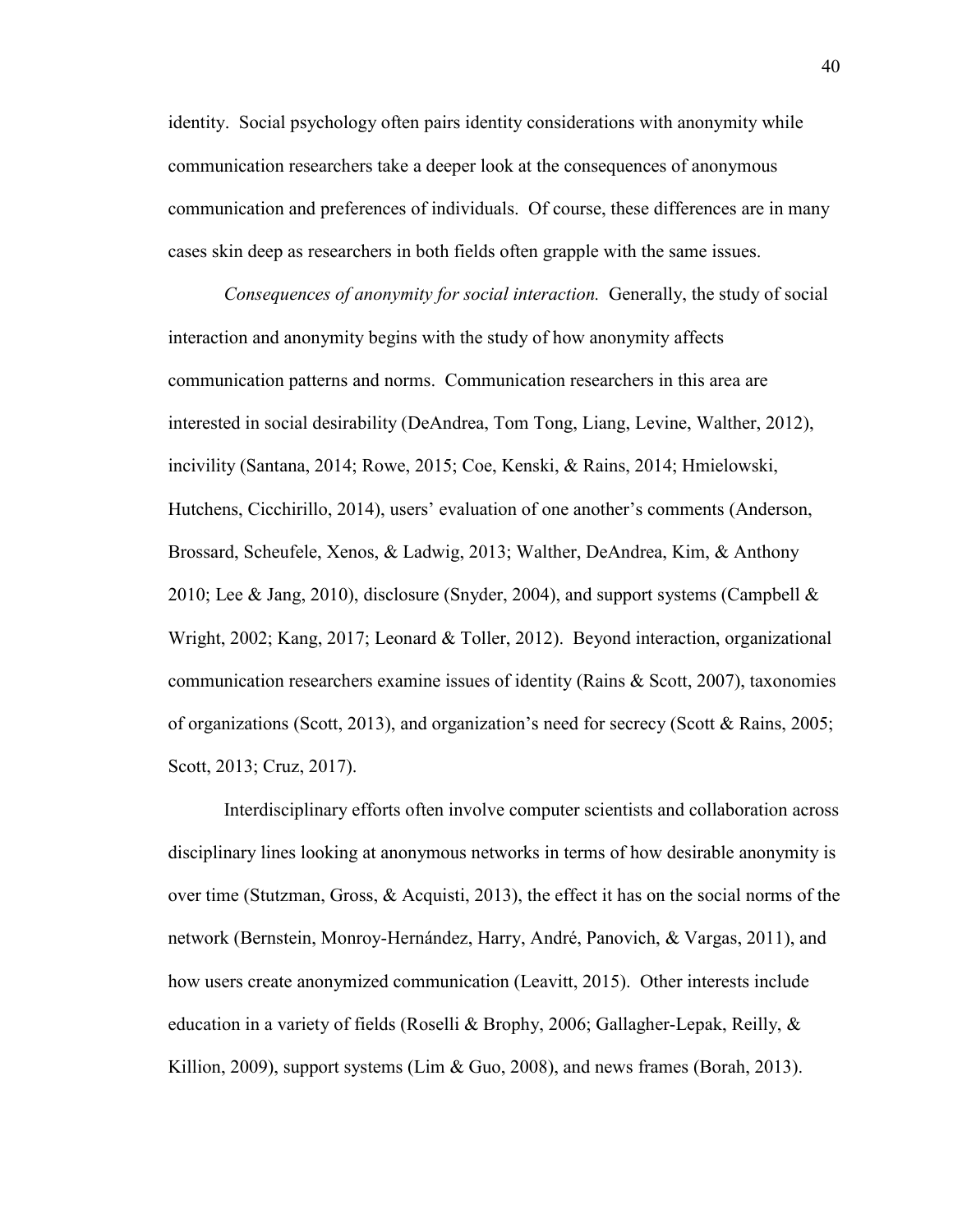Social psychologists share many of the same research interests. For example, notable points of intersection are incivility (Moore, Nakano, Enomoto, & Suda, 2012; Rösner & Krämer, 2016), identity (Scott, Rains, & Haseki, 2011), and evaluation of others' messages (Christie & Dill, 2016). Interests relatively unique to social psychology include minority influence (McLeod, Baron, Marti, & Yoon, 1997), collective action (Postmes, 2007; Postmes & Brunsting, 2002), and power dynamics (Spears, Postmes, Lea, & Wolbert, 2002; Spears & Lea, 1994), particularly those related to gender (Tang & Fox, 2016; Alhabash, Hales, Baek, & Oh, 2014).

A great deal of the research within the social psychology field comes from the social identity model of deindividuation effects (SIDE). Much of this research is interdisciplinary, with a number of contributions from the communication field. These studies refine (Lee, 2004; Lee 2008; van der Land, Schouten, Feldberg, Huysman, & van der Hooff, 2015), empirically test (Kim, Kim, & Park, 2016; Chan, 2010), or broaden the operational context (Carr, Vitak, & McLaughlin, 2013; Uhrich, S. & Tombs, A. 2014; Yilmaz & Peña, 2014; Festl, Scharkow, & Quandt, 2015) of SIDE research.

*Anonymity in this paper.* Anonymity connects to SIDE intrinsically, if not explicitly, because the most common manipulation to produce a deindividuation manipulation is anonymity. Such is the use of anonymity in this paper. This paper utilizes the social identity approach as a framework for investigating the dual nature of groups. In order to determine the features of the group it is important to render the social identity of the group salient to the participants. As described by SIDE a cognitive deindividuation manipulation, operationalized as anonymity, will be sufficient to accomplish this goal. The reasons for this are explored below.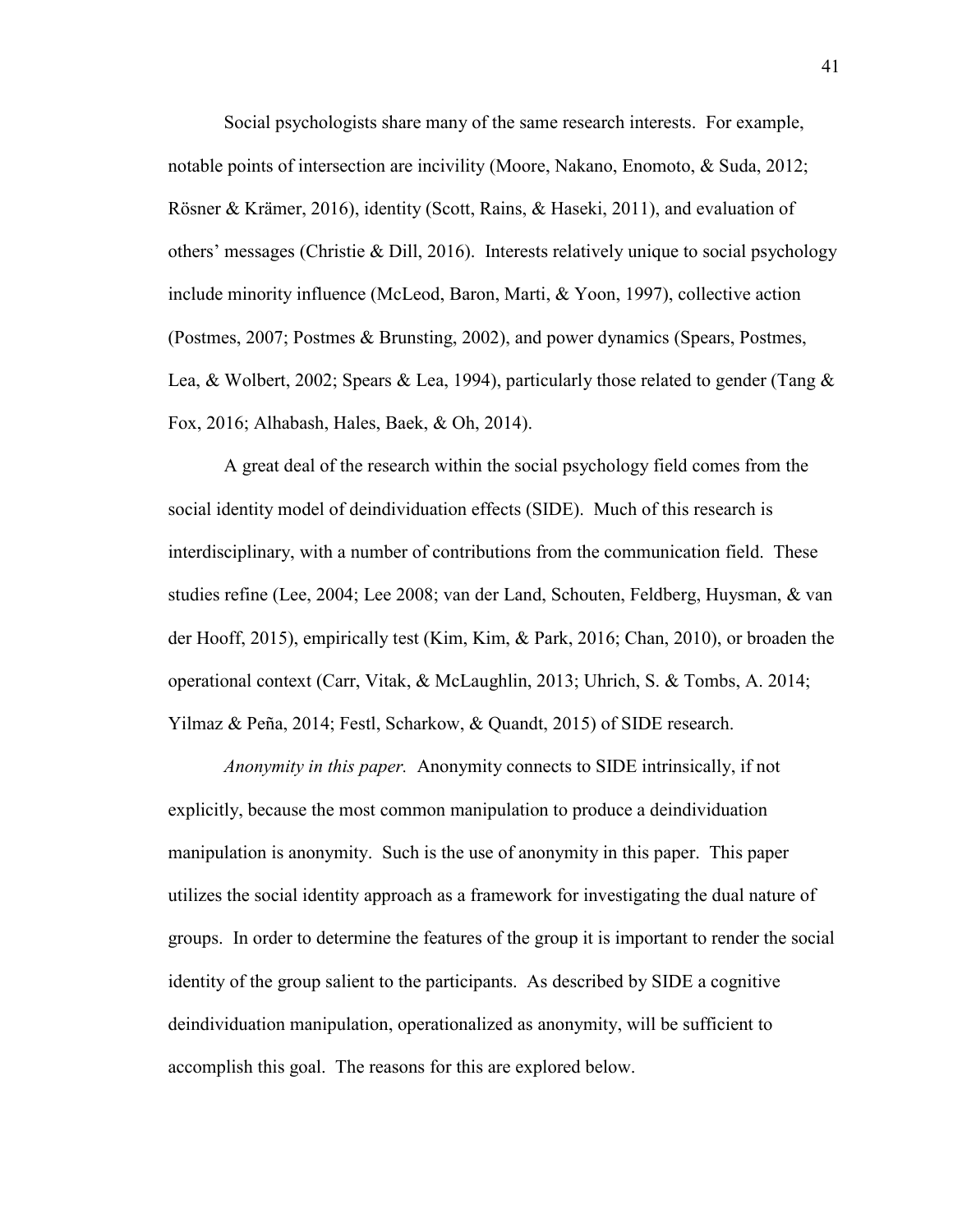#### **Overview of the Social Identity model of Deindividuation Effects**

In a sense, SIDE is nothing more than a generalization of the social identity approach to a CMC setting. This is because the fundamental goal of SIDE is to explain the impact manipulations common to the CMC setting have on social identity. SIDE has large implications for the study of groups in a CMC setting as it explains the impact that manipulations sometimes inherent to CMC have on the way groups communicate by shifting the salience of social identity and the consequences of identity expression for members of the group (Postmes, Spears, Sakhel, & de Groot, 2001; Sassenburg & Postmes, 2002).

The most important implication is that the groups in a CMC setting often gain an increased salience of social identity without the presence of another group (Postmes, Spears,  $\&$  Lea, 2002). What this means is that research on CMC groups does not need to invoke an out-group to demonstrate the importance of the group. Thus, studies involving CMC do not require the presence of the out-group for the in-group to demonstrate polarization and salient social identity tendencies.

**Two routes to deindividuation.** The social identity approach is a fundamental rejection of Allport's (1924) individually focused idea of group psychology. In other words, SIDE posits that the individual in a group is a different creature to the individual alone (Haslam et al., 2011). Deindividuation manipulations cause changes in identity salience by this mechanism. They either accentuate or minimize the differences between members of a category (Reicher et al., 1995). Minimization decreases distinctiveness when applied to members of the same category. In contrast, maximization decreases distinctiveness when applied to members of opposing categories. Deindividuation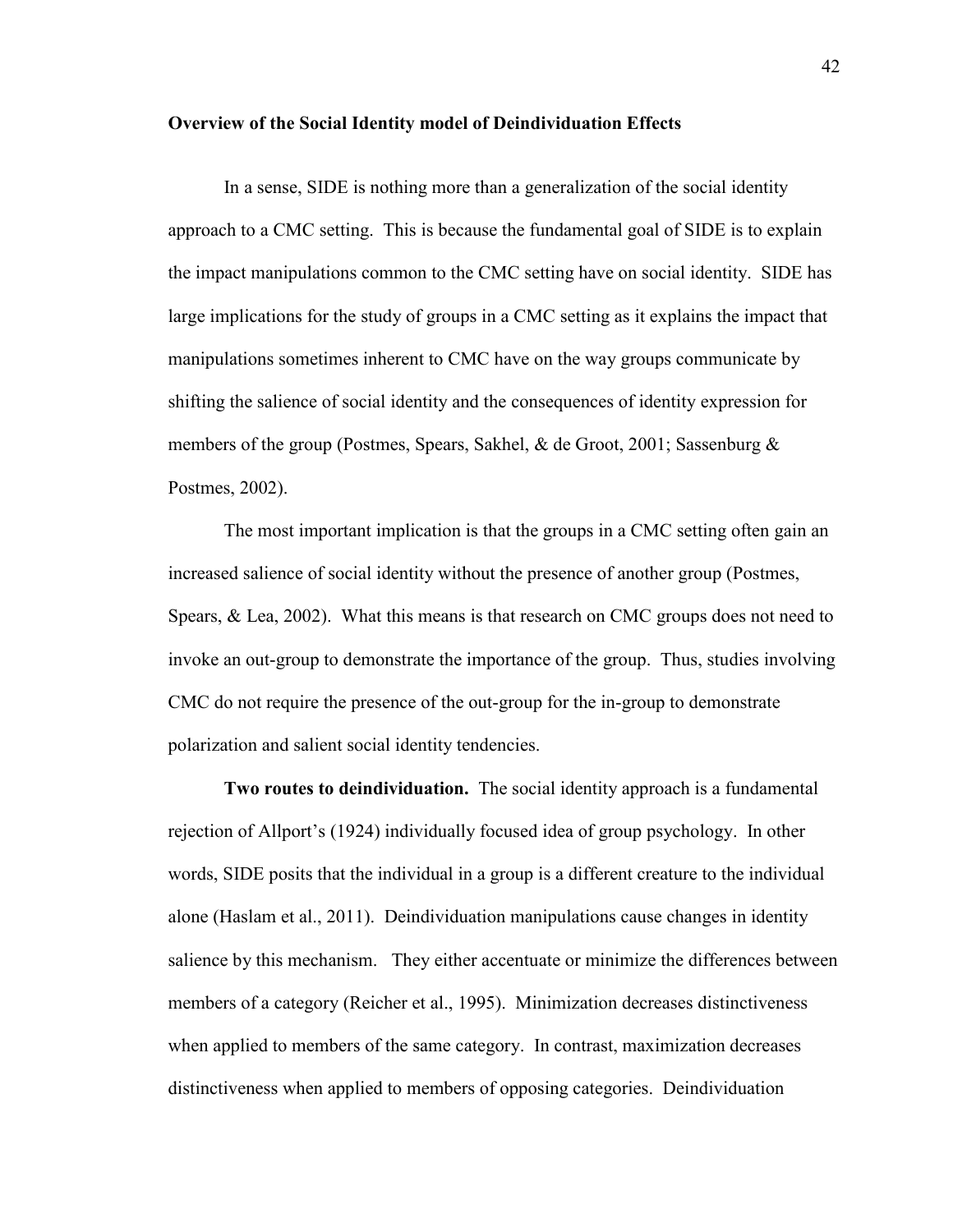manipulations, in turn, are nothing more than actions that maximize or minimize distinctions.

 SIDE advances that deindividuation manipulations occur because of various factors that accentuate the salience of social identity in a CMC context while the salient social identity is the social identity of the crowd (Reicher et al., 1995; Postmes, Spears  $\&$ Lea, 1998; Spears, & Lea, 1992; 1994). From a theoretical standpoint, this means that deindividuation is not a distinct concept. Instead, it is a specific kind of social identity experience. This experience occurs in two ways, cognitive or strategic.

*The cognitive route to deindividuation.* The cognitive route to deindividuation involves deindividuation manipulations that occur on the individual level. These manipulations bear a great deal of similarity to the previous theoretical approach to deindividuation, many of the manipulations that occur are the same from an operational standpoint with critical differences from a theoretical standpoint.

 Cognitive deindividuation concerns itself with the means of an individual's representation. Cognitive deindividuation occurs when an individual is anonymous in a way that enhances the salience of social identity at the expense of personal identity salience (Spears & Postmes, 2013). What this means is that the opportunity to express, and availability of, personal identity decreases in favor of opportunities to express and availability of social identity.

 Anonymity itself is unnecessary for this to occur (Spears & Postmes, 2013), however anonymity and reduced visual representation are the most common means of achieving cognitive deindividuation manipulations (Postmes & Spears, 1998). Depersonalization, while not identical to deindividuation, shares a great deal of similarity

43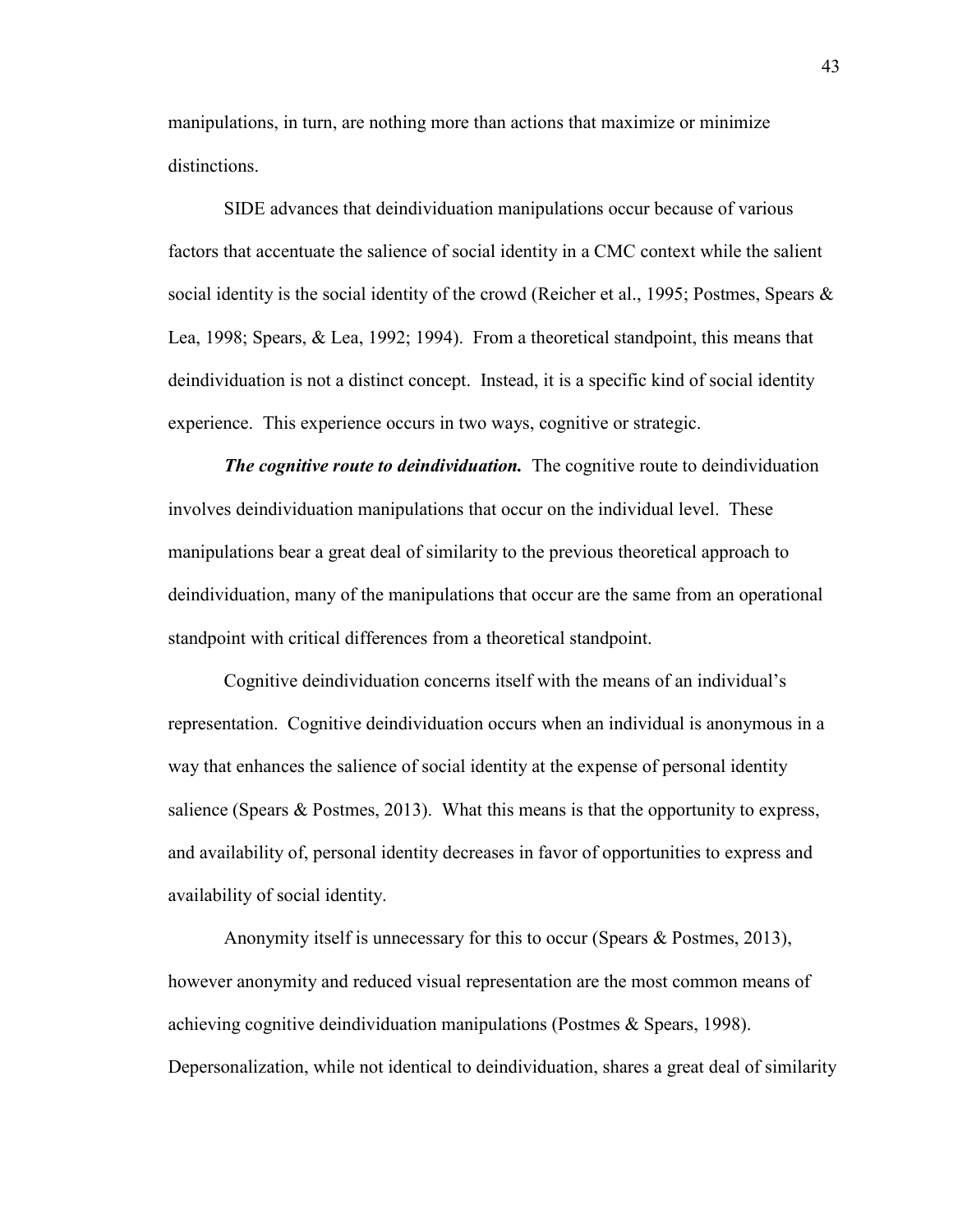with cognitive deindividuation specifically because cognitive deindividuation manipulations often go hand in hand with depersonalizing mechanisms (Spears  $\&$ Postmes, 2013).

*The strategic route to deindividuation.* Strategic deindividuation, in contrast to cognitive, is not concerned with the expression and availability of identity to the individual themselves but rather the expression and availability of that identity to everyone else. This kind of deindividuation occurs when an individual has the opportunity to express social identity that they otherwise would not be able to (Spears  $\&$ Postmes, 2013).

Sometimes this occurs through solidarity, when deindividuation manipulations bring disparate or powerless groups together by means of giving them social support (Spears, Lea, Conelliussen, Postmes, & Ter Haar, 2002). Other times this occurs when anonymity to a more powerful group renders the individual capable of expressing aspects of a social identity without fear of reprisal (Postmes et al., 2001). Of course, both of these also can occur in reverse, as members shed aspects of identity to fit in with a group (Spears, Lea, Postmes, & Wolbert, 2011).

The current research, however, is less concerned with the strategic route to deindividuation. While the distinction between the two routes is important to draw for context and a clear understanding of the phenomena involved, strategic deindividuation is less common than cognitive in the context of social identity formation (Postmes, Spears et al., 2005). Cognitive deindividuation, in contrast, is often a feature of many CMC identity formation contexts because website designers can create sites with cognitive deindividuation in mind (although that decision is usually not so explicitly theoretical)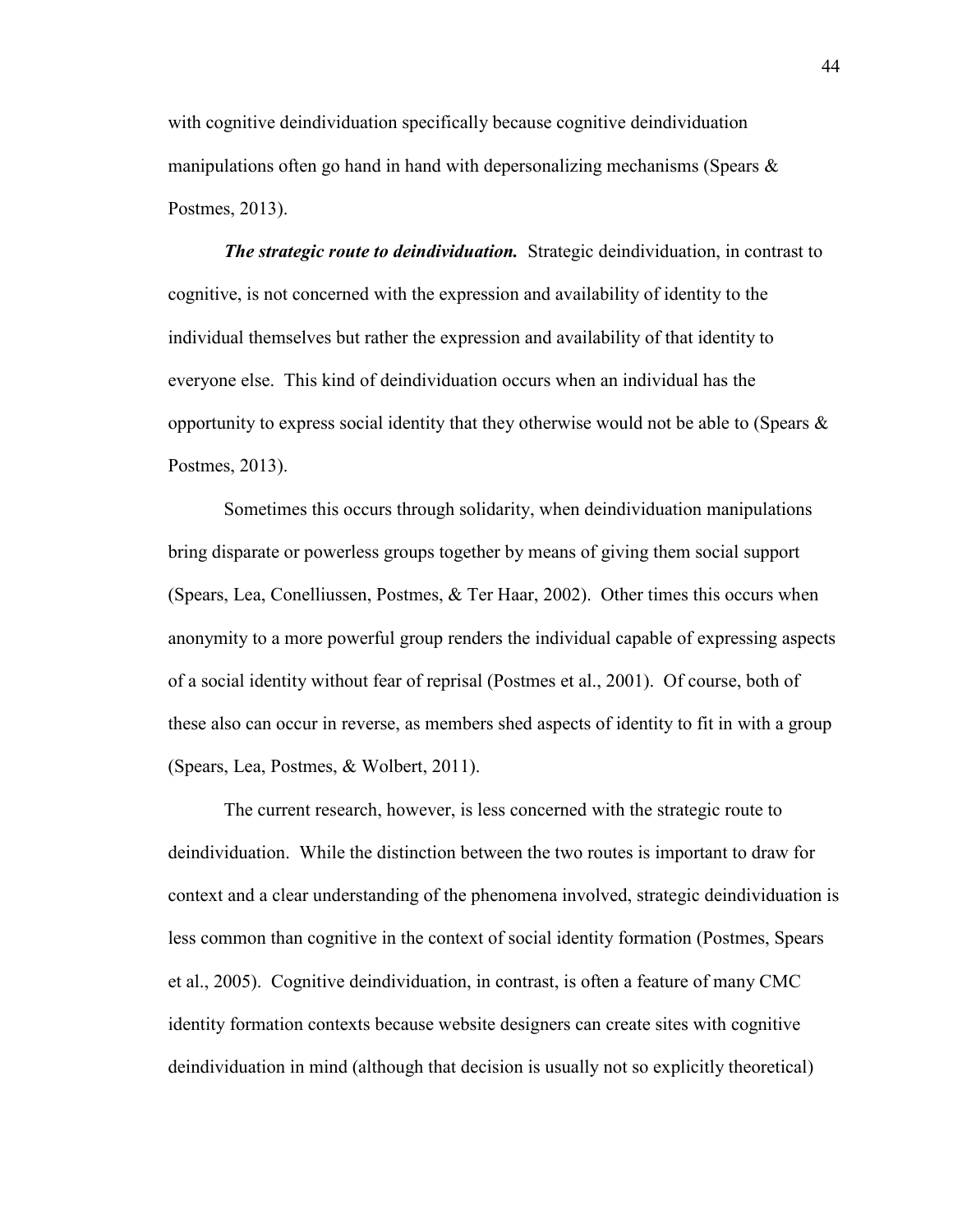(Ren, Kraut, & Kiesler, 2007; Ren, Harper, Drenner, Terveen, Kiesler, Riedl, & Kraut, 2012).

**SIDE and social identity formation.** SIDE itself has no implications for social identity formation. Without a social identity, no deindividuation manipulations are possible because deindividuation consists of a manipulation of the salience of social identity. If identity is in the process of formation, then obviously no social identity exists.

 Once formed, however, the mechanism by which the group created the social identity does interact with SIDE. Deindividuation accentuates the features of the group. In other words, the prototypical behavior of the group becomes more pronounced. Members of a group, especially outside of a laboratory, may disagree on selfcategorization, what constitutes prototypical, and the categorization of others (Spears  $\&$ Postmes, 2013; Drury & Reicher, 2000; 2005).

The manner of that disagreement, however, depends in part on the character of the group. Some groups tolerate a great deal of dissent, while others prioritize unity. Of course, this often changes as circumstances change for the group. For a large and diverse group consensus may not emerge and active negotiation as well as disagreement can continue for an extended period. Existing work demonstrates this effect in crowds.

**Reicher's work on social identity and crowd psychology.** Deindividuation has the effect of accentuating the norms and bringing them to the forefront of behavior. With use, norms change. Further, these changes to the group have consequences on the context. Reicher's (1984) work on the St. Pauls race riot underscores exactly how drastically context shifts change norms. The St. Pauls riot occurred in 1980 as police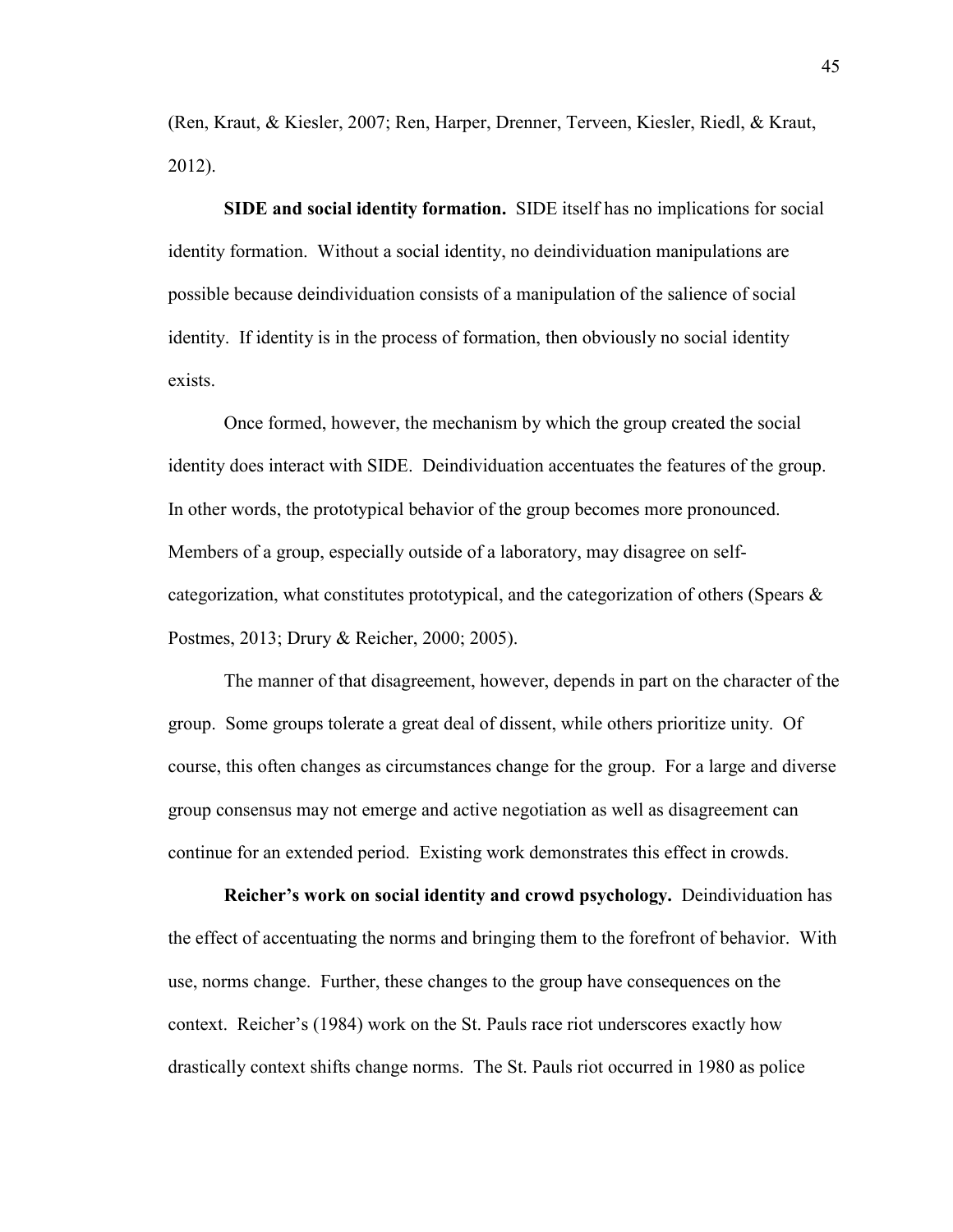raided a café in St. Pauls, Bristol, England. The district was struggling under racial and economic tension at the time, and investigators generally attribute the cause of the riot to these factors.

Reicher points out that protestors only became rioters after police removed the prototypicality of the moderates. Once police uniformly regarded all protestors as dangerous and violent, the prototype shifted because the police's influence allowed them to achieve a strategic deindividuation manipulation (1984; 2001). The prototype shifted along with the social identity and the protestors became rioters. Notably, the identity did not disappear, the rioters created clear limits, with lines drawn on the edges of the riot through placement of physical objects and signs. Even when police came directly to these barriers, rioters did not engage until they passed through (Reicher, 1984; Reicher, 2001).

The above example along with Drury and Reicher's (2000; 2005) further work with crowds delineates a strategic route through the group's reactions to the actions of the out-group. This is often the case. However, cognitive deindividuation can have similar effects as groups lose the ability to express identity in contrast to the position of the group (Hancock & Merola, 2005; Ivory, Fox, Waddell, & Ivory, 2014).

### **Routes to Social Identity Formation and Deindividuation**

Groups can reach the same social identity through different channels. Those different channels have a long-term effect on group psychology that becomes salient under conditions of deindividuation. As a result, deindividuation creates a means of determining how a group formed without observing formation.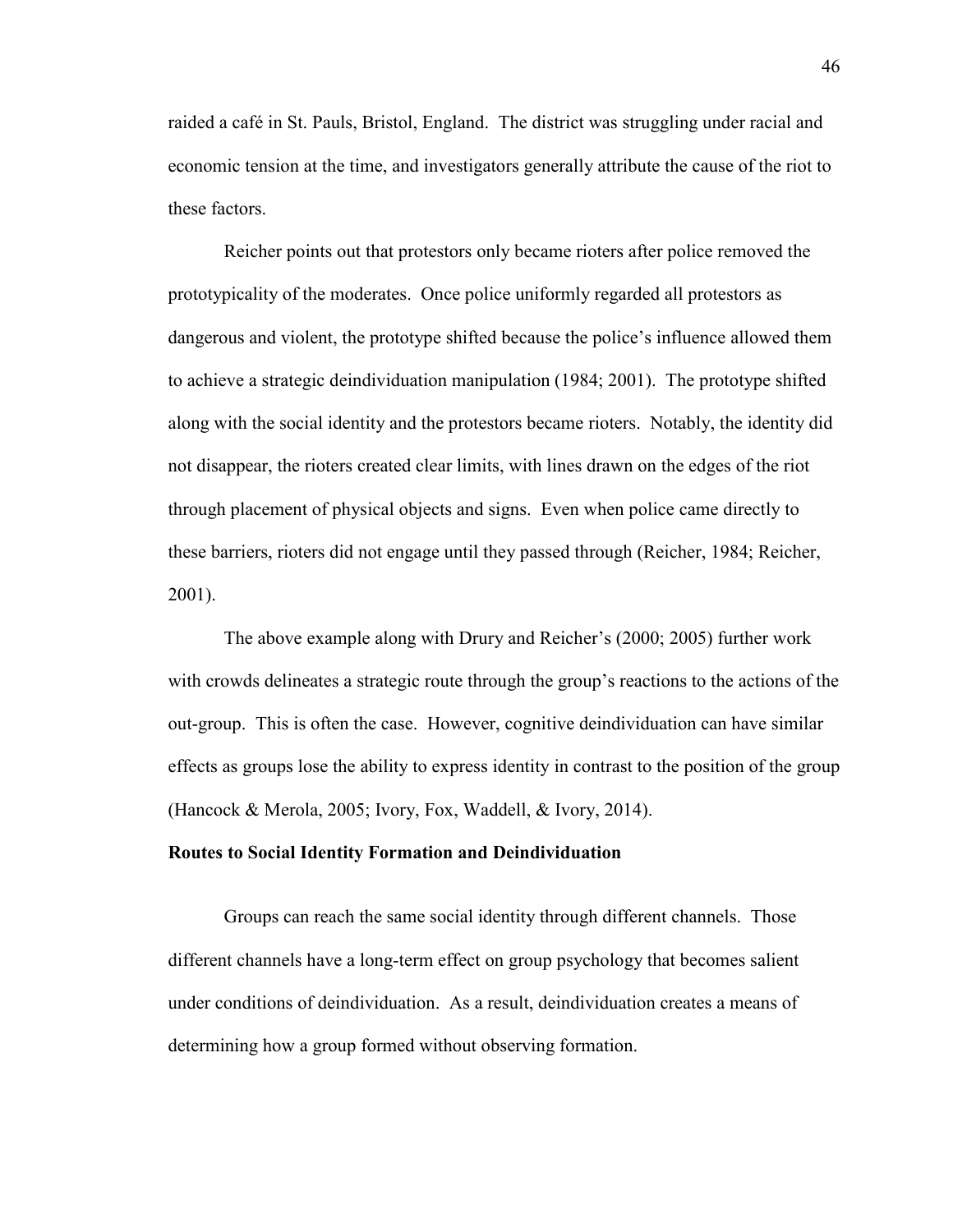**Interactive model of social identity formation.** The question of categorization is central to the creation of identity. For the formation of a social identity, it is critical that members agree on categorization of themselves and others within the social group. Turner (1982) proposed a deductive route to categorization where members engage in a deliberative process and examine the superordinate category characteristics to determine fit (Reicher, 2001).

For the unstructured crowd in a situation demanding a novel social identity, a deductive route can still occur. In this case, because of the unstructured nature of the group and the lack of established methods of deliberating on various aspects of identity, individuals infer a social identity from observation of prototypical group members (Reicher, 1982; Reicher, 2001). Notably, the concept of what is prototypical at that stage is largely unformed so this observation rests on the perceptions of crowd members.

Still, just because the social identity (and the accompanying set of social norms) is yet unformed does not mean it holds no influence, as Reicher (2001) notes "crowd members do not simply ask 'what is appropriate for us in this context?' but 'what is appropriate for us *as members of this category* in this context?'" (p. 15). At no point does the influence of the categorization, and by extension the social group, disappear.

But some crowds form around highly individual social identities. Strong leaders create social identities that can mirror of their own. Even Le Bon (1885) acknowledges this when he writes about the conductor, a singular member with almost total power over the mindless drone-like members of the crowd. Inductive formation is a distributed and grounded form of this idea. Instead of a singular conductor, every member of a group can exert influence on the overall social identity. In inductive cases, the social identity is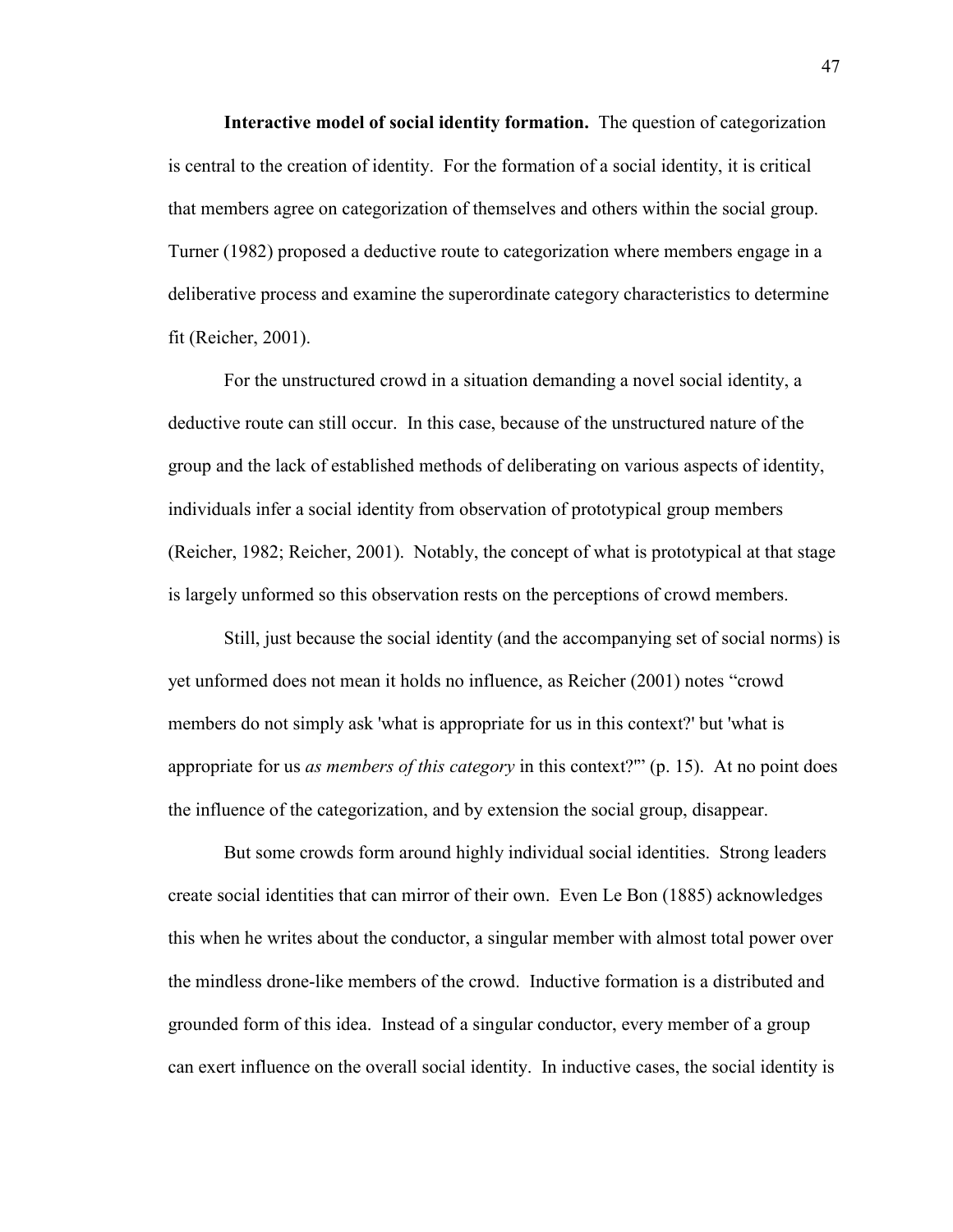the sum of these individual efforts. In most group, the process of social identity formation is both at once, a mixture of individual efforts and questions of categorical fit.

The question then, is to what extent inductive and deductive influences represent a better picture of the social group. This is, of course, nothing more than the disagreement over the proper approach to group behavior outlined previously on an applied level. On one side are those who come from the work of Allport (1924), placing the individual at the focus of the inquiry. On the other side are those who descended from the ideas of Le Bon (1885) and Festinger (1954), arguing that individual in the crowd creates a fundamentally different psychological state than the individual alone.

The interactive model of social identity formation is an attempt to reconcile these perspectives through the lens of the social identity approach (Postmes, Haslam, & Swaab, 2005). The basic introduction to this model is above, but to recap it extends the same arguments advanced by Turner (1982) and Reicher (2001). It points out that the inductive and deductive routes to categorization also create inductive and deductive routes to social identity formation (Turner, 1982; Reicher, 1982; Reicher, 2001; Postmes, Haslam, & Swaab, 2005). Postmes, Haslam, and Swaab (2005) argue that both routes exist in parallel. In short, groups can form around individual contributions and superordinate associations, both are valid routes to creation of a group. These two routes have important consequences for the group in the context of a deindividuation paradigm.

### *Consequences of inductive and deductive social identity formation.*

Deindividuation studies repeatedly demonstrate that manipulations done after individuals enter into a group accentuate category salience while those self-same manipulations done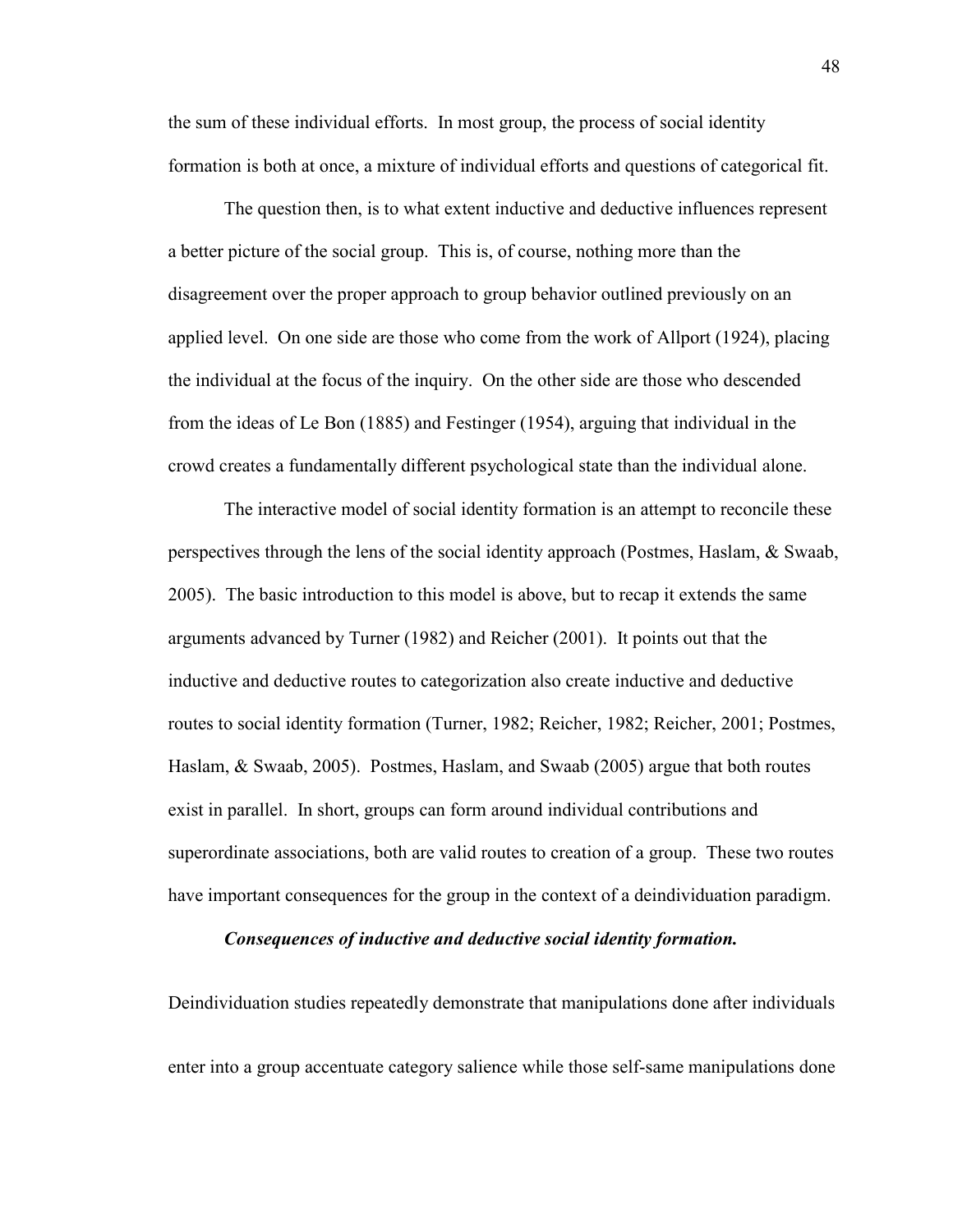before have the opposite effect (Reicher et al., 1995; Wang, 2007; Lee, 2004; Lee, &

Jang, 2010; Tanis & Postmes, 2007; Villanova, Beria, Costa, & Koller, 2017). Notably, inductive and deductive groups are both groups, so while deindividuation increases some variables in the same fashion, it also accentuates the different compositions of these groups. Below, this paper explores why that occurs.

In a follow up to the social identity formation study, Postmes, Spears, Lee and Novak (2005) found that for inductively created social identities, depersonalization is not a source of social influence. The opposite is true for deductively created social identities, in these groups depersonalization is a source of social influence. Further work demonstrates the mechanism underlying this difference stems from the decision-making patterns of the groups involved. Deductively created identities tend to value the group while inductively created identities value the individuality of the members of the group. This occurs because inductive social identities encourage a degree of individuality within group members or salience of heterogeneity while deductive social identities encourage a degree of social agreement and unanimity amongst members or homogeneity (Postmes, Spears et al., 2005; Jans et al., 2012).

 Deindividuation increases social identity salience. So post deindividuation, groups try to find a consensual interpretation of a social identity, one upon which all members agree. The heterogeneous group achieves this in ways that reflect the individuality of members while the homogenous group achieves this in ways that reflect the group's communal identity. Thus, post deindividuation manipulations, inductively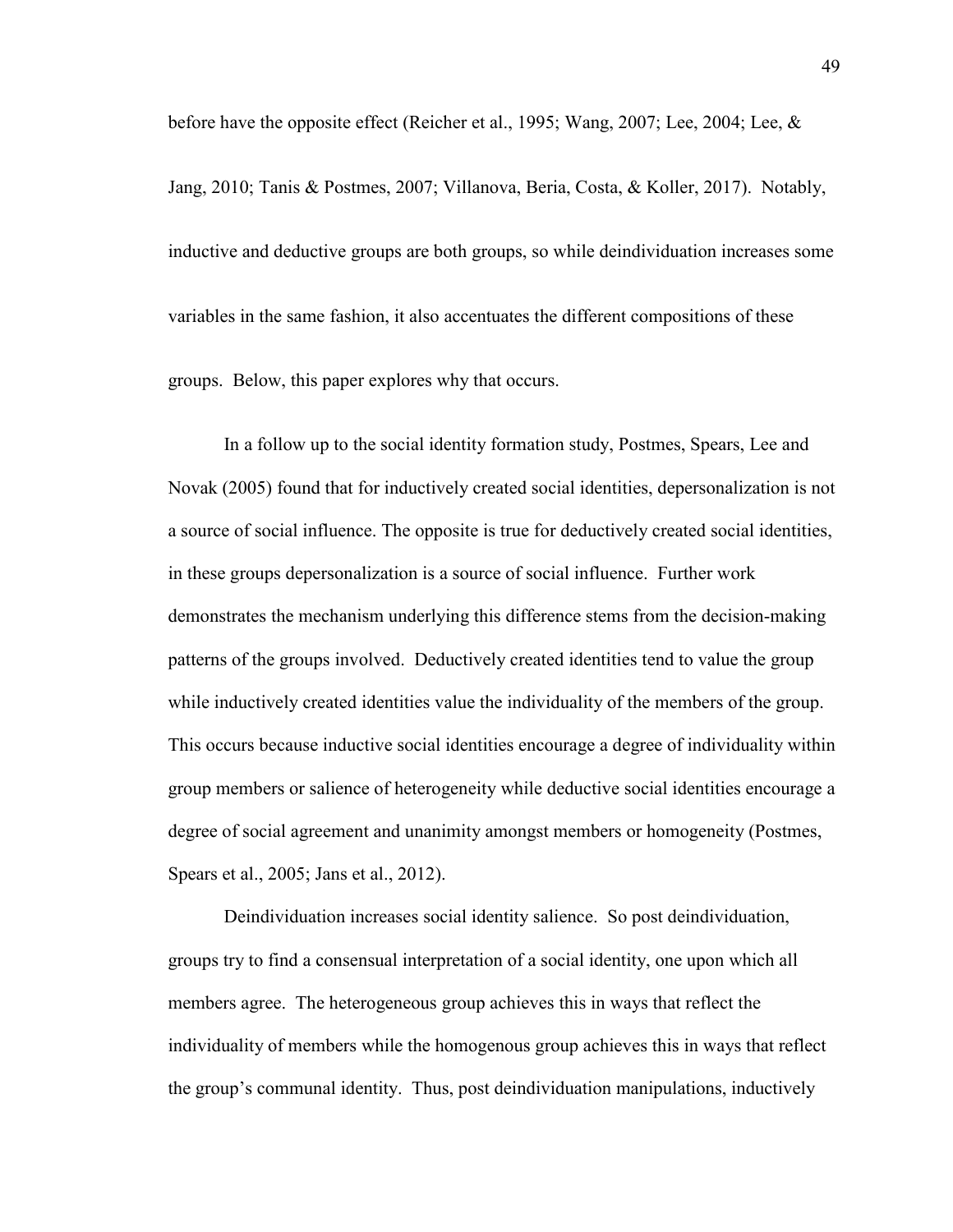created identities produce a greater degree of heterogeneous social identity salience within a group. Deductively created identities produce a higher degree of homogenous social identity salience within a group (Postmes, Haslam, & Swaab, 2005).

 Actual change in the social identity can occur because of deindividuation. While a group, especially a crowd, does not always have the chance to redo social identity formation in response to every new stimuli, aspects of a social identity do change depending on context (Postmes et al., 2000; Sassenberg & Postmes, 2002; Drury & Reicher, 2000). Further, social identity formation is ongoing and never ending.

 Reicher (2001) points out in his critique of emergent norm theory exactly this, understanding identity depends on understanding context. As a result, individual members are always evaluating potential shifts or realignments to the identity in the context of the social group. As deindividuation accentuates the social identity, the result therefore is not merely accentuation of the social identity but accentuation of the homogeneity of the group itself as members converge on an identity (Jans, Leach, Garcia, & Postmes, 2015). For inductive groups, deindividuation then accentuates the heterogeneity of the group's identity as members still converge, but through a greater measure of disagreement and personal contributions (Postmes, Haslam, & Swaab, 2005).

 The result, when examining the features of the social identity, is generally almost indistinguishable. Indeed, social identity salience in both cases can be identical as well. The critical difference rests in how each group reaches those positions. In other words, deindividuation increases what is already present. It brings to the forefront the primary nature of the group, deductive or inductive.

### **Self-Referential Discussion**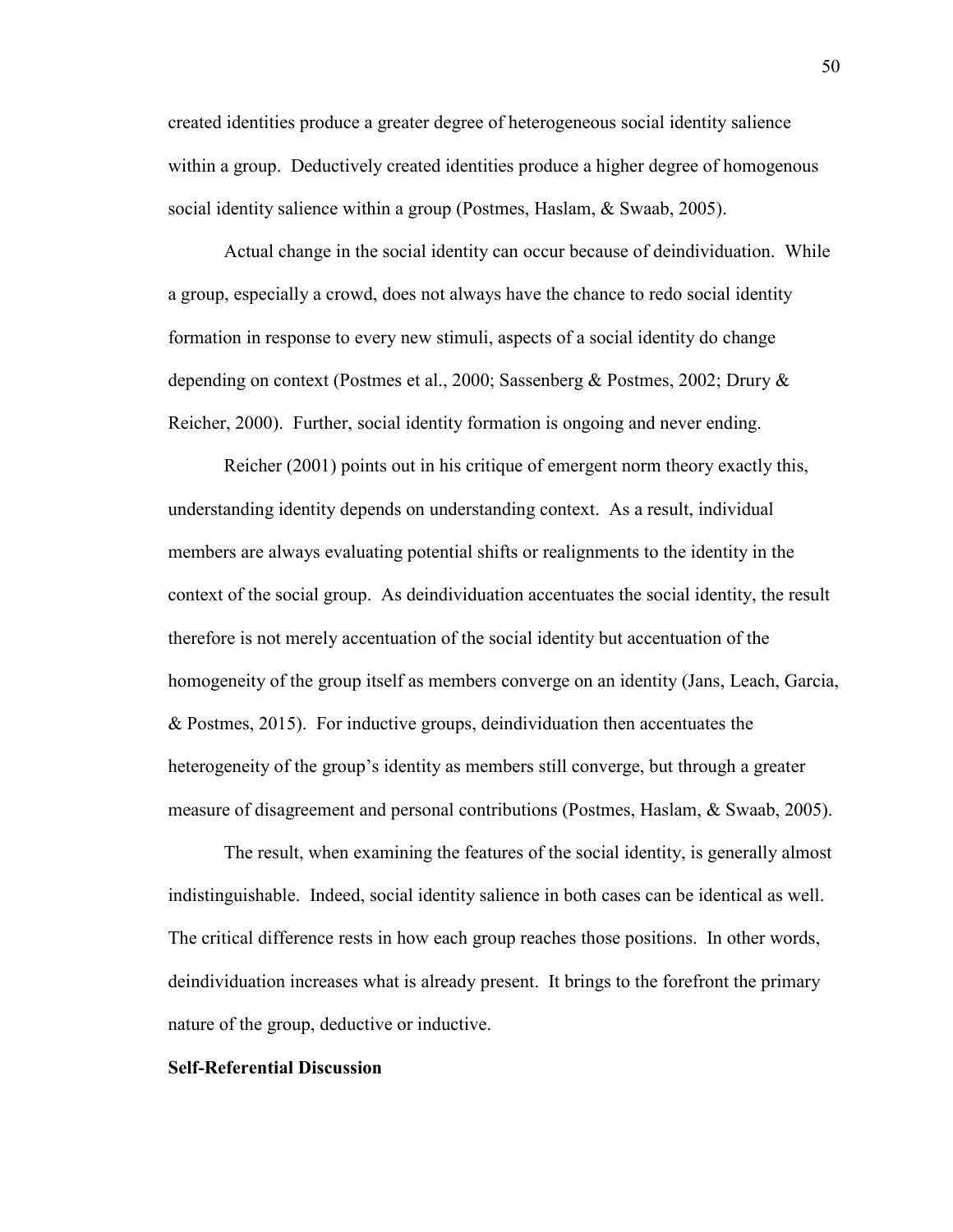But the inquiry is still too broad. Even the two routes, deductive and inductive, still encompass broad areas of social identity formation. Further, as Postmes, Haslam, and Swaab (2005) point out, groups usually use both routes simultaneously to determine identity. This inquiry is less concerned with establishing a deeper understanding of the theoretical social identity formation routes and more concerned with expanding an understanding of the processes groups use in live settings.

One such process is self-referential discussion. Sometimes referred to as "metadiscussion" this is any kind of discussion where the topic is the group itself. In the context of the social identity approach, self-referential discussion is simply a winnowed down version of social identity formation.

### **Lack of clarity for self-referential discussion as a route to social identity**

**formation.** But the first problem is not what occurs during self-referential discussion but rather how to classify self-referential discussion. It is unclear if self-referential discussion is deductive or inductive because the fit between self-referential discussion and either route depends on context.

*As neither a deductive nor an inductive route to social identity formation.* In many contexts, self-referential discussion is inductive, because the social identity does not come from an outside source or from association with a superordinate group. The group conducting self-referential discussion engages in a self-contained process of identity formation (Jans et al., 2012). In textbook fashion, this inductive route to social identity formation rests on the contributions of individual members (Postmes, Spears et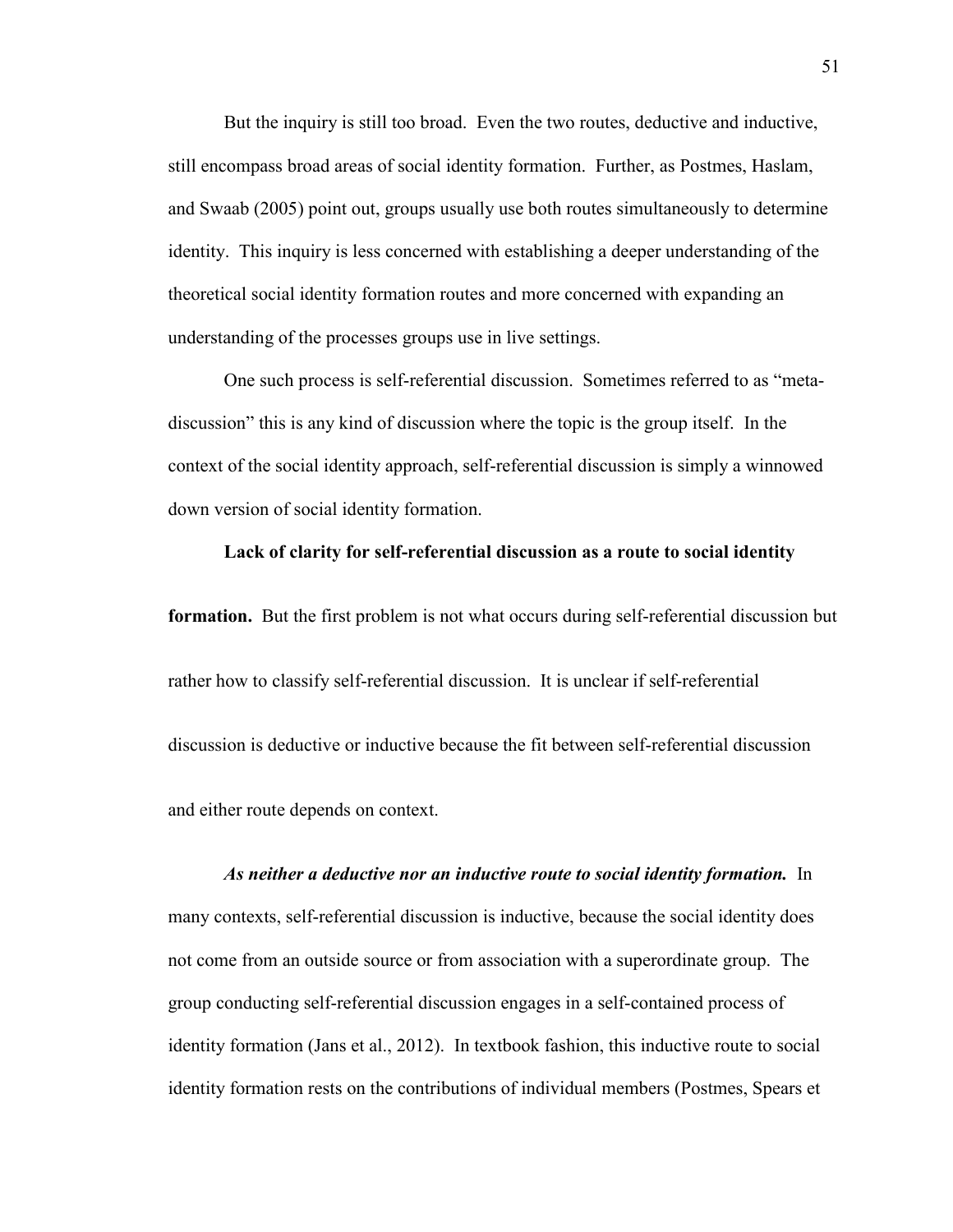al., 2005) who explicitly demarcate personal opinions and positions that filter to the larger group. Further, members can outline positions that inherently support the heterogeneity of the group and drive the entire process further towards an inductive, individually based process (Haslam et al., 2011).

But during self-referential discussion members do not ignore the influence of the group nor do they escape it. They do not engage in the process without a consideration of the group. Members actively engage with the group and contributions become the property of the group and not the individual. To restate Reicher's (2001) point, the process becomes deductive when members ask, "'what is appropriate for us *as members of this category* in this context?'" (p. 15).

Further, the structure of the self-referential process directly matches with Turner's (1982) deductive route to categorization because it carries order, shape, and depends on deliberation concerned primarily with the general category identity. While categorization is not analogous to social identity creation, the two processes carry a great deal of overlap because arbitration of membership can constitute social identity creation or change (Reicher, 2001). Simply deciding who is or is not a member is often a deductive social identity creation process (Postmes, Haslam, & Swaab, 2005).

Self-referential discussion does not cleanly fall into either category. Depending on context, either assessment becomes appropriate. But in live contexts, members do not conduct the discussion entirely in reference to the group, nor do they conduct the discussion as a function of their individuality.

*The problem of context.* The previous section illustrates the difficulty of classifying self-referential discussion. Various studies classify self-referential discussion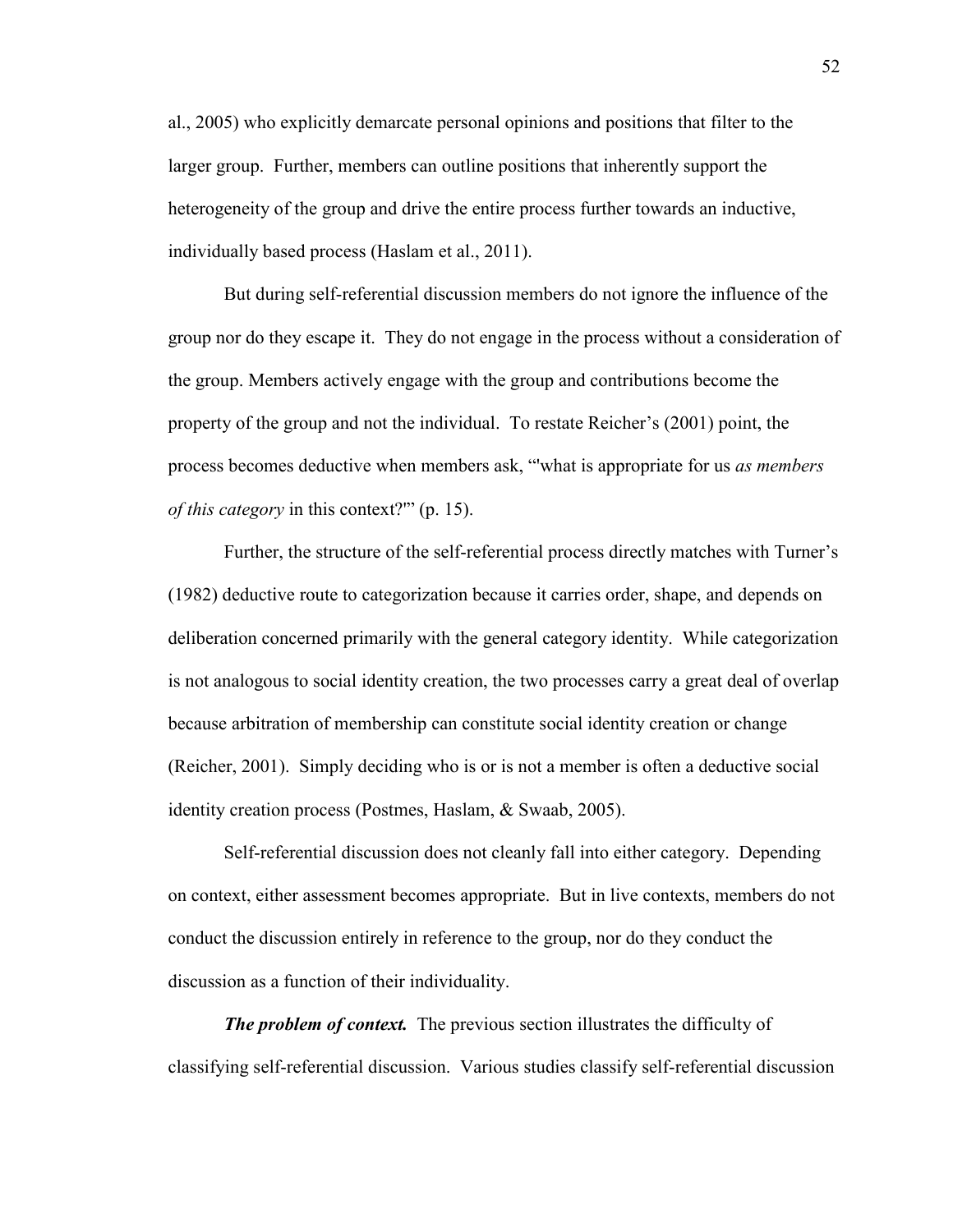into either route using some of the justifications listed above. Some adopt the inductive argument (Smith et al., 2015; Moscovici, 1980; Smith & Postmes, 2011; van Zomeren, Spears, Fischer & Leach, 2004) and others argue the opposite (Reicher & Hopkins, 2001; Drury & Reicher, 2000, 2005; Swaab, Postmes, van Beest, & Spears, 2007).

 This divide occurs primarily due to disagreements about relevant context. Researchers often consider the presence of the out-group and the salient social identity an indicator of a deductive discussion. Many argue the process is deductive when it begins at the intergroup level, as the presence of another group prompts the discussion (Drury & Reicher, 2000, 2005; Reicher, 2001). Therefore, category salience is high and members must actively confront the out-group's interpretation of the in-group's social identity (Swaab et al., 2007; Reicher, 1982).

In contrast, some adopt the inductive argument because when no salient out-group appears the participants drive the process (Smith et al., 2015; Smith & Postmes, 2011). Focusing on the intragroup communication and context often indicates that no salient social identity drives the process, and as a result, the discussion is inductive. But this divide is rather unsatisfactory because research repeatedly demonstrates through the cognitive route to deindividuation that no intergroup impetus is required for discussion to prompt a shift in social identity (Postmes et al., 2000; Postmes et al., 2001; Sassenberg & Postmes, 2002), or to promote category salience (Reicher et al., 1995; Tanis & Postmes, 2007; Lea, Spears, & Watt, 2007).

This explanation essentially prioritizes the deductive context over the inductive when both are present, as a result minimizing the influence of the individual in favor of the group. The problem with this approach is that it does not cleanly follow other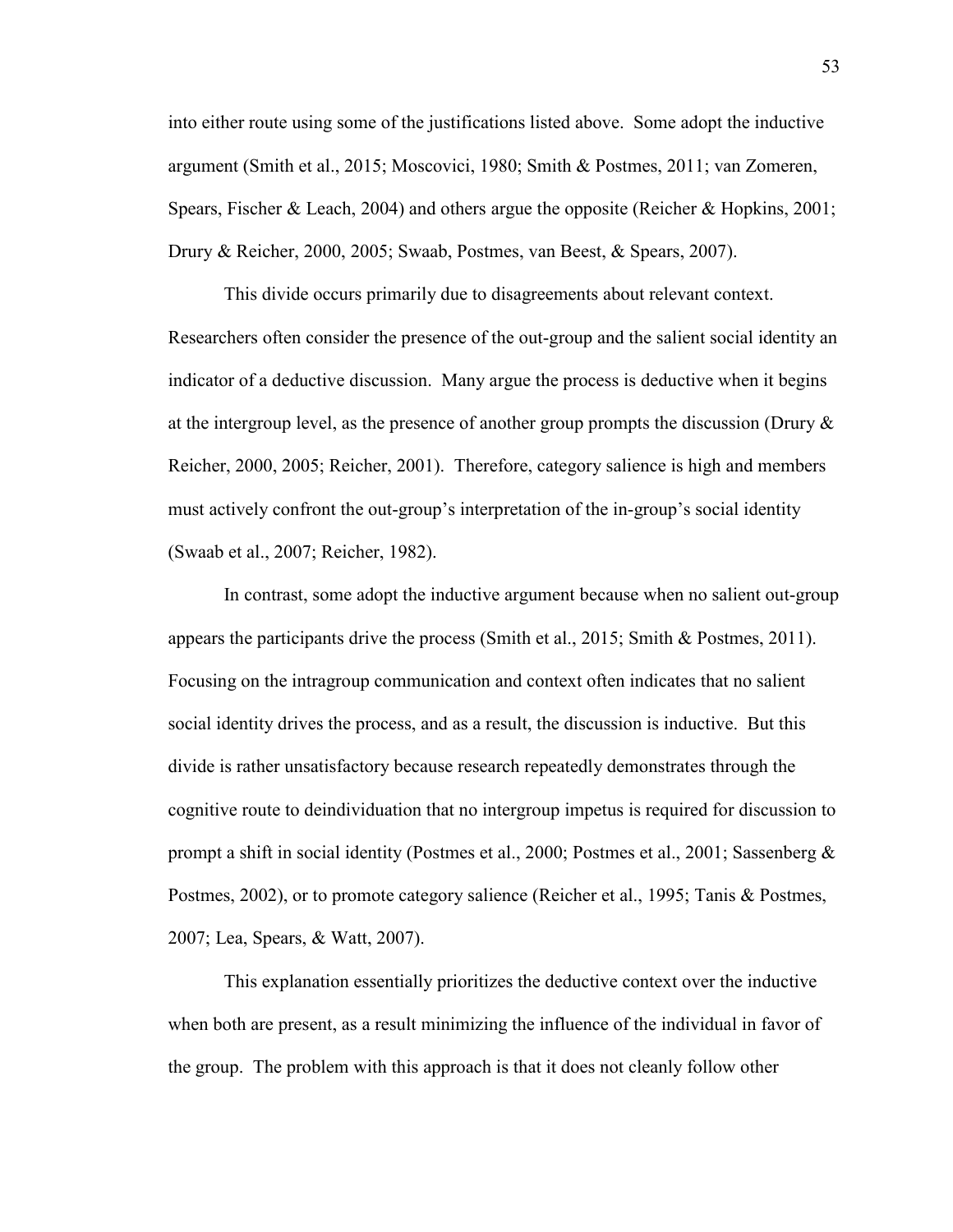findings. Research demonstrates that inductive group formation can occur through nonverbal means with limited interaction (Broekman, Gordjin, Koudenburg, & Postmes, 2018), or between clearly deductively associated individuals (Khan, Hopkins, Reicher, Tewari, Srinivasan, & Stevenson, 2016), suggesting even contexts where the formation of the group is completely deductive the resulting group can still be inductive. Ignoring the context that individuals bring into a group means a return to the idea that crowds dictate behavior unilaterally and that members cannot resist the overwhelming influence of the group (Reicher, 2001). As a result, for CMC groups where deindividuation is extremely common, it is critical to broaden the understanding of what contexts indicate inductive or deductive social identity formation.

But it is unclear that either of these answers is better than the other, or better than another answer altogether. Yet it is clear that self-referential discussion does not always cleanly fall into one category or another, always due to context. The issue, then, is how to distinguish between deductive or inductive contexts in situ. The resolution to this particular distinction, however, involves the use of CMC and SIDE. Breaking down the pieces that create self-referential discussion provides a means of addressing the lack of clarity regarding the relevant context.

*Proposed resolution to the problem of context.* Reviewing the divide outlined above, both inductive and deductive contexts stem from different viewpoints of the relevant context. As pointed out before, self-referential discussion could simultaneously consist of two parts, an inductive and a deductive. As a result, it is possible to assume the potential for inductive and deductive identity formation coexists in conversation. Broken down, one of these contexts is form, the other, content. Much as other scholars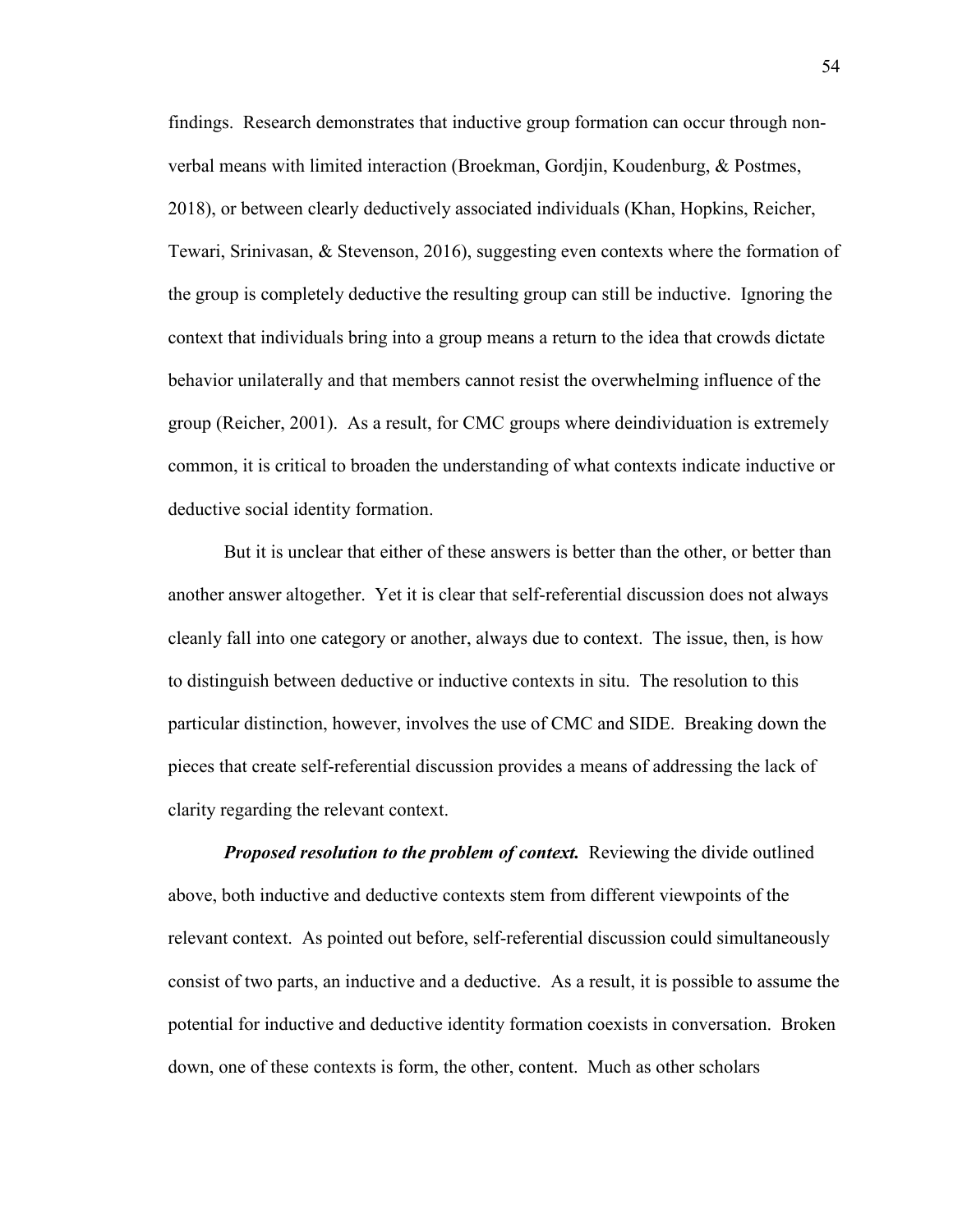previously explored the form and the content of norms (Hogg & Reid, 2006; Cialdini et al., 1990), self-referential discussion also contains form and content. Form being the terms, limits, and means of the discussion while content is the discussion itself.

The form of self-referential discussion exhibits deductive features. Members make judgments from the category and the superordinate association they share. The process begins (in the laboratory setting) through the impetus of the out-group, at the urging of the researchers. Participants then conduct a deductive process of discussion regarding their social identity. The content of the self-referential discussion exhibits inductive features. Members contribute individual positions and opinions in an attempt to resolve disputes and settle on a consensual social identity.

What this means is that the initial phase and form of self-referential discussion will be deductive while the content and process itself will be inductive. In sum, selfreferential discussion is a deductively induced and guided process of inductive identity formation. In other words, members deduce, from information given by researchers and context, the way they will go about inductively creating the social identity for their social group. This paper is not the first to argue the same conclusion regarding the division of form and content. Koudenburg, Postmes, and Gordijn, (2017) make a similar argument prioritizing a slightly different use of form, that of conversational features such as nonverbal cues.

The use of CMC does automatically standardize the form of the discussion to an extent, nominally creating deductive conditions. Yet as Koudenburg, Postmes, and Gordijn (2017) point out individuals generally only notice *violations* on the implicit level. As a result, CMC alone does not provide a deductive pathway. In other words,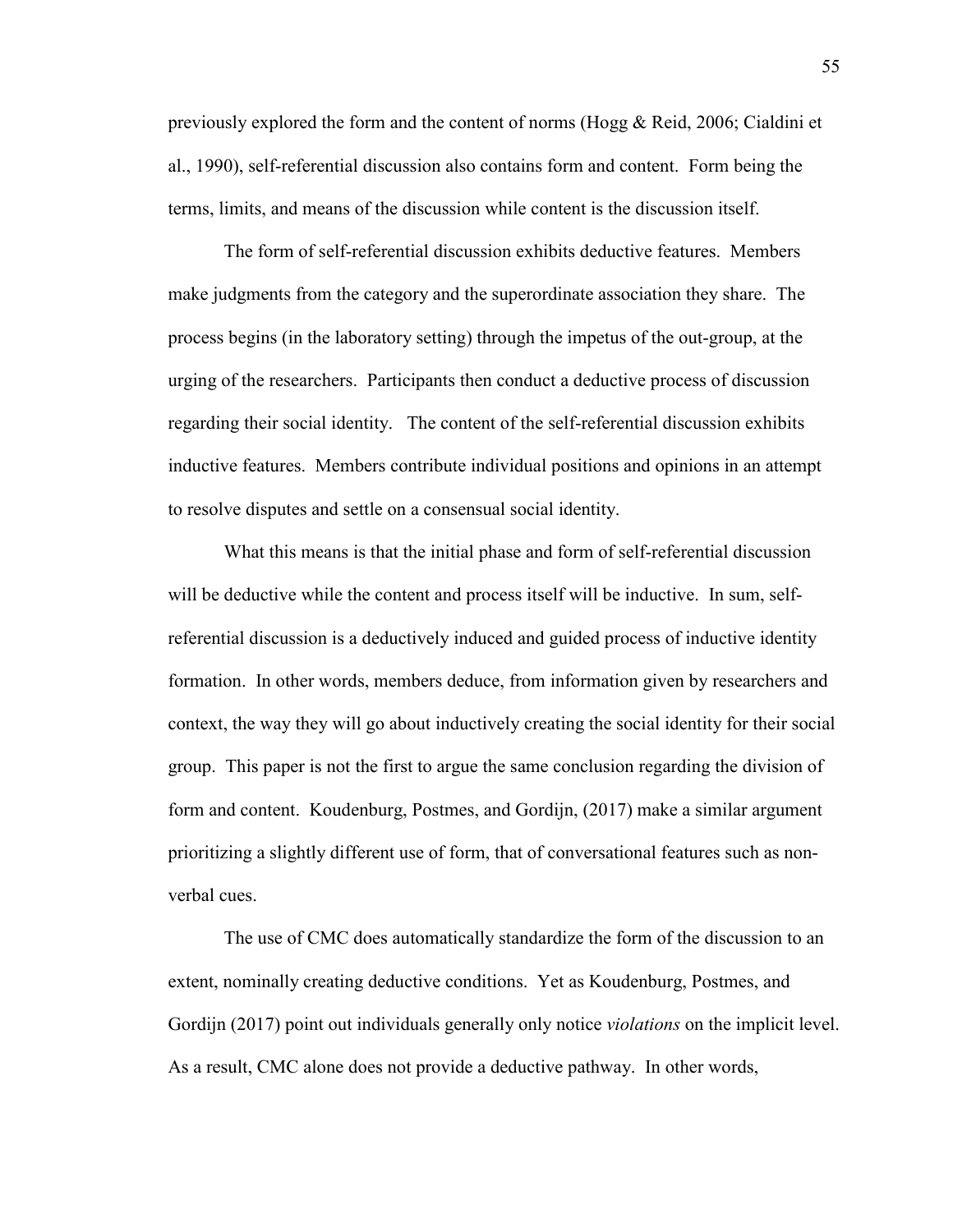standardizing the means of interaction does not prevent the formation of inductive groups (Koudenburg, Postmes, Gordijn, & Van Mourik Brokeman, 2015). Thus, providing both a deductive and inductive context on the explicit level provides an even playing field.

*Context in live groups.* As Postmes, Spears, Lee, and Novak (2005) point out, "it is unlikely that in any group encountered in real life will social identity be entirely induced or deduced," (p. 761). As a result, it is inherently a difficult proposition to try to generalize the results of studies invoking only one kind of identity formation process to real world groups. This means that the casual observer cannot make easy use of theoretical models of group behavior as a means of understanding live groups without accounting for this limitation. Or, to return to the baseball example, it is impossible to clearly demarcate the nature of the team without prioritizing the analysis of either inductive or deductive levels, e.g. looking at the players or the club's culture.

The goal of this research is to help resolve this issue, guiding the observer on which context to prioritize, by providing insight into the nature of groups in a limited context when both deductive and inductive influences are even and when social identity salience is high. In other words, if the group has the opportunity to form in both directions and equal impetus to do so, which influence wins out? In situ, a group of friends gathers at a local park for a pick-up game of baseball and appoints co-captains. One co-captain supports naming his side the Yankees and emulating their style while another co-captain tries to build the team around the players' traits, assuming neither captain exhibits significantly greater social influence, in which direction does the team develop?

### **The State of the Problem**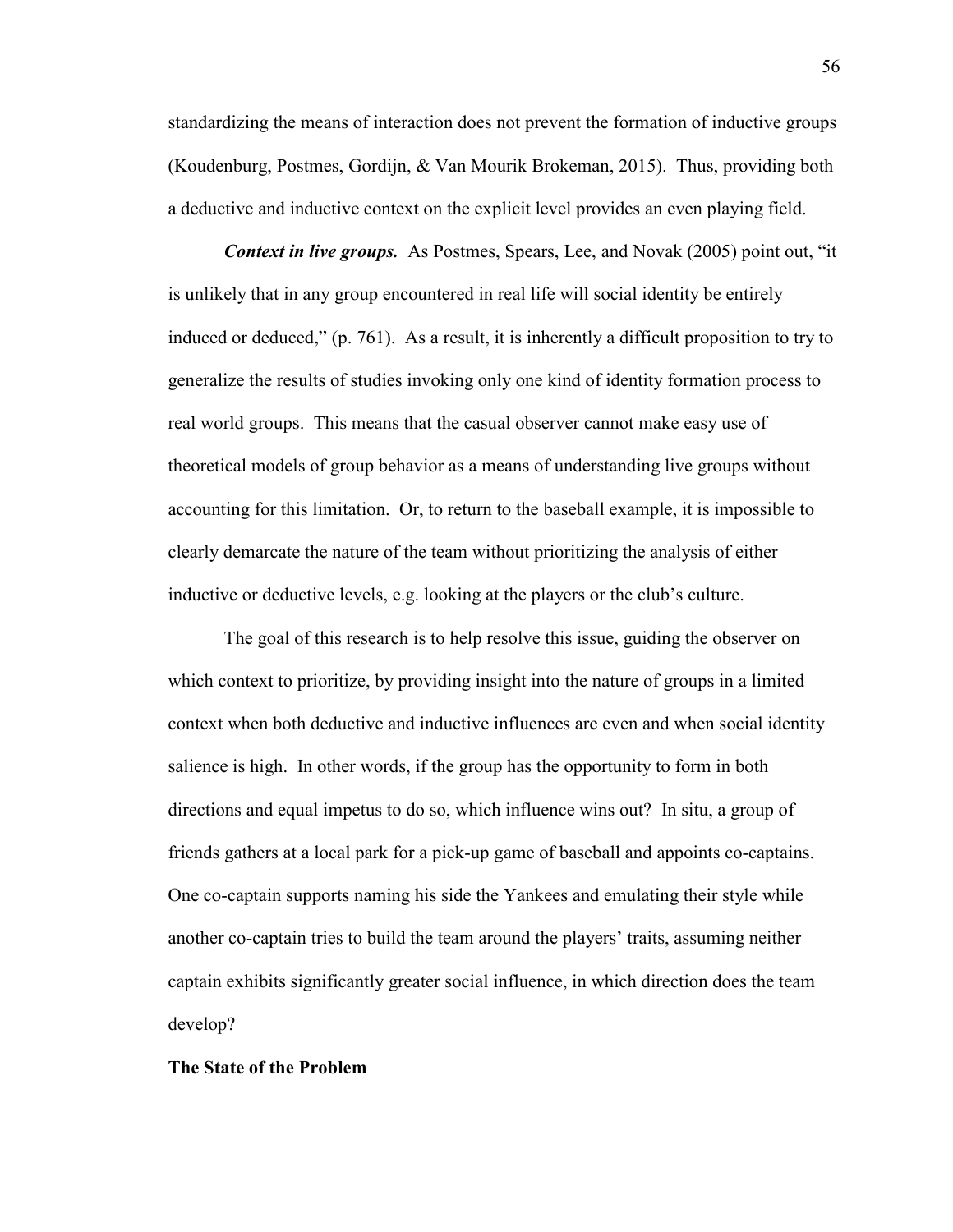The underlying causes of group interaction effects generally are understood poorly compared to the understanding of outcomes associated with group interactions (Meleady, Hopthrow, & Crisp, 2013). In particular, group discussion as a component of the social identity formation process remains an understudied aspect of group psychology (Wittenbaum & Moreland, 2008; Hogg & Reid, 2006). As well, the ever-increasing importance and abundance of groups in the online sphere only highlights questions about the mechanisms underlying group communication. In this dichotomy, discussion is among the more prevalent forms of interaction and perhaps the most apt when looking to develop direct comparisons to groups outside the laboratory.

This paper attempts to resolve one such question. Self-referential discussion is a critical piece of social identity formation not just as a group forms but as a group continues to negotiate and redefine itself. It appears in crowds (Drury & Reicher, 2000; 2005), in questions of leadership (Haslam et al., 2011), in disagreements over category fit (Reicher, 2001), in both inductive and deductive social identity formation efforts (Postmes, Haslam, & Swaab, 2005; Hogg & Reid, 2006), and throughout the group's lifecycle (Meleady et al., 2013). In sum, discussion plays an important role in many group processes.

But precisely because self-referential discussion is so broad, it is so difficult to define. When attempting to do so, context plays a crucial and determinant role, after all "there is no generic group effect" (Reicher et al., 1995, p. 173). As discussed above, relevant context stems from two primary sources: form and content.

The question, then, is which portion exerts greater influence, content or form. SIDE offers a means of making this determination because it accentuates the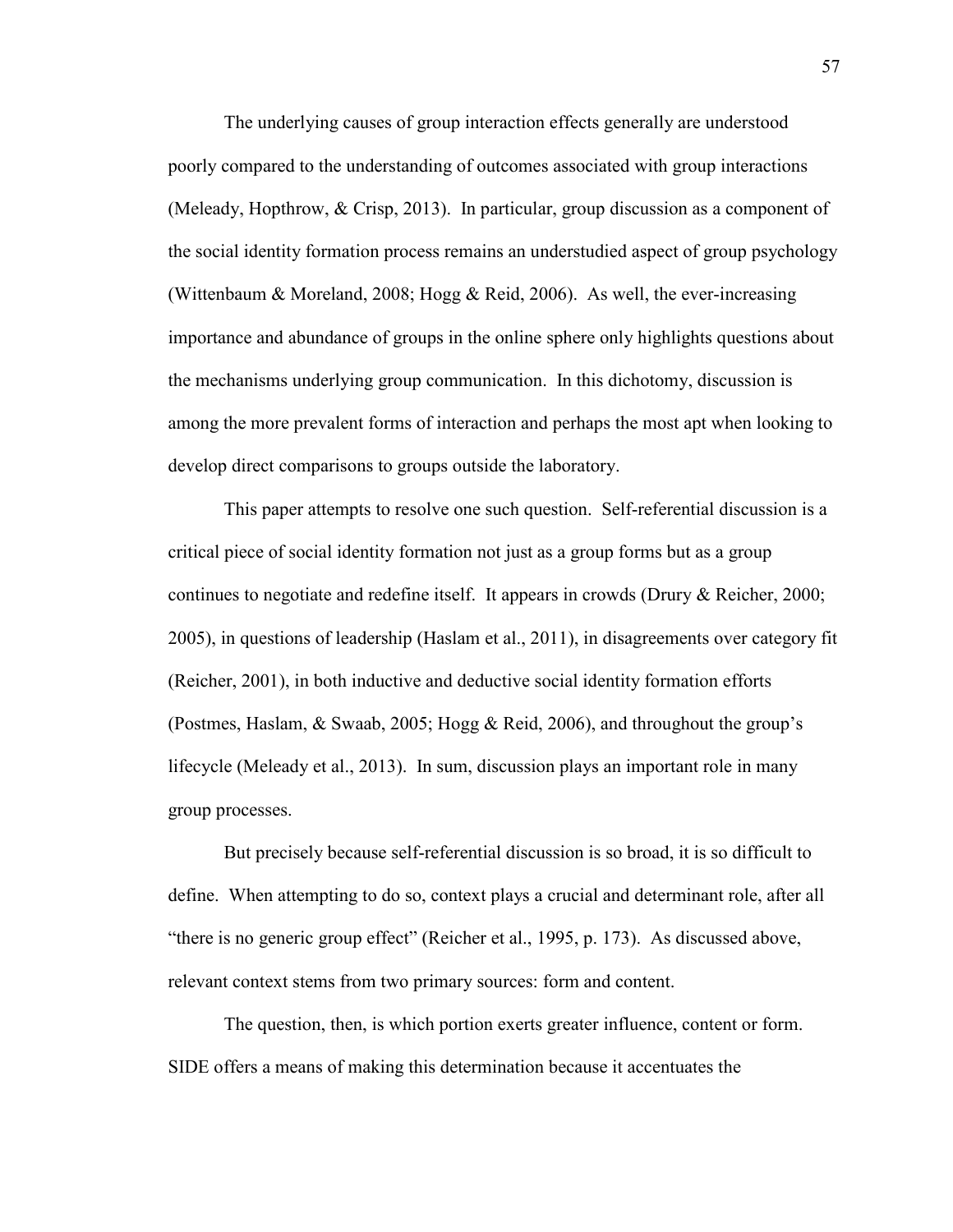consequences of the route. For inductive groups it accentuates heterogeneity. For deductive groups it accentuates homogeneity salience (Postmes, Haslam, & Swaab, 2005; Postmes, Spears et al., 2005; Jans et al., 2012; Swaab et al., 2007). Therefore, deindividuation presents a viable means of sifting for dominant contextual influences in live discussion.

This leads to the question: To what extent does social identity formation through self-referential discussion lead to an increase in the salience of a heterogeneous or homogeneous social identity for CMC groups that experience deindividuation compared to those that do not?

### **Research Questions**

 The purpose of this experiment is to determine relevant contexts for IMSIF based groups in situ. The means of accomplishing that is to utilize a method that allows for the combination of two different contexts, form and content, in the same group, then to utilize a deindividuation manipulation to examine the differences in the salient social identity as a marker of the dominant, or more influential, context.

Guiding Question: To what extent does social identity formation through selfreferential discussion lead to an increase in the salience of a heterogeneous or homogeneous social identity for CMC groups that experience deindividuation compared to those that do not?

 RQ1: Does social identity formation occur through self-referential discussion? RQ2: Does social identity formation through self-referential discussion lead to a salient heterogeneous social identity?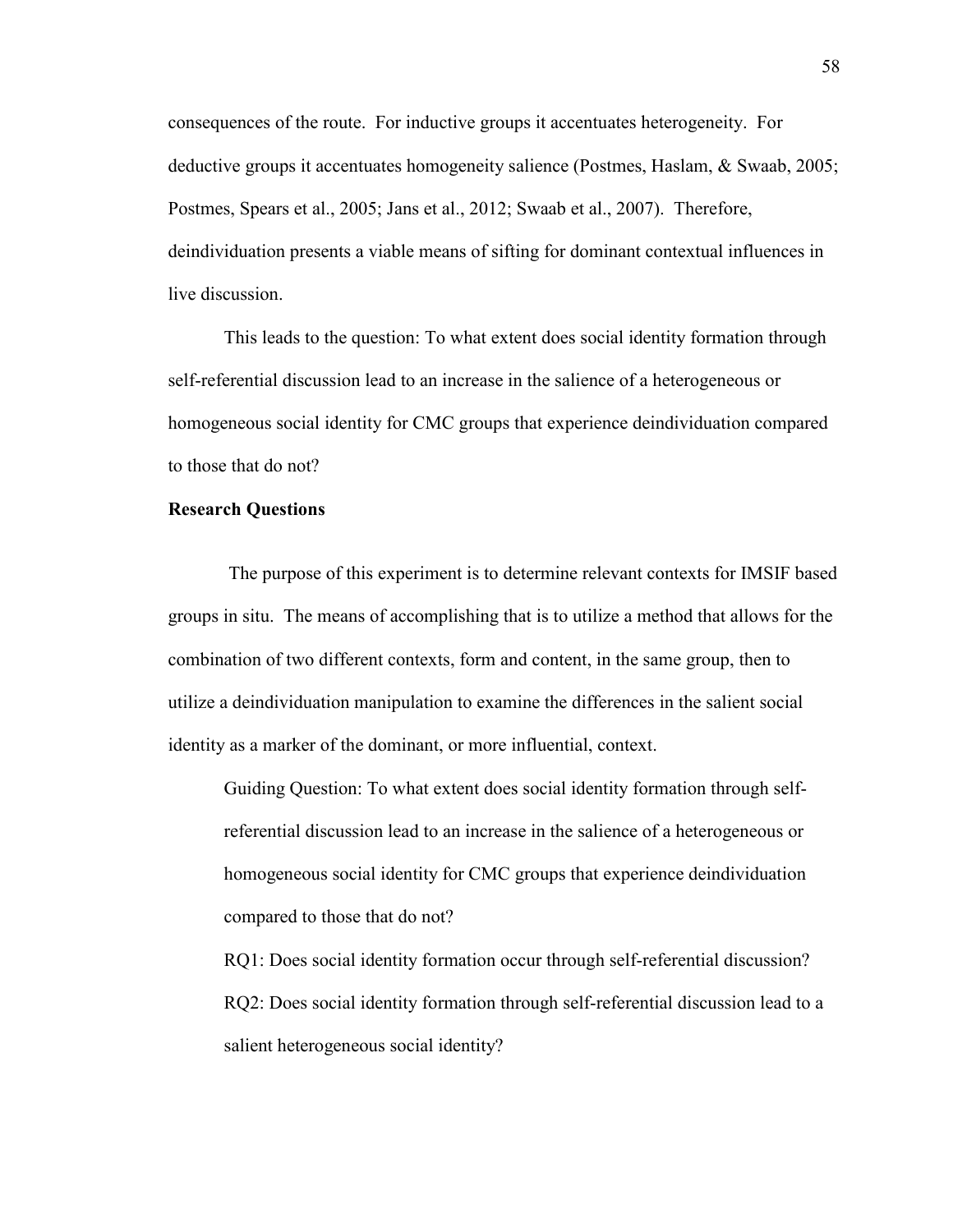RQ3: Does social identity formation through self-referential discussion lead to a salient homogeneous social identity?

RQ4: Does deindividuation change the salience of social identity for CMC groups formed using self-referential discussion?

### **Method**

## **Participants**

Participants were recruited through a convenience and snowball sample of students at a mid-sized private university located in the Midwest. Sampling involved sixty participants ( $n = 60$ ) divided evenly between deindividuation ( $n = 30$ ) and control (n  $= 30$ ) conditions. Each condition included an equal number of groups (n = 10). Groups consisted of three randomly assigned participants each  $(n = 3)$ . Members did not have prior history with the group or with other members. As a result of the snowball sample and random assignment it was possible for members with prior history of one another to participate in the same group, however this did not occur. No group exceeded an hour from the start of the experiment to the conclusion. No group completed the experiment in under 15 minutes. Groups in both conditions took an average of 28 minutes to complete the experiment including the closing survey. Participants ranged in age from 18 to 23.

# **Procedures**

 Through a Facebook post (Appendix A), participants were invited to participate in the study. Participants were free to invite others to complete the intake survey and participate in the study as well so long as they fit the study criteria.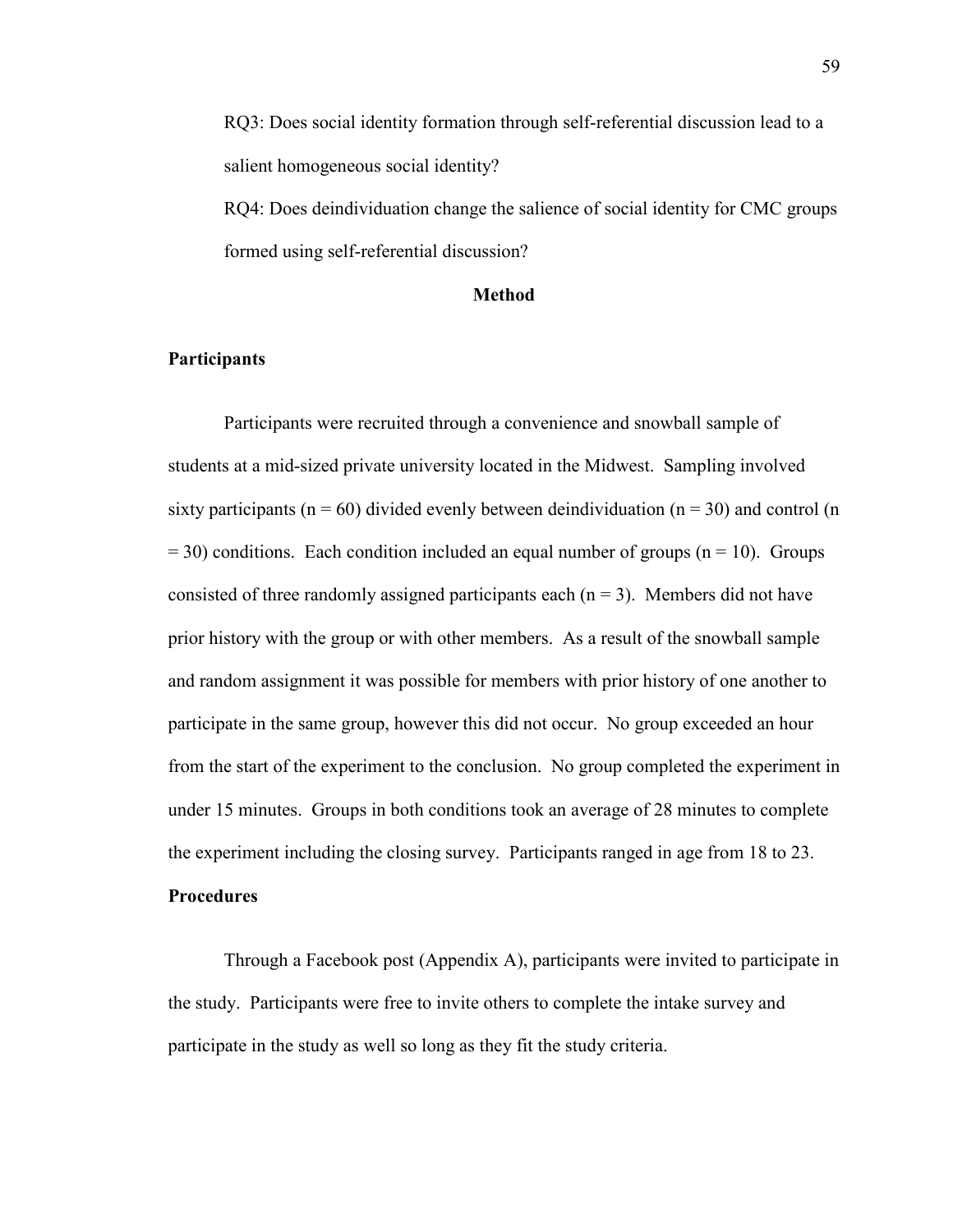Participants completed a short quiz on color preferences (Appendix B). This is a sorting mechanism similar to those used in previous group research (Haslam et al., 2011). Ostensibly, these preferences form the basis for subsequent sorting into groups. In reality, group assignment was random. Groups consisted of three members each.

**Control**. Participants in the control group then received a short informational sheet informing them of the purpose of the study (Appendix C). Beyond introducing the participants to the experiment, the content of this message accomplished two things. First, it primed the form of the discussion as deductive. Second, it primed the content of the discussion as inductive.

Then participants conducted a self-referential discussion using IRC (Internet Relay Chat). Finally, members participated in a stag hunt game (Appendix D). The game provided a continued method of interaction after group formation, so it was unimportant who won and as a result winners were not recorded.

After completion of the game, members took a survey (Appendix G). The survey consisted of fifteen questions, although only Questions 1, 6, 8, and 11 were scored. These questions came from Leach van Zomeren, Zebel, Vliek, Pennekamp, Doosje, Ouwerkerk, and Spears' (2008) Hierarchical Model of In-Group Identification. Other questions (unscored) were adapted from the Revised Group Cohesiveness Scale and Group Attitude Scale (Treadwell, Lavertue, Kumar, & Veeraraghavan, 2001; Evans & Jarvis, 1986) to increase the realism of the survey and obfuscate the relevant questions from participants.

Question 14 served as a manipulation check. It came from the single item measure of Social Identification (SISI) utilized in SIDE and social identity research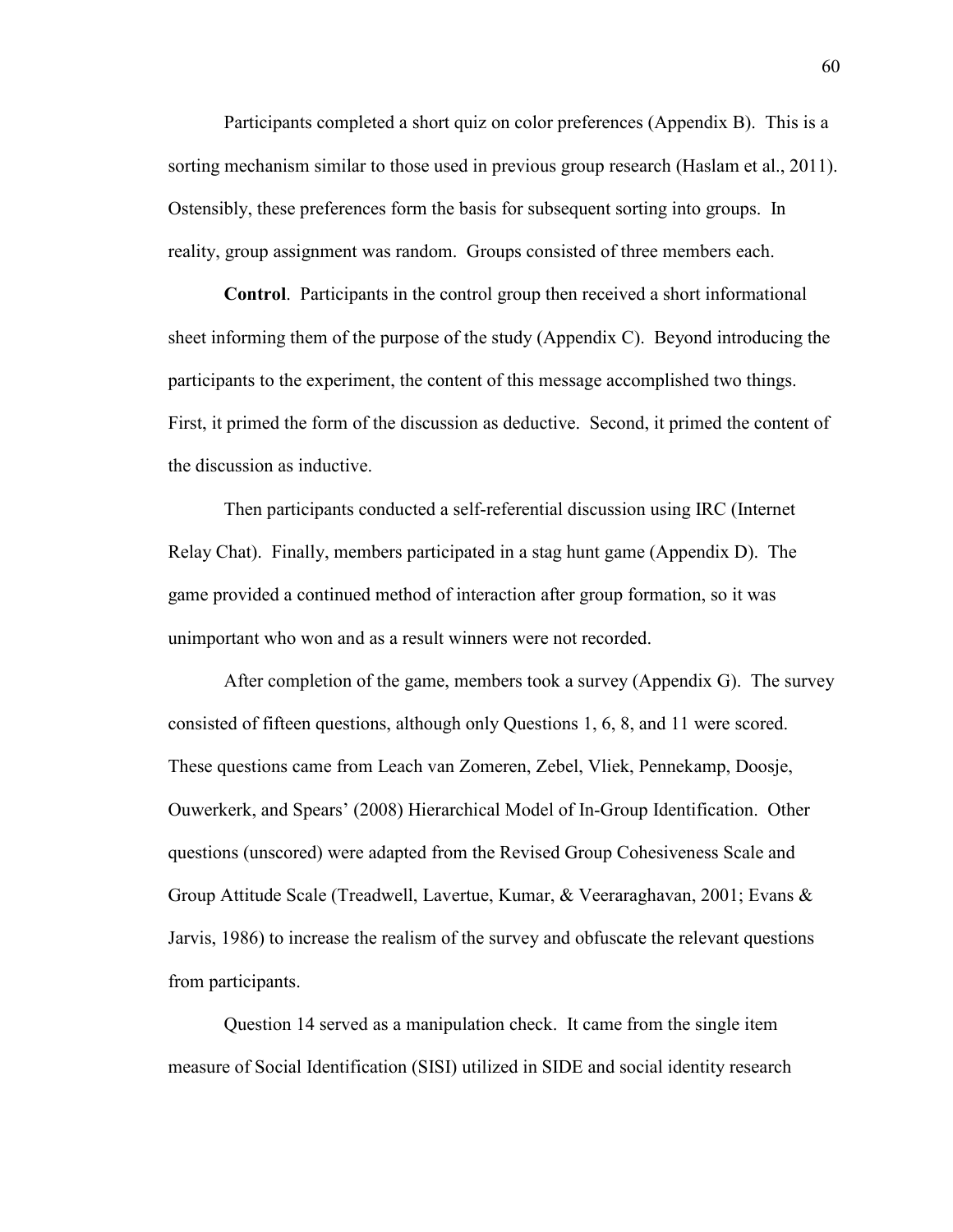(Postmes, Haslam, & Jens, 2013). The check served to ensure that all groups developed a salient social identity during the experiment and was used for both control and deindividuation conditions.

**Deindividuation Condition.** The second condition introduced a deindividuation manipulation. This manipulation caused a slight variation in procedures. Groups took the same color survey (Appendix A) and were still assigned randomly. However, they did receive a slightly different information sheet (Appendix E). This adjustment reflected the different method of playing the game that participants in the deindividuation condition experienced.

Unlike the control group, the deindividuation condition used an anonymous computer network with fake names (e.g. Player A) instead of real names. They received a different instruction sheet to reflect this change (Appendix F). As with the control group, the purpose of the game was to sustain interaction, this time through a medium that causes cognitive deindividuation, so winners were not recorded.

At the conclusion of the game, members completed the same survey as control (Appendix G). This survey was identically assessed; only four of the questions (1, 6, 8, and 11), were scored and question 14 was a manipulation check.

### **Measures**

This section covers several key definitions used in this paper as well as features of the main variables and conditions of the data itself. It defines these constructs and then provides statistical information about measures used in the experiment.

**Defining Key Constructs.** For a minimal group paradigm, norm creation and social identity creation functionally constitute the same process because no previous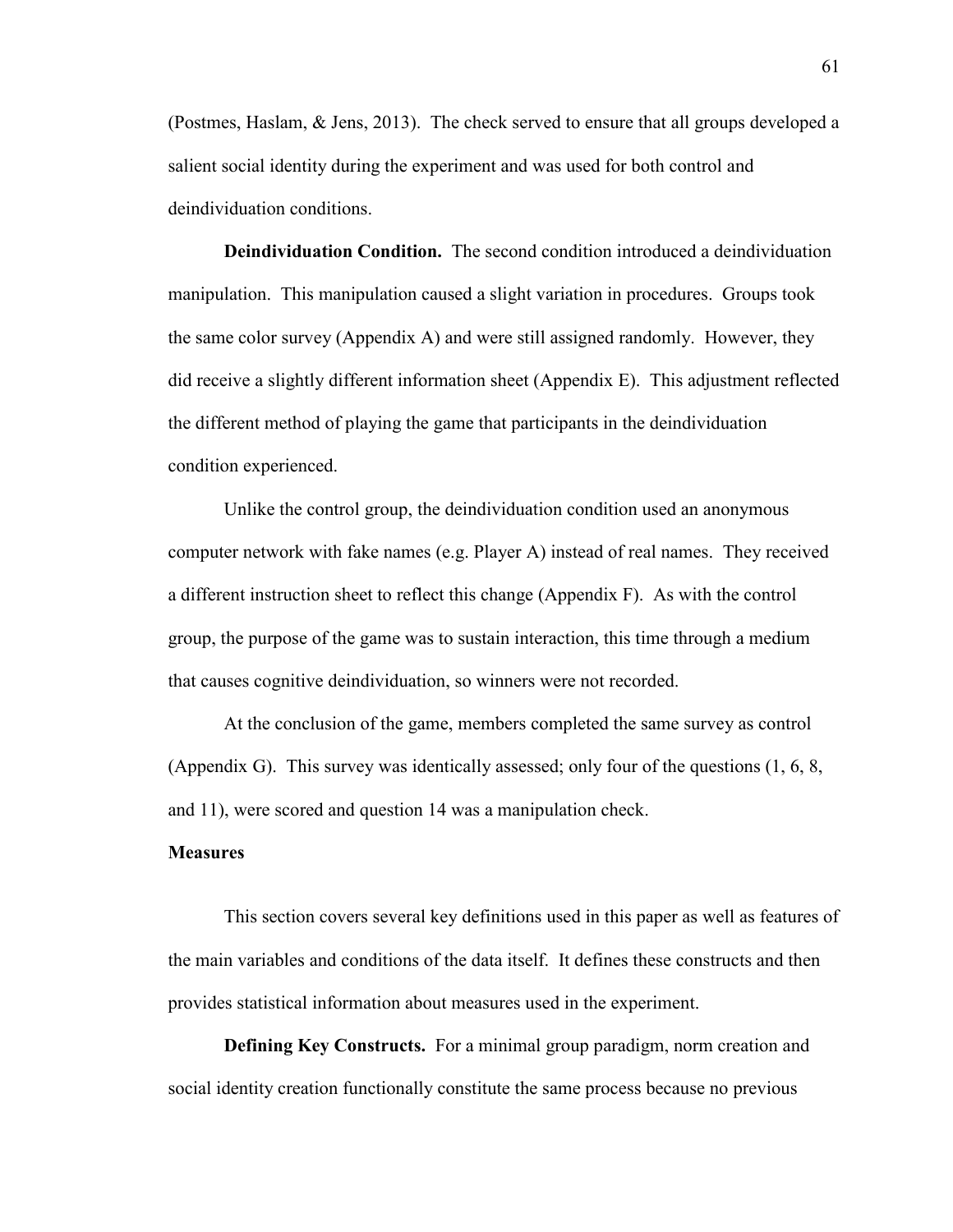incarnations of either exist. As the group creates norms for itself, they define the meaning of the social identity.

Social identification, as per the social identity theory definition, referred to the extent that a person adopts and identifies with a particular social identity in the form of a group membership (Turner et al., 1987).

Self-definition referred to the classic social identity understanding advanced by Leach, van Zomeren, Zebel, Vliek, Pennekamp, Doosje, Ouwerkerk, and Spears (2008) as a measure of both individual self-stereotyping and in-group homogeneity. Selfdefinition is a reliable measure of the salience of homogeneity at both the individual and group level due to this multicomponent assessment. That allowed it to serve as an effective means of measurement in this experiment.

**Independent and Dependent Variables.** The independent variable was a cognitive deindividuation manipulation. The dependent variable was participants' scores on the Likert scale assessment of self-definition taken from Leach van Zomeren, Zebel, Vliek, Pennekamp, Doosje, Ouwerkerk, and Spears' (2008) Hierarchical Model of In-Group Identification. The dependent variable in this experiment was mixed. In other words, it varied at both the individual and between groups level. The different groups were not expected to demonstrate the same average nor were individuals within groups expected to demonstrate the same scores for measures of homogeneity salience. Additionally, group members were indistinguishable and sampled from the same population. As a result, group members were treated as replications of one another between and within the groups (Kashy & Hagiwara, 2012).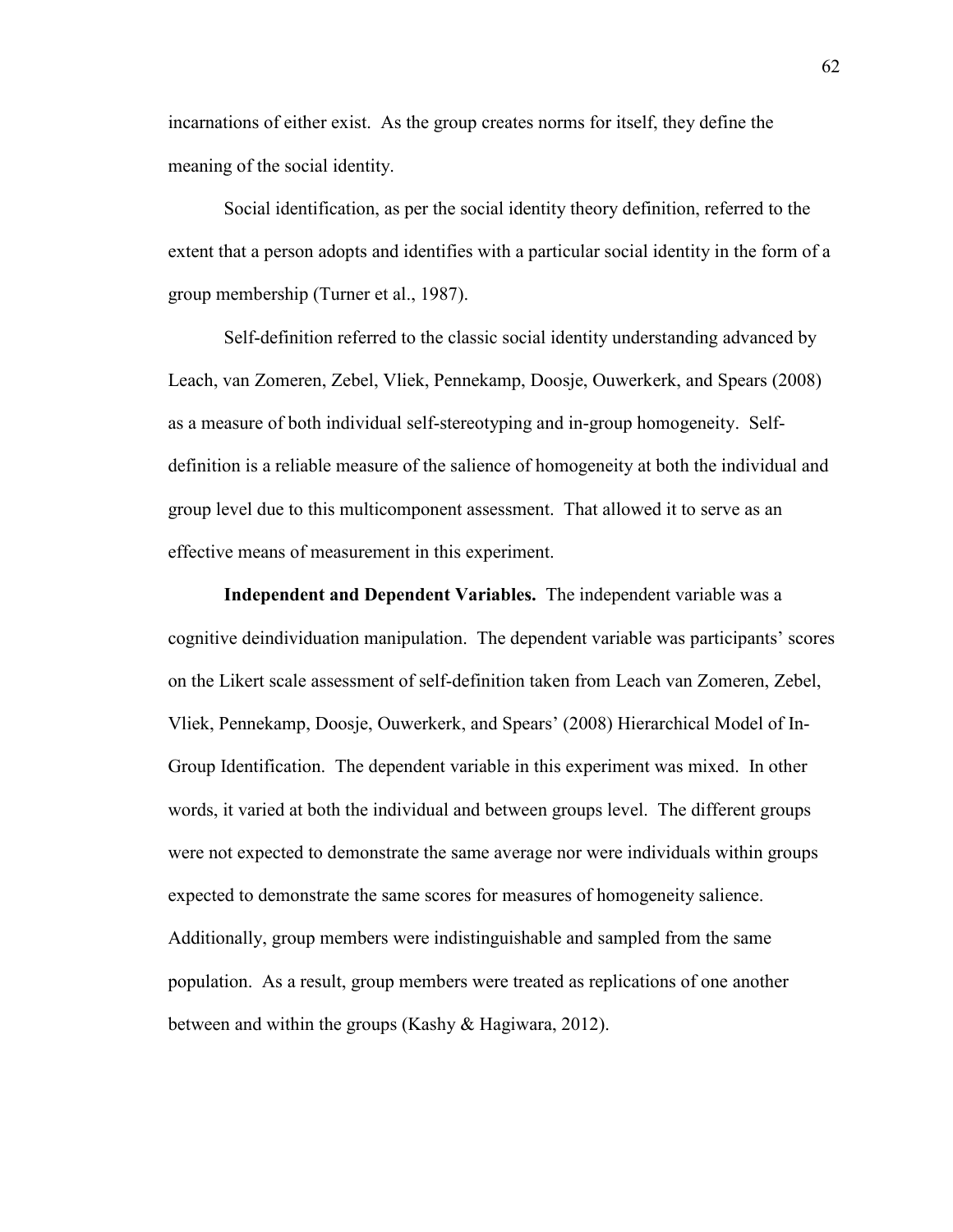**Non-independence.** Finally, as with a great deal of small group research, it was possible that the scores would exhibit non-independence because one individual's assessment of a perceptual category is potentially a predictor of other group member's assessment of a perceptual category (Kashy & Hagiwara, 2012; Kashy & Donnellan, 2012). As members of these groups were indistinguishable, a modified actor-partner interaction model (APIM) calculation adapted for groups was appropriate to remove any non-independence from the data.

As a result, the first step upon obtaining data was to run the modified interclass correlation (ICC) assessment used with an APIM. While this assumption of nonindependence for a data set developed around a perceptual category did carry some risk of a type II error when running the ICC, the consequences of a type I error are a decreased validity in results (Grawitch & Munz, 2004) and were severe enough to justify the possibility of a type II error.

The ICC was run for each group in the experiment. The significance level for this test was relatively liberal, as suggested in Grawitch and Munz (2004), at 0.1 (in this specific test, higher values indicated greater significance, had the ICC exceeded 0.1 it would have been significant). However, the ICC did not return a significant mark for the majority of the groups. In other words, variance within groups and variance between groups did not differ by a significant amount for most groups in the dataset and as such, no correction was performed on the data set. Comparison between control and deindividuation groups was then accomplished by way of a between samples t-test.

**Survey Questions.** The main set of questions tested participant's perception of in-group homogeneity salience and individual self-stereotyping. The primary difference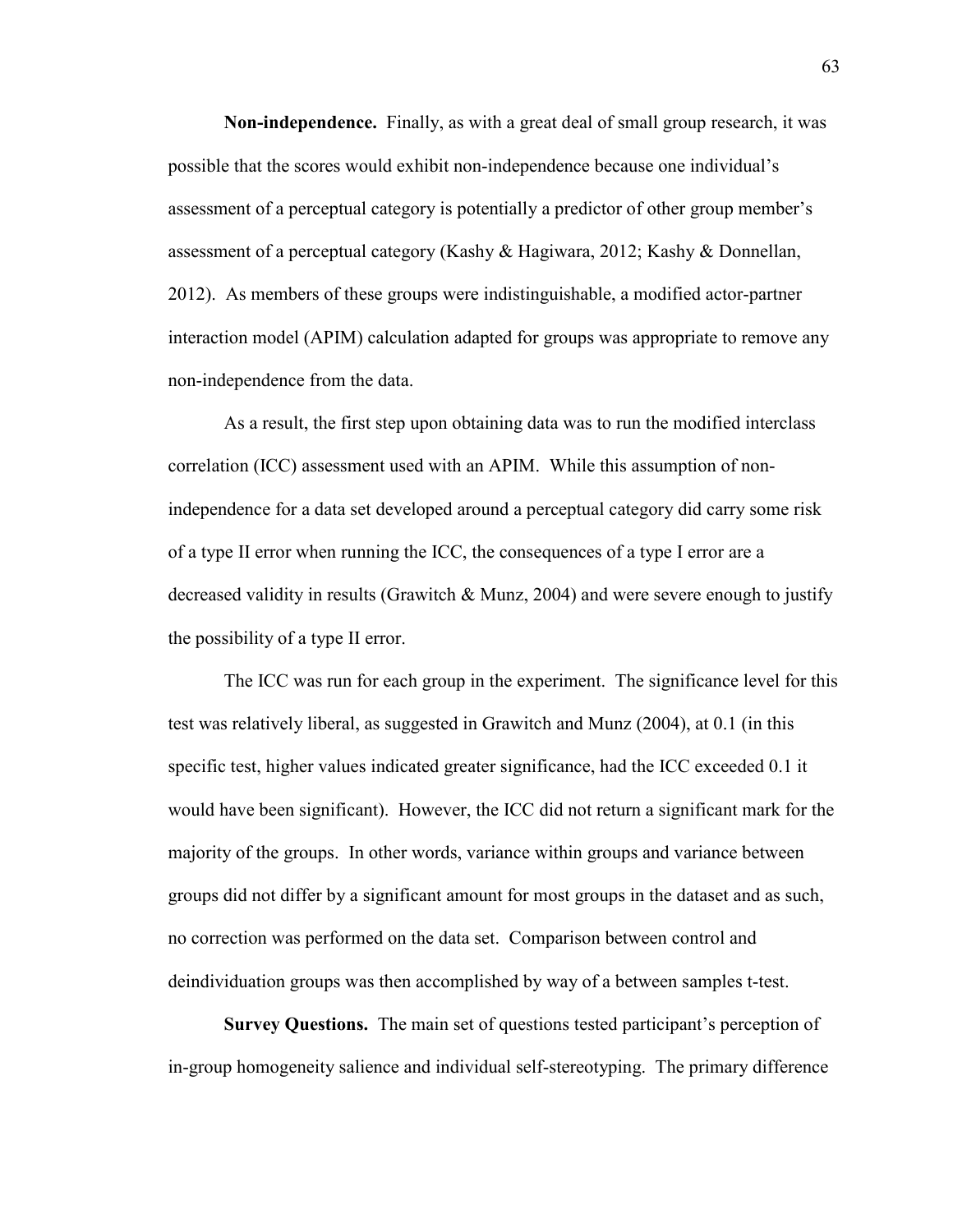between these two pairs of questions was the phrasing, the first asked about the participant while the second asked about the group as a whole (e.g. I am similar to the average person in my group vs. people in my group are very similar to each other). As no outgroup existed for the experiment, the survey questions did not distinguish between in and out groups. Instead, they reference the group participants joined for the duration of the experiment as suggested in Leach, van Zomeren, Zebel, Vliek, Pennekamp, Doosje, Ouwerkerk, and Spears (2008).

Although two pairs of questions were used in the survey, both pairs come from the same scale and so are often used in tandem. These two pairs of questions utilized together served as a means of measuring self-definition, as defined above. Notably, their coefficient as a set exceeded the 0.7 level suggested in Leach, van Zomeren, Zebel, Vliek, Pennekamp, Doosje, Ouwerkerk, and Spears (2008) for the entire data set ( $\alpha$  = .815), the control group ( $\alpha$  = .833) and the deindividuation condition ( $\alpha$  = .714).

*Individual Self-Stereotyping.* These two questions measured the extent of participants self-stereotyping. They measured how similar participants felt themselves to be with the rest of the group. Questions were rated on a 1-7 point Likert scale. Descriptive statistics for the individual self-stereotyping questions are on Tables 1 (control) and 2 (deindividuation condition). Prior studies indicate 0.7 as an acceptable minimum alpha coefficient for these two questions (Leach van Zomeren, Zebel, Vliek, Pennekamp, Doosje, Ouwerkerk, & Spears, 2008). In this study, the alpha was much higher for the whole data set ( $\alpha$  = .843) and for the control group ( $\alpha$  = .879) but was not as high for the deindividuation condition ( $\alpha$  = .737) although it did still succeed the check.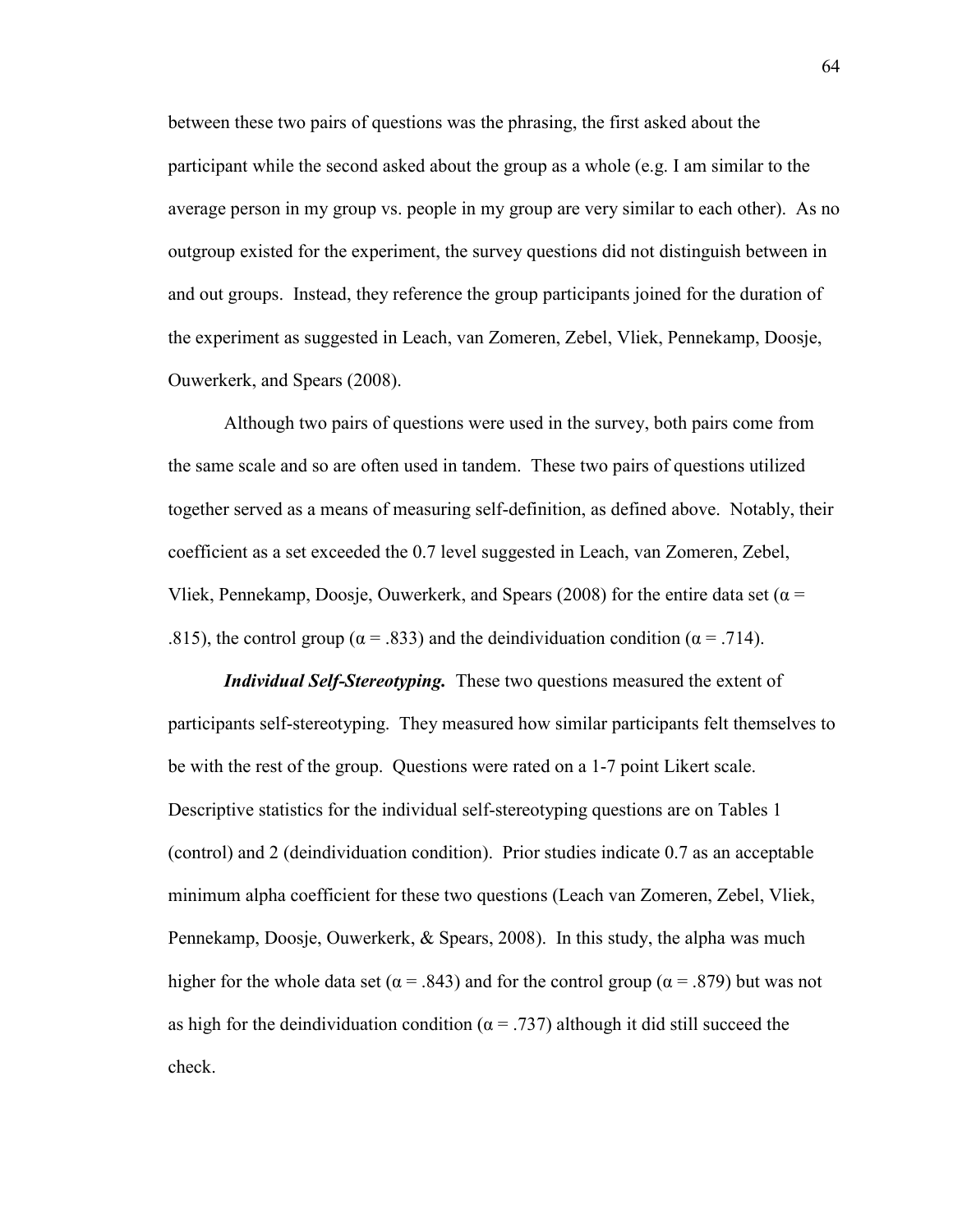| Questions                   | N  |               | Minimum Maximum | Mean | Std. Deviation |
|-----------------------------|----|---------------|-----------------|------|----------------|
| I have a lot in common      | 30 | $\mathcal{D}$ |                 | 5.30 | 1.236          |
| with the average person in  |    |               |                 |      |                |
| my group.                   |    |               |                 |      |                |
| I am similar to the average | 30 | 2             |                 | 5.47 | 1.167          |
| person in my group.         |    |               |                 |      |                |

Table 1 *Individual Self-Stereotyping Control Group Descriptive Statistics* 

Table 2 *Individual Self-Stereotyping Deindividuation Condition Descriptive Statistics* 

| Questions                   | N  |                | Minimum Maximum | Mean | Std. Deviation |
|-----------------------------|----|----------------|-----------------|------|----------------|
| I have a lot in common      | 30 | 3              |                 | 6.33 | .994           |
| with the average person in  |    |                |                 |      |                |
| my group.                   |    |                |                 |      |                |
| I am similar to the average | 30 | $\overline{4}$ |                 | 6.07 | .907           |
| person in my group.         |    |                |                 |      |                |

*In-Group Homogeneity.* These two questions measured the extent of

participant's perceived level of similarity between all group members. They measured how similar participants felt the group members a whole were to one another. Questions were rated on a 1 to 7 point Likert scale. Descriptive statistics for the individual selfstereotyping questions are on Tables 3 (control) and 4 (deindividuation condition). Prior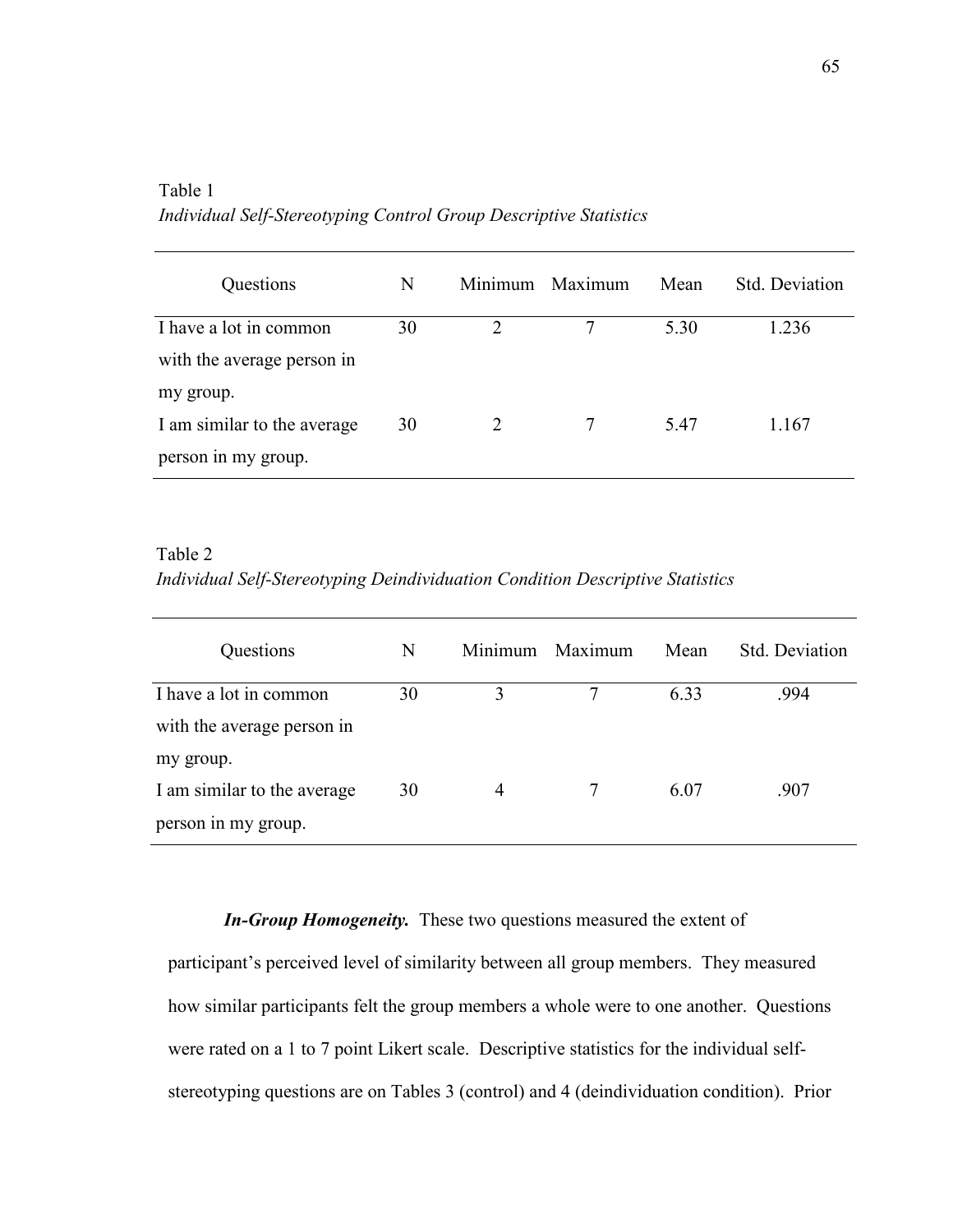studies indicate 0.7 as an acceptable alpha coefficient for these two questions (Leach van Zomeren, Zebel, Vliek, Pennekamp, Doosje, Ouwerkerk, & Spears, 2008), in this study the coefficient exceeded that amount across the entire data set ( $\alpha$  = .878) the deindividuation condition ( $\alpha$  = .835) and the control group ( $\alpha$  = .895).

## Table 3 *In-Group Homogeneity Control Group Descriptive Statistics*

| Questions                                                      | N  | Minimum Maximum | Mean | Std. Deviation |
|----------------------------------------------------------------|----|-----------------|------|----------------|
| In my group people have a<br>lot in common with each<br>other. | 30 |                 | 5.23 | 1.501          |
| People in my group are<br>very similar to each other.          | 30 |                 | 5.00 | 1414           |

### Table 4

*In-Group Homogeneity Deindividuation Condition Descriptive Statistics* 

| Questions                                                      | N  | Minimum | Maximum | Mean | Std. Deviation |
|----------------------------------------------------------------|----|---------|---------|------|----------------|
| In my group people have a<br>lot in common with each<br>other. | 30 |         |         | 597  | 1.497          |
| People in my group are<br>very similar to each other.          | 30 |         |         | 5.80 | 1.297          |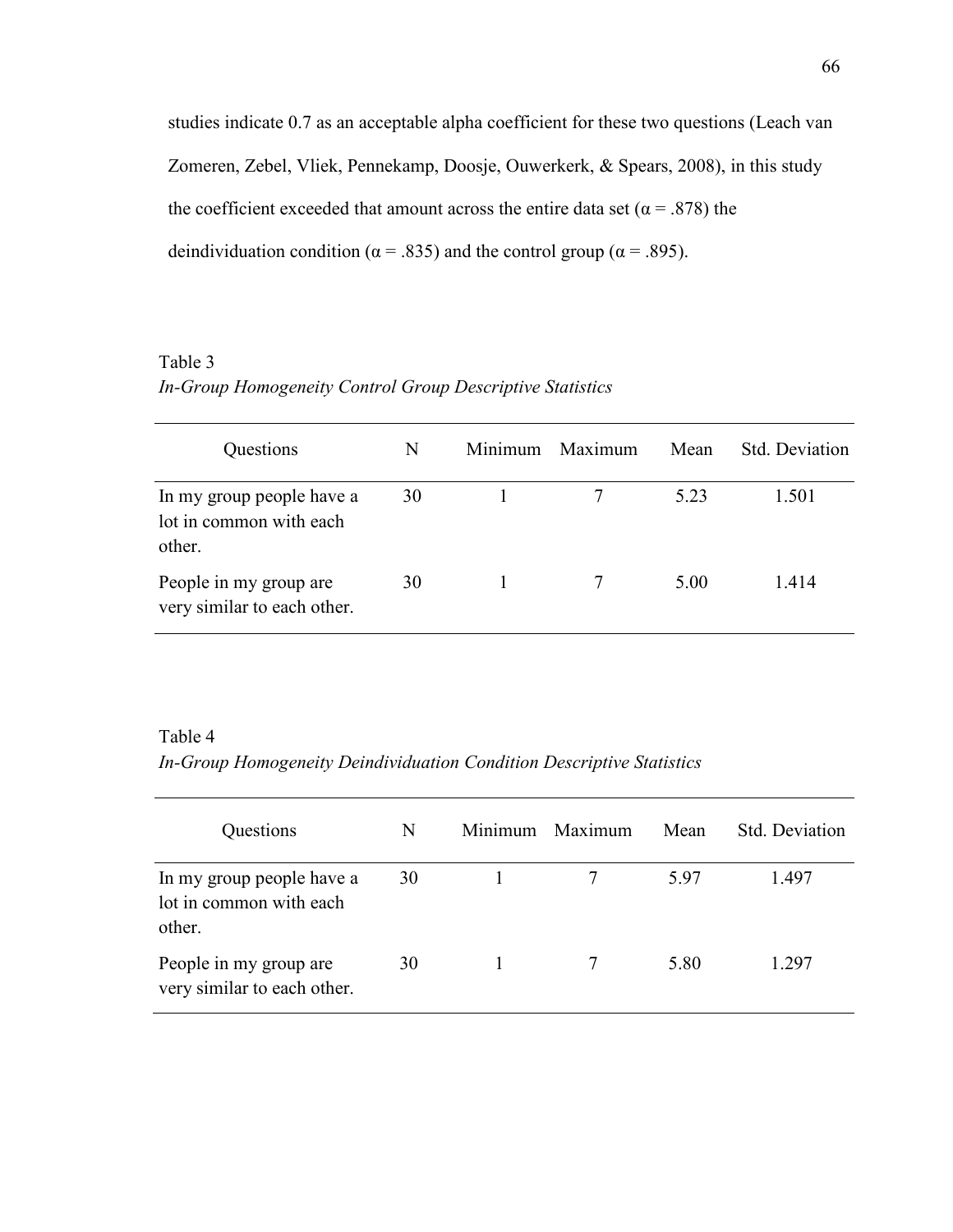**Manipulation Check.** The question for the manipulation check came from a different scale than the other questions, however as the Hierarchical Model of In-Group Identification demonstrates inter-scale reliability with a number of other scales (Leach van Zomeren, Zebel, Vliek, Pennekamp, Doosje, Ouwerkerk, & Spears, 2008), this study also tested for similar reliability between the first four questions and the manipulation check. The test demonstrated strong reliability between the manipulation check and the rest of the questions for the entire dataset ( $\alpha$  = .869) the control group ( $\alpha$  = .871) and the deindividuation condition ( $\alpha$  = .825).

The manipulation check was successful. As the Single Item measure of Social Identification (SISI) has a high degree of reliability (Postmes, Haslam, & Jens, 2013), the bar for passing the manipulation check was 5. All conditions were expected to pass the manipulation check, and all conditions exceeded 5 (see Table 5), although none exceeded 6. The difference between the control and the deindividuation condition was not significant at the  $p < .05$  level ( $p < .066$ ).

| Questions                                                    | N  | Minimum | Maximum | Mean | <b>Std.</b> Deviation |
|--------------------------------------------------------------|----|---------|---------|------|-----------------------|
| I identify with my group<br>(Control).                       | 30 |         |         | 5.23 | 1.478                 |
| I identify with my group<br>(Deindividuation)<br>condition). | 30 |         | 7       | 5.93 | 1.413                 |
| I identify with my group<br>(Both).                          | 60 |         | 7       | 5.58 | 1.476                 |

Table 5 *Single Item Social Identity Measure Descriptive Statistics*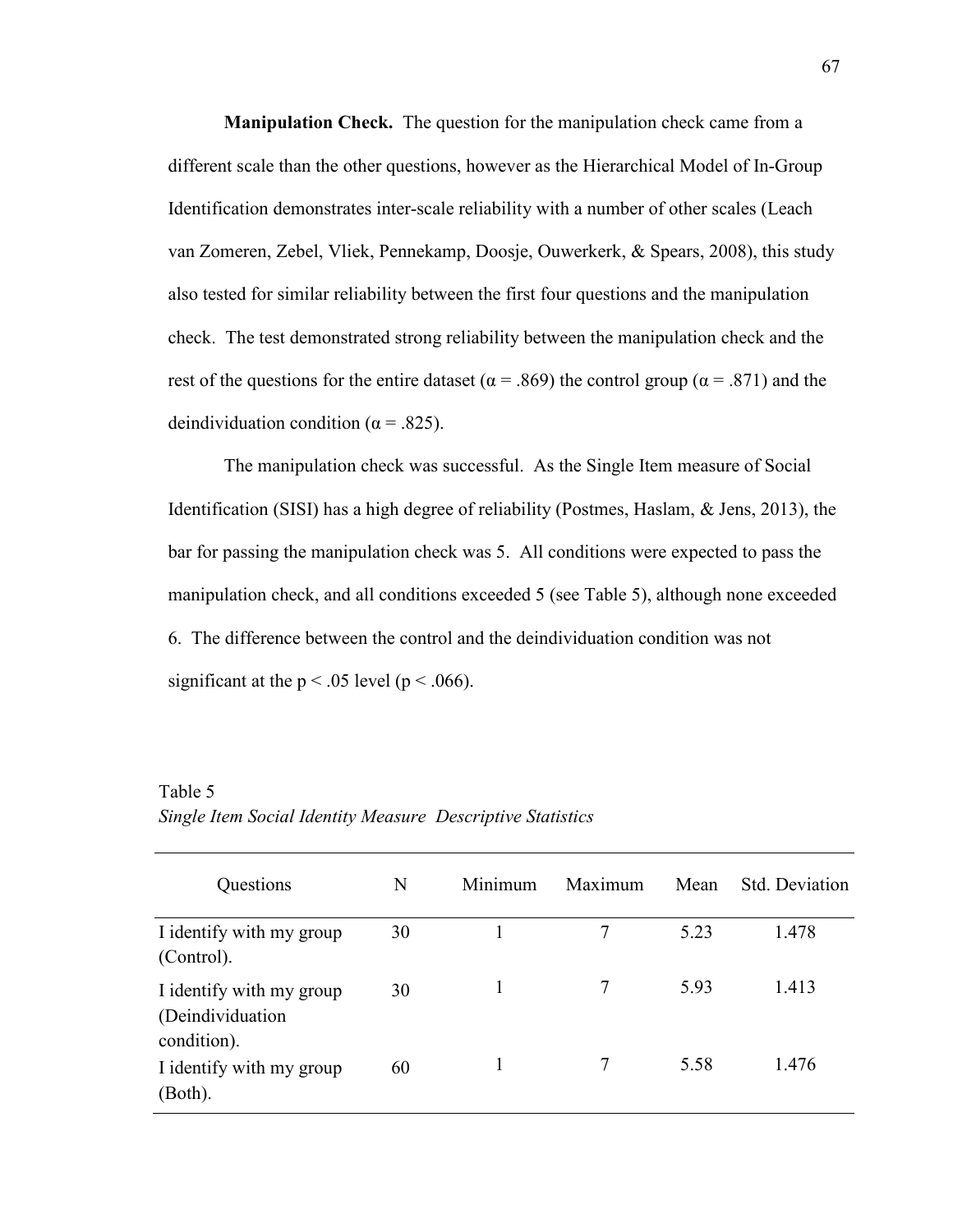### **Results**

### **Salience of Heterogeneous and Homogenous Identity**

The primary test of the experiment related to the salience of identity, specifically the kind of salient identity. These two types of identity were heterogeneous and homogenous. As the names suggest, heterogeneous identity depended on awareness of differences while homogenous identity depended on awareness of similarities. This measure applied both to participant's perceptions of self and to perceptions of others.

**Descriptive Statistics.** Scores on the identity questions were on a 1 to 7 point Likert scale with values ranging from 1-7 observed on all questions. To test the saliency of each kind of identity, the survey questions were averaged to create a new numeric scale variable. The averaged scores ranged from 2-7 for the entire dataset. Lower scores indicated a salient heterogeneous identity while higher scores indicated a salient homogenous identity. Table 6 contains a breakdown of descriptive statistics for the control and deindividuation groups.

| Averages               | N  | Minimum | Maximum | Mean  | Std. Deviation |
|------------------------|----|---------|---------|-------|----------------|
| <b>Averaged Scores</b> | 30 | 3.75    | 7.00    | 6 041 | 0.879          |
| (Deindividuation)      |    |         |         |       |                |
| <b>Averaged Scores</b> | 30 | 2.00    | 7.00    | 5.25  | 1.091          |
| (Control)              |    |         |         |       |                |

### Table 6 *Averaged Scores Descriptive Statistics*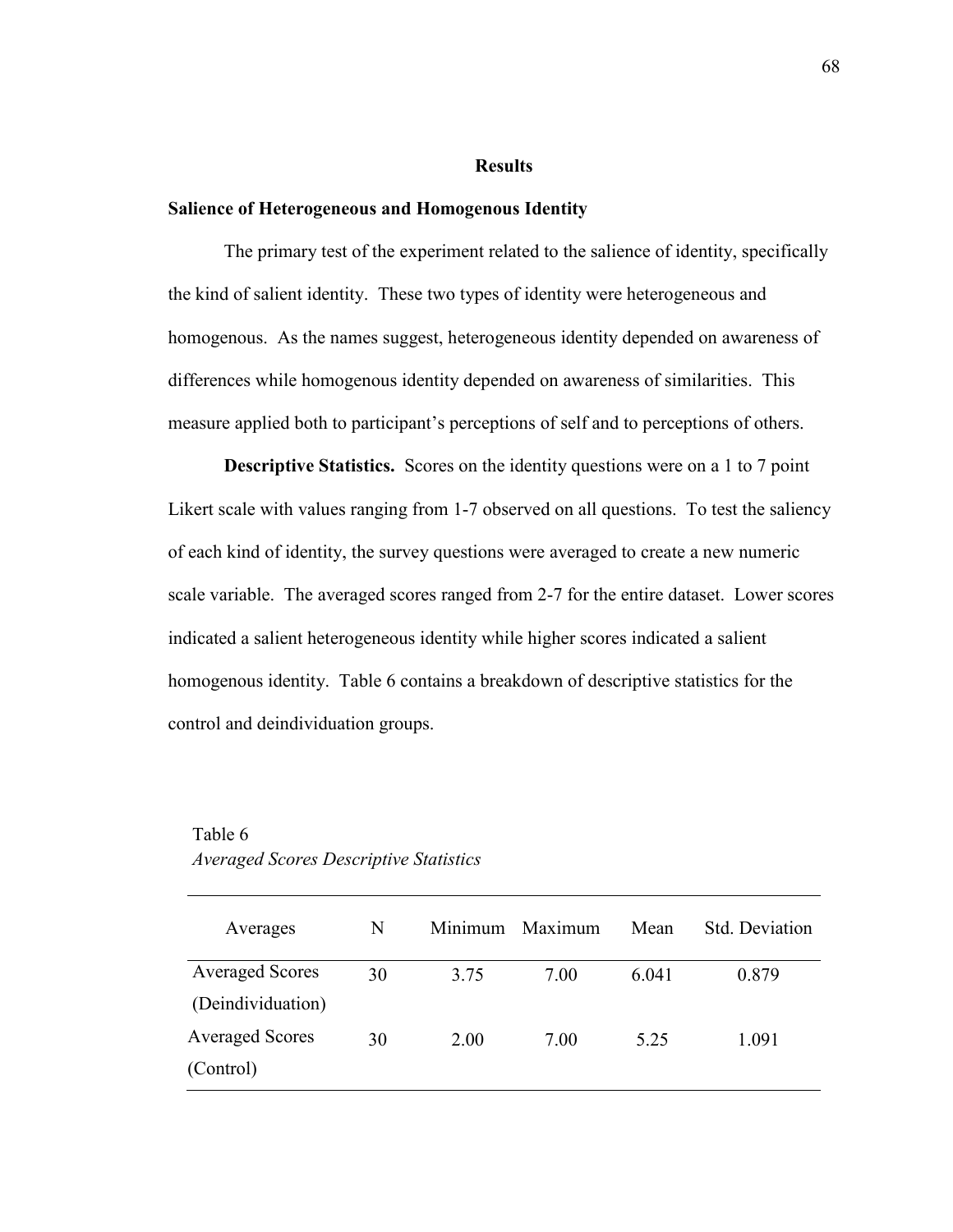**Does social identity formation occur through self-referential discussion?**  Research question 1 asked if social identity formation could occur through self-referential discussion. In other words, would the manipulation check demonstrate a salient social identity for each group? Per Table 5's measure of both conditions, a salient identity formed in both conditions (control M. = 5.23, SD = 1.478; deindividuation M. = 5.93, SD = 1.413). Social identity formation did occur through self-referential discussion.

**Does social identity formation through self-referential discussion lead to a salient heterogeneous social identity?** Research question 2 asked if self-referential discussion would lead to a salient heterogeneous social identity. Heterogeneous social identity is characterized by the salience of differences, group members are keenly aware of what different attributes each member brings to the group. All four assessed questions tested members' perception of heterogeneity and the average of those questions assessed overall perception of heterogeneity. A low average score indicated a salient heterogeneous social identity. Group members averaged 5.646 (SD = 1.060) across all questions per Table 6. Therefore, social identity formation through self-referential discussion did not lead to a salient heterogeneous social identity.

**Does social identity formation through self-referential discussion lead to a salient homogeneous social identity?** Research question 3 asked if self-referential discussion would lead to a salient homogeneous social identity. Awareness of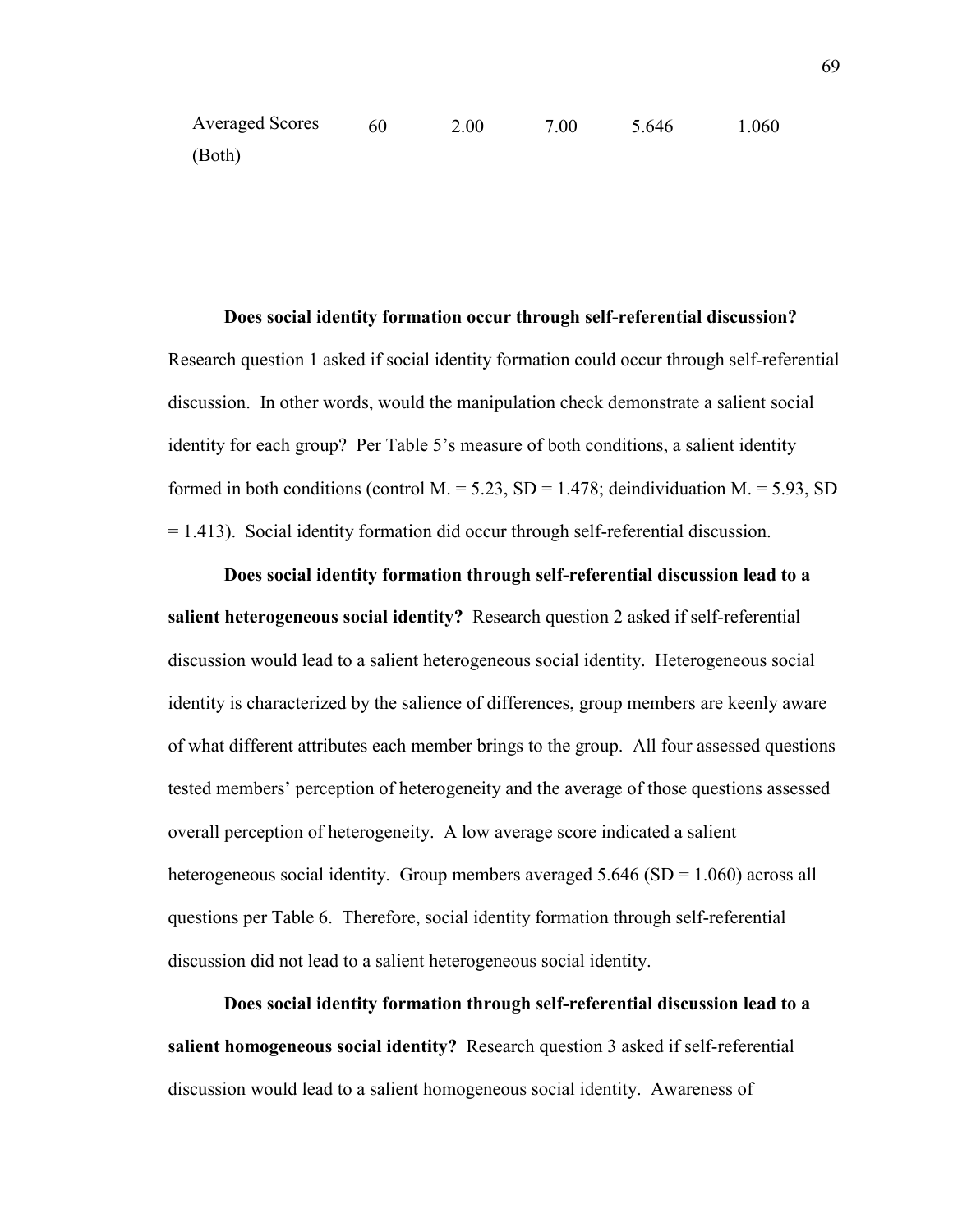similarities characterizes homogeneous social identity. All four assessed questions tested member's perception of homogeneity and the average of those questions assessed overall perception of homogeneity. A high average score indicated a salient homogeneous social identity. Group members averaged  $6.041$  (SD = 0.879) across all questions per Table 6. As a result, social identity formation through self-referential discussion did lead to a salient homogeneous social identity.

**Does deindividuation change the salience of social identity for CMC groups formed using self-referential discussion?**The results of a between samples t-test demonstrated that there was a significant difference  $(p < .003)$  between the control and deindividuation condition. Deindividuation averaged 6.041 with a standard deviation of 0.879. Because the questions all measure the same variable, breaking down averages per each question was not done. Control averaged 5.25 with a standard deviation of 1.091. Deindividuation, per these results, led to an increase of 0.791. The increase is not large, but clearly present. This indicates that social identity formation through self-referential discussion led to an increase in the salience of a homogeneous social identity for CMC groups that experienced deindividuation compared to those that did not.

### **Discussion**

This section will cover the implications of the experiment in the context of the two theoretical approaches used throughout the literature review. It begins with a discussion of the results, placing them in the context of the two approaches discussed in the literature review. Then it discusses specific implications regarding the social identity approach and the models utilized in structuring the paper before highlighting some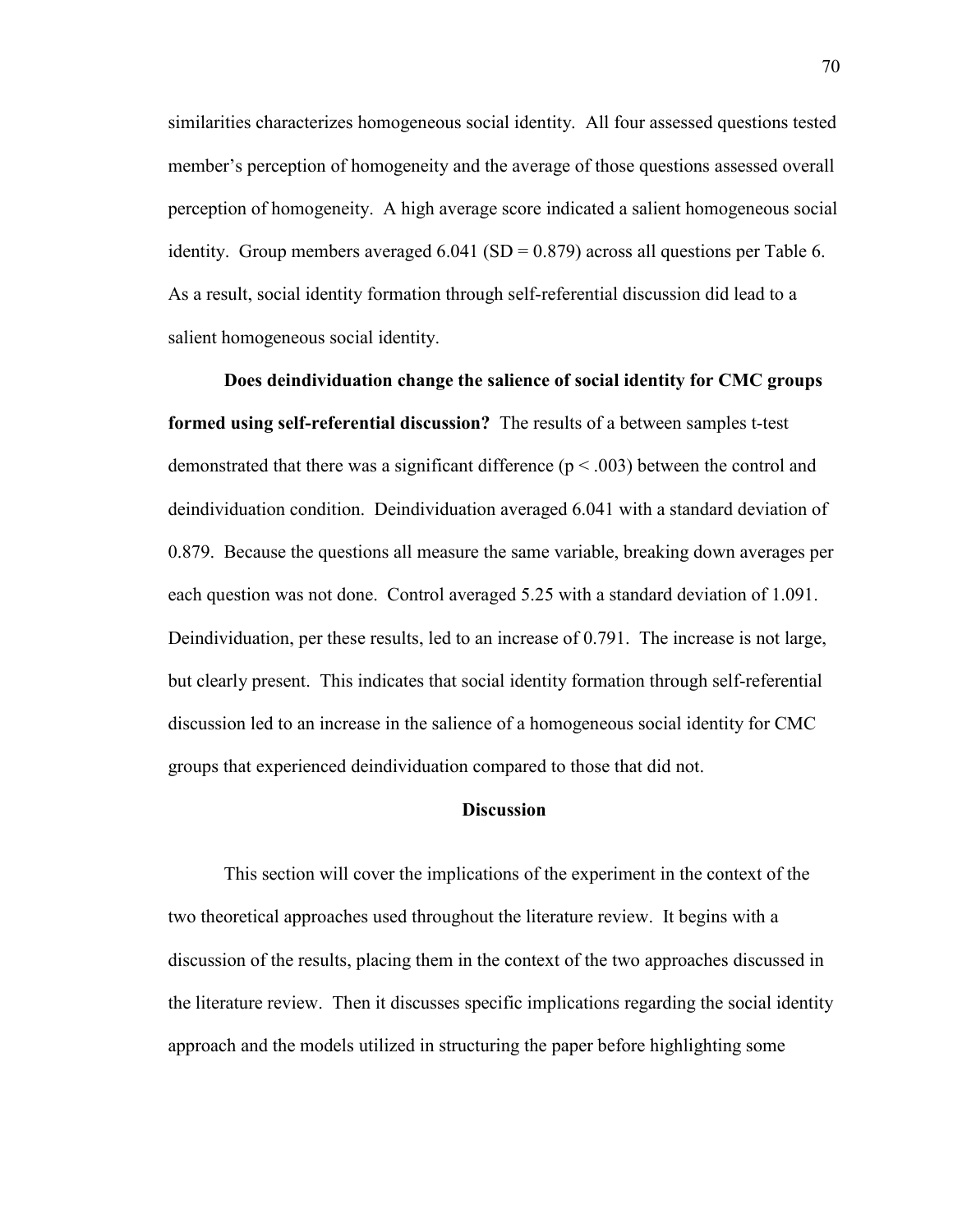general considerations of the results as a whole. The discussion section concludes with an overview of the limitations of the study.

### **Does social identity formation occur through self-referential discussion?**

Results indicated that social identity did form through self-referential discussion. Group formation after a clear categorization occurred per social identity theory (Tajfel & Turner, 1979). This was consistent with the overwhelming majority of social identity research (see Hogg & Tindale, 2008; Haslam et al., 2011) as well as group research in general (see Frey et al., 1999). However, the finding of note was the fact that unclear categorization could prompt social identity formation as well. Most of the research reviewed in the examples mentioned relies on clearly defined social identities for experimentation purposes. When participants have the opportunity to define their own social identity and the features of that social identity, the reliability of social identity theory becomes much less clear.

A growing body of literature stemming from the Interactive Model of Social Identity Formation (IMSIF) explores this subject (Koudenburg, Postmes, Gordjin, & Van Mourik Brokeman, 2015; Koudenburg, Postmes, & Gordjin, 2017; Broekman, Gordjin, Koudenburg, & Postmes, 2018) with the understanding that the social identity approach alone is not the ultimate predictor of group behavior. Generally these studies find that identity formation is not only possible but quite common even in situations where identity is not explicitly communicated, and in the case of one study involving no verbal communication between participants (Koudenburg, Postmes, & Gordjin, 2017) possible with only tenuous affiliations like location and actions. The present study examined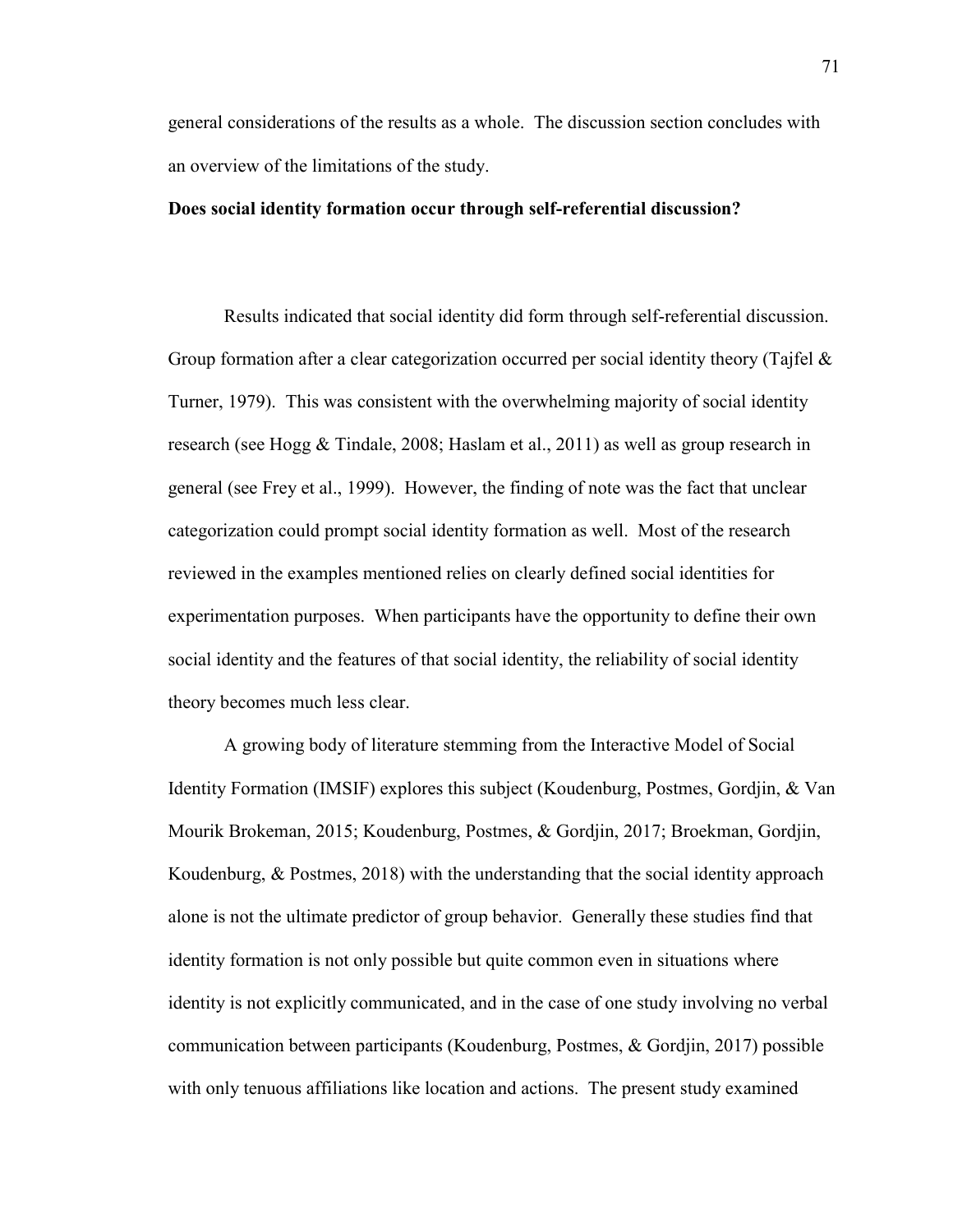CMC groups exclusively, demonstrating that the findings of these studies extend into the computer-mediated space as well as the offline space.

**Implications for Groups as a Collection of Interpersonal Relationships.** The process of group formation that occurred also invoked the other group theories discussed in the literature review. This paper draws a clear parallel between the processes described in symbolic convergence theory (Bormann, 1972) and the processes of identity consolidation and formation that developed in the small groups studied. Members entered into the groups with different ideas of what the social identity should entail and then engaged in the process of developing a mutual interpretation. Upon the completion of that process, a gestalt social identity emerged that did not exist prior to social engagement.

In general, the high awareness members exhibited of one another's opinions and attitudes indicated the influence of theories of social learning. Alongside symbolic convergence theory, social comparison theory (Festinger, 1954) discusses how this process can result in the creation of a group (Barsade, 2002). Group members commonly engaged in a process of not only negotiation of the shared fantasy, but also consideration of how other members acted and interpreted the potential rules to create a collective social identity, adding additional weight to the utility of social comparison theory as a method of examining group formation. While members did not have the opportunity to seek out others with similar views, they modeled the group on shared traits through observation, a process described in social comparison theory.

**Implications for Gestalt Groups.** From a gestalt group perspective, the research design mirrored the norming-forming-storming-performing model of group development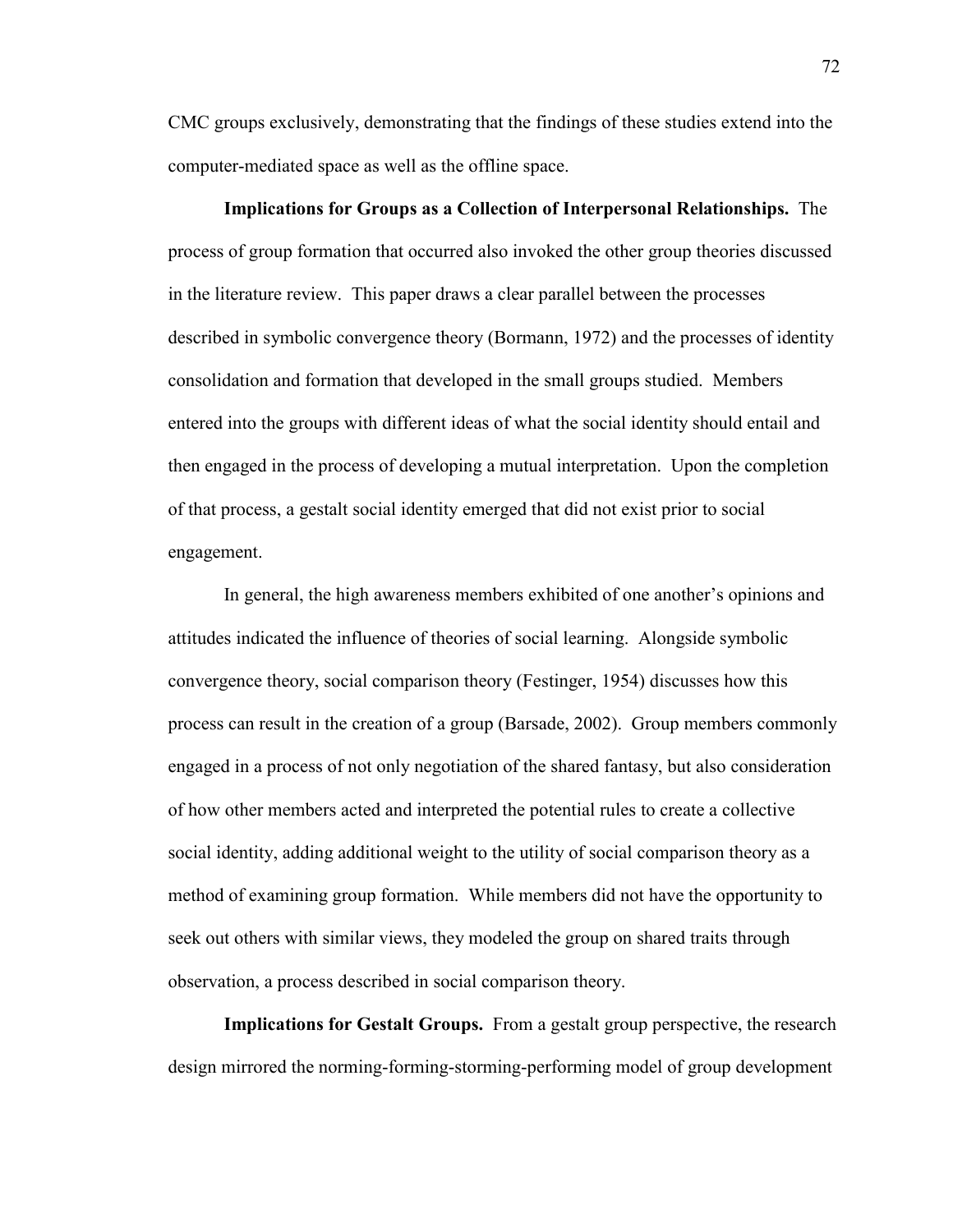(Tuckman, 1965). While no formal interaction analysis occurred, it was telling that most group members engaged in the process of creating norms prior to interacting with one another. It was common for the first messages from members to involve the suggestion of a norm as opposed to the discussion of the group's identity or discussion of the upcoming game. Some groups continued to experience the rest of the stages as they worked through the game while others took a much less structured approach and instead engaged in a process more akin to the unordered tracks of the multiple sequences model. What was evident, however, was that groups began with the norming-forming stages before branching out into different pathways.

Groups also demonstrated clear progression through the tracks described in the multiple sequences model (Poole, 1983) as they collectively worked through the task of each round in the game and then encountered a breakpoint after tallying scores at the end of each round. Members confronted the decisions they made, in some cases cooperation and in others betrayals, and revised how they intended to approach the next round of the game. From a theoretical perspective, the clear adherence to aspects of both the multiple sequences (Poole, 1983) and Tuckman's (1965) models demonstrated that self-referential discussion groups shared features with more commonly studied counterparts in alternate contexts and formation conditions.

In sum, social identity formation not only occurred, it brought forth a variety of behaviors from the groups that carried distinct features of both deductive and inductive groups. Further, formation generated a process of identity creation similar to the shared fantasy described in symbolic convergence theory (Bormann, 1972), prompted progression through stages of group development phase models, and upheld the finding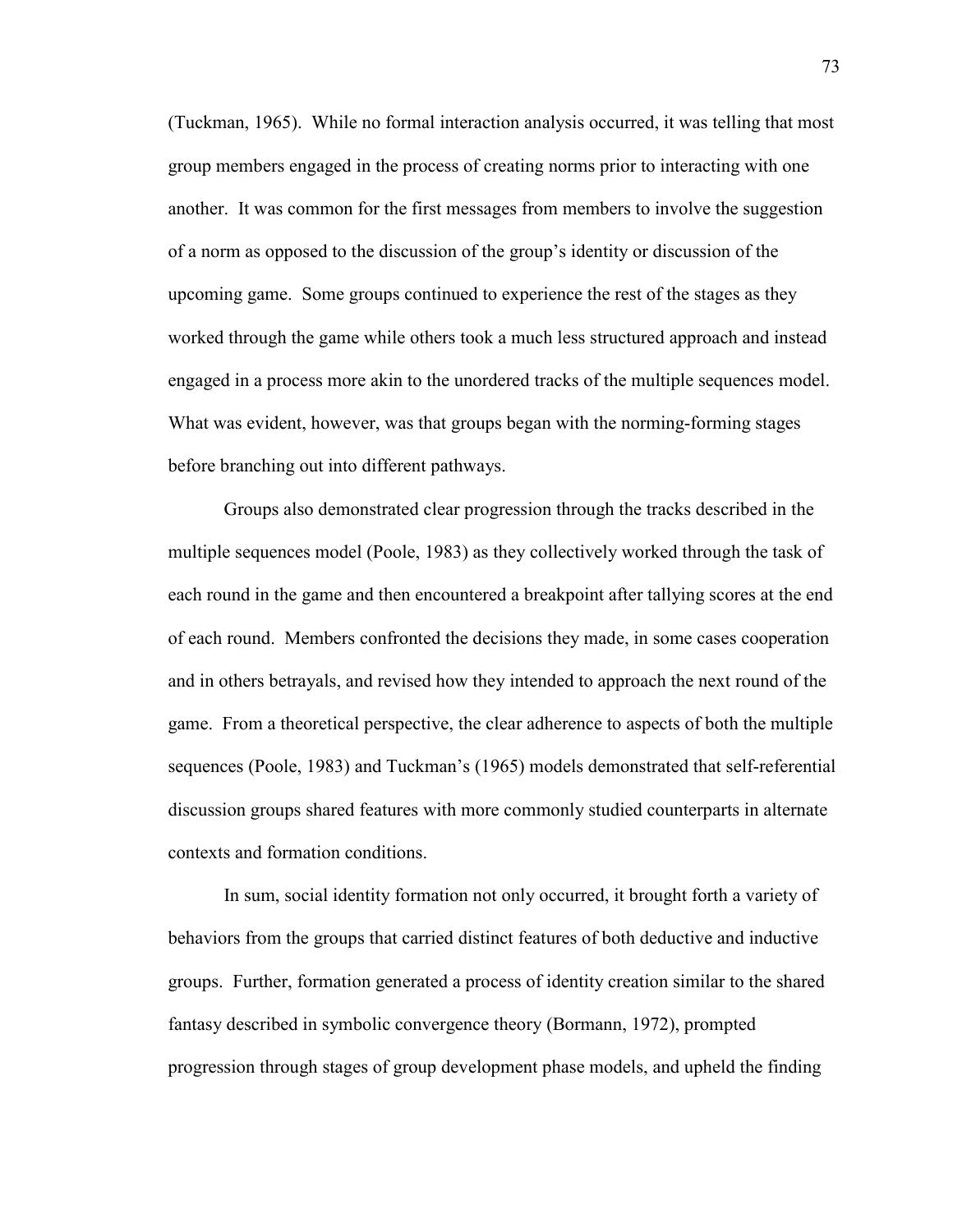that group formation occurs even with unclear social identities (Postmes, Haslam,  $\&$ Swaab, 2005) while extending this research into the CMC context.

# **Does social identity formation through self-referential discussion lead to a salient heterogeneous social identity?**

Results indicated that self-referential discussion did not lead to a salient heterogeneous social identity. The design of the experiment (as well as theoretical boundaries) precluded the simultaneous salience of heterogeneous and homogeneous identity. It was expected then, that either research question 2 or 3 must be negative.

 Heterogeneous social identity reflects the approach of groups as a collection of interpersonal relationships. The focus remains on the individual both from a salient identity standpoint and as the focal point of study. However, for most of the interpersonal theories the creation and production of an overarching group identity is not a metaphorical crossing of the Rubicon into gestalt territory. Instead, and what the results here mirror, is the acknowledgement and reaffirmation that groups exist as interpersonal relationships still give rise to a group and correspondingly markers of gestalt interaction alongside personal interaction. Postmes, Haslam, and Swaab (2005) make this point, stating that most groups involve some degree of both homogeneous and heterogeneous identity markers.

### **Implications for Groups as a Collection of Interpersonal Relationships.**

Tellingly, groups did retain the influence of inductive formation. Many of the groups that took a longer time to finish the experiment did so not because they were inefficient communicators but because they temporarily set aside the task to get to know one another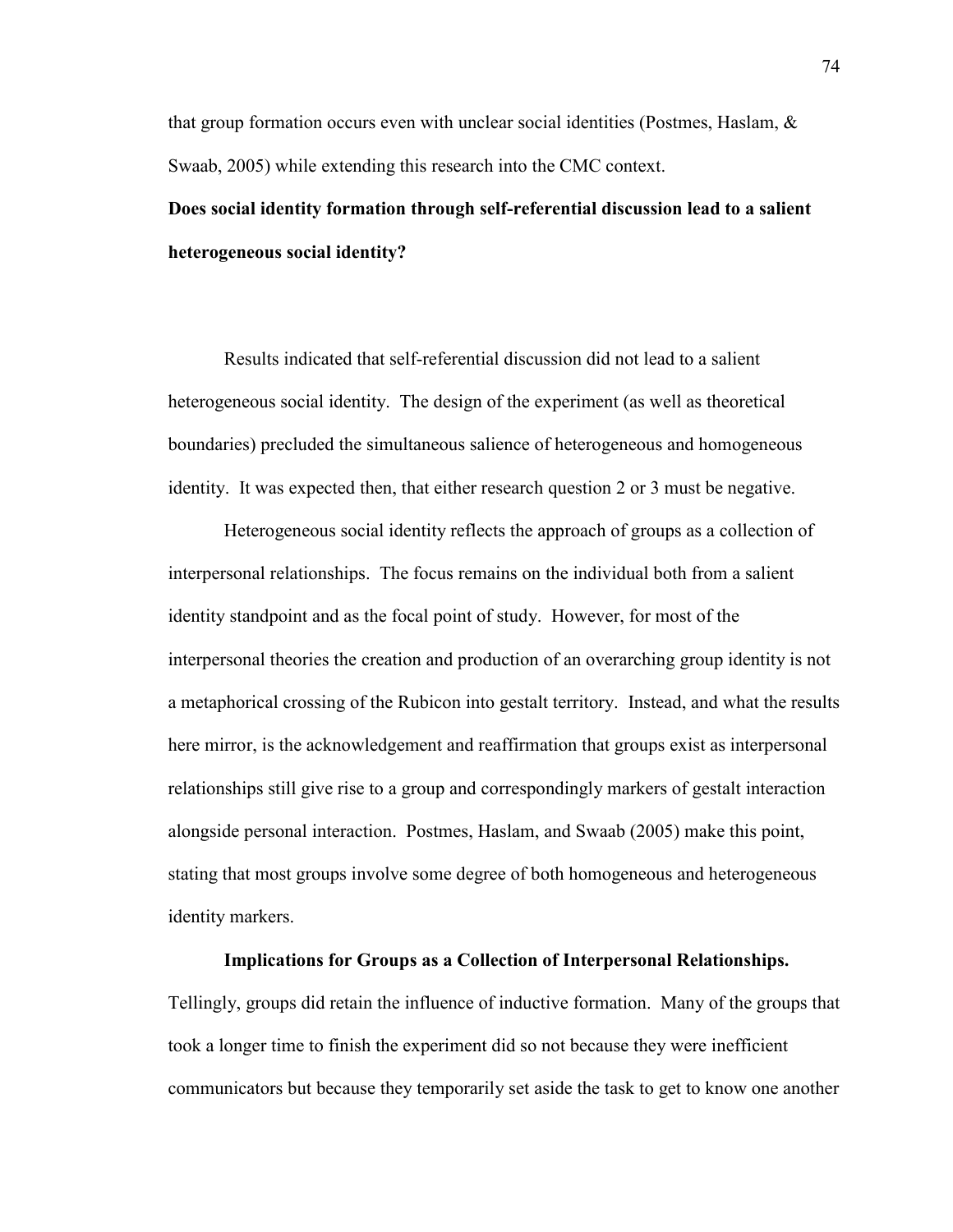better. This carries the hallmarks of relational or expressive groups and the social interactions they foster (Keyton, 2006). Further, as group members followed the prompt to bring past experiences into the rule creation process (per Appendixes B and C) they were capable of invoking the various theories of social influence. Participants used the weapons of influence (Cialdini, 2016) to argue for or against a rule and discussed attitudes of friends and acquaintances outside the group in the vein of social impact theory (Latané, 1981). Throughout the experiment, discussion reflected the result of the survey. Simply, the presence of a heterogeneous identity remained even as it took on less importance than the homogenous identity. Ultimately, interpersonal interactions outside the gestalt could and did occur within the groups.

## **Does social identity formation through self-referential discussion lead to a salient homogeneous social identity?**

Results indicated that self-referential discussion led to a salient homogeneous social identity. As mentioned above, either research question two or three, both on the subject of identity salience, were expected to have a negative answer. It was not, however, a given that the other would have a positive answer. The resulting positive answer indicated that a distinctly homogeneous social identity trend emerged among the sample.

## **Implications for Groups as a Collection of Interpersonal Relationships.**

Homogeneous identity indicated strong support for theories of social learning. While symbolic convergence theory had the most impact on group formation, the process of social comparison suggests that members would develop a relatively homogeneous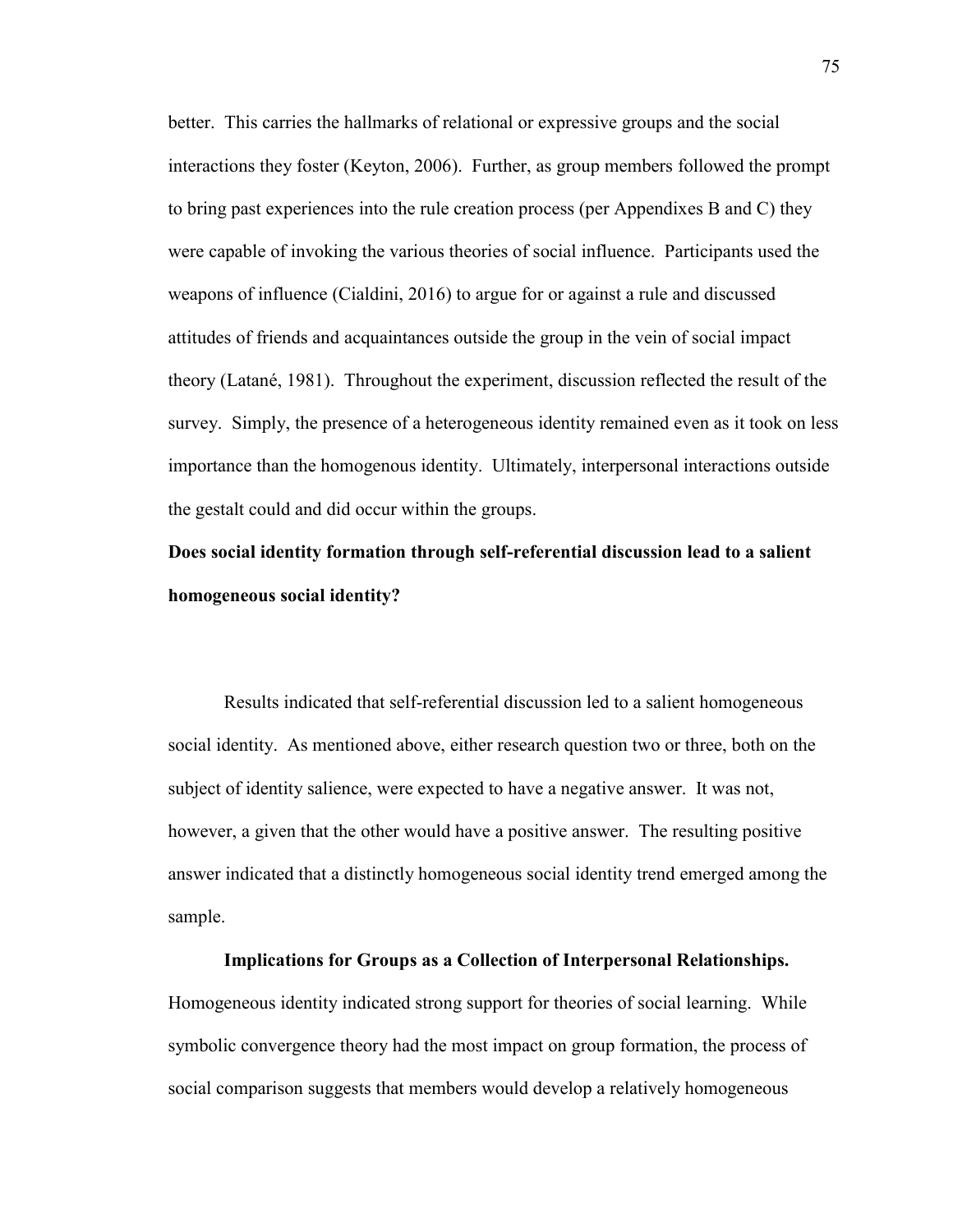concept of the group simply by comparing themselves to one another over time. This result indicates that such a process was likely to have occurred in the groups during the experiment because social comparison results in a high degree of awareness of member's similarities.

It is less of a clear indication that optimal distinctiveness was a feature of the groups, however, as members had no outgroup to attempt to compare themselves against. Notably though, members did invoke the specter of possible outgroups during discussion. Suggested rules often accompanied stories of what bad group members did in the past. The prompt indicated that members should bring forth personal experiences, but did not specify that those experiences needed to be negative. Still, members who did bring up experiences frequently followed them with rules designed to prevent something similar from occurring. While outside the scope of the experiment, it is likely that this involved the processes described in optimal distinctiveness theory as members sought to distinguish themselves from these negative examples.

Perhaps the most compelling piece of evidence in favor of optimal distinctiveness' role is the simple fact that groups did not average an overwhelming degree of similarity. Optimal distinctiveness posits that members will seek to find an optimal level of difference from others, not so much that they belong to an outgroup but not so little that they are lost in the crowd (Brewer, 1991). These results indicated that just that occurred as members found a place of homogenous identity that helped them become part of the in-group while retaining a level of autonomy and identity separate from the gestalt.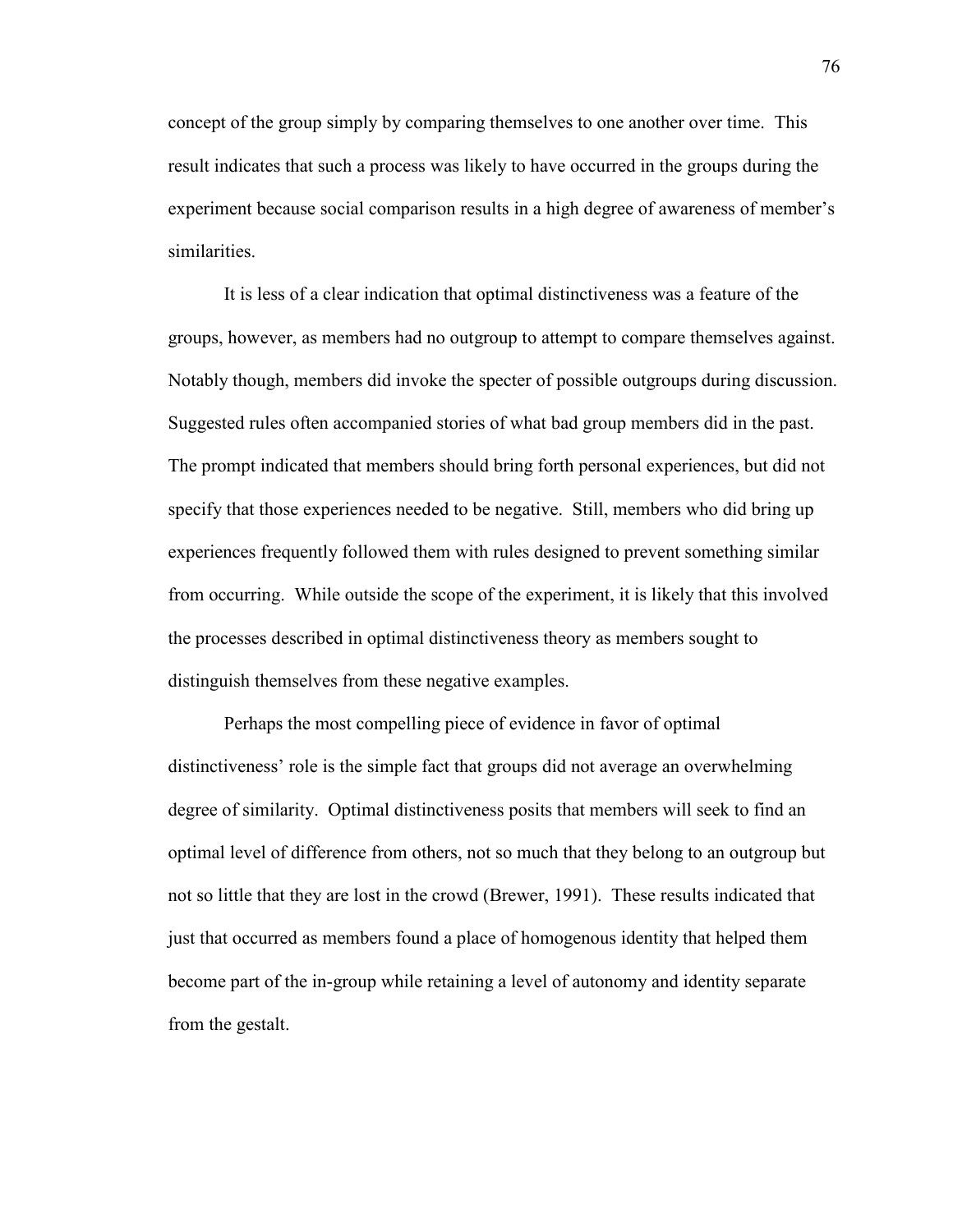**Implications for Gestalt Groups.** These results indicated that a general predisposition toward gestalt analysis given general questions regarding group behavior is likely to be more useful than an interpersonal preference. While it is possible to interpret the same results through the lens of a multitude of theories and theoretical approaches, when looking to provide the most accurate view of the group theories that lean toward the gestalt level of analysis will provide more information. The clear caveat here is that depending on the objective of a study and the manipulation this may not be true.

**The Social Identity Approach In Situ.** However, it is true that homogeneity salience grants insight regarding the best method of examining groups in situ. As the complexity of group formation increases, the applicability of gestalt methods of analysis rises as well. The results also demonstrated that this is not a function exclusive to large groups either. Not only was the formation mechanism notably more open-ended than many other studies on small groups (see Forsyth, 2000; Forsyth & Burnette, 2005; Laughlin, 2012), the groups in the experiment gravitated toward homogenous identity. This indicates that formation through self-referential discussion, a process closer to the complexities of real-world group creation than the comparatively simple process of categorization, still lends itself well to gestalt group theories like those of the social identity approach. This is consistent with prior findings on real-world identities using the social identity approach (Reicher, 1984; Spears & Postmes, 2013; Drury & Reicher, 2005).

Ultimately, group members gravitated toward similarities rather than differences. The perception of homogenous social identity indicates that when a clear social identity

77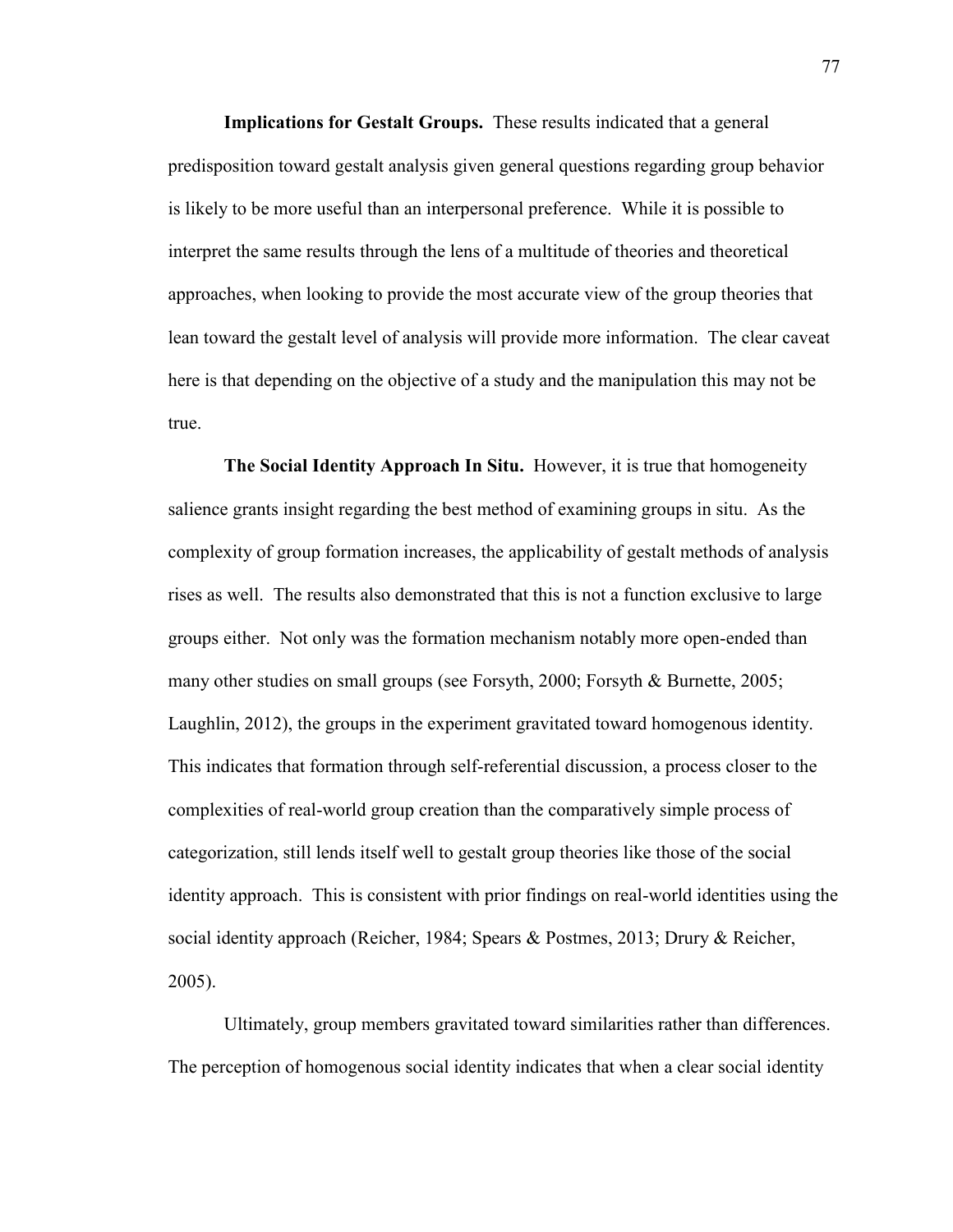exists, it is likely to serve as the most effective measure of any individual group member's attitudes. In social identity terms, self-stereotyping is a particularly strong force and the development of a prototypical identity may be the most important identifying feature of the group.

**Does deindividuation change the salience of social identity for CMC groups formed using self-referential discussion?**

The results demonstrated a clear change in the salience of social identity between the CMC groups because of deindividuation. Deindividuation led to an increase of 0.791 in averaged scores for participants.

**Implications for Groups as a Collection of Interpersonal Relationships.** The relatively small degree of change is notable from a relational group perspective. The game participants played encourages some level of social conflict and unanimity among group members. They had the option to cooperate with others or attempt to win the game by themselves through defection from group tasks. Homogenous groups encourage member unanimity (Jans et al., 2012) and while it is difficult to make a distinct comparison without another experiment the small size of the shift prompts questions regarding the interpersonal dynamics within the groups themselves. It is highly likely that the groups did not experience a larger shift because the game encouraged a large degree of interpersonal conflict and discussion. This suggests that even groups designed in laboratory settings for the express purpose of analysis using gestalt theories can benefit from the application of theories from the interpersonal lens. A complementary approach is likely the most useful approach.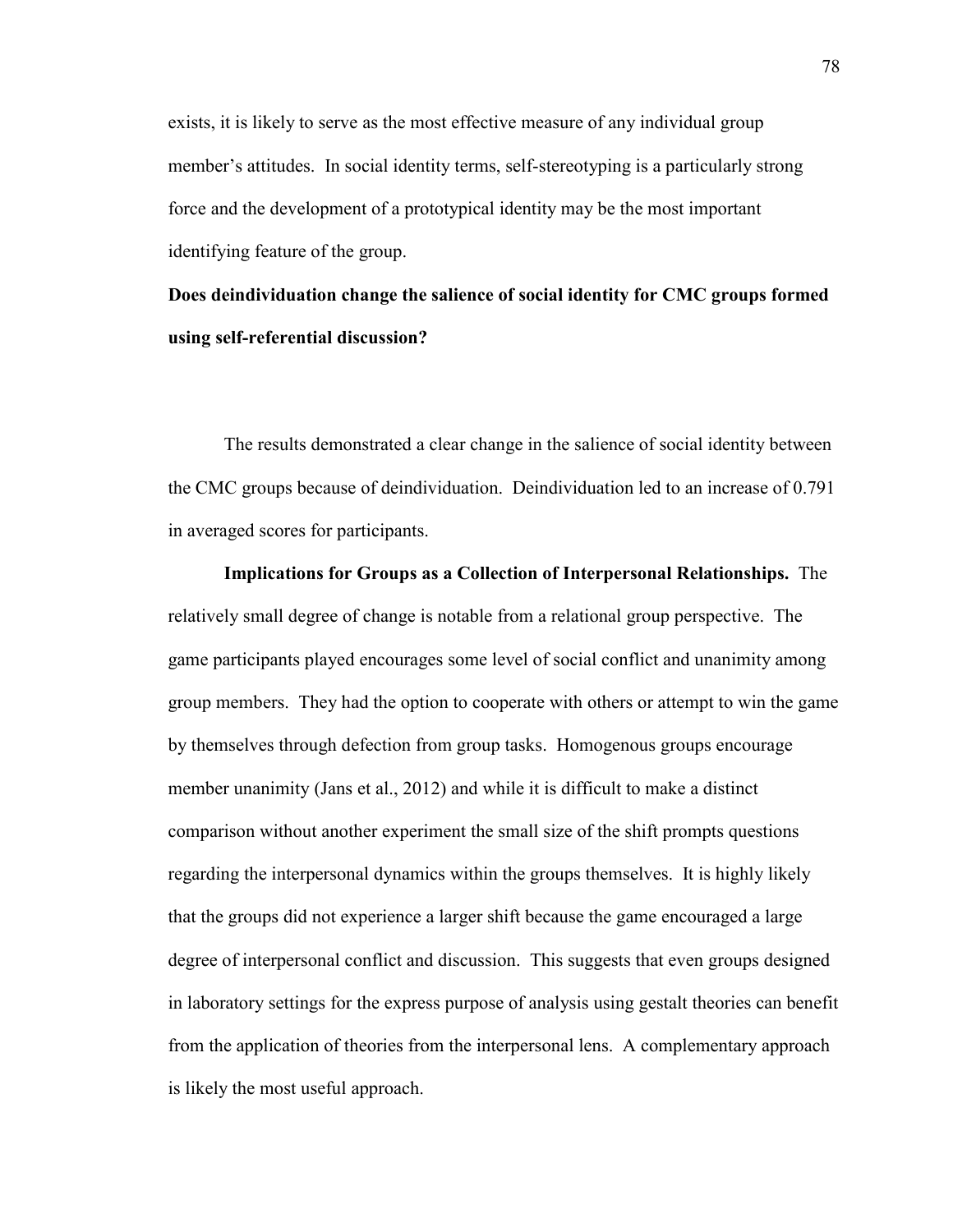This mirrors the typical approach taken by researchers looking to use uncertainty reduction for the study of groups (Hogg  $&$  Tindale, 2008). Uncertainty reduction studies present a unique opportunity to look at the effects of mixing theories for the purposes of studying highly specific phenomena from multiple angles. While the focus of this paper is not uncertainty reduction theory in particular, it does present a blueprint of successful integration of theoretical approaches to examine in the future.

**Implications for Gestalt Groups.** No matter the size of the shift, the fact remains that the increase in homogeneity salience did occur. Ultimately, the presence of a change in identity salience alone indicates the utility of gestalt approaches. If a change occurs between groups then analysis at the group level bent toward identifying and observing that change is simply more effective than most interpersonal-centric counterparts are because it will capture the essence of that change. The addition of the direction, an increase, lends validity and credence to the social identity approach as well as both of the two models utilized in the paper, SIDE and IMSIF.

*The social identity model of deindividuation effects.* The results were consistent with SIDE. Deindividuation produced a shift in the salience of social identity, supporting the main tenet of the model. This was evident by the presence of a clear, significant, and directional difference between the control and deindividuation conditions.

 Although not statistically significant, deindividuation also had a couple of secondary effects consistent with SIDE as well. Deindividuation produced an increase in the awareness of a social identity, evidenced by the results of the manipulation check. Deindividuation also produced a smaller standard deviation for the deindividuation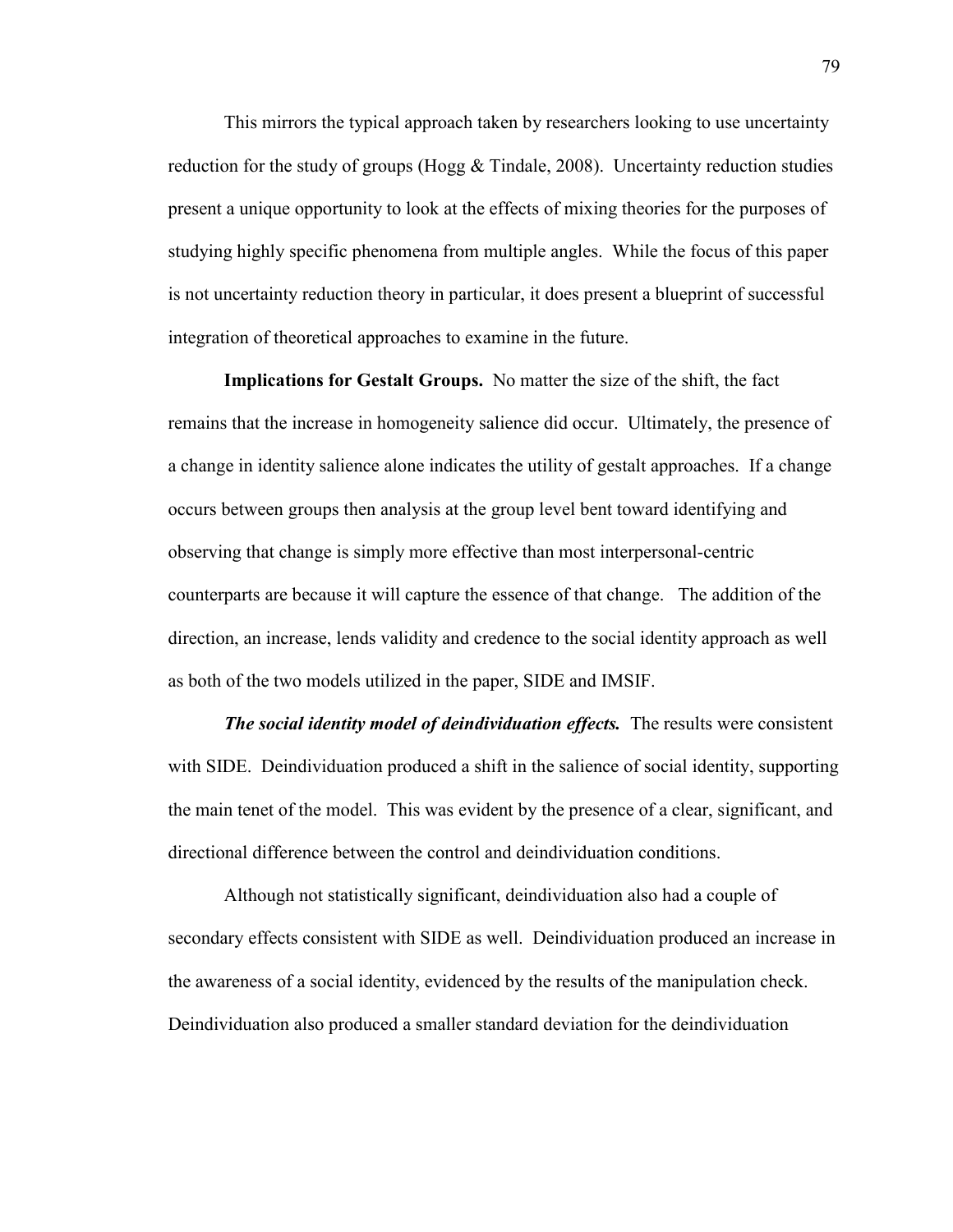condition compared to the control. This smaller standard deviation indicated a tighter distribution of scores, consistent with a slightly more consolidated social identity.

 Further, the cognitive deindividuation manipulation was a success. Anonymity successfully served as the mechanism to enable deindividuation throughout the experiment. The ability to produce deindividuation without the presence of an outgroup was also notable as the creation of novel groups without predefined identity traits in the experiment meant that any kind of strategic deindividuation manipulation was simply not possible. It was impossible to invoke an outgroup when the in-group was unclearly defined prior to the experiment. As a result, it was clear that anonymity alone succeeded as a cognitive deindividuation manipulation and that cognitive manipulations alone were responsible for the results of the experiment.

The clearest implication of this result is that deindividuation was a functional manipulation as described in SIDE and not classic deindividuation theory. The increase in identity salience confirmed the widespread finding that classic deindividuation theory is incorrect (Villanova et al., 2017) and that deindividuation accentuates the salience of group features already present (Tanis & Postmes, 2007; Wang, 2007). It also reinforces the validity of SIDE for the same reason (Reicher et al., 1995).

*Interactive model of social identity formation.* The results were consistent with IMSIF as well. Both control and deindividuation conditions were capable of producing groups with a social identity, per the manipulation check. Additionally, every group passed the manipulation check regardless of the saliency of either heterogeneous or homogenous social identity, consistent with the prediction that either formation style could result in the creation of a group identity. Generally, interaction provided the basis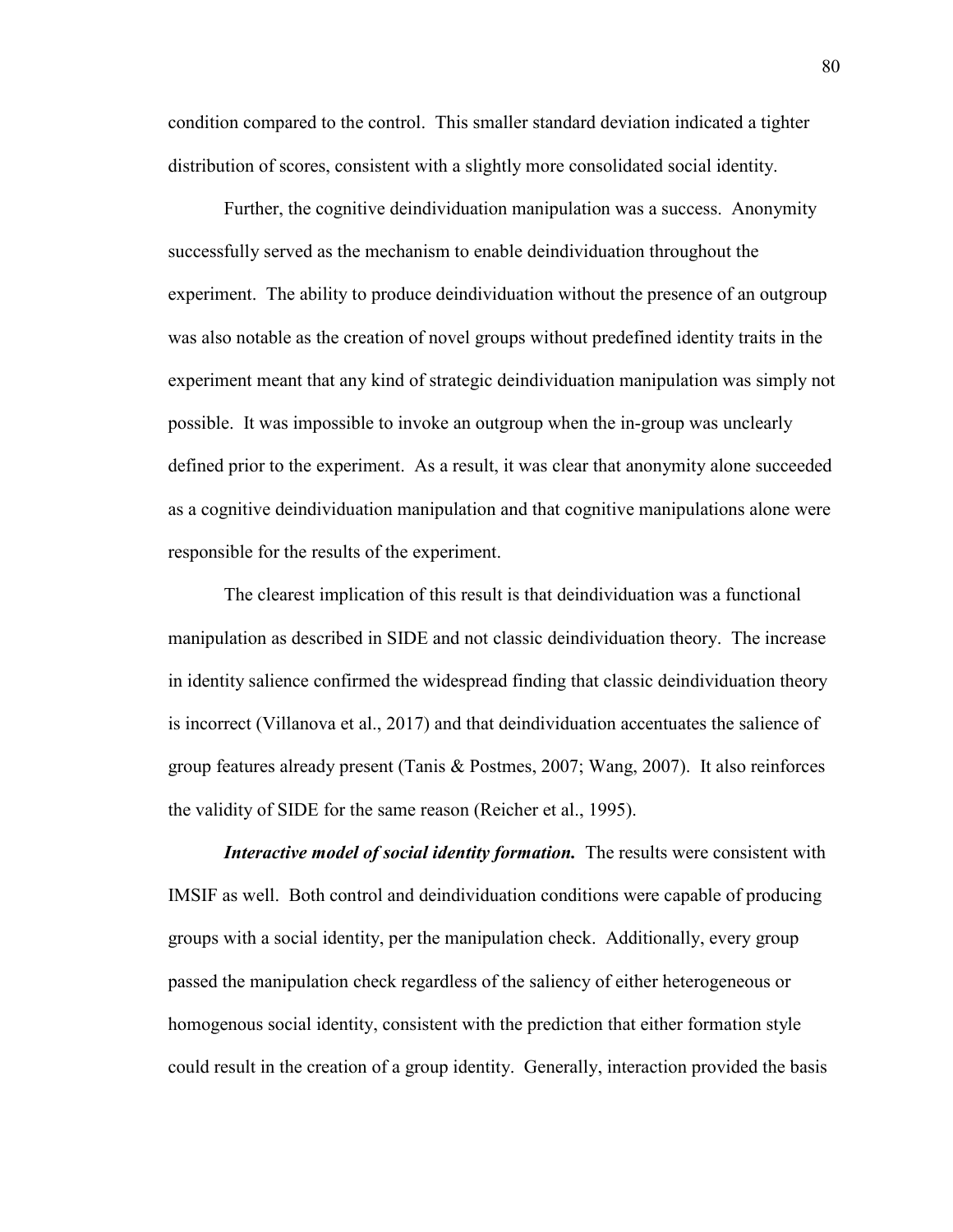of strong group formation even when members were aware of intragroup differences. Further, gestalt group formation occurred alongside the expected minimization of intragroup differences and accompanying maximization of intragroup similarities.

This experiment also demonstrated IMSIFs assertion that no group is entirely either deductive or inductive (Postmes, Haslam, & Swaab, 2005). Groups differed on the extent of perceived identity homogeneity, and notably deindividuation did not push the average score above the low six on the Likert scale. The most compelling piece of evidence in support of this position however, was the size of the change in identity salience. The change was not large, indicating that deindividuation was unable to subsume entirely the heterogeneous aspect of the group.

### **Theoretical Implications**

The results accomplished what this paper set out to do, provide a careful first step on the road to mapping certain features of groups useful to identify which theory or theories would best describe them. As mentioned in the literature review, this is by no means definitive. The specific purpose was to help distinguish between potential fit for theories belonging to the two overarching traditions associated with group theory. Not, however, to provide a guide to any specific theory as the answer to that question rests on the aims of the specific study and research question at hand.

What these results do suggest is simply that in states of equilibrium, individuals within a group will tend to cling to gestalt signifiers of group identity over individual markers. As a result, it typically will be more accurate to examine a group in terms of homogenous features over heterogeneous features. Even the results of this experiment do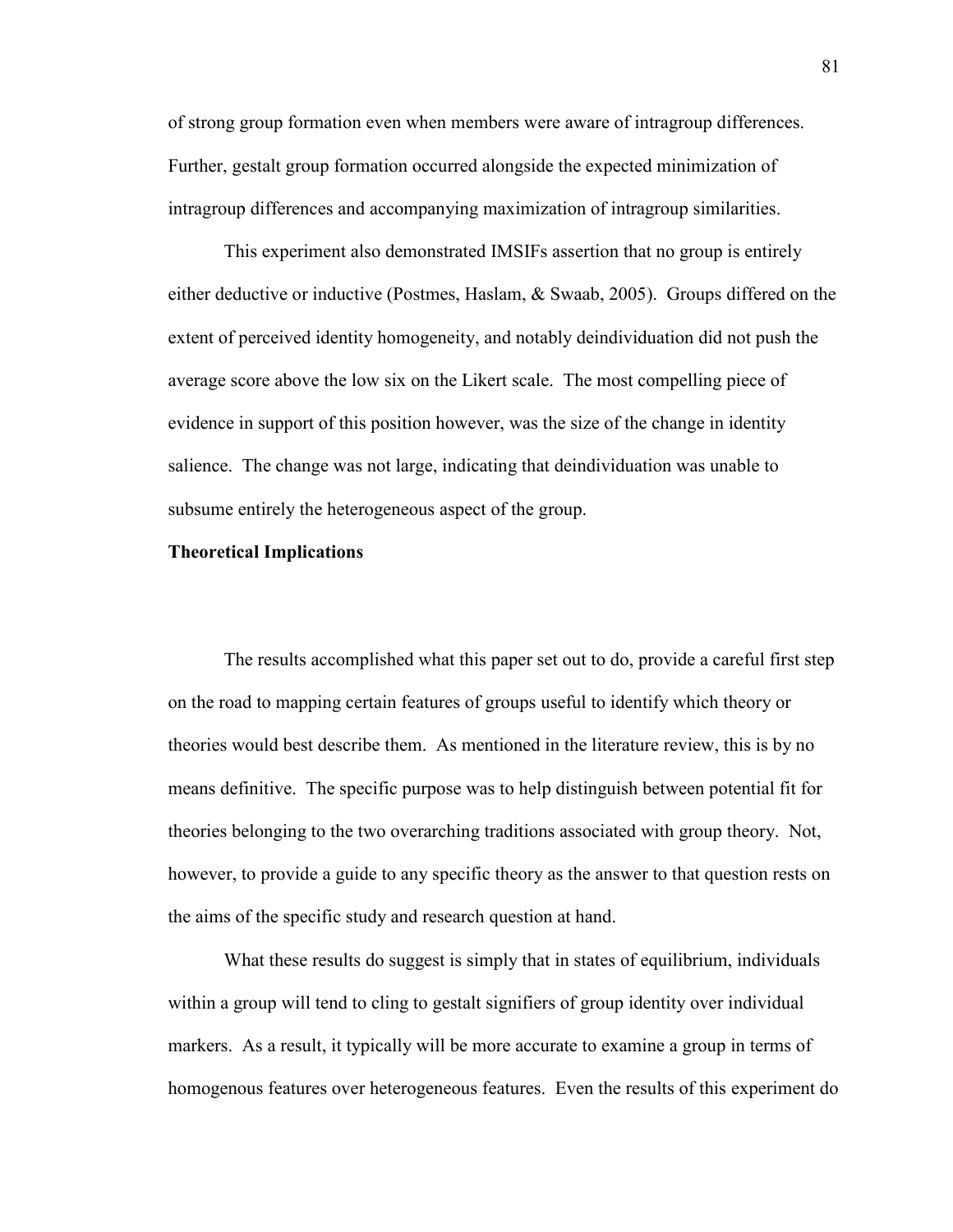not support a universal assertion of one over the other. Participants demonstrated a perceptual preference for homogeneous group identity, but not to the exclusion of individual identity.

### **Applied Implications**

From a theoretical standpoint, the present study offers insight as to the applicability and utility of various theories relevant to the study of groups. But perhaps more useful is the practical applications of the present study to less theoretical and more grounded contexts. When researchers do not have access to data regarding group formation, it becomes difficult to apply certain theories. The present study offers a method around that complication in CMC groups. By studying the identity salience of the group, researchers can glean information about the genesis of a particular group.

 Of course, this kind of issue is almost exclusively going to occur outside the laboratory. Indeed, real world groups often present a unique challenge to researchers because they not only provide too much information to allow for easy study but information prior to a study is somewhat inaccessible. Using the present findings as a guide, researchers can not only narrow down the appropriate theory for a given group but also circumvent the need to track down old information on the group.

**In Live Contexts.** Groups come in a wide range of conditions and contexts. Perhaps the most pertinent finding of the present research is less to do with the application of theory and more so the observation that when group formation is less structured, a wider range of possibilities occurs. Groups take different routes to reach the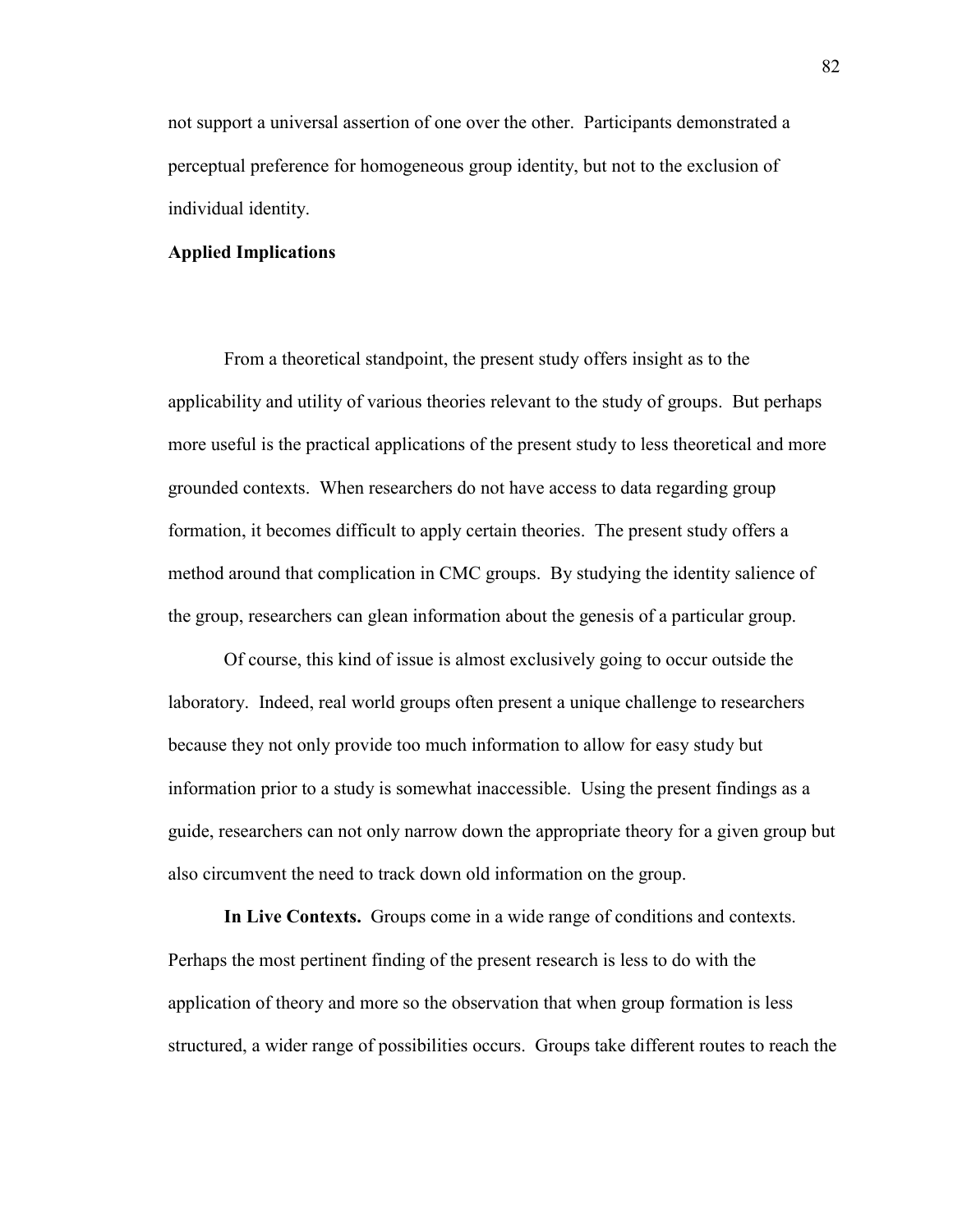same destinations with members taking longer or shorter time frames, tracks, and developing wildly different norms all while coalescing into highly salient groups.

 For example, when confronted with the challenge of setting a batting order two baseball teams might approach the problem in different ways, both reflective of their formation and resulting identity. The team built of individual players and highly salient of group heterogeneity would seek to maximize each person's individual skillset, pairing a strong base runner with a batter capable of consistently fouling to create opportunities. In contrast, the homogeneous team formed around a gestalt identity would try to maximize the overall success of the roster, emphasizing a traditional batting order aimed toward encouraging players to fulfil certain roles such as that of the cleanup hitter.

 The resulting rosters might appear identical. The strongest hitter on both teams is likely to appear in the same spot on the roster for different reasons, in the heterogeneous group batting cleanup because he or she thrives on batting with runners on base while in the homogeneous group he or she represents the best opportunity to provide points batting in that role. The result in both cases is the same. But as the groups progress toward identical conclusions they trace different pathways.

 Where researchers need to be wary is situations when the result of these different pathways is a different endpoint. Perhaps a team decides that all cleanup hitters must play first base and as a result wastes the talents of superb outfielder. Alternatively, a player recognizes his individual strength is batting and neglects to practice his defense, hurting the team as a result. The consequences of an improperly utilized player for the baseball team are hardly that drastic (except for the fans), but it is simple to imagine other groups where the consequences are much greater than a lost game. In those groups,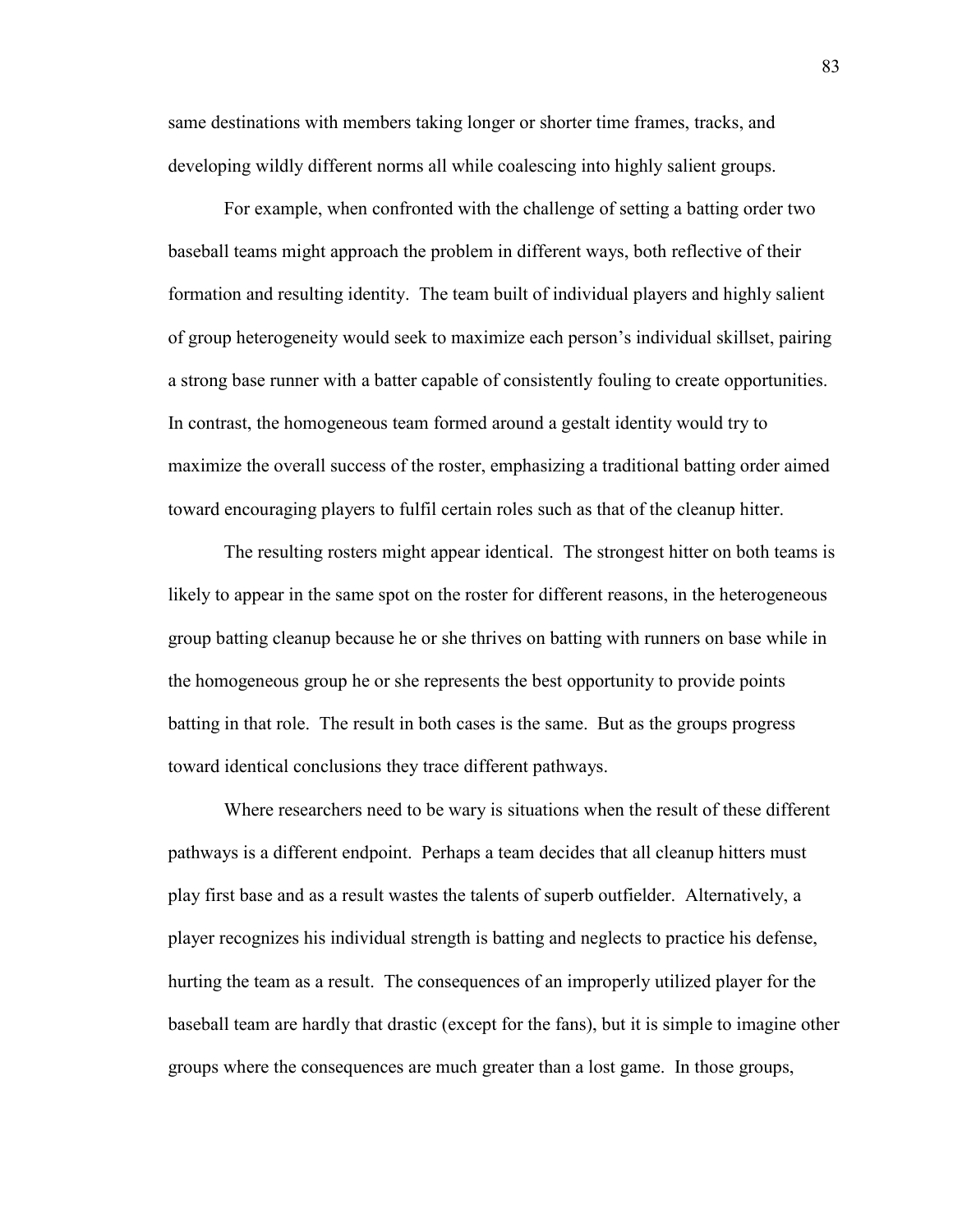rapidly developing awareness of the group's specific identity could be the difference between averting a catastrophe or suffering through one.

### **Limitations**

This study's limitations primarily were confined to the limited nature of the experiment and features of the sample itself that created weaknesses in the data analysis. This section provides an overview of those limitations.

 **Generalizability.** The present study has limitations in regards to the generalizability of the findings. These limitations stem from the scope and interaction time of the experiment.

*Scope.* The scope of the study is narrow. Based on these, results it is impossible to definitely state that group formation under other conditions would behave the same because deindividuation as a manipulation becomes much less predictable when introduced outside of CMC contexts. For example, inducing deindividuation using concealing robes and hoods also could invoke the specter of the Ku Klux Klan as in Reicher's (1982) original study on the subject. Other potential means of inducing deindividuation also invite complications of this sort rendering this sort of simulated environment difficult to cleanly replicate offline using the same kind of anonymityinduced deindividuation as the manipulation. That aside, if the potential complication is insignificant or contextually negligible then these results will transfer to offline settings.

*Interaction Time.* The interaction time in this experiment was limited. Participants met, formed groups, and adjourned after the experiment in sessions that were less than a day. Potentially different results could occur if groups took more time to bond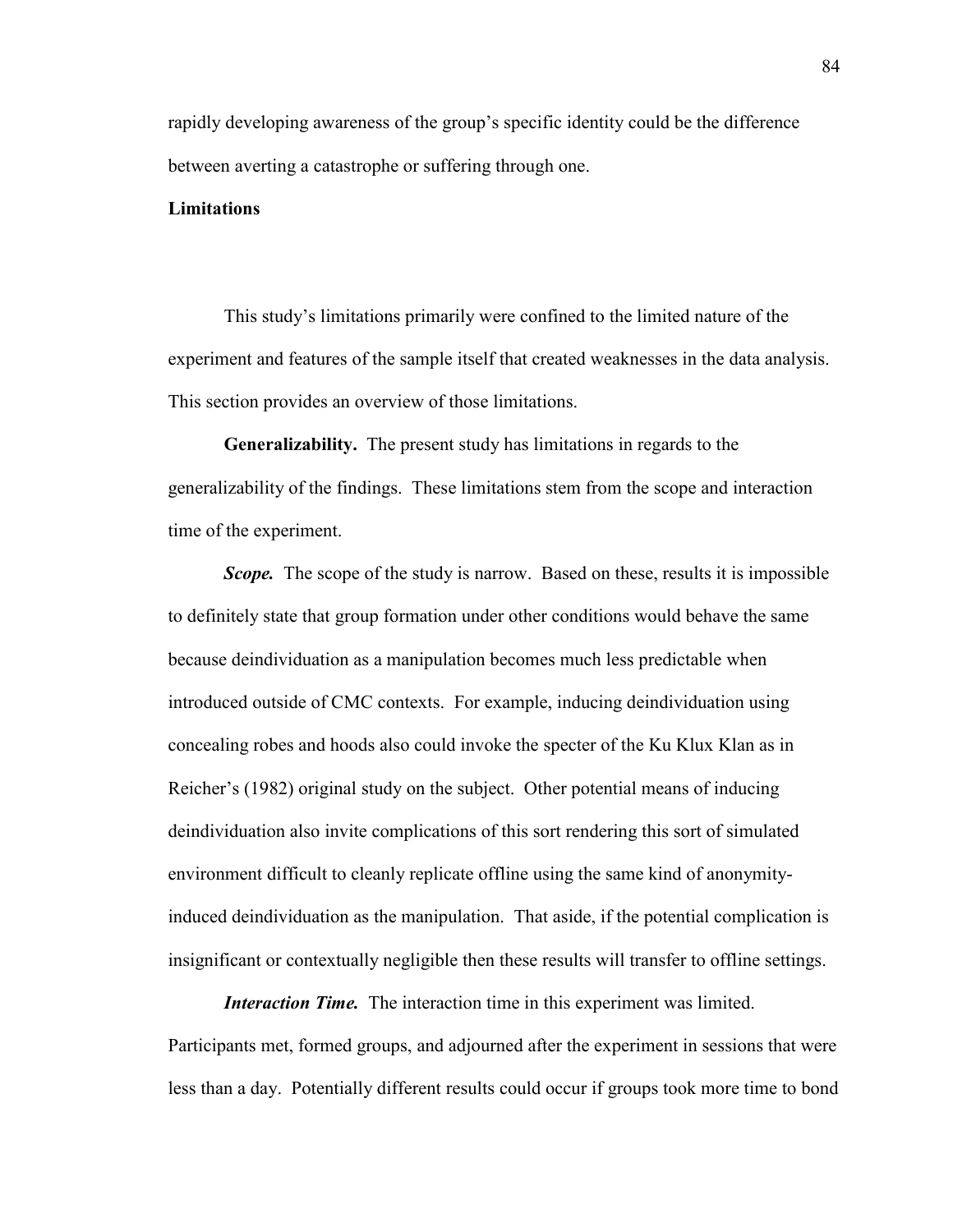and interact. This might have led to the creation of more rules or a stronger social identity. It could also have had the opposite effect. Group members might have discovered upon further interaction more about other participants that would lead them to focus on salient differences as opposed to salient commonalities. Without a longer study, it is not possible to generalize these results to long-term groups.

**Data Analysis.** This study did have some clear limits with regards to data analysis. Because of the focused and relatively simple nature of the analysis, these limits were primarily restricted to logistical concerns.

*Manipulation Check.* Notably, both conditions experienced a salient social identity, but in this study, the deindividuation formation manipulation increased the salience of social identity relative to the control. In this case, the salience of that social identity is the dependent variable, salience of homogeneity, and not the check of group formation itself. Potentially this demonstrates that social identity formation was simply more prone to occurring in the deindividuation condition. Critically, however, the results did demonstrate that social identity forms in both conditions.

Further, the difference between the two conditions was not significant ( $p < .066$ ). It was close enough, however, that with more participants or clearer data that ambiguity could be clarified. Though the difference was nearly significant, it was also a weak shift. The increase was 0.7 and while it is enough to raise interest and ideally prompt future study, is not cause for alarm concerning the rest of the dataset.

### **Future Directions**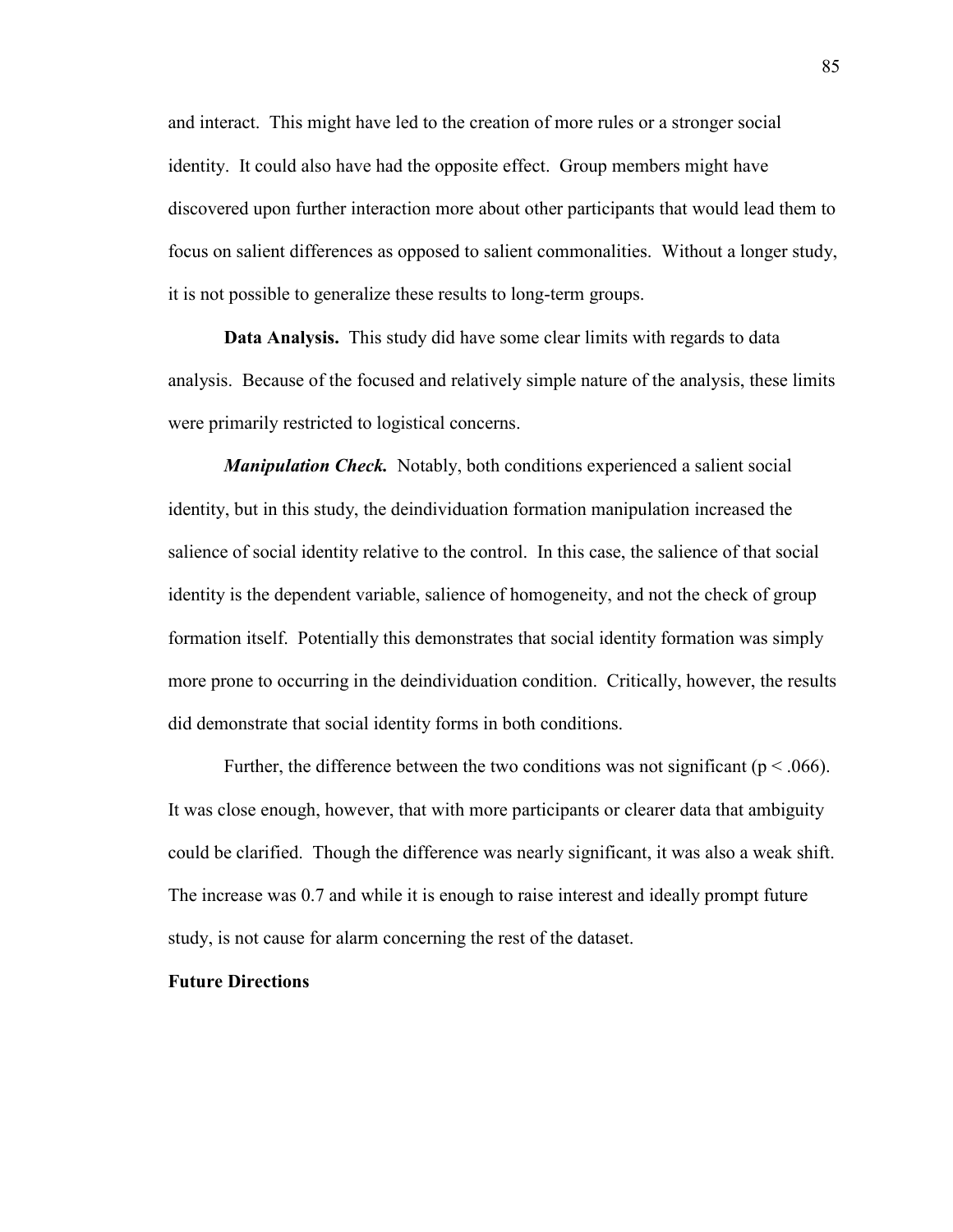This experiment offers a preliminary look at a narrow range of groups. Groups with more extensive history, less controlled formation, larger and more or less defined sets of rules all present potential complications to blindly asserting the utility of this experiment as a guidepost for the application of theory to real life. While it is possible to alleviate this problem with additional testing of different conditions the truth is that searching for such a guide is probably futile. The far more practical exercise is to identify features of groups that can serve as important markers to aid in the application of theory. In that, the present experiment demonstrates that prioritizing examination of group level features is likely to bear more practical applications than prioritizing the individual will.

**Longitudinal Studies.** As noted in the limitations section, this study cannot demonstrate the persistence of these effects over time. A longitudinal study observing groups formed under similar conditions, could. Similar to Postmes, Spears, and Lea's (2002) work on anonymity the method of interaction could expand from a simple game to a more goal-oriented effort that would increase the incentive for groups to cooperate. This would not only be necessary for the prevention of significant attrition throughout the course of the experiment but could serve as an easier way to foster continued interaction between group members.

**Expanded Contexts.** Future inquiry ought to include expansion of the contextual factors that went into the creation of the group. Not only is it important to help validate these results in a variety of contexts, but the identification of other significant factors influencing group creation is vital to understanding the underlying mechanics themselves. Just as deindividuation behaves differently as a manipulation depending on the context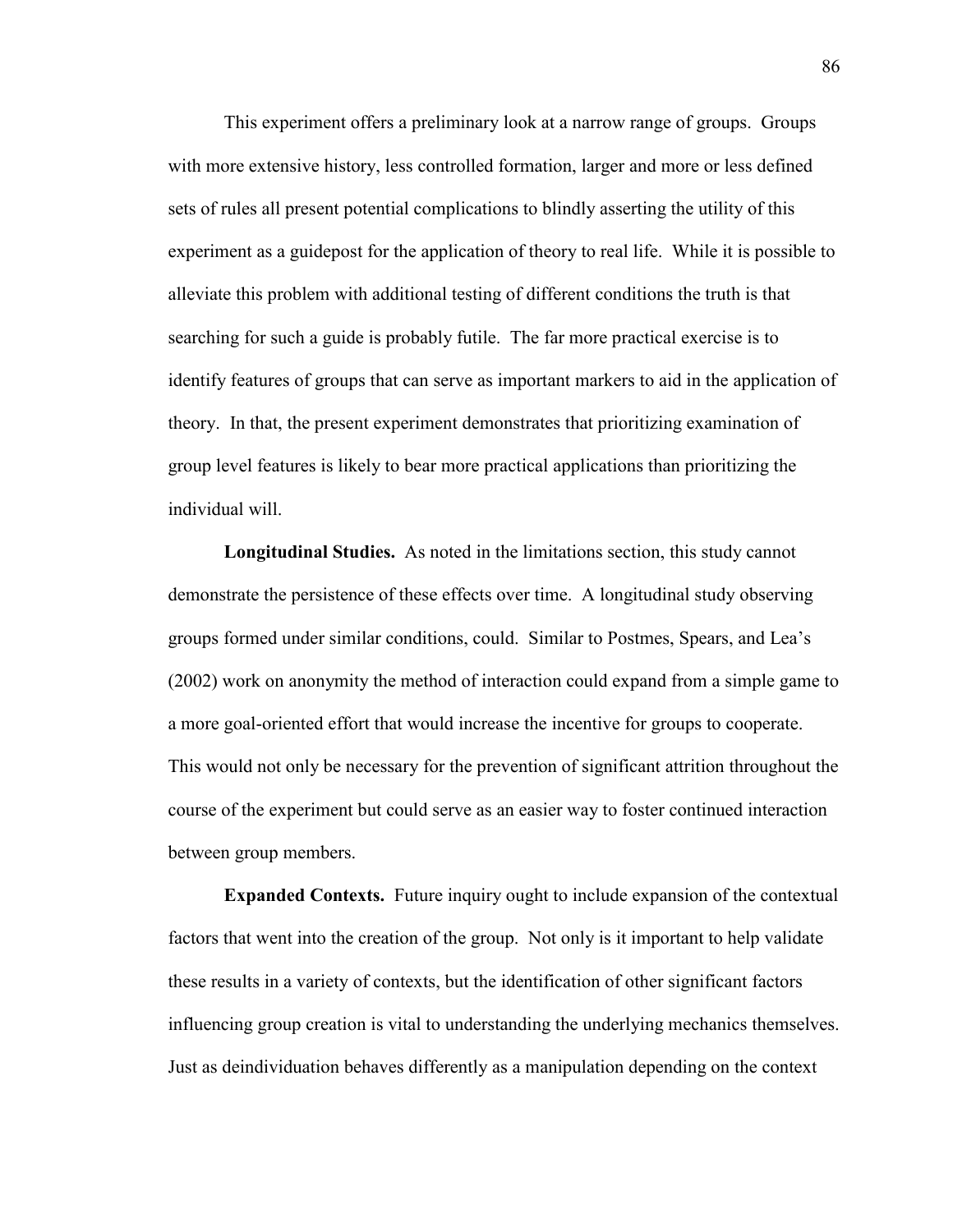(Reicher, et al. 1995) other factors influencing group creation may behave differently depending on group construction. Identifying these factors, or lack thereof, is one future direction for studies utilizing a variety of contextual differences in the creation of small groups.

*Existing Groups.* Many of the most important groups to study are those that already exist. Researchers looking to gain a better understanding of the workplace, family, or (returning to the example from the beginning) a professional baseball team have a unique opportunity to examine the mechanisms of group formation in situ. As teams form, evolve, and dissolve within these organizations and social contexts the value of understanding how persistent group formation effects are increases.

Do members with prior history have a keener understanding of in-group differences or similarities? Does a newly salient identity trump the effects of prior interaction? Do new members take on the same perception of identity as existing members for heterogeneous and homogeneous identities? Will self-referential discussion perform the same when members have prior history with one another? All of these are potential questions to expand this research into the most important context, live situations and real world groups.

### **Conclusion**

Returning to the example used throughout this paper, this study demonstrates an important facet of our hypothetical baseball team. First, no team forms entirely around one tradition. Any style of formation naturally includes elements of the other. The team that builds around the identity of the Yankees probably does not include a Babe Ruth, and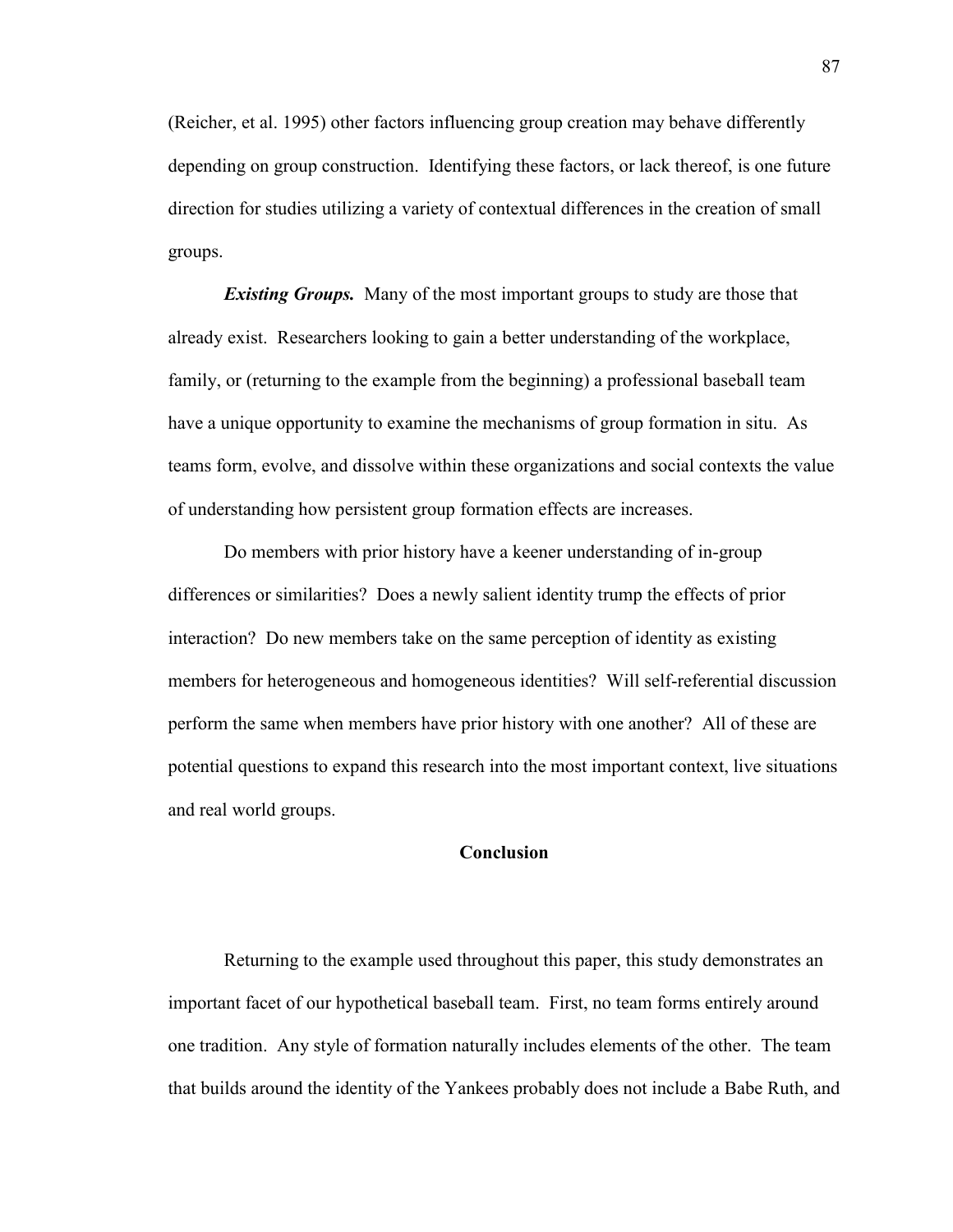so must compensate by bringing forth the talents of the players they do have. That said, even while playing as the Yankees, group members will find ways to express individual traits. This is true even if expressing those traits means picking a famous player with a similar style and emphasizing similarities between the legend and the group member.

 Second, groups and teams lean toward homogenous identity traits in an equilibrium. For a pickup game of baseball, a team is likely to coalesce toward the idea of playing like the Yankees if they have the opportunity to do both that or form around their individual traits. Even as players express individual skills and traits they are inclined to do so using the vehicle of the team and the shared language of a particularly admired player, manager, or moment from within the cultural identity of the team.

The beginning of this paper laid out the importance of studying groups and particularly the social identities that form within those groups. It did so primarily by looking at the past, but it is evident that groups will continue to play a large role in our collective future as well. That future demands stewardship. It demands understanding. It demands not only the continuous growth of scholarship within the field, but also the continuous refinement of that scholarship. Researchers across disciplinary lines rose to these demands admirably by creating the wealth of theory discussed above and applying it across a wide range of contexts, disciplines, and subjects. In doing so, they blessed the field with a set of tools that offer numerous means of studying groups.

Tools, however, are as useful as the hands that wield them. If we intend to extract the maximum utility from future work, then researchers need to understand when and why to apply these theories. This paper helps provide a means of doing just that, giving researchers another means to help apply theory in an efficient and effective manner.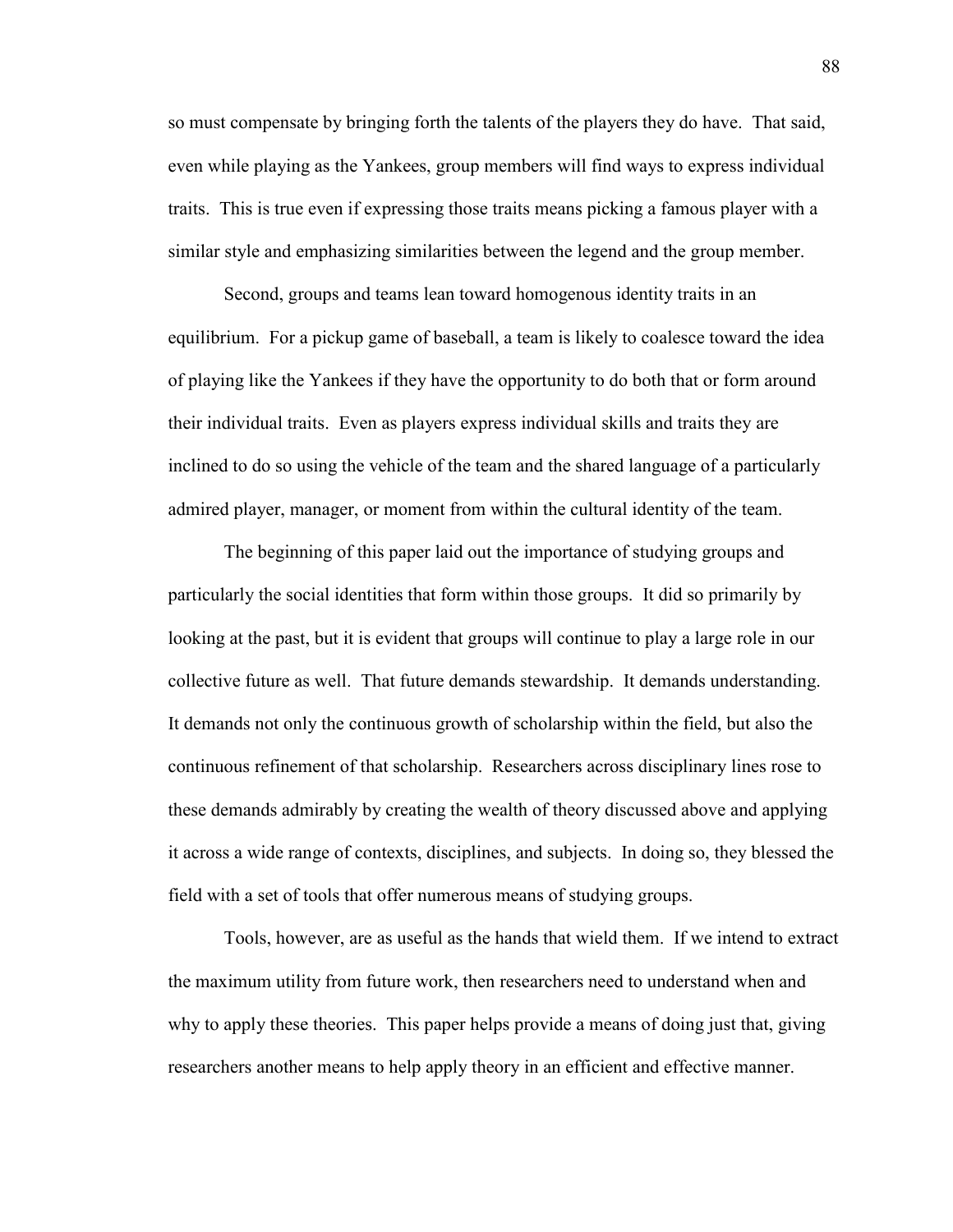### References

- Abrams, D. (2009). Social identity on a national scale: Optimal distinctiveness and young people's self-expression through musical preference. *Group Processes and Intergroup Relations, 12*(3), 303–317.
- Ajzen, I. (1985). From intentions to actions: A theory of planned behavior. In *Action control: From cognition to behavior* (pp. 11-39). Berlin, Heidelber, New York: Springer-Verlag.
- Ajzen, I. (1991). The theory of planned behavior. *Organizational behavior and human decision processes, 50*(2), 179-211.
- Ajzen, I. (2002). Perceived behavioral control, self-efficacy, locus of control, and the theory of planned behavior. *Journal of Applied Social Psychology, 32*, 665-683.
- Alavi, S. B., & McCormick, J. (2007). Measurement of vertical and horizontal idiocentrism and allocentrism in small groups. *Small Group Research, 38*, 556- 564.
- Alhabash, S., Hales, K., Baek, J., & Oh, H. J. (2014). Effects of race, visual anonymity, and social category salience on online dating outcomes. *Computers in Human Behavior, 35*, 22-32.
- Allport, F. (1924). *Social Psychology*. Boston: Houghton Mifflin.
- Anderson, A., Brossard, D., Scheufele, A., Xenos, M., & Ladwig, P. (2013). The "nasty effect":Online incivility and risk perceptions of emerging technologies. *Journal of Computer Mediated Communication, 19*(3), 373-387.
- Andrijiw, A., & Hyatt, C. (2009). Using optimal distinctiveness theory to understand identification with a nonlocal professional hockey team. *Journal of Sport Management, 23*(2), 156–181.
- Appiah, O., Knobloch-Westerwick, S., & Alter, S. (2013). Ingroup favoritism and outgroup derogation: Effects of news valence, character race, and recipient race on selective news reading. *Journal of Communication, 63*, 517–534.
- Argo, J., Dahl, D., & Manchanda, R. (2005). The influence of a mere social presence in a retail context. *Journal of Consumer Research, 32*(2), 207–212.
- Ashforth, B. E., Harrison, S. H., & Corley, K. G. (2008). Identification in organizations: An examination of four fundamental questions. *Journal of Management, 34*, 325 -374.
- Bales, R. F. (1950). *Interaction process analysis; a method for the study of small groups.* Oxford, England: Addison-Wesley.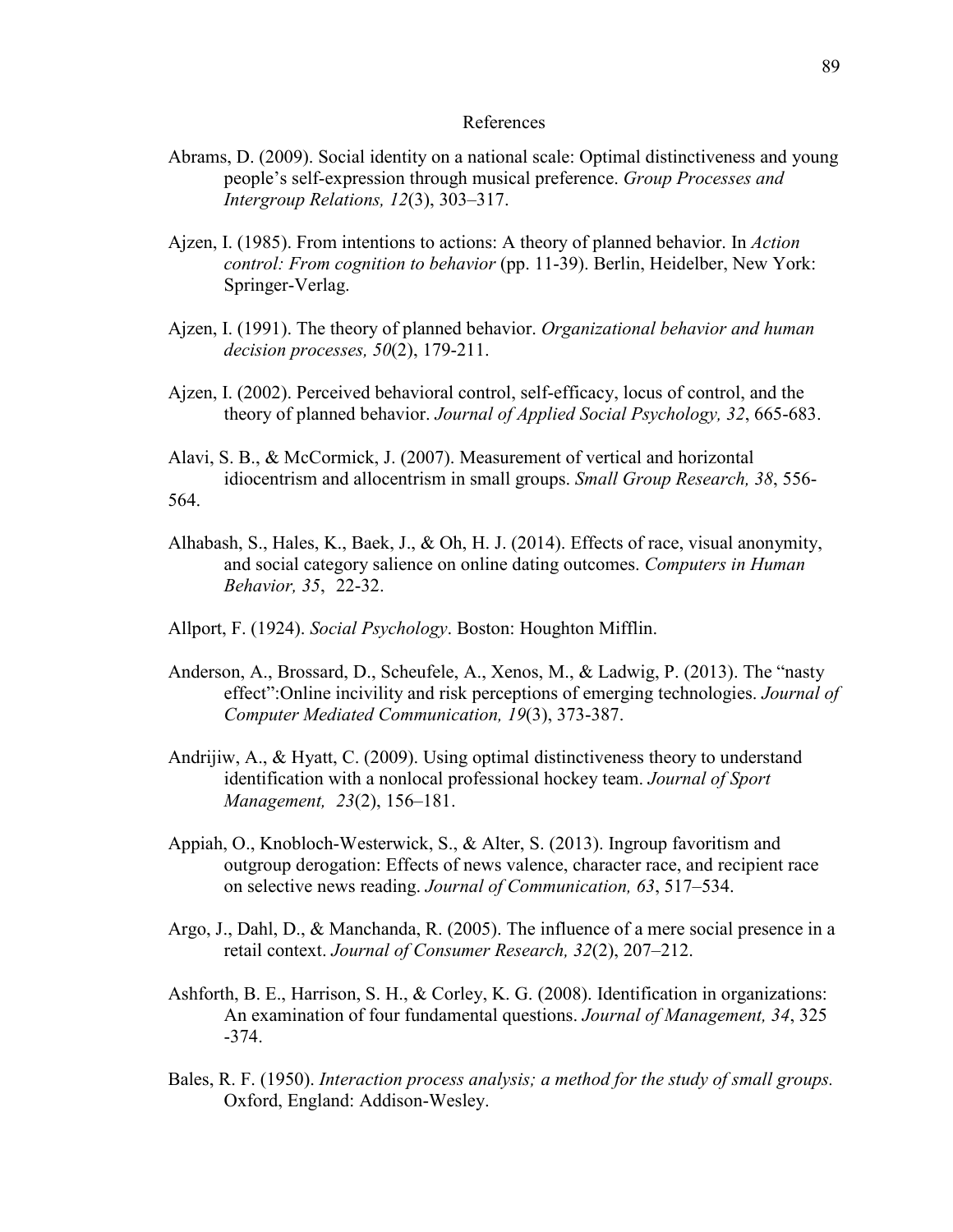- Bales, R. F., & Strodtbeck, F. L. (1951). Phases in group problem-solving. *The Journal of Abnormal and Social Psychology, 46*(4), 485-495.
- Bandura, A. (1977). Self-efficacy: Toward a unifying theory of behavioral change. *Psychological Review. 84*(2), 191-215. doi:10.1037/0033-295x.84.2.191.
- Bandura, A. (1986). *Social foundations of thought and action: A social cognitive theory*. Englewood Cliffs, N.J.: Prentice-Hall.
- Bandura, A. (1999). *Self-efficacy: The exercise of control*. New York: W.H. Freeman.
- Bandura, A. (2000). Exercise of human agency through collective efficacy. *Current Directions in Psychological Science, 9*, 95-98.
- Bandura, A. (2001). Social cognitive theory: An agentic perspective. *Annual Review of Psychology, 51,* 1-26.
- Barge, J. K., & Hirokawa, R. Y. (1989). Towards a communication competency model of leadership. *Small Group Behavior, 20*, 167-189.
- Barnes, M. C., & Keleher, M. (2006). Ethics in conflict: Making the case for a critical pedagogy. *Business Communication Quarterly, 69*, 144-157.
- Berger, C. R., Calabrese, R. J. (1975). Some exploration in initial interaction and beyond: Toward a developmental theory of communication. *Human Communication Research, 1,* 99–112.
- Bernstein, M., Monroy-Hernández, A., Harry, D., André, P., Panovich, K., & Vargas, G. (2011). 4chan and/b: An analysis of anonymity and ephemerality in a large online community. *Fifth International AAAI Conference on Weblogs and Social Media*. 50-57.
- Brewer, M. B. (1991). The social self: On being the same and different at the same time. *Personality & Social Psychology Bulletin, 17*(5), 475-482.
- Brodbeck, F. C., Kerschreiter, R., Mojzisch, A., & Schulz-Hardt, S. (2007). Group decision making under conditions of distributed knowledge: The information asymmetries model. *Academy of Management Review, 32*, 459-479.
- Buchan, A., & Taylor, J. (2016). A qualitative exploration of factors affecting group cohesion and team play in multiplayer online battle arenas (MOBAs). *The Computer Games Journal, 5*(2), 65-89.
- Burger, J. M., Messian, N., Patel, S., Del, P. A., & Anderson, C. (2004). What a coincidence! The effects of incidental similarity on compliance. *Personality and Social Psychology Bulletin, 30*, 35-43.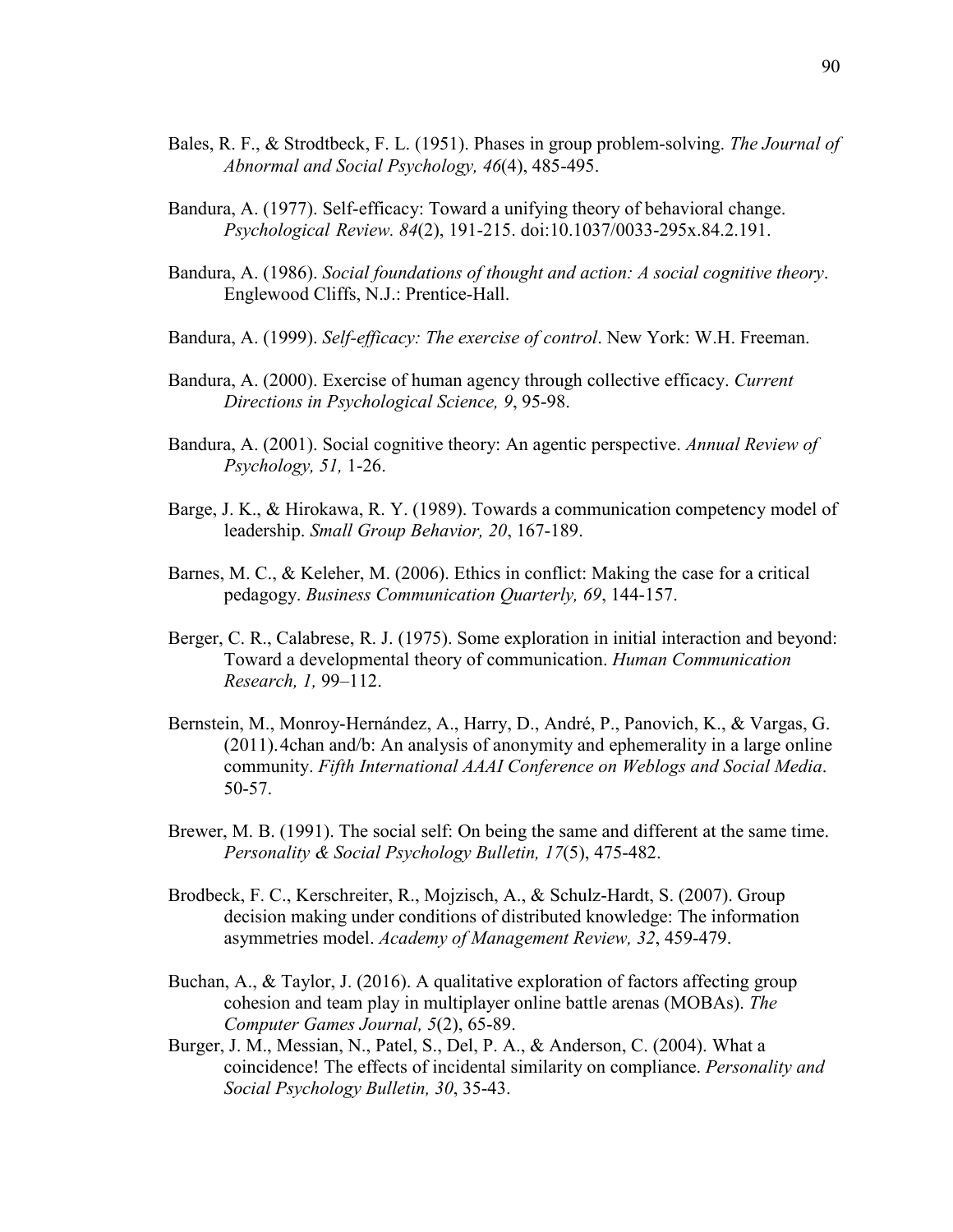- Boley, B., Strzelecka, M., & Watson, A. (2018). Place distinctiveness, psychological empowerment, and support for tourism. *Annals of Tourism Research, 72*, n.p.
- Bond, R., Fariss, C., Jones, J., Kramer, A., Marlow, C., Settle, J., & Fowler, J. (2012). A 61-million-person experiment in social influence and political mobilization. *Nature, 489*(7415), 295–298. doi:10.1038/nature11421
- Bonebright, D. (2010). 40 years of storming: a historical review of Tuckman's model of small group development. *Human Resource Development International, 13*(1), 111-120.
- Borah, P. (2013). Interactions of news frames and incivility in the political blogosphere: Examining perceptual outcomes. *Political Communication, 30*, 456–473.
- Bormann, E.G. (1972). Fantasy and rhetorical vision: The rhetorical criticism of social reality. *Quarterly Journal of Speech, 58,* 396-407.
- Bormann, E.G. (1982). A fantasy theme analysis of the television coverage of the hostage release and the Reagan inaugural. *Quarterly Journal of Speech, 68*, 133–144.
- Bormann, E.G. (1983). Symbolic convergence: Organizational communication and culture. In L.L. Putnam & M.E.Pacanowsky (Eds.), *Communication and organizations: An interpretive approach.* Beverly Hills, CA: Sage.
- Bormann, E.G. (1986). Symbolic convergence theory and communication in group decision making. In R.Y.Hirokawa & M.S.Poole (Eds.), *Communication and group decision making*. Beverly Hills, CA: Sage.
- Bormann, E.G. (1990). *Small group communication: Theory and practice* (3rd ed.). New York: HarperCollins.
- Bormann, E., Craan, J., & Shields, D. (1994). In Defense of Symbolic Convergence Theory: A Look at the Theory and Its Criticisms after Two Decades, *Communication Theory,* 4(4), 259-294.
- Bornstein, R. (1989). Exposure and affect: Overview and meta-analysis of research. *Psychological Bulletin, 106*, 265–289.
- Boroş, S., Curşeu, P. L., & Miclea, M. (2011). Integrative tests on a multidimensional model of organizational identification. *Social Psychology, 42*, 111-123.
- Boster, F., Shaw, A., Hughes, M., Kotowski, M., Strom, R., & Deatrick, L. (2009) Dump -and-chase: The effectiveness of persistence as a sequential request compliance -gaining strategy. *Communication Studies, 60*(3), 219-234.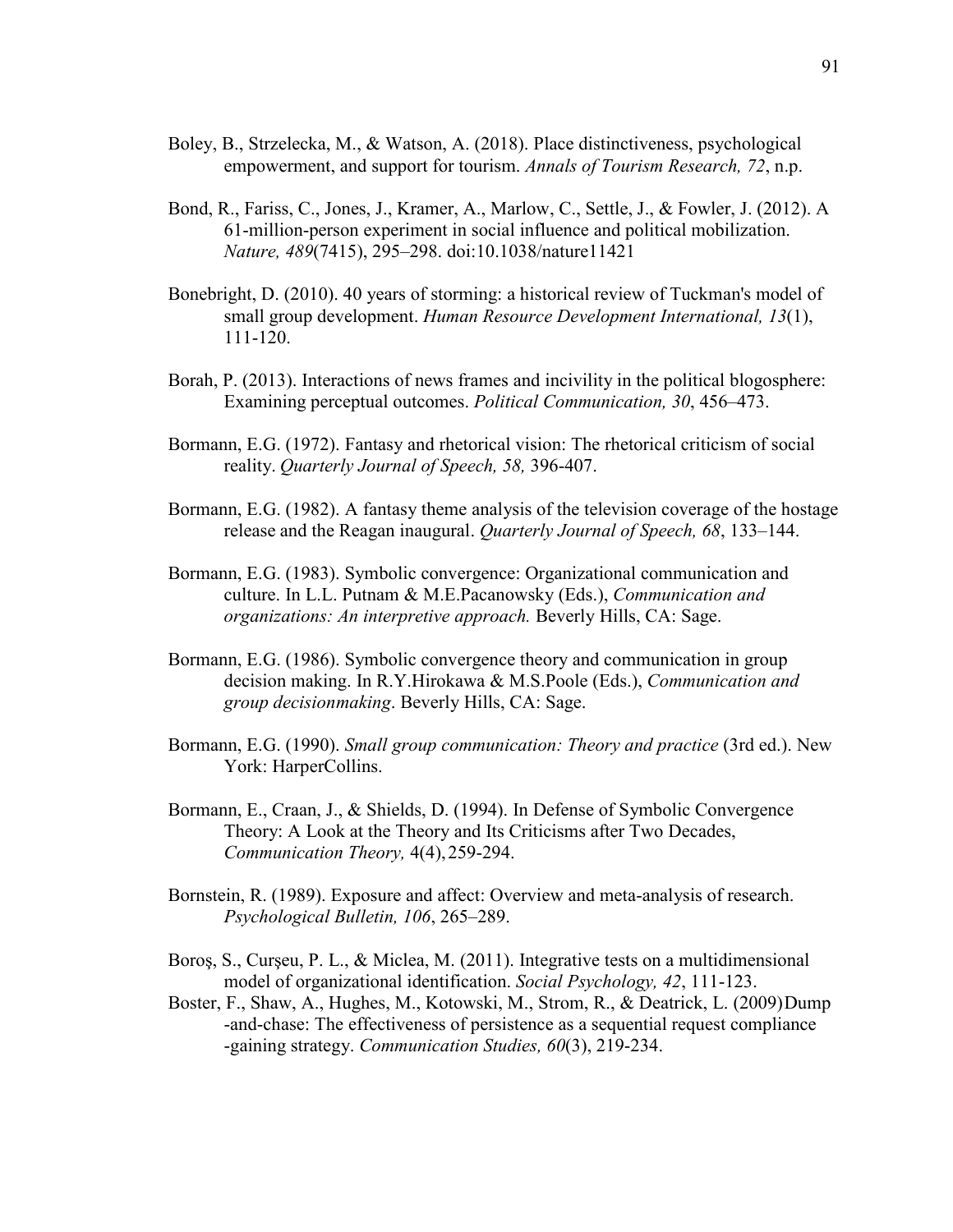- Broekman, A., Gordjin, E., Koudenburg, N., & Postmes, T (2018). Reshaping social structure through performances: Emergent solidarity between actors and observers. *Journal of Experimental Social Psychology. 76*, 19-32.
- Carr, C. T., Vitak, J., & McLaughlin, C. (2013). Strength of social cues in online impression formation: Expanding SIDE research. *Communication Research, 40*(2), 261-281.
- Chan, M. (2010). The impact of email on collective action: A field application of the SIDE model. *New Media & Society, 12*(8), 1313-1330.
- Christie, C., & Dill, E. (2016). Evaluating peers in cyberspace: The impact of anonymity *Computers In Human Behavior, 55*, 292-299.
- Cialdini, R. (2009). *Influence: Science and practice*. Boston, MA: Pearson Education.
- Cialdini, R. (2016). *Pre-Suasion: A revolutionary way to influence and persuade*. New York, NY: Simon & Schuster.
- Cialdni, R., Reno, R., Kalgren, C. (1990). A focus theory of normative conduct: Recycling the concept of norms to reduce littering in public places. *Journal of Personality and Social Psychology, 58*(6), 1015-1026.
- Cialdini, R., Wissler, R., & Schweitzer, N. (2003). Science of influence: Using six principles of persuasion to negotiate and mediate more effectively. *Dispute Resolution Magazine, 9*(1), 20-22.
- Clarkson, J., Smith, E., Tormala, Z., & Dugan, R. (2017). Group identification as a means of attitude restoration. *Journal of Experimental Social Psychology, 68*, 139-145.
- Cragan, J.F., & Shields, D.C. (1981). Uses of Bormann's rhetorical theory in applied communication research. In J.F.Cragan & D.C.Shields (Eds.), *Applied communication research: A dramatistic approach*. Prospect Heights, IL: Waveland.
- Cragan, J.F., & Wright, D.W. (1999). Communication in small groups: Theory, process, and skills. Belmont, CA: Wadsworth.
- Crocker, J., Thompson, L. L., McGraw, K. M., & Ingerman, C. (1987). Downward Comparison, Prejudice, and Evaluations of Others: Effects of Self-Esteem and Threat. *Journal of personality and social psychology, 52*(5), 907-916.
- Crown, D. F. (2007). The use of group and groupcentric individual goals for culturally heterogeneous and homogeneous task groups: An assessment of European work teams. *Small Group Research, 38*, 489-508.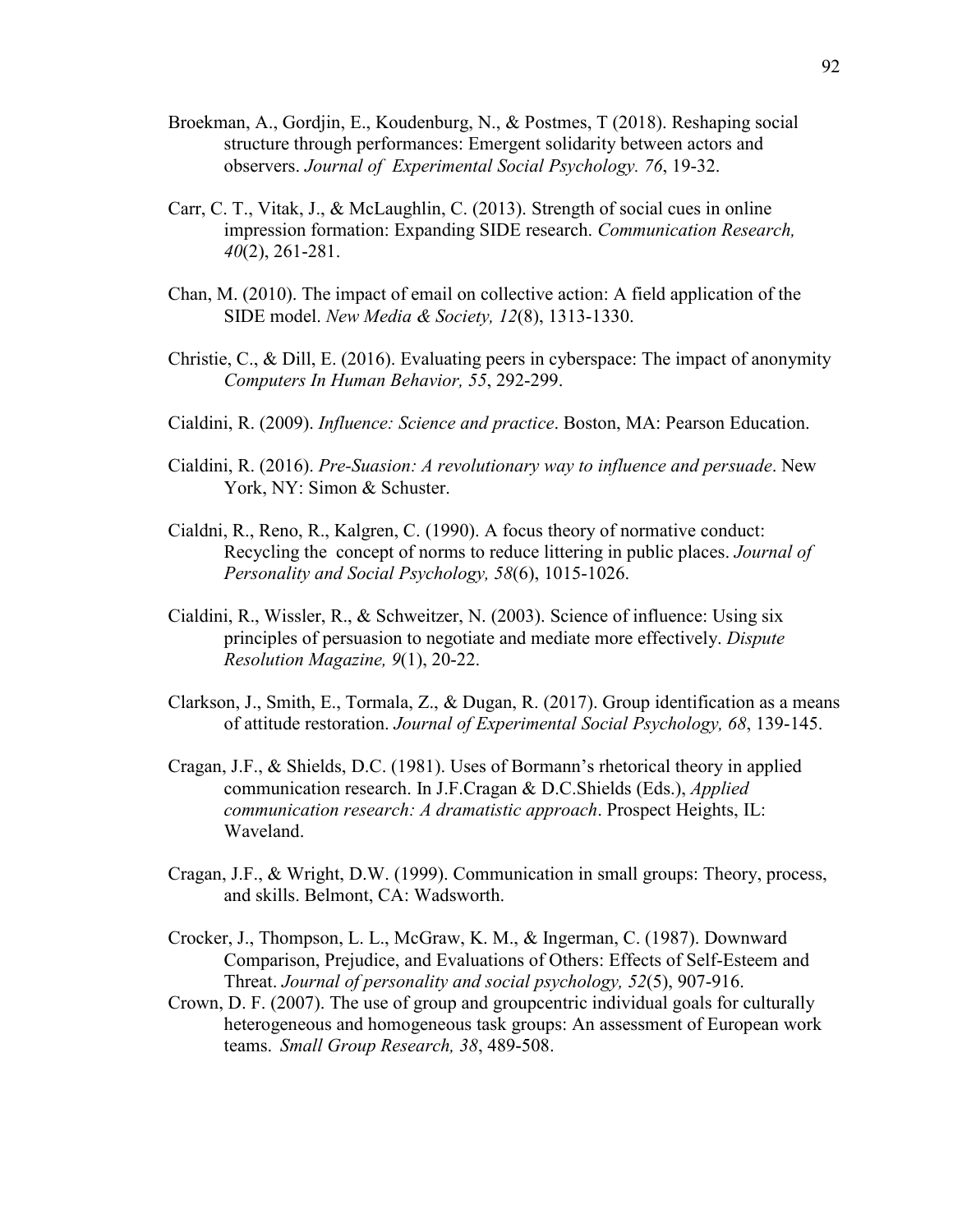- Cruz, J. (2017). Invisibility and visibility in alternative organizing: A communicative and cultural model. *Management Communication Quarterly, 31*(4), 614-639.
- Coe, K., Kenski K., Rains S. A. (2014). Online and uncivil? Patterns and determinants of incivility in newspaper website comments. *Journal of Communication, 64*, 658 -679.
- Daft, R. L., & Lengel, R. H. (1986). Organizational information requirements, media richness, and structural determinants. *Management Science, 32*, 554-571.
- Daft, R. L., Lengel, R. H., & Trevino, L. K. (1987). Message equivocality, media selection, and manager performance: Implications for information systems. *MIS Quarterly, 11*, 355-368
- Darsey, J. (1995). Joe McCarthy's fantastic moment. *Communication Monographs, 62*, 65–86.
- Davidov, G., & Davidov, M (2013). How judges use weapons of influence: The social psychology of courts. *Israel Law Review, 46*(1), 7-24.
- DeAndrea, D., Tom Tong, S., Liang, Y., Levine, T., & Walther, J. (2012). When do people misrepresent themselves to others? The effects of social desirability, ground truth, and accountability on deceptive self-presentations. *Journal of Communication, 62*(3), 400-417.
- DeWall, N., Twenge, J., Bushman, B., Im, C., & Williams, K. (2010). A little acceptance goes a long way: Applying social impact theory to the rejection–aggression link. *Social Psychological and Personality Science, 1*(2), 168-174.
- Douglas, J. C., & Kim, D. K. (2013). What does it mean, "Just be a friend"?: Analysis of volunteer uncertainty during the assimilation and socialization process at a youth mentoring organization. In M. W. Kramer, L. K. Lewis, & L. M. Gossett (Eds.), *Volunteering and communication: Studies in multiple contexts* (pp. 169–188). New York, NY: Peter Lang.
- Drury, J., & Reicher, S. (2000). Collective action and psychological change: The emergence of new social identities. *British Journal of Social Psychology, 39*, 579-604.
- Drury, J., & Reicher, S. (2005). Explaining enduring empowerment: A comparative study of collective action and psychological outcomes. *European Journal of Social Psychology, 35*, 35-58.
- Einwiller, S., Laufer, D., & Ruppel, C. (2017). Believe me, I am one of you! The role of common group affiliation in crisis communication. *Public Relations Review, 43*(5), 1007-1015.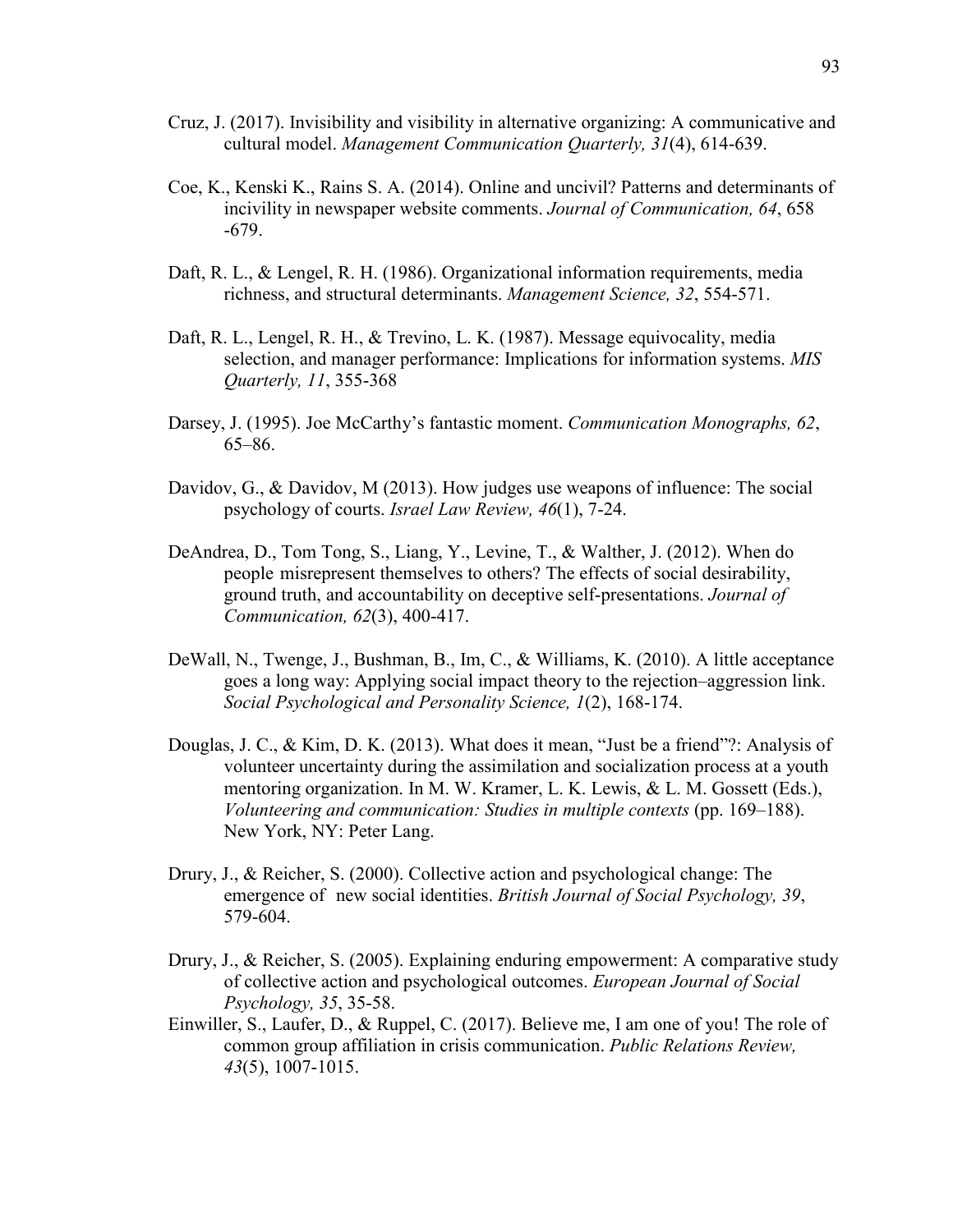- Ellison, N., Steinfeld, C., & Lampe, C. (2007). The benefits of Facebook "friends:" Social capital and college students' use of online social network sites. *Journal of Computer-Mediated Communication, 12*(4), 1143–1168. doi:10.1111/j.1083 -6101.2007.00367.x
- Ellemers, N., Spears, R., & Doosje, B. (1999). *Social identity: Context, content, and commitment*. Oxford: Blackwell
- Engleberg, I. & Wynn, D. (2013). *Working in groups: Communication principles and strategies* (6th ed.). Houghton Mifflin.
- Ervin, J., Bonito, J., & Keyton, J. (2017). Convergence of intrapersonal and interpersonal processes across group meetings. *Communication Monographs, 84*(2), 200-220.
- Evans, N., & Jarvis, P. (1986). The group attitude scale A measure of attraction to group. *Small Group Behavior, 17*(2), 203-216.
- Feinstein, B., Hershenberg, R., Bhatia, V., Latack, J., Meuwly, N., & Davila, J. (2013). Negative social comparison on Facebook and depressive symptoms: Rumination as a mechanism. *Psychology of Popular Media Culture, 2*(3), 161–170. doi:10.1037/10033111
- Festinger, L. (1954). A theory of social comparison processes. *Human Relations, 7*(2): 117-140. doi:10.1177/001872675400700202.
- Festinger, L. (1957). A theory of cognitive dissonance. *California: Stanford University Press*.
- Festinger, L. (1962). Cognitive dissonance. *Scientific American. 207*(4): 93-107. doi:10.1038/scientificamerican1062-93.
- Festinger, L. & Carlsmith, J.M. (1959). Cognitive consequences of forced compliance. *Journal of Abnormal and Social Psychology. 58* (2): 203-210. doi:10.1037/h0041593.
- Festinger, L., Pepitone, A., & Newcomb, T. (1952). Some consequences of de individuation in a group. *The Journal of Abnormal and Social Psychology, 47*, 382-389.
- Festl, R., Scharkow, M., & Quandt, T. (2015). The individual or the group: A multilevel analysis of cyberbullying in school classes. *Human Communication Research, 41*, 535-556.
- Fisher, B. A. (1970). Decision emergence: Phases in group decision  $\Box$  making. *Communication Monographs, 37*(1), 53-66.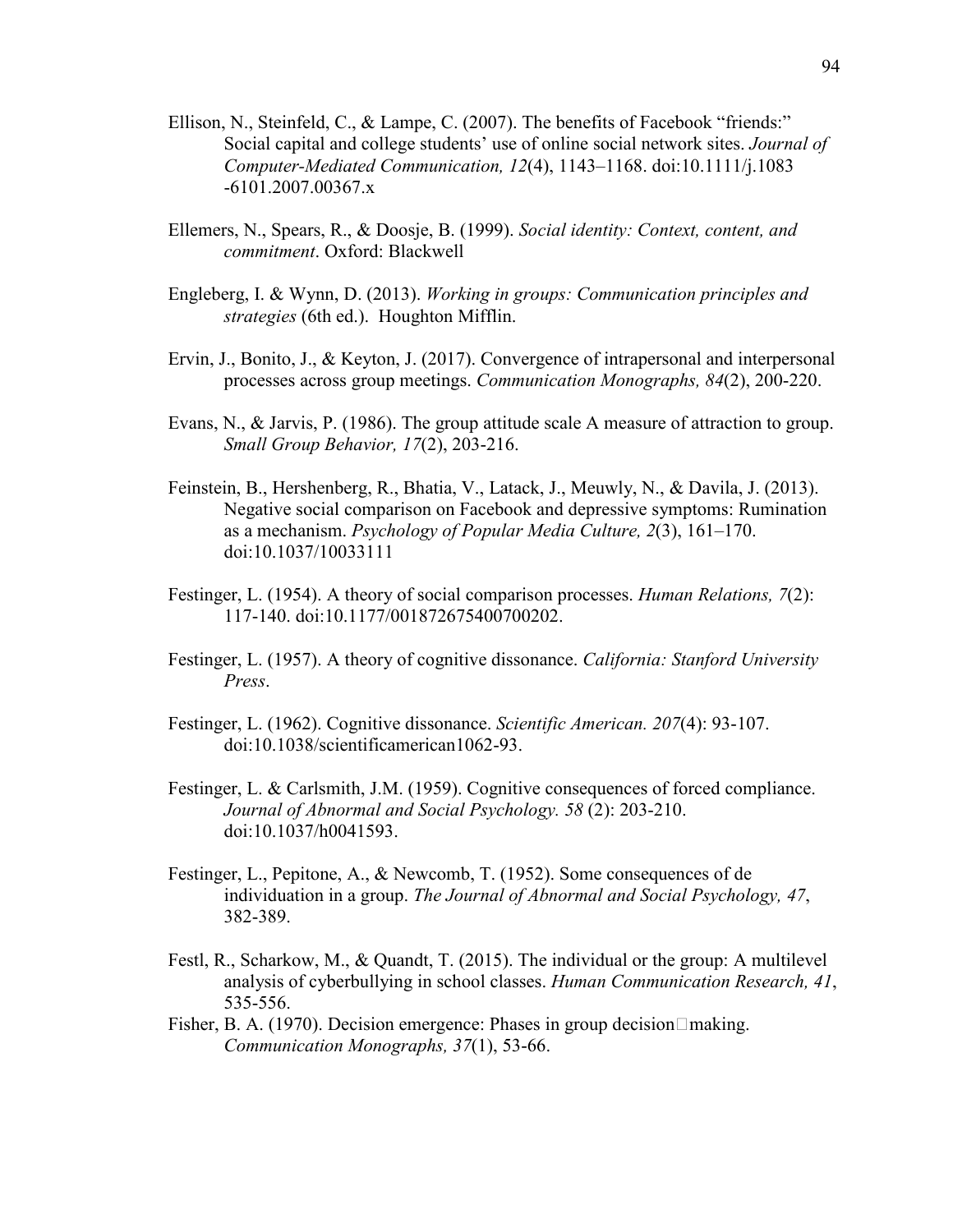- Fisher, A., & Hawes, L. (1971). An interact system model: Generating a grounded theory of small groups. *Quarterly Journal of Speech, 57*(4), 444-453.
- Freling, T., & Dacin, P. (2010). When consensus counts: Exploring the impact of consensus claims in advertising. *Journal of Consumer Psychology, 20*(2), 163 -175.
- Frey, L (1996). Remembering and "re-membering": A history of theory and research on communication and group decision making. In R. Hirokawa, & M. Poole (Eds.), *Communication and Group Decision Making* (2nd ed., pp. 19-55). Thousand Oaks, CA: Sage.
- Frey, L., Gouran, D., & Poole, M. (Eds.). (1999). *The handbook of group communication theory and research.* Thousand Oaks, CA: SAGE Publications.
- Forest, A. & Wood, J. (2012). When social networking is not working: Individuals with low self-esteem recognize but do not reap the benefits of self-disclosure on Facebook. *Psychological Science, 23*(3), 295–302. doi:10.1177/0956797611429709
- Forsyth, D. R. (2000). One hundred years of group research. *Group Dynamics: Theory, Research, and Practice, 4*, 1-3.
- Forsyth, D. R. (2014). *Group dynamics* (6th ed.). Belmont, CA: Wadsworth Cengage Learning.
- Forsyth, D. R., & Burnette, J. L. (2005). The history of group research. In S. Wheelan (Ed.), *The handbook of group research and practice* (pp. 3-18). Thousand Oaks, CA: Sage.
- Gallagher, E. B., & Sias, P. M. (2009). The new employee as a source of uncertainty: Veteran employee information seeking about new hires. *Western Journal of Communication, 73,* 23– 46.
- Gallagher-Lepak, S., Reilly, J., & Killion, C. M. (2009). Nursing student perceptions of community in online learning. *Contemporary Nurse, 32*, 133–146.
- Gkika, S., & Lekakos, G. (2014). Investigating the effectiveness of persuasion strategies on recommender systems. *2014 9th International Workshop on Semantic and Social Media Adaptation and Personalization*, 94-97.
- Grawitch, M., & Munz, D. (2004). Are your data nonindependent? A practical guide to evaluating nonindependence and within-group agreement. *Understanding Statistics, 3*(4), 231-257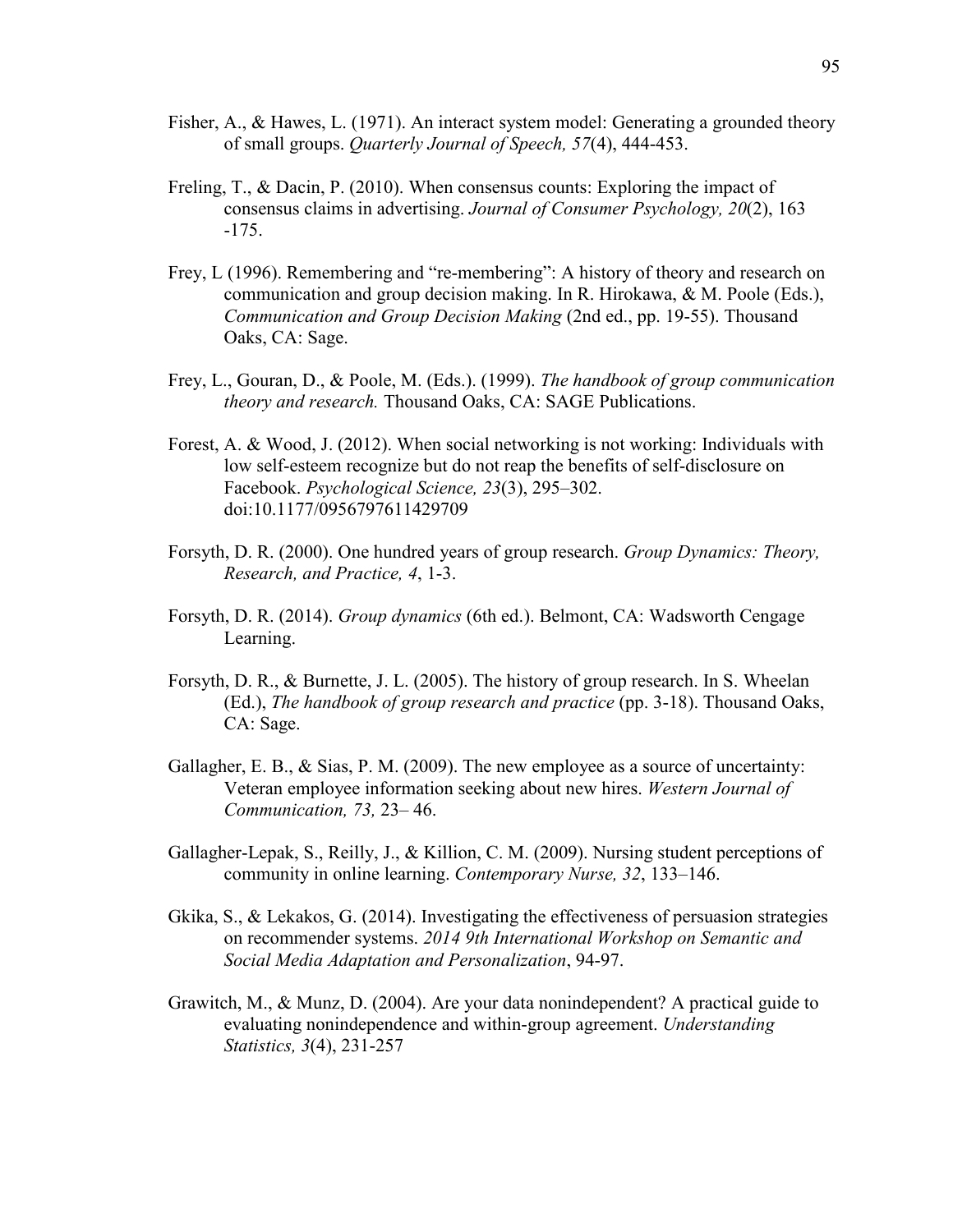- Goldstein, N., Cialdini, R., & Griskevicius, V. (2008). A room with a viewpoint: Using social norms to motivate environmental conservation in hotels. Journal of Consumer Research, 35, 472–482.
- Goodnight, G.T., & Poulakos, J. (1981). Conspiracy rhetoric: From pragmatism to fantasy in public discourse. *Western Journal of Speech Communication, 45*, 299 -316.
- Gouran, D., & Hirokawa, R. Y. (1996). Functional theory and communication in decision- making and problem-solving groups: An expanded view. In R. Hirokawa, & M. Poole (Eds.), *Communication and Group Decision Making* (2nd ed., pp. 55–80). Thousand Oaks, CA: Sage.
- Guadagno, R., & Cialdini, R. (2002). Online persuasion: An examination of gender differences in computer-mediated interpersonal influence. *Group Dynamics: Theory Research and Practice, 6*, 38–51.
- Guadagno, R., & Cialdini, R. (2007). Persuade him by email, but see her in person: Online persuasion revisited. *Computers in Human Behavior, 23*, 999–1015.
- Guadagno, R., Okdie, B., & Muscanell, N. (2013). Have we all just become 'Robo -sapiens'? Reflections on social influence processes in the Internet Age. *Psychological Inquiry, 24*, 1–9.
- Guan, M., & So, J. (2016) Influence of social identity on self-efficacy beliefs through perceived social support: A social identity theory perspective. *Communication Studies, 67*(5), 588-604.
- Gudjonssona, G., Sigurdsson, J., Einarsson, E., & Einarsson, J. (2008). Personal versus impersonal relationship compliance and their relationship with personality. *The Journal of Forensic Psychiatry & Psychology, 19*(4), 502–516.
- Guion, D. (2017). Nothing compares to you: Prince and the theory of optimal distinctiveness. *Journal of African American Studies, 21*(3), 443-460.

Guthrie, C. (2004). Principles of influence in negotiation. *Marquette Law Review, 87*, 829-838.

Guzzo, R., & Dickson, M. (1996). Teams in organizations: Recent research on performance and effectiveness. *Annual Review of Psychology, 47*, 307–338.

Haferkamp, N. & Krämer, N. (2011). Social comparison 2.0: Examining the effects online profiles on social-networking sites. *Cyberpsychology, Behavior and Social Networking, 14*(5), 309–314. doi:10.1089/cyber.2010.0120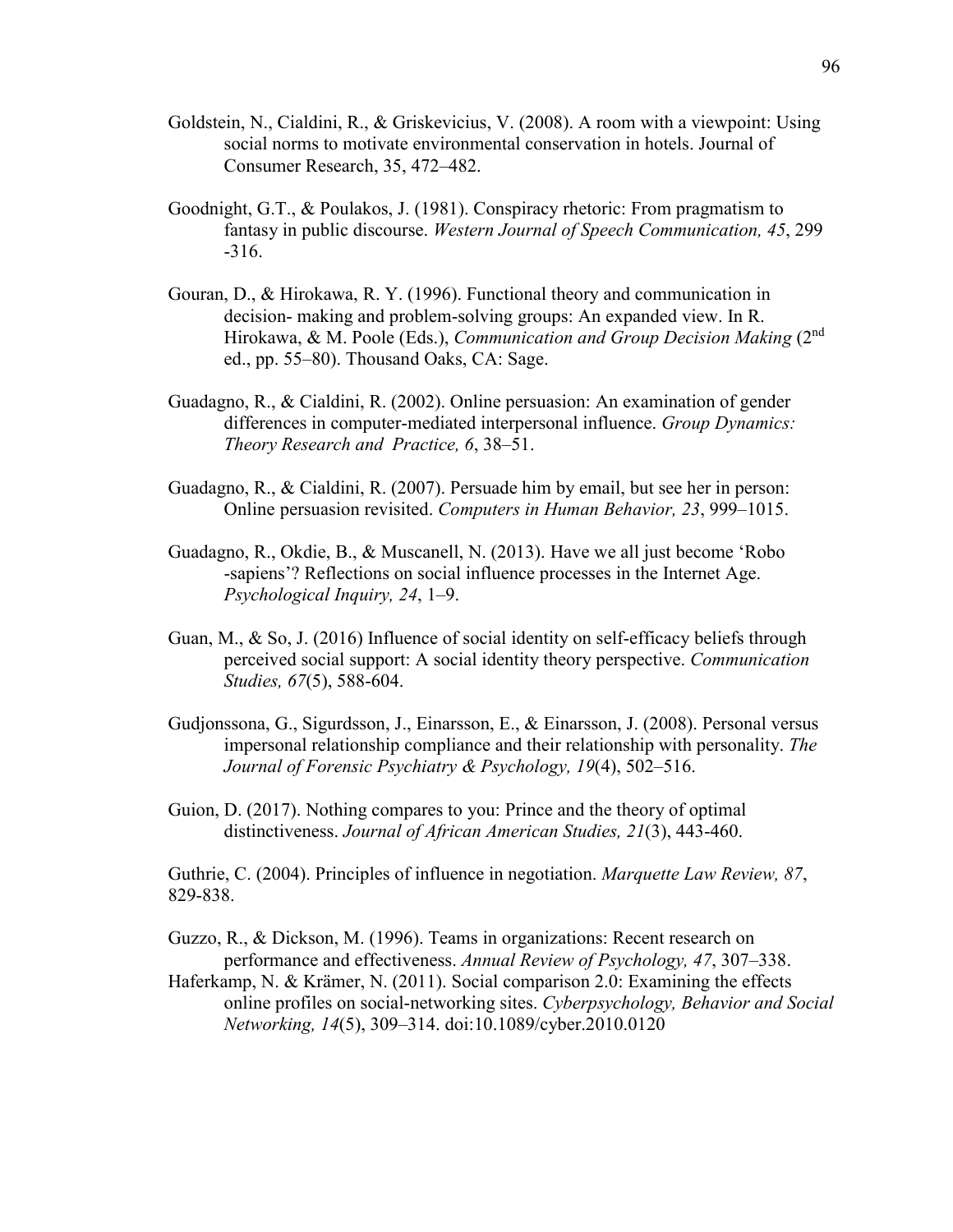- Hancock, J., & Merola, N. (2005). Another look at SIDE: Visual and personal identifiability in computer-mediated communication. *Conference Papers -International Communication Association*, 1-28.
- Hancock, J., Gee, K., Ciaccio, K., & Lin, J. M. H. (2008). I'm sad you're sad: Emotional contagion in CMC. *Proceedings of the ACM Conference on Computer Supported Cooperative Work*, San Diego, CA, 295–298. doi:10.1145/1460563.1460611
- Hare, A., Borgatta, E., & Bales, R. (1955). (Eds.), *Small groups: Studies in social interaction*. New York: Knopf.
- Haslam, A., Reicher, S., & Platow, M. (2011). *The new psychology of leadership identity, influence and power.* New York: Psychology Press.
- Hirokawa, R. (1983). Group communication and problem-solving effectiveness: An investigation of group phases. *Human Communication Research, 9*(4), 291-305.
- Hirokawa, R. (1994). Functional approaches to the study of group discussion even good notions have their problems. *Small Group Research, 25*(4), 542-550.
- Hmielowski J. D., Hutchens M. J., Cicchirillo V. J. (2014). Living in an age of online incivility: Examining the conditional indirect effects of online discussion on political flaming. *Information, Communication & Society, 17*, 1196-1211.
- Hohman, Z., & Hogg, M. (2017). Fearing the uncertain: Self-uncertainty plays a role in mortality salience. *Journal of Experimental Social Psychology, 57*, 31-42.
- Hohman, Z., Gaffney, A., & Hogg, M. (2013). Who am I if I am not like my group? Self uncertainty and feeling peripheral in a group. *Journal of Experimental Social Psychology, 72*, 125-132.
- Hogg, M. (2000). Subjective uncertainty reduction through self-categorization: A motivational theory of social identity processes. *European Review of Social Psychology, 11*(1), 223-255.
- Hogg, M., & Mullin, B. (1999). Joining groups to reduce uncertainty: Subjective uncertainty reduction and group identification. In D. Abrams  $\&$  M. A. Hogg (Eds.), *Social identity and social cognition.* Malden: Blackwell Publishing.
- Hogg, M. A. & Tindal, S. (2008). *Blackwell handbook of social psychology: Group processes*. Malden, MA: Blackwell Publishers.
- Hogg, M. A., & Reid, S. A. (2006). Social identity, self-categorization, and the communication of group norms. *Communication Theory, 16*(1), 7-30. doi:10.1111/j.1468-2885.2006.00003.x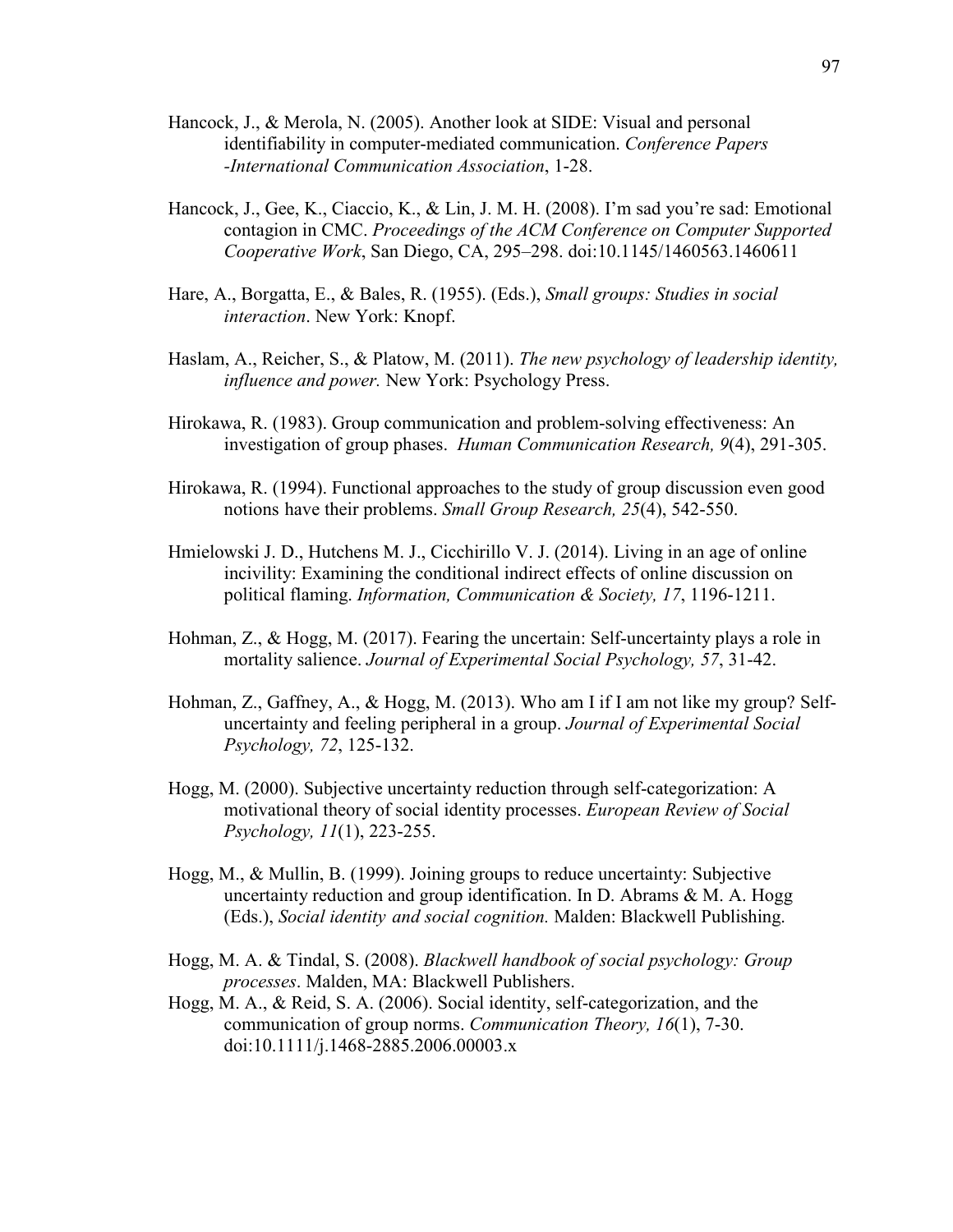- Hollingshead, A.B., Jacobsohn, G.C., & Beck, S.J. (2007). Motives and goals in context: A strategic analysis of information-sharing groups. In K. Fiedler (Ed*.), Social communication* (pp. 257-280). New York: Psychology Press.
- Hopkins, N., Regan, M., & Abell, J. (1997). On the context dependence of national stereotypes: Some Scottish data. *British Journal of Social Psychology, 36*, 553 563.
- Hornsey, M. (2008). Social identity theory and self-categorization theory: A historical review. *Social and Personality Psychology Compass, 2*(1), 204-222.
- Hornsey, M., Gallois, C., & Duck, J. (2008). The intersection of communication and social psychology: Points of contact and points of difference. *Journal of Communication, 58*(4), 749-766.
- Hughes, T. (2016). Collaborative negotiation techniques: Three practice tips backed by social science. *Woman Advocate, 21*(4), 22-25.
- Ilgen, D., Hollenbeck, J., Johnson, M., & Jundt, D. (2005). Teams in organizations: From input -process-output models to IMOI models. *Annual Review of Psychology, 56*, 517-543.
- Ivory, A., Fox, J., Waddell, F., & Ivory, J. (2014) Sex role stereotyping is hard to kill: A field experiment measuring social responses to user characteristics and behavior in an online multiplayer first-person shooter game. *Computers in Human Behavior, 35*, 148-156.
- Jans, L., Leach, C., Garcia, R., & Postmes, T. (2015). The development of group influence on in-group identification: A multilevel approach. *Group Processes & Intergroup Relations, 18*(2), 190-209
- Jans, L., Postmes, T., & Van der Zee, K. (2012). Sharing differences: The inductive route to social identity formation. *Journal of Experimental Social Psychology, 48*(5), 1145-1149.
- Jeffrey, J. & Latané, B. (1981), All alone in front of all those people: Stage fright as a function of number and type of co-performers and audience. *Journal of Personality and Social Psychology, 40*(1), 73–85.
- Jehn, K. A. (1994). Enhancing effectiveness: An investigation of advantages and disadvantages of value-based intragroup conflict. *International Journal of Conflict Management, 5*, 223-238.
- Johnson, J. R., Bernhagen, M. J., Miller, V., & Allen, M. (1996). The role of communication in managing reductions in work force. *Journal of Applied Communication Research, 24*, 139–164.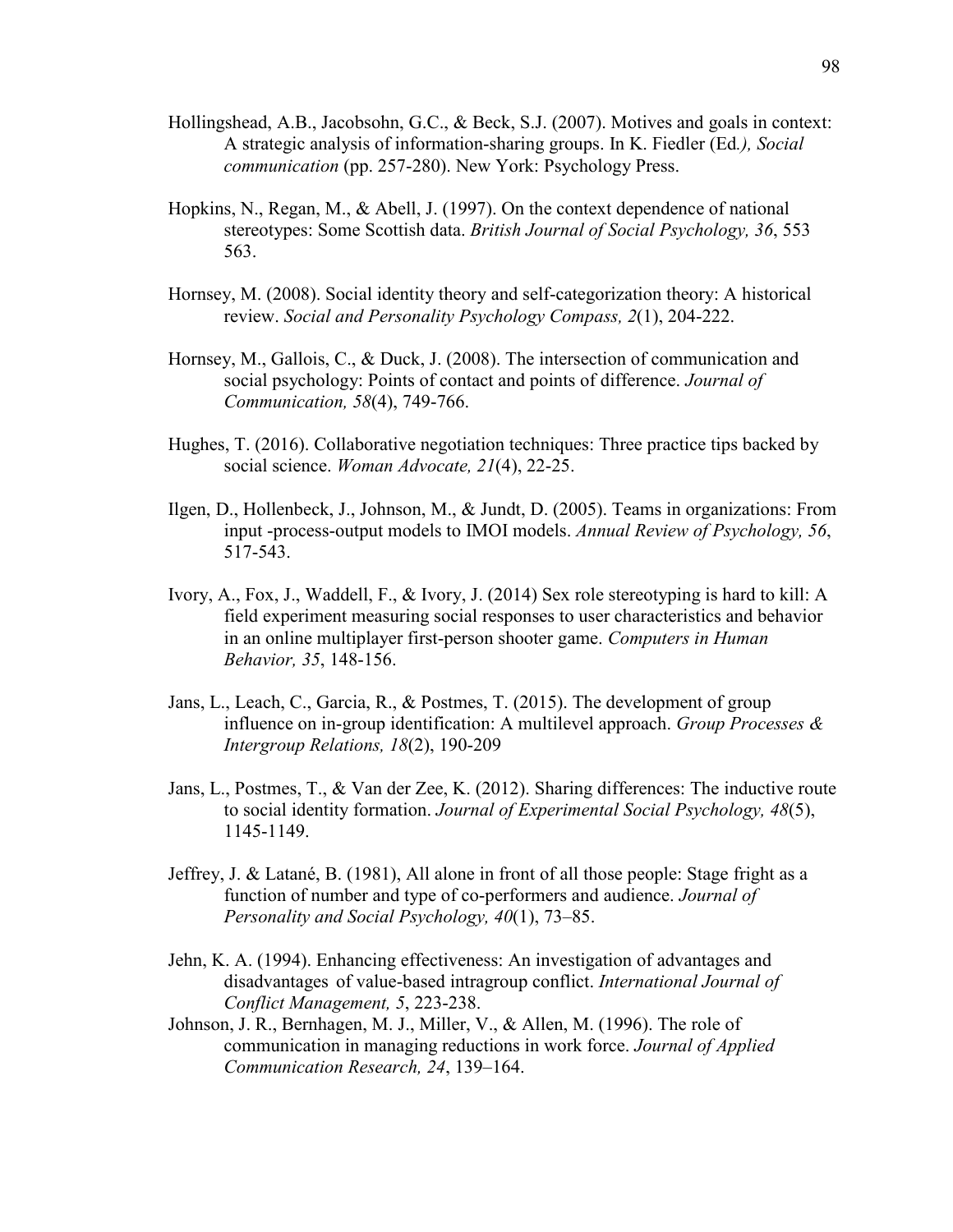- Joyce, N., & Harwood, J. (2014). Improving intergroup attitudes through televised vicarious intergroup contact: Social cognitive processing of ingroup and outgroup information. *Communication Research, 41*(5), 627-643.
- Kang, K. (2017). Anonymity and interaction in an online breast cancer social support group. *Communication Studies, 68*(4), 403–421.
- Kaptein, M., Nass, C., Parvinen, P., & Markopoulos, P. (2013). Nice to know you: Familiarity and influence in social networks. *2013 46th Hawaii International Conference on System Sciences.*
- Kashy, D., & Hagiwara, N. (2012). Analyzing Group Data. In A. Hollingshead & M. Poole (Eds.), *Research Methods for Studying Groups and Teams.* (p.p. 311-328). New York, NY: Routledge.
- Kashy, D. & Donnellan, M. (2012). Conceptual and methodological issues in the analysis of data from dyads and groups. In K. Deaux & M. Snyder (Eds.), *The Oxford Handbook of Personality and Social Psychology*. Oxford University Press. (p.p. 183-209). New York, NY: Oxford.
- Keyton, J. (2000). Introduction the relational side of groups. *Small Group Research, 31*(4), 387-396.
- Keyton, J. (2006). *Communicating in groups: Building relationships for effective decision making* (3rd Ed*.*). New York, NY: Oxford.
- Kelman, H. (1958). Compliance, identification, and internalization: Three processes of attitude change. *Journal of Conflict Resolution, 2*(1): 51-60. doi:10.1177/002200275800200106.
- Khan, S. S., Hopkins, N., Reicher, S., Tewari, S., Srinivasan, N., & Stevenson, C. (2016). How collective participation impacts social identity: A longitudinal study from India. *Political Psychology, 37*(3), 309-325.
- Kim, J., Kim, J., & Park, H. S. (2016). Model Comparison in Group Decision Making. *Communication Research, 43*(2), 159-179.
- Knobloch-Westerwick, S., & Hastall, M. (2010). Please your self: Social identity effects on selective exposure to news about in- and out-groups. *Journal of Communication, 60*, 515–535.
- Kramer, M. W. (1993). Communication and uncertainty reduction during job transfers: Leaving and joining processes. *Communication Monographs, 60*, 178–198.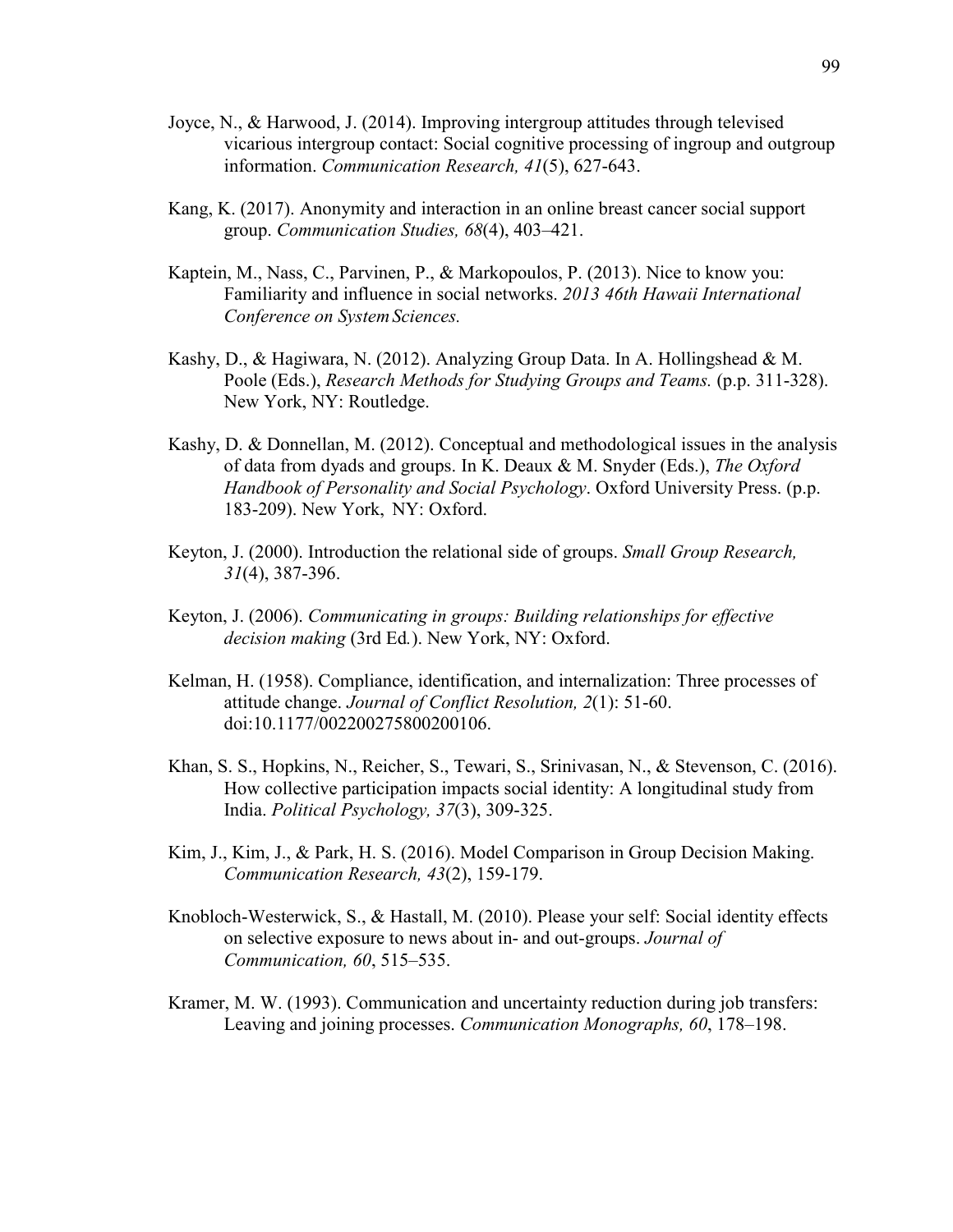- Kramer, M. (1994). Uncertainty reduction during job transitions: An exploratory study of the communication experiences of newcomers and transferees. *Management Communication Quarterly, 7,* 384-412.
- Kramer, M. W. (2004). Toward a communication theory of group dialectics: An ethnographic study of a community theater group. *Communication Monographs, 71*, 311-332.
- Kramer, M. W. (2011). A study of voluntary organizational membership: The assimilation process in a community choir*. Western Journal of Communication, 75,* 52-74.
- Kramer, M. W., Dougherty, D. S., & Pierce, T. A. (2004). Managing uncertainty during a corporate acquisition. Human Communication Research, *30*, 71–101.
- Kramer, M. W., & Hoelscher, C. S. (2014). Promotions and transfers. In V. D. Miller & M. Gordon (Eds.), *Meeting the challenge of human resource management: A communication perspective.* New York, NY: Routledge.
- Korzenny, F. (1978). A theory of electronic propinquity: Mediated communication in organizations. *Communication Research, 5*, 3-23.
- Korzenny, F., & Bauer, C. (1981). A preliminary test of the theory of electronic propinquity: Organizational teleconferencing. *Communication Research, 8*, 479 -498.
- Koudenburg, N., Postmes, T., & Gordijn, E. H. (2017). Beyond content of conversation: The role of conversational form in the emergence and regulation of social structure. *Personality and Social Psychology Review, 21*(1), 50-71. http://dx.doi.org/10.1177/ 1088868315626022.
- Koudenburg, N., Postmes, T., Gordijn, E. H., & Van Mourik Broekman, A. (2015). Uniform and complementary social interaction: Distinct pathways to solidarity. *PLoS One, 10*(6), 1 -29. http://dx.doi.org/10.1371/journal.pone.0129061.
- Kozub, S.A., & McDonnell, J.F. (2000). Exploring the relationship between cohesion and collective efficacy in rugby teams. *Journal of Sport Behaviour, 23*, 120-130.
- Kwahk, K. & Ge, X. (2012). The effects of social media on e-commerce: A perspective of social impact theory. *2012 45th Hawaii international conference on system sciences*, 1814 -1823.
- van der Land, S., Schouten, A., Feldberg, F., Huysman, M., & van der Hooff, B. (2015). Does avatar appearance matter? How team visual similarity and member–avatar similarity influence virtual team performance. *Human Communication Research, 41*(1), 128–153.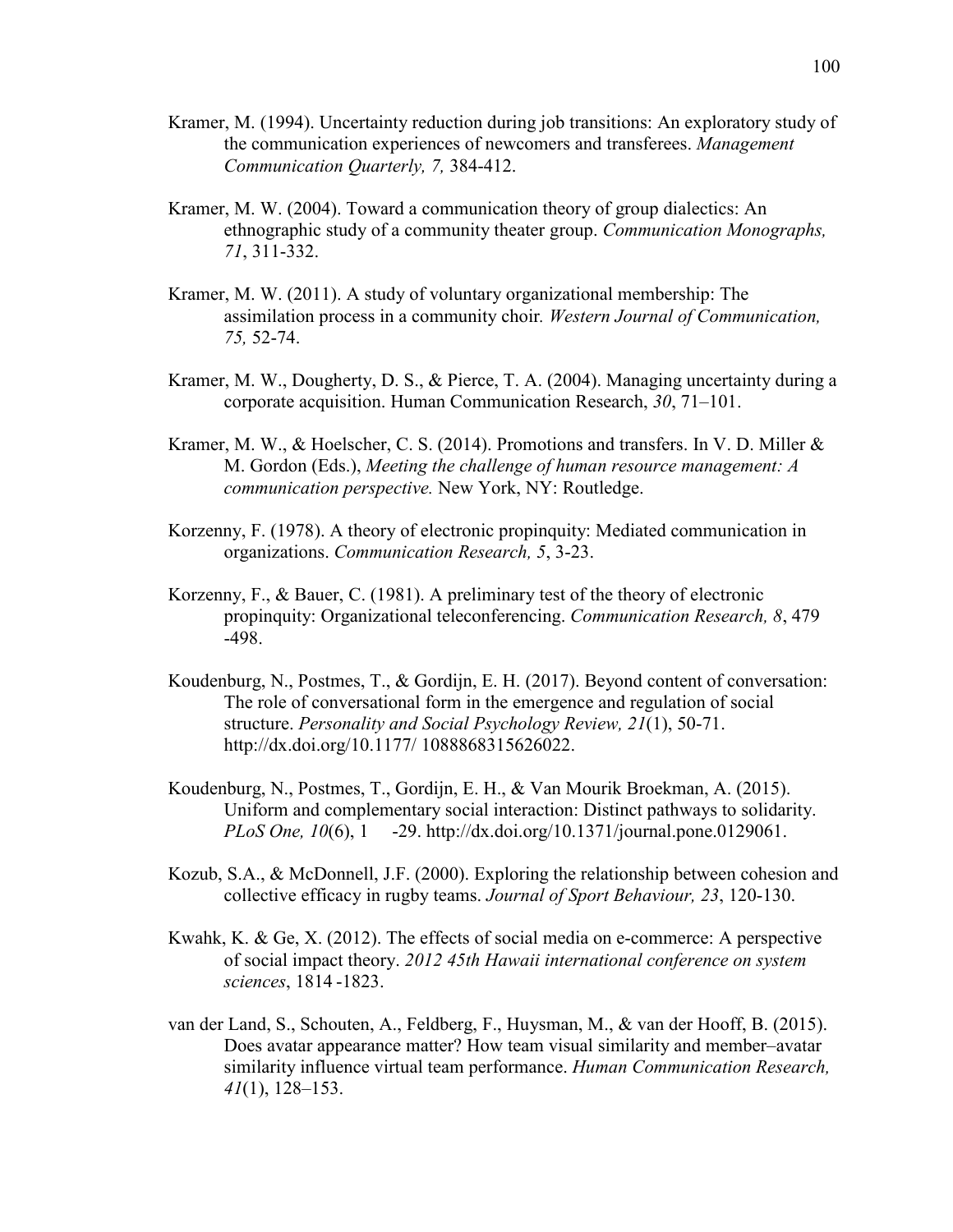- Latané, B. (1981). The psychology of social impact. *American Psychologist, 36,* 343-356. doi:10.1037/0003-066X.36.4.343
- Latané, B. & Harkins, S. (1976), Cross-modality matches suggest anticipated stage fright a multiplicative power function of audience size and status. *Perception and Psychophysics, 20*(6), 482–488.
- Latané, B., & Nida, S. (1979). Social impact theory and group influence. In P. Paulus (Ed.), *Psychology of group influence* (pp. 3- 34). Hillsdale, N J: Erlbaum
- Latané, B., & Wolf, S. (1981). The social impact of majorities and minorities. *Psychological Review, 88*, 438-453.
- Laughlin, P. (2012). Experimental Designs for Research on Small Groups. In A. Hollingshead & M. Poole (Eds.), Research Methods for Studying Groups and Teams. (p.p. 30-40). New York, NY: Routledge.
- Le Bon, G. (1885). *The crowd: A study of the popular mind*. France. (n.p.). Le Hénaff, B., Michinov, N., Le Bohec, O., & Delaval, M. (2015). Social gaming is inSIDE: Impact of anonymity and group identity on performance in a team game-based learning environment. *Computers & Education, 8*, 284-295.
- Lea, M., O'Shea, T., Fung, P. & Spears, R. (1992). 'Flaming' in computer-mediated communication: Observations, explanations and implications. In M. Lea (Ed.) *Contexts of Computer-Mediated Communication.* (pp. 89–112). London: Harvester-Wheatsheaf.
- Lea, M., Rogers, P., & Postmes, T. (2002). SIDE-VIEW: Evaluation of a system to develop team players and improve productivity in internet collaborative learning groups. *British Journal of Educational Technology, 33*(1), 54-64.
- Lea, M. & Spears, R. (1991). Computer-mediated communication, de-individuation and group decision-making. *International journal of man-machine studies*. London: Academic Press.
- Lea, M., Spears, R., & De Groot, D. (2001). Knowing me, knowing you: Effects of visual anonymity on self-categorization, stereotyping and attraction in computer mediated groups. *Personality and Social Psychology Bulletin, 27*, 526-537.
- Lea, M., Spears, R., & Watt, S.E. (2007). Visibility and anonymity effects on attraction and group cohesiveness. *European Journal of Social Psychology, 37*, 761-773.
- Leach, C., van Zomeren, M., Zebel, S., Vliek, M., Pennekamp, S., Doosje, B., Ouwerkerk, J., & Spears, R. (2008). Group-level self-definition and self -investment: A hierarchical (multicomponent) model of in-group identification. *Journal of Personality and Social Psychology, 95*(1), 144-165.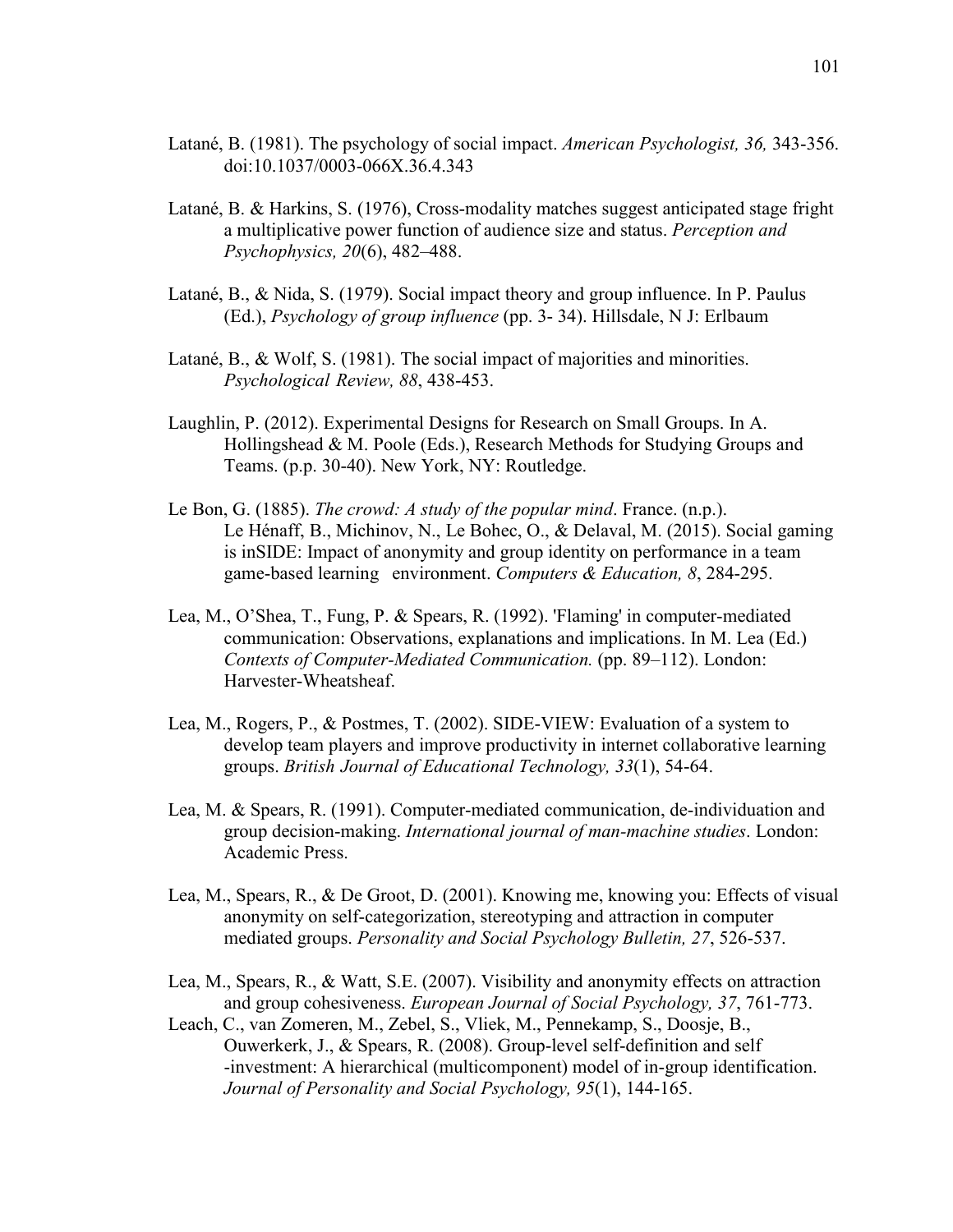- Leavitt, A. (2015). "This is a throwaway account": Temporary technical identities and perceptions of anonymity in a massive online community. *18th ACM Conference on Computer Supported Cooperative Work and Social Computing*, 317–327.
- Lee, D., Stajkovic, A., & Sergent, K. (2016). A field examination of the moderating role of group trust in group efficacy formation. *Journal of Occupational and Organizational Psychology, 89*(4), 856-876.
- Lee, E. (2004). Effects of visual representation on social influence in computer-mediated communication experimental tests of the social identity model of deindividuation effects. *Human Communication Research, 30*(2), 234-259.
- Lee, E. J. (2008). When are strong arguments stronger than weak arguments? -deindividuation effects on message elaboration in computer-mediated communication. *Communication Research, 35*(5), 646-665.
- Lee, E., & Jang, Y. J. (2010). What do others' reactions to news on Internet portal sites tell us? Effects of presentation format and readers' need for cognition on reality perception. *Communication Research, 37*, 825–846.
- Lepperd, T. (Eds.). (2018). *Official baseball rules.* (n.p.): Office of the Commissioner of Baseball
- Lester, R. E. (1987). Organizational culture, uncertainty reduction, and the socialization of new organizational members. In S. Thomas (Ed.), *Culture and communication: Methodology, behavior, artifacts, and institutions.* (pp. 105–113). Norwood, NJ: Ablex.
- Leonard, L., & Toller, P. (2012). Speaking ill of the dead: Anonymity and communication about suicide on MyDeathSpace.com. *Communication Studies, 63*(4), 387–404.
- Leonardelli G., & Lewin Loyd, D. (2016). Optimal Distinctiveness Signals Membership Trust *Personality and Social Psychology Bulletin, 42*(7), 843-854.
- Leonardelli G., Toh S. (2015). Social categorization in intergroup contexts: Three kinds of self-categorization. *Social & Personality Psychology Compass, 9*, 69-87.
- Leonardelli, G., Pickett, C., & Brewer, M. (2010). Optimal distinctiveness theory: A framework for social identity, social cognition, and intergroup relations. In M. Zanna & J. Olson (Eds.). *Advances in experimental social psychology*, 43, Amsterdam: Ellsevier.
- Levine, J., & Moreland, R. (1990). Progress in small group research. *Annual Review of Psychology, 41*, 585–634.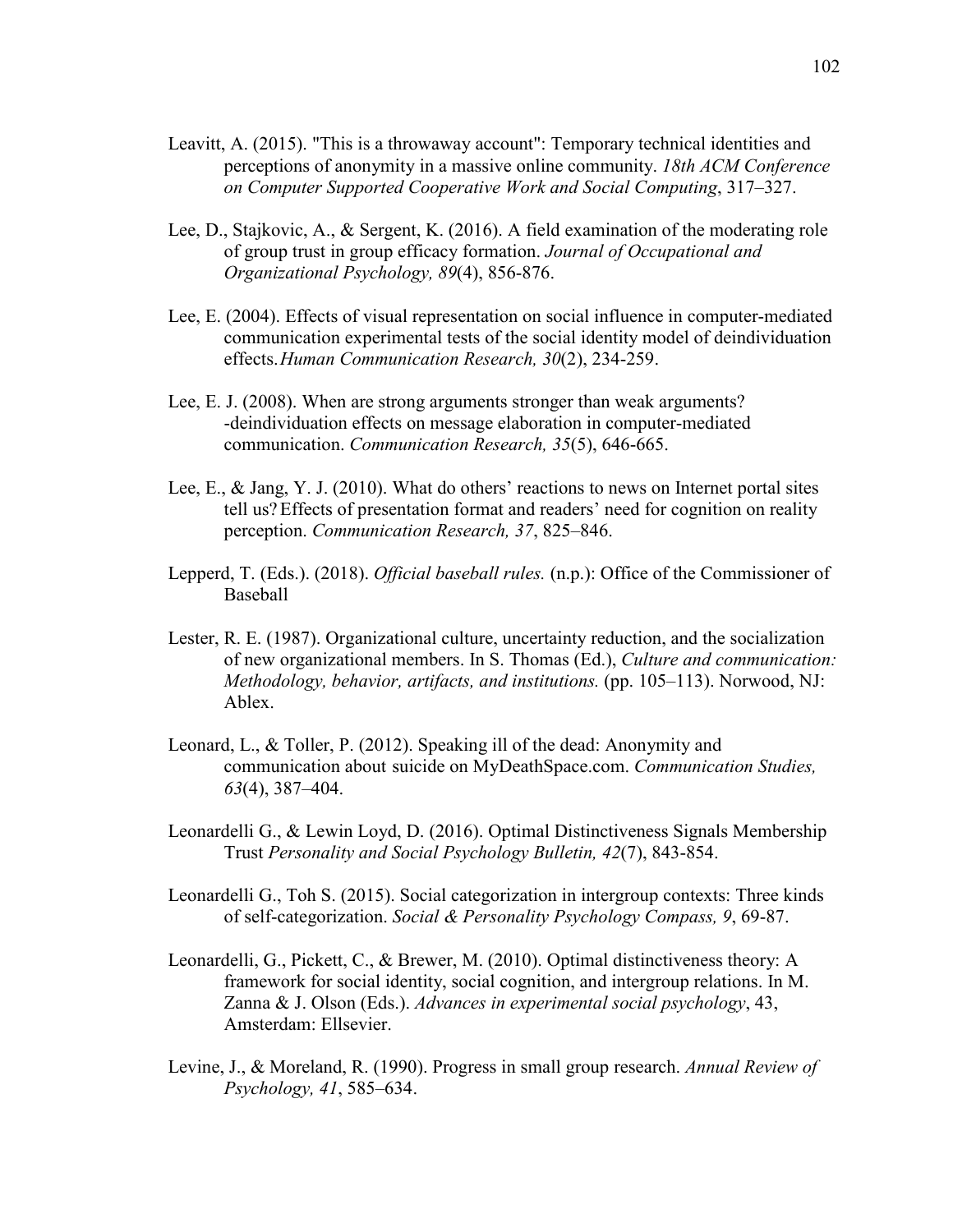- Lichacz, F.M., Partington, J.T. (1996). Collective efficacy and true group performance. *International Journal of Sport Psychology, 29*, 146-158.
- Liu, J., Li, C., Carcioppolo, N., & North, M. (2016). Do our Facebook friends make us feel worse? A study of social comparison and emotion. *Human Communication Research, 42*, 619–640.
- Lockton, D., Harrison, D., & Stanton, N. (2008). Making the user more efficient: Design for sustainable behaviour. *International journal of sustainable engineering, 1*(1), 3-8.
- Loi, R., Chan, K., Lam, L. (2013). Leader–member exchange, organizational identification, and job satisfaction: A social identity perspective. *Journal of Occupational and Organizational Psychology, 87*(1), 42-61.
- Lyubomirsky, S., & Ross, L. (1997). Hedonic consequences of social comparison: A contrast of happy and unhappy people. *Journal of Personality and Social Psychology, 73*(6), 1141-1157. doi:10.1037/0022-3514.73.6.1141
- Marmo, J. (2013) Applying social cognitive theory to develop targeted messages: college students and physical activity. *Western Journal of Communication, 77*(4), 444 -465.
- McComb, M. (1995). Becoming a travelers aid volunteer: Communication in socialization and training. *Communication Studies, 46*, 297–316.
- McLeod, P. L., Baron, R. S., Marti, M. W., & Yoon, K. (1997). The eyes have it: Minority influence in face-to-face and computer-mediated group discussion. *Journal of Applied Psychology, 82*, 706–718.
- Meleady, R., Hopthrow, T., & Crisp, R. (2013). The group discussion effect: Integrative processes and suggestions for implementation. *Personality and Social Psychology Review, 17*(1), 56-71.
- Metzger, M., Flanagin, A., & Medders, R. (2010). Social and heuristic approaches to credibility evaluation online. *Journal of Communication, 60*, 413–439.
- Mir, I. & Zaheer, A. (2012). Verification of social impact theory claims in social media context. Internet Banking Commerce, 17, 1.
- Moscovici, S. (1980). Toward a theory of conversion behavior. *Advances in Experimental Social Psychology, 13*, 209-239.
- Moore, M. J., Nakano, T., Enomoto, A., & Suda, T. (2012). Anonymity and roles associated with aggressive posts in an online forum. *Computers in Human Behavior, 28*, 861–867.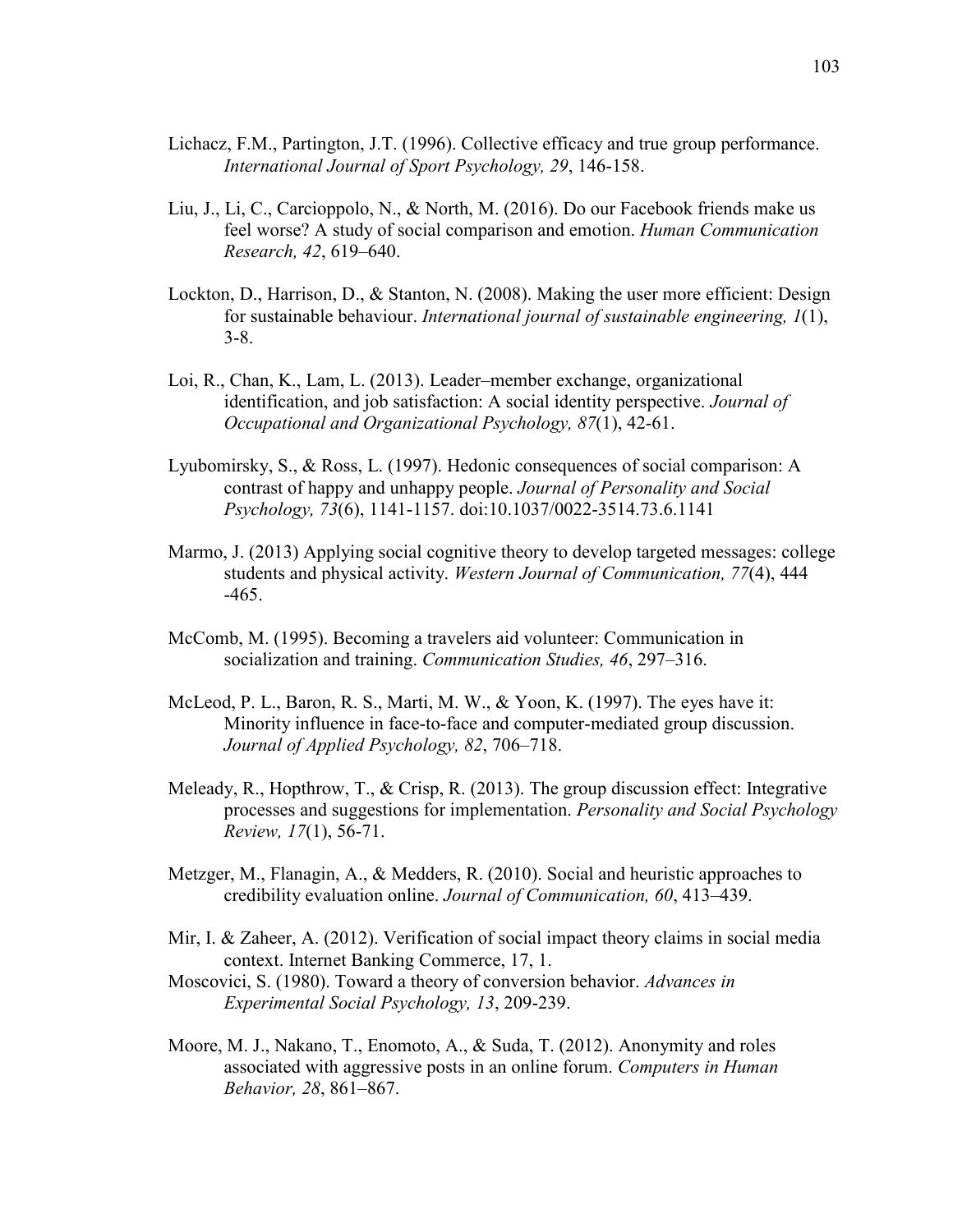- Muscanell, N., Guadagno, R., & Murphy, S. (2014). Weapons of influence misused: A social influence analysis of why people fall prey to internet scams. *Social and Personality Psychology Compass, 8*(7), 388–396.
- Natvig, D., & Stark, N. (2016). A project team analysis using Tuckman's model of small group development. *Journal of Nursing Education, 55*(12), 675-681.
- Nettle, D. (1999). Using social impact theory to simulate language change. *Lingua, 108*(2), 95-117.
- Nowak, A., Szamrej, J., & Latané, B. (1990). From private attitude to public opinion: A dynamic theory of social impact. *Psychological Review, 97*(3), 362-376.
- O'Sullivan, P. B., & Flanagin, A. J. (2003). Reconceptualizing 'flaming' and other problematic messages. *New Media & Society, 5*, 69–94.
- Oliveira, D., Rocha, H., Yang, H., Ellis, D., Dommaraju, S., Muradoglu, M., Weir, D., Soliman, A., Lin, T., & Ebner, N. (2017). Dissecting spear phishing emails for older vs young adults: On the interplay of weapons of influence and life domains in predicting susceptibility to phishing. *Proceedings of the 2017 CHI Conference on Human Factors in Computing Systems*, 6412-6424.
- Pahl, S., Eiser, J., & White, M. (2009). Boundaries of self-positivity: The effect of comparison focus in self-friend comparisons. *The Journal of Social Psychology, 149*(4), 413–424. doi:10.3200/SOCP.149.4.413-424
- Perloff, R. (2017). *The dynamics of persuasion communication and attitudes in the 21st century* (6th ed.)*.* NY, New York: Routledge
- Perez-Vega, R., Waite, K., & O'Gorman, K. (2016). Social impact theory: An examination of how immediacy operates as an influence upon social media interaction in Facebook fan pages. *The Marketing Review, 16*(3), 299-321.
- Poole, M. S. (1983). Decision development in small groups III: A multiple sequence model of group decision development. *Communication Monographs, 50*, 321-341. doi:10.1080/03637758309390173
- Poole, M. S., & Roth, J. (1989a). Decision development in small groups IV: A typology of group decision paths. *Human Communication Research, 15*, 323-356. doi:10.1111/j.1468-2958.1989.tb00188.x
- Poole, M. S., & Roth, J. (1989b). Decision development in small groups V: A test of a contingency model. *Human Communication Research, 15*, 549-589. doi:10.1111/j.1468-2958.1989.tb00199.x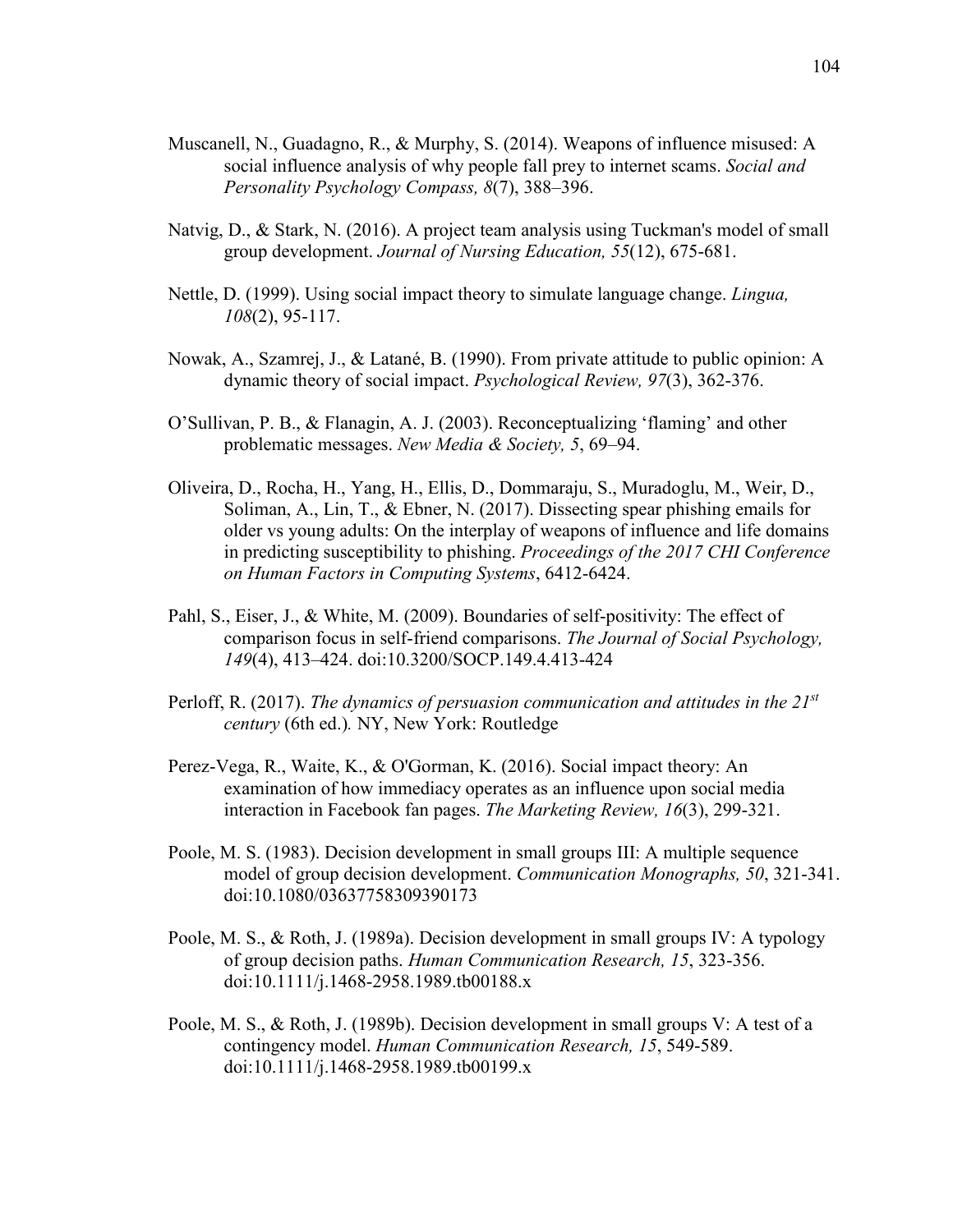- Postmes, T. (2007). The psychological dimensions of collective action, online. In A. N. Joinson, K. Y. A. McKenna, T. Postmes & U. Reips (Eds.), *Oxford handbook of internet psychology* (pp. 165-186). Oxford, UK: Oxford University Press.
- Postmes, T., & Brunsting, S. (2002). Collective action in the age of internet: Mass communication and online mobilization. *Social Science Computer Review, 20*, 290-301.
- Postmes, T., & Spears, R. (1998). Deindividuation and antinormative behavior: A meta analysis. *Psychological Bulletin*, *123*, 238–259.
- Postmes, T., Spears, R., & Lea, M. (2002). Intergroup differentiation in computer mediated communication: Effects of depersonalization. *Group Dynamics: Theory, Research, and Practice, 6*(1), 3-16.
- Postmes, T., Spears, R., Lee, A.T., & Novak, R.J. (2005). Individuality and social influence in groups: Inductive and deductive routes to group identity. *Journal of Personality and Social Psychology, 89*, 747-763.
- Postmes, T., Spears, R., Sakhel, K., & De Groot, D. (2001). Social influence in computer mediated groups: The effects of anonymity on social behavior. *Personality and Social Psychology Bulletin, 27*, 1243-1254.
- Postmes, T., Haslam, A., & Jans, L. (2013). A single litem measure of social identification: Reliability, validity, and utility. *British Journal of Social Psychology, 52*(4), 597-617.
- Postmes, T., Haslam, A., & Swaab, R. (2005). Social influence in small groups: An interactive model of social identity formation. *European Review of Social Psychology, 16*(1), 1-42.
- Prentice-Dunn, S., & Rogers, R. W. (1980). Effects of deindividuating situational cue and aggressive models on subjective deindividuation and aggression. *Journal of Personality and Social Psychology, 39*, 104–113. doi:10.1037//0022- 3514.39.1.104
- Prentice-Dunn, S., & Rogers, R. W. (1982). Effects of public and private self-awareness on deindividuation and aggression. *Journal of Personality and Social Psychology, 43*, 503-513. doi:10.1037/0022-3514.43.3.503
- Prentice-Dunn, S., & Rogers, R. W. (1989). *Deindividuation and the self-regulation of behavior*. Hillsdale, NJ: Lawrence Erlbaum Associates Inc.
- Quandt, T., & Festl, R. (2017). Cyberhate. In C. Hoffner & P. Rössler (Eds.) *The International Encyclopedia of Media Effects*. Oxford: Wiley-Blackwell.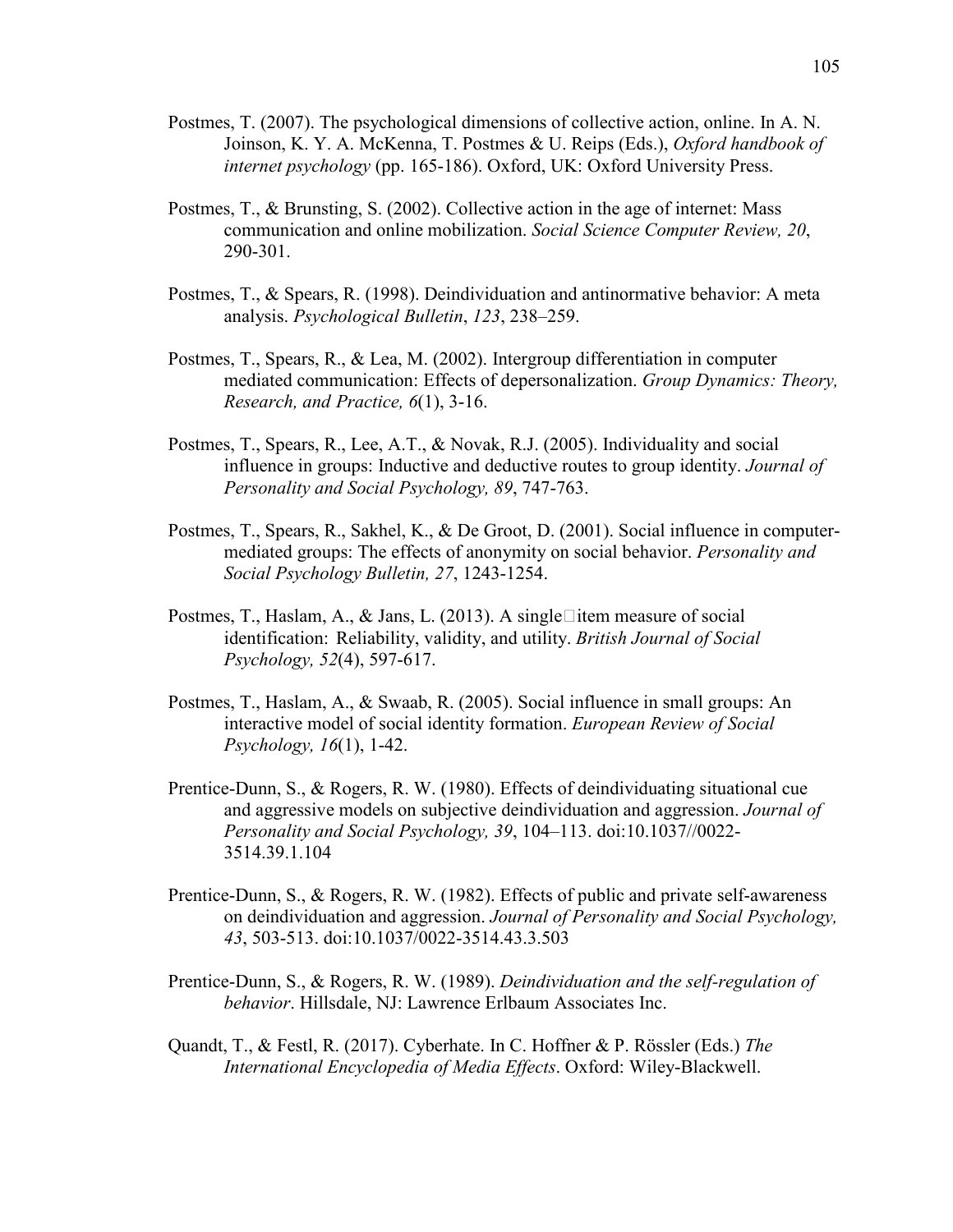- Rains, S. A., & Scott, C. R. (2007). To identify or not to identify: A theoretical model of receiver responses to anonymous communication. *Communication Theory, 17*, 61–91.
- Rapee, R., & Heimberg, R. (1997). A cognitive-behavioral model of anxiety in social phobia. *Behaviour research and therapy, 35*(8), 741–756.
- Reicher, S. (1982). The determination of collective behavior. In H. Tajfel (Ed.), *Social identityand intergroup relations (pp. 41–83).* Cambridge: Cambridge University Press.
- Reicher, S. (1984). The St. Pauls' riot: An explanation of the limits of crowd action in terms of a social identity model. *European Journal of Social Psychology, 14*(1), 1-21.
- Reicher, S. (2001). The Psychology of Crowd Dynamics. In M. A. Hogg & R. S. Tindale (Eds.), *Blackwell handbook of social psychology: Group processes*. Oxford: Blackwell.
- Reicher, S., & Haslam, S. (2006). Rethinking the psychology of tyranny: The BBC Prision Study. *British Journal of Social Psychology, 45*, 1-40.
- Reicher, S., Spears, R., & Postmes, T. (1995). A social identity model of deindividuation phenomena. *European Review of Social Psychology, 6*, 161–198.
- Ren, Y., Harper, F. M., Drenner, S., Terveen, L., Kiesler, S., Riedl, J., & Kraut, R. E. (2012). Increasing attachment to online communities: Designing from theory. *MIS Quarterly, 36*(3), 841-864.
- Ren, Y. Q., Kraut, R., & Kiesler, S. (2007). Applying common identity and bond theory to design of online communities. *Organization Studies, 28*(3), 377-408.
- Roselli, R. J., & Brophy, S. P. (2006). Experiences with formative assessment in engineering classrooms. *Journal of Engineering Education, 95*, 311–324.
- Rosenthal, S. (2014). Detecting influencers in social media discussions. *XRDS: Crossroads, The ACM Magazine for Students, 21*(1), 40-45.
- Rösner, L., & Krämer, N. (2016). Verbal venting in the social web: Effects of anonymity and group norms on aggressive language use in online comments. Social Media + Society, 2(3), 1-13.
- Rowe I. (2015). Civility 2.0: A comparative analysis of incivility in online political discussion. *Information, Communication & Society, 18*, 121–138.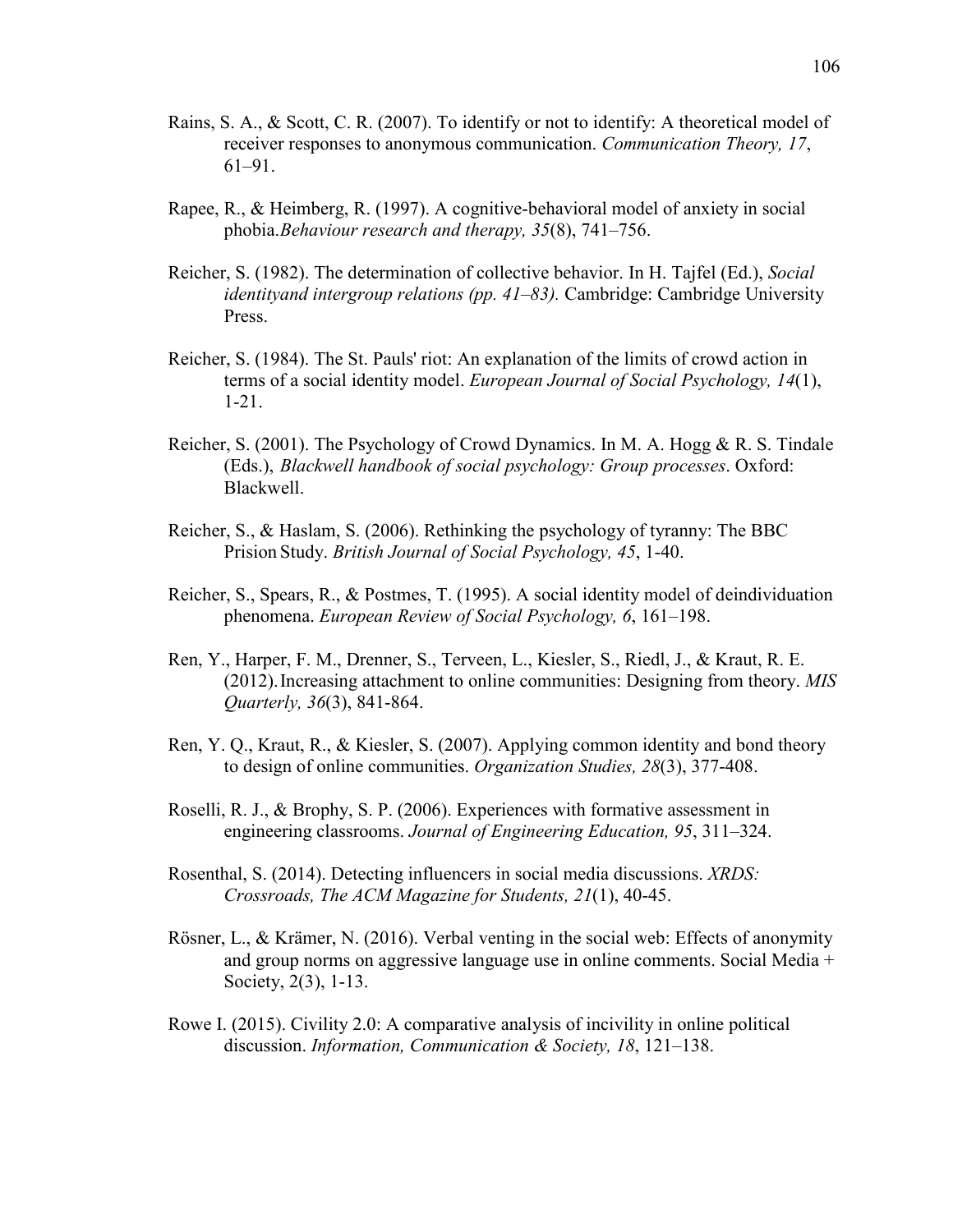- Rutter, D. R. (1984). *Looking and Seeing: The Role of Visual Communication in Social Interaction*. London: John Wiley.
- Rutter, D. R. (1987). *Communicating by Telephone*. Oxford: Pergamon Press. Sagioglou, C., & Greitemeyer, T. (2014). Facebook's emotional consequences: Why Facebook causes a decrease in mood and why people still use it. *Computers in Human Behavior, 35*, 359–363. doi:10.1016/j.chb.2014.03.003
- Salmivalli, C., Lagerspetz, K., & Björkqvist, K. (1996). Bullying as a group process: Participant roles and their relations to social status within the group. *Aggressive Behavior, 22*(1) 1-15.
- Salovey, P., & Rodin, J. (1984). Some antecedents and consequences of social comparison jealousy. *Journal of Personality and Social Psychology, 47*(4), 780 -792.
- Sanna, L., & Parks, C. (1997). Group research trends in social and organizational psychology: Whatever happened to intragroup research? *Psychological Science, 8*, 261–267.
- Santana A. D. (2014). Virtuous or vitriolic: The effect of anonymity on civility in online newspaper reader comment boards. *Journalism Practice, 8*, 18-33.
- Schweiger, D. M., & Sandberg, W. R. (1989). The utilization of individual capabilities in group approaches to strategic decision-making. *Strategic Management Journal, 10*, 31-43.
- Scott, C. (2013). *Anonymous agencies, backstreet businesses, and covert collectives rethinking organizations in the 21st century*. Stanford, CA: Stanford University Press.

Scott, C. R., & Rains, S. A. (2005). Anonymous communication in organizations: Assessing use and appropriateness. *Management Communication Quarterly, 19*, 157– 197.

- Scott, C. R., Rains, S. A., & Haseki, M. (2011). Anonymous communication: Unmasking findings across fields. In C. T. Salmon (Ed.), *Communication Yearbook 35* (pp. 299-340). New York, NY: Routledge.
- Sedikides, C. & Brewer, M. (Eds.). (2001). *Individual Self, Relational Self, Collective Self*. New York, NY: Routledge.
- Smith, L. G., & Postmes, T. (2011). The power of talk: Developing discriminatory group norms through discussion. *British Journal of Social Psychology, 50*(2), 193-215.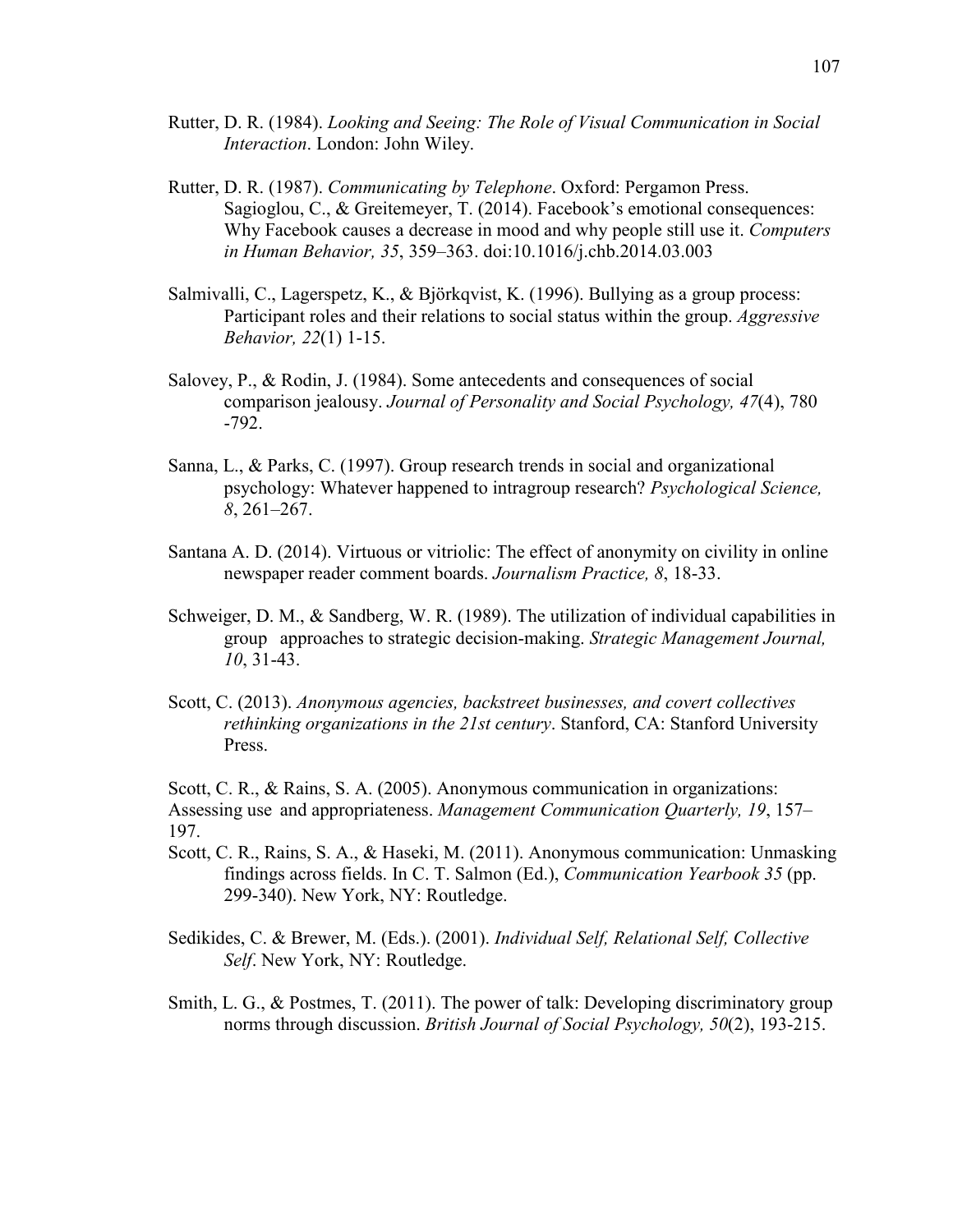- Snyder, J. (2004). Perceived anonymity and the role of self-disclosure in text-based computer interactions. *Conference Papers -- International Communication Association*, 1.
- Spears, R., & Lea, M. (1992). Social influence and the influence of the social in computer -mediated communication. In M. Lea (Ed.), *Contexts of computer-mediated communication* (pp. 30–65). Hemel Hempstead, England: Harvester Wheatsheaf.
- Spears, R., & Lea, M. (1994). Panacea or panopticon? The hidden power in computer -mediated communication. *Communication Research, 21*, 427–459.
- Spears, R., Postmes, T., Lea, M., & Wolbert, A. (2002). When are net effects gross products? The power of influence and the influence of power in computer mediated communication. *The Journal of Social Issues, 58*, 91-107.
- Spears, R., Lea, M., Corneliessen, R., Postmes, T., & Ter Haar, W. (2002). Computer mediated communication as a channel for social resistance: The strategic side of SIDE. *Small Group Research, 33*(5), 555.
- Spears, R., Lea, M., Postmes, T., & Wolbert, A. (2011). A SIDE look at computer mediated interaction: Power and the gender divide. In Z. Birchmeier, B. Dietz -Uhler, & G. Stasser (Eds.) *Strategic uses of social technology: An interactive perspective of social psychology.* (pp 16-39) Cambridge: Cambridge University Press.
- Spears, R., & Postmes, T. (2013). Group identity, social influence and collective action online: extensions and applications of the SIDE model. In S. Shyam (Eds.) *The Handbook of Psychology of Communication Technology*. Oxford: Blackwell.
- Stajano, F., & Wilson, P. (2011). Understanding scam victims: Seven principles for systems security. *Communication of the ACM, 54*(3), 70-75.
- Stapel, D. A. (2007). In the Mind of the Beholder: The Interpretation Comparison Model of Accessibility Effects. In D. A. Stapel & J. Suls (Eds.), *Assimilation and contrast in social psychology*. New York, NY, US: Psychology Press.
- Stein, W., Van Kleef, G.,Van Knippenberg, D., Hogg, M., Homan, A., & Moffitt, G. (2010). How intragroup dynamics affect behavior in intergroup conflict: The role of group norms, prototypicality, and need to belong. *Group Processes & Intergroup Relations, 13*, 779-794.
- Stutzman, F., Gross, R., & Acquisti, A. (2013). Silent listeners: The evolution of privacy and disclosure on Facebook. *Journal of Privacy and Confidentiality, 4*(2), 7-41. Suls, J. M. (1977). Gossip as social comparison. *Journal of Communication, 27*(1), 164-168.doi:10.1111/j.1460-2466.1977.tb01812.x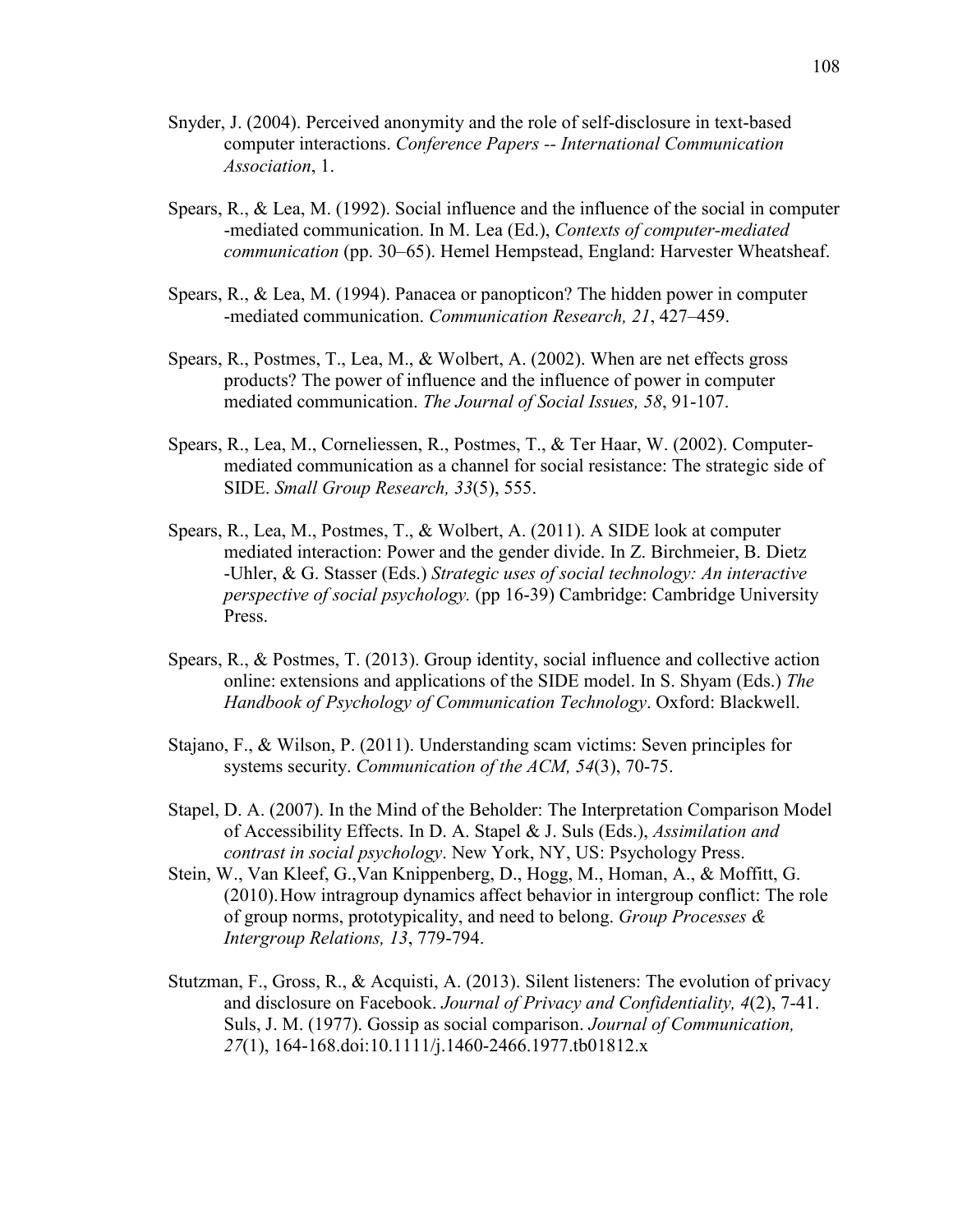- Suls, J. & Wheeler, L. (2012). Social comparison theory. In P. A. Van Lange, A. W. Kruglanski, & E. T. Higgins (Eds.) *Handbook of theories of social psychology: volume 1*. London: SAGE Publications Ltd
- Swaab, R., Postmes, T., van Beest, I., & Spears, R. (2007). Shared cognition as a product of, and precursor to, shared identity in negotiations. *Personality and Social Psychology Bulletin*, *33*, 187–199.
- van Swol, L. (2009). Discussion and perception of information in groups and judge advisor systems. *Communication Monographs, 76*(1), 99-120.
- Tajfel, H., & Turner, J. (1979). An integrative theory of intergroup conflict. In W.G. Austin & S. Worchel (Eds.), *The social psychology of intergroup relations* (pp. 33-47). Monterey, CA: Brooks/Cole.
- Tanis, M., & Postmes, T. (2007). Two faces of anonymity: Paradoxical effects of cues to identity in CMC. *Computers in Human Behavior*, *23*, 955-970.
- Tang, W. Y., & Fox, J. (2016). Men's harassment behavior in online video games: Personality traits and game factors. *Aggressive Behavior, 42*(6), 513-521.
- Teboul, J. B. (1994). Facing and coping with uncertainty during organizational encounter. *Management Communication Quarterly, 8*, 190–224.
- Tesser, A. (1988). Toward a self-evaluation maintenance model of social behavior. In L. Berkowitz (Ed.), *Advances in Experimental Social Psychology*. New York: Academic Press.
- Thomas, E., Smith, L., McGarty, C., & Postmes, T. (2015). Constructing social identity.  *International Review of Social Psychology*, *23*, 17-55.
- Thomas, E. Mavor, K., McGarty, M., (2012). Social identities facilitate and encapsulate action-relevant constructs: A test of the social identity model of collective action*. Group Processes and Intergroup Relations*, *15*(1), 75-88.
- Treadwell, T., Lavertue, N., Kumar, K., & Veeraraghavan, V., (2001). The group cohesion scale-revised: Reliability and validity. *The International Journal of Action Methods*, *54*(1), 3-11.
- Tseng, S., Chen, C., Yu, J., & Wang, Y. (2014). Applying the agent-based social impact theory model to the bullying phenomenon in K-12 classrooms. *Simulation, 90*(4), 425-437.
- Tuckman, B. (1965). Developmental sequence in small groups. *Psychological Bulletin*, *63*(6), 384-399.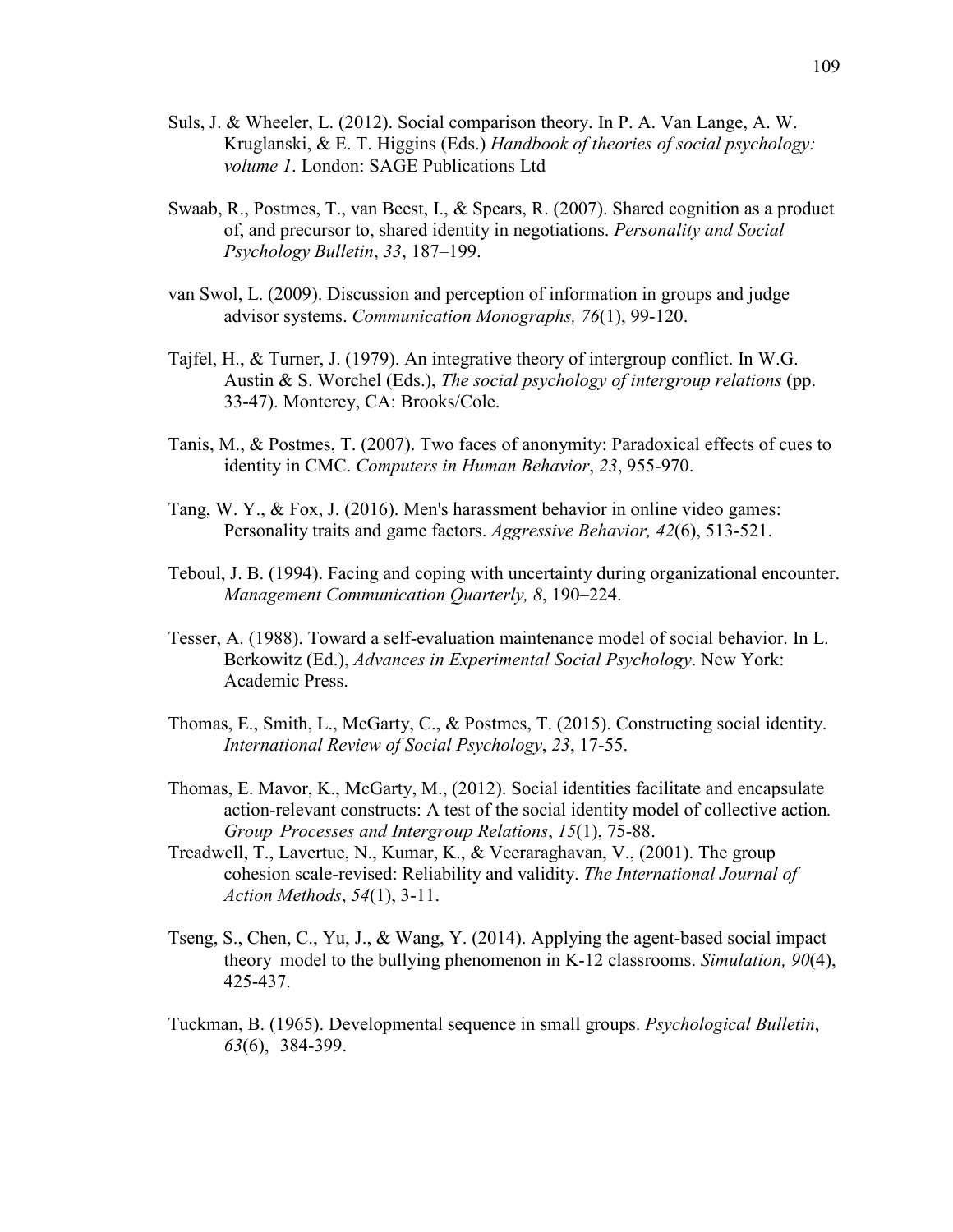- Tuckman, B. & Jensen, M. (1977). Stages of small-group development revisited. *Group & Organization Management, 2,* 419-427.
- Uhrich, S. & Tombs, A. (2014). Retail customers' self-awareness: The deindividuation effects of others. *Journal of Business Research*. 67. 1439–1446. 10.1016/j.jbusres.2013.07.023.
- Vilanova, F., Beria, F., Costa, A., & Koller, S. (2017). Deindividuation: From Le Bon to the social identity model of deindividuation effects*. Cogent Psychology*, *4*(1).
- Walther, J., & Bazarova, N. (2008). Validation and application of electronic propinquity theory to computer-mediated communication in groups. *Communication Research, 35*(5), 622-645.
- Walther, J. B., DeAndrea, D., Kim, J., & Anthony, J. (2010). The influence of online comments on perceptions of anti-marijuana public service announcements on Youtube. *Human Communication Research, 36*, 469–492.
- Williams, K., Harkins, S., & Latané, B. (1981). Identifiability as a deterrant to social loafing: Two cheering experiments. *Journal of Personality and Social Psychology, 40*(2), 303-311.
- Wills, T. (1981) Downward comparison principles in social psychology. *Psychological Bulletin, 90,* 245-271.
- Wittenbaum G. M. (1998). Information sampling in decision-making groups: The impact of members' task relevant status. *Small Group Research, 29*, 29–57
- Wittenbaum G. M. (2000). The bias toward discussing shared information: Why are high status members immune? *Communication Research, 27*, 27–379.
- Wittenbaum G. M., & Bowman J. M. (2004). A social validation explanation for mutual enhancement. *Journal of Experimental Social Psychology, 40*, 40–169.
- Wittenbaum, Hollingshead, A., & Botero, I. (2004). From cooperative to motivated information sharing in groups: Moving beyond the hidden profile paradigm. *Communication Monographs, 71*(3), 286–310.
- Wittenbaum G. M., Hubbell A. P., & Zuckerman C. (1999). Mutual enhancement: Toward an understanding of the collective preference for shared information. *Journal of Personalityand Social Psychology, 77*, 77–967.
- Wittenbaum, G., & Moreland, R. (2008). Small-group research in social psychology: Topics and trends over time. *Social and Personality Psychology Compass, 2*(1), 187-203.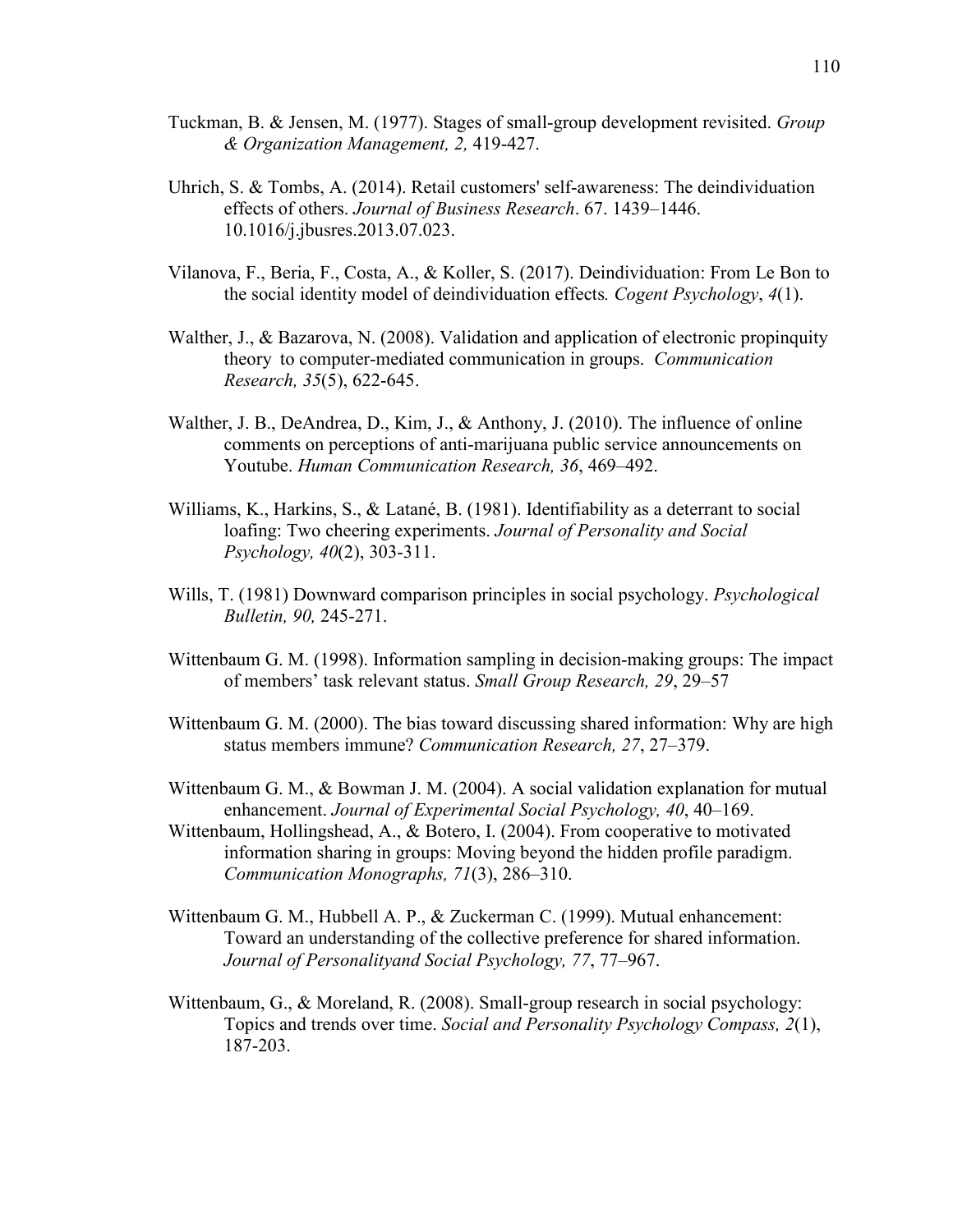- Wheeler, L., Martin, R., & Suls, J. (1997). The Proxy social comparison model for selfassessment of ability. *Personality and Social Psychology Review, 1*, 54–61.
- Wheeler, L., & Miyake, K. (1992). Social comparisons in everyday life. *Journal of Personality and Social Psychology, 62*, 760–773.
- Wolf, S., & Latané, B. (1983). Minority and majority influences on restaurant preferences. *Journal of Personality and Social Psychology, 45*, 282-292.
- Yilmaz, G., & Peña, J. (2014). The influence of social categories and interpersonal behaviors on future intentions and attitudes to form subgroups in virtual teams. *Communication Research, 41*(3), 333-352.
- Zanin, A., Hoelscher, C., & Kramer M. (2016). Extending symbolic convergence theory: A shared identity perspective of a team's culture. *Small Group Research, 47*(4), 438-472
- Zimbardo, P. (1969). The human choice: Individuation, reason, and order versus deindividuation, impulse, and chaos. In W. D. Arnold & D. Levine (Eds.), *Nebraska Symposium on Motivation*, (pp. 237-307). Lincoln: University of Nebraska.
- Zimbardo, P. (1971). The Stanford prison experiment: A simulation study of the psychology of imprisonment. [Pdf] *Stanford University, Stanford Digital Repository*, Stanford.
- van Zomeren, M., Spears, R., Fischer, A., and Leach, C. (2004). Put your money where your mouth is! Explaining collective action tendencies through group-based anger and group efficacy. *Journal of Personality and Social Psychology, 87*(5), 649-664.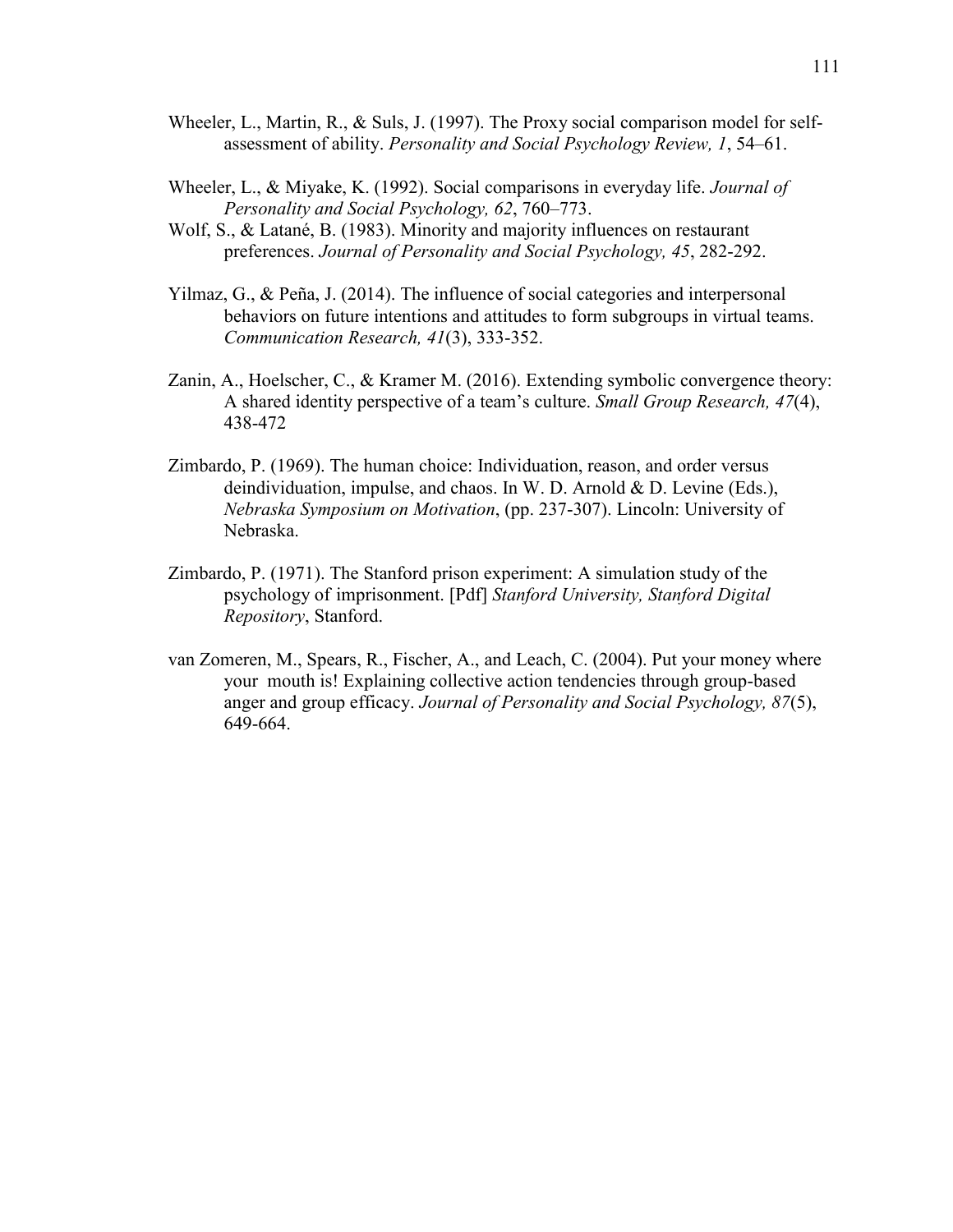## Appendix A

Text for recruitment message posted to Facebook:

Hello everyone,

I am recruiting participants for a thesis researching small group formation. Participation in this study will entail completion of the attached survey, participation in an online group for approximately thirty minutes, and completion of another survey. If you are interested and aged 18 or over, please complete the attached survey. Thank you!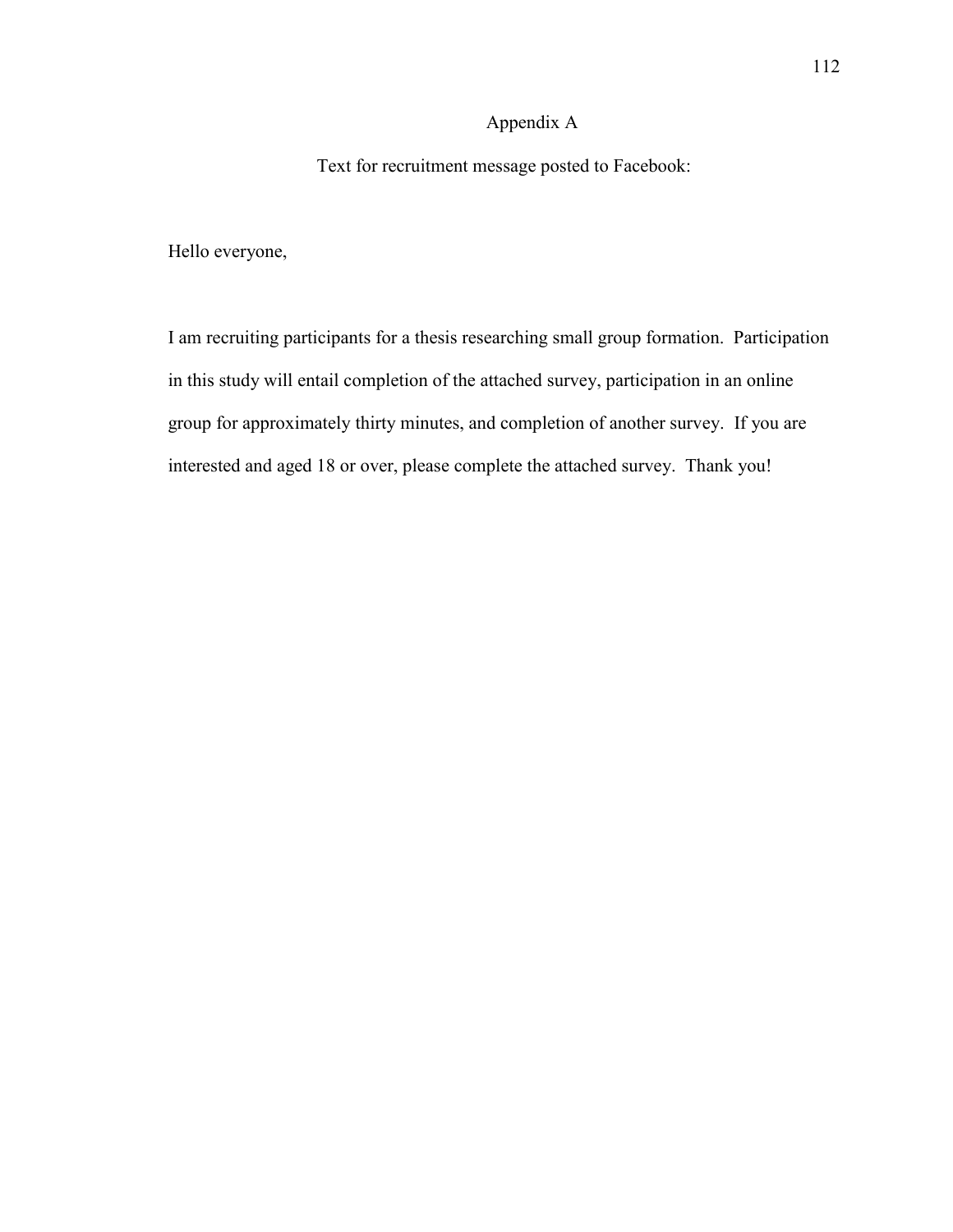## Appendix B

Please select a color from the following options:

1. Blue

- 2. Red
- 3. Green
- 4. Yellow

Please select a color from the following options:

- 1. Purple
- 2. Orange
- 3. Brown
- 4. Pink

Please select a color from the following options:

- 1. Violet
- 2. Teal
- 3. Black
- 4. White

Please select a color from the following options:

- 1. Silver
- 2. Gold
- 3. Grey
- 4. Indigo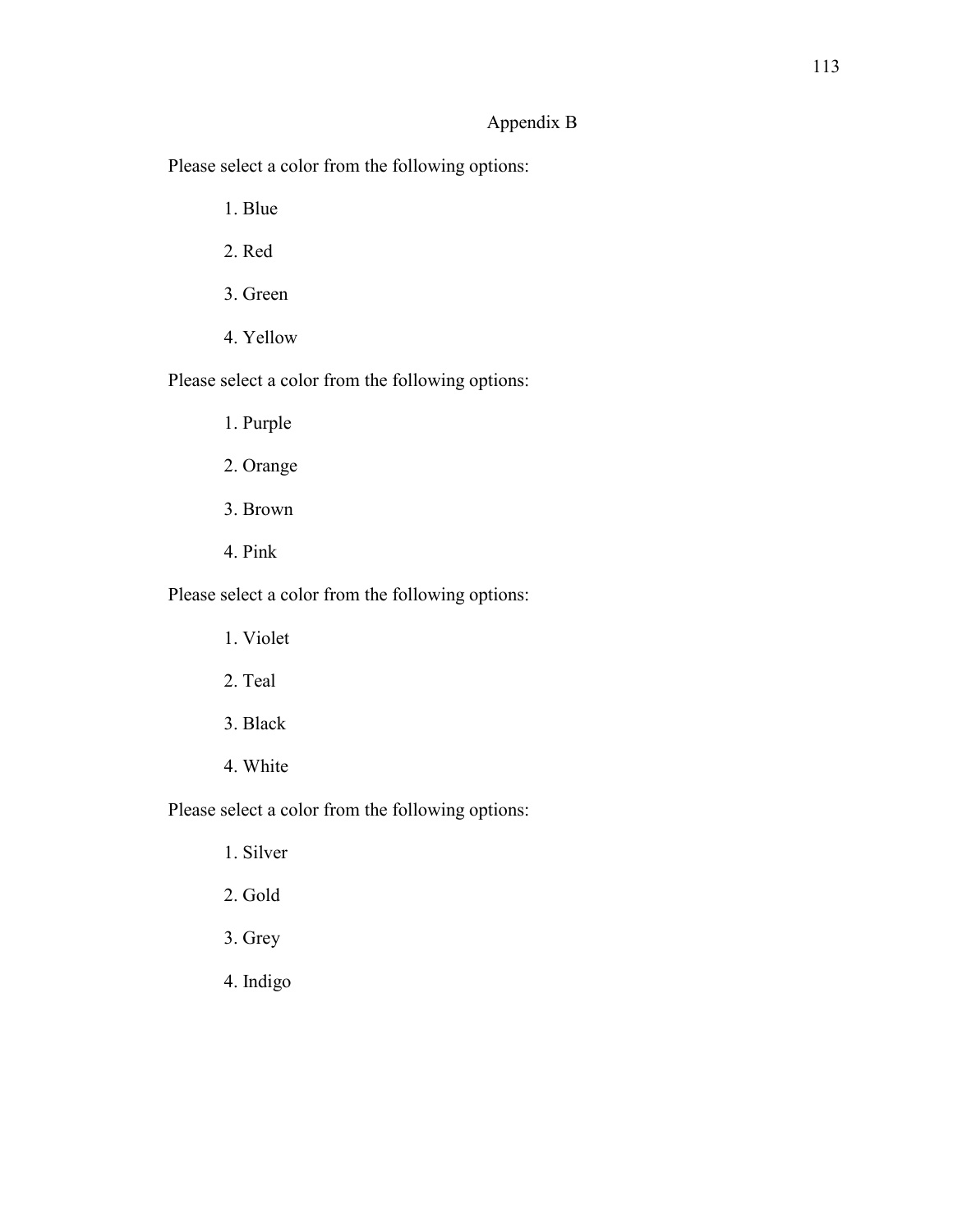#### Appendix C

 Thank you for agreeing to participate in this study. This study is an examination of group bonding. You will be sorted into groups based on your color preferences, although it is unlikely that every member of the group gave the same answer to each question.

 Once in your group, please engage in a discussion of the guidelines, traits, and ideals you would like your group to follow along with your fellow members. As you do so, please maintain a civil and respectful discussion. Keep in mind that the manner in which you discuss and resolve these issues is also likely to become the standard way your group discusses other issues. At the end of this discussion, your group needs to come up with a minimum of three rules for members to follow. You may have more than three rules. There is also no restriction or emphasis on what rules you devise.

 However, it is important that as you discuss these guidelines, traits, and ideals you consider and involve your individual experiences. Groups bond best when members feel comfortable expressing their individuality.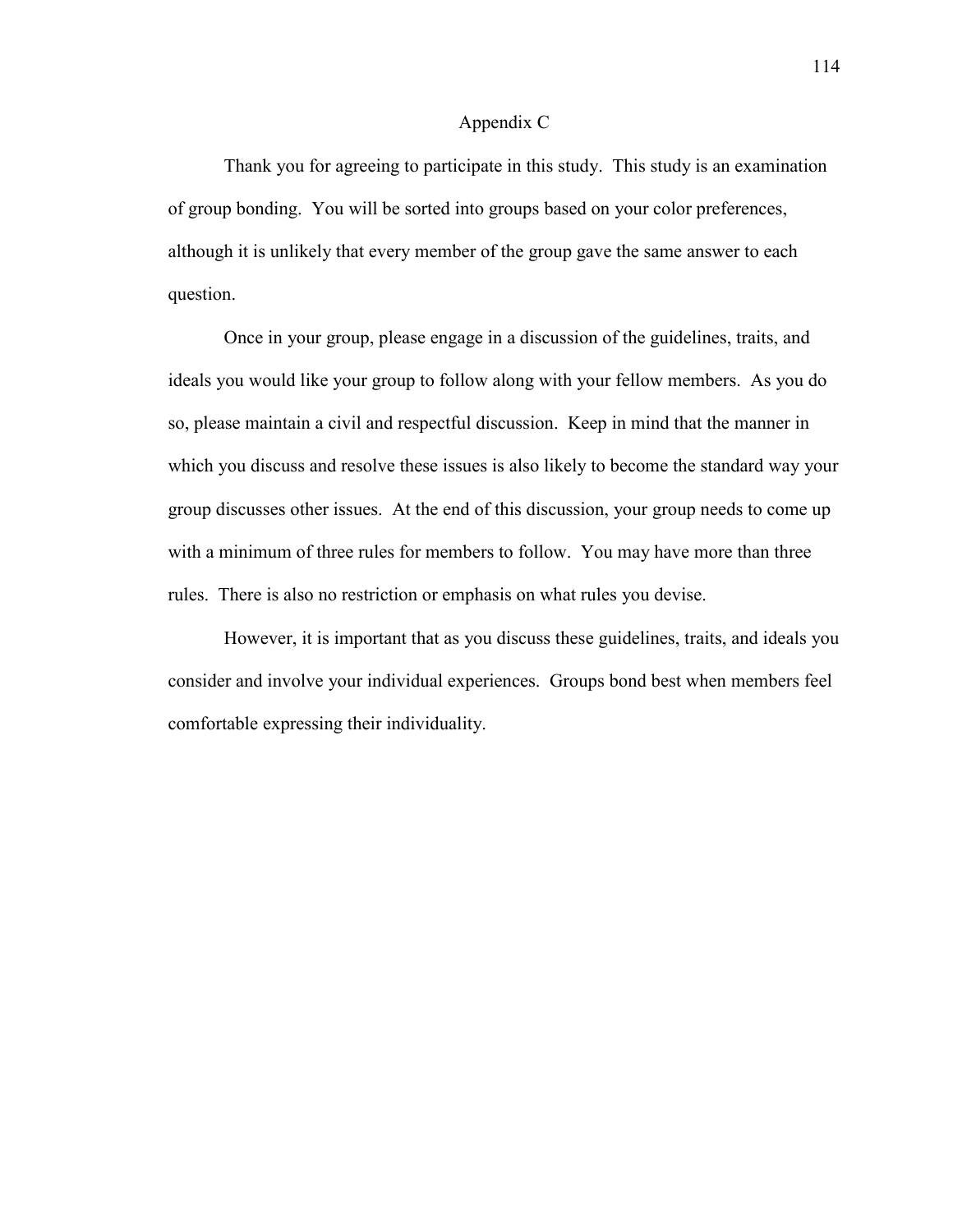#### Appendix D

#### Stag Hunt

 Your group will now participate in a game. The winner of the game is the player with the most points after the last of four rounds. In the event of a tie, multiple players win.

Each player will secretly receive an identity via private message indicating your in-game identity as Player A, B, or C. Note that the order is random and does not correspond to member's identities. Once you receive your in-game identity, please read the following instructions.

You are a group of hunters tracking a stag in the woods. However, hunting a stag is difficult work and requires the cooperation of your entire group. If all players decide to hunt the stag you will all receive three points. But you can only catch the stag if everyone participates, if less than three players hunt the stag then the stag escapes and everyone who attempted to hunt the stag will receive nothing.

Fortunately, the woods are also full of rabbits. Rabbits are worth one point. But rabbits do not require as much work as the stag and any player can catch a rabbit alone. If you choose to pursue the rabbit, you will receive one point no matter what any other players decide. Regardless of other player's decisions, anyone who decides to hunt a rabbit will receive one point.

Each hunter decides what game to pursue individually and in secret. Once each hunter decides, everyone will submits his or her decisions secretly. After everyone submits his or her decision, all players reveal their decisions and receive the rewards for any successful hunt(s).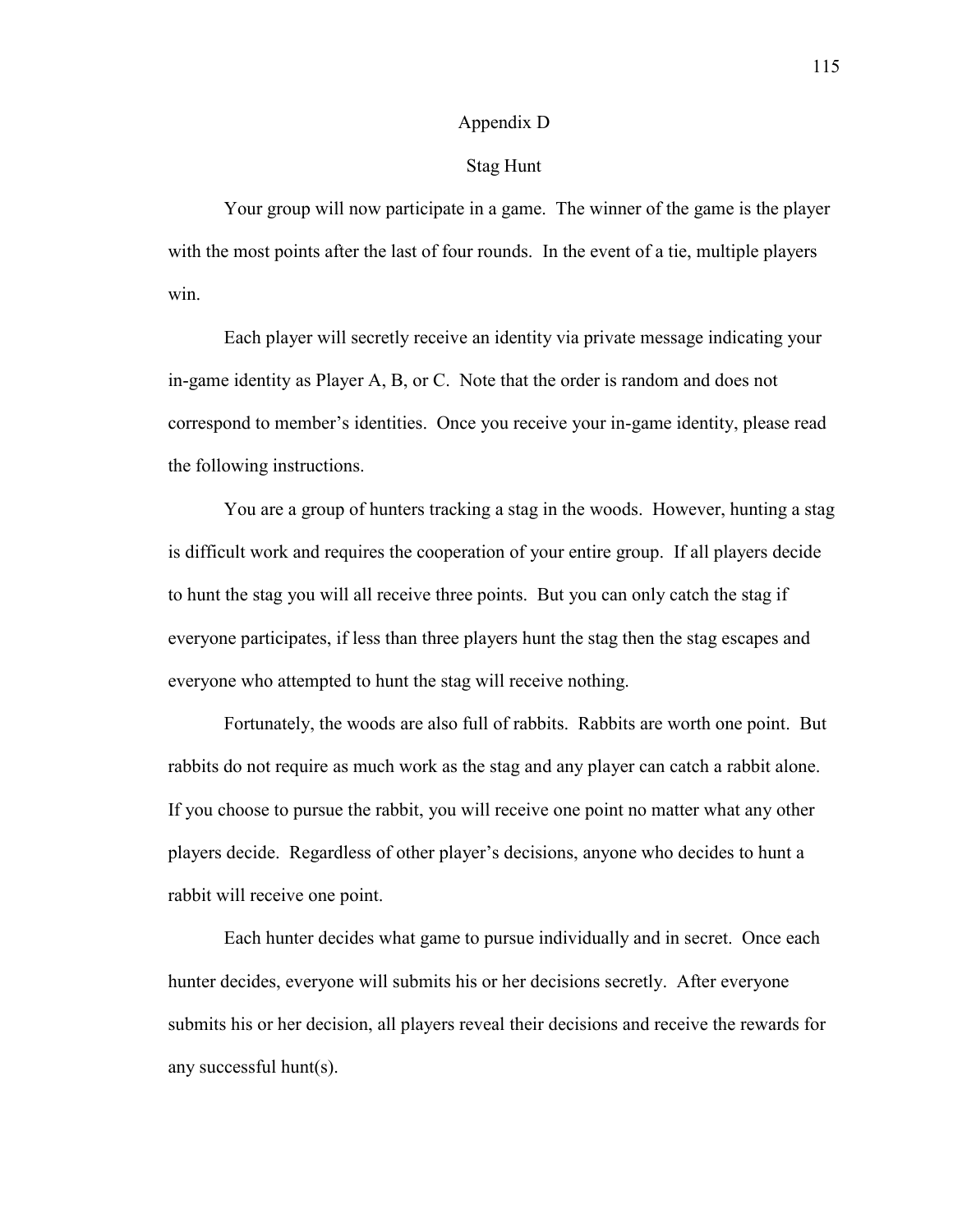Throughout the game, and before you make a final decision, you may engage in discussion with your fellow group members.

#### Appendix E

Thank you for agreeing to participate in this study. This study is an examination of group bonding. You will be sorted into groups based on your color preferences, although it is unlikely that every member of the group gave the same answer to each question.

 Once in your group, please engage in a discussion of the guidelines, traits, and ideals you would like your group to follow along with your fellow members. As you do so, please maintain a civil and respectful discussion. Keep in mind that the manner in which you discuss and resolve these issues is also likely to become the standard way your group discusses and resolves other issues. At the end of this discussion, your group needs to come up with a minimum of three rules for members to follow. You may have more than three rules. During the game, your identities will be obscured and players will be anonymous. As a result, while you are free to devise any rules you deem appropriate, you may not impose rules that require members to reveal their identities publicly. You may also wish to consider that players will be anonymous when creating rules, as this may prevent you from enforcing rules.

 However, it is important that as you discuss these guidelines, traits, and ideals you consider and involve your individual experiences. Groups bond best when members feel comfortable expressing their individuality.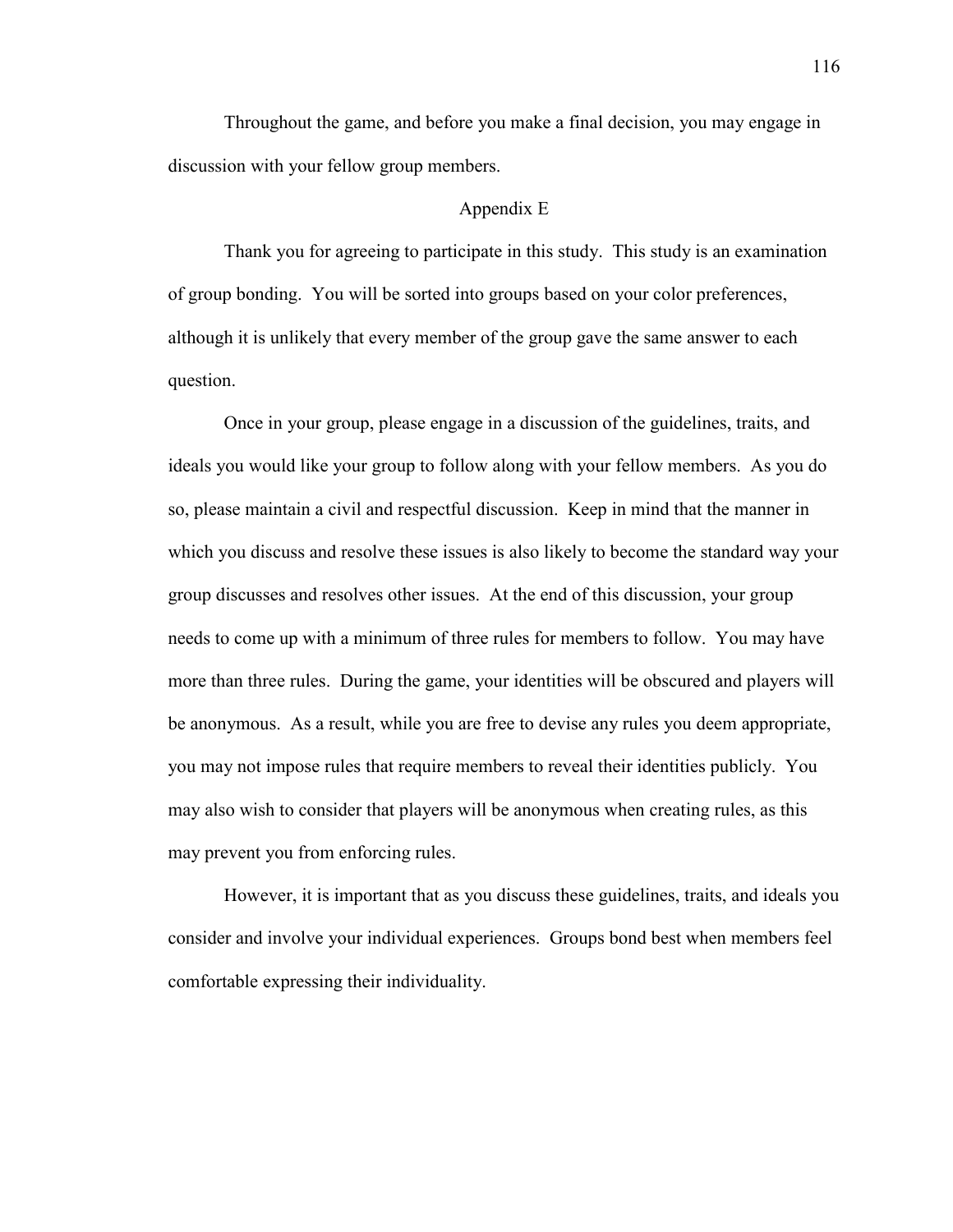### Appendix F

#### Stag Hunt

 Your group will now participate in a game. The winner of the game is the player with the most points after the last of four rounds. In the event of a tie, multiple players win.

Each player will secretly receive an identity via private message indicating your in-game identity as Player A, B, or C. Note that the order is random and does not correspond to member's identities. Once you receive your in-game identity, please read the following instructions.

 You are a group of hunters tracking a stag in the woods. However, hunting a stag is difficult work and requires the cooperation of your entire group. If all players decide to hunt the stag you will all receive three points. But you can only catch the stag if everyone participates, if less than three players hunt the stag then the stag escapes and everyone who attempted to hunt the stag will receive zero points.

Fortunately, the woods are also full of rabbits. Rabbits are worth one point. But rabbits do not require as much work as the stag and any player can catch a rabbit alone. If you choose to pursue the rabbit, you will receive one point no matter what any other players decide. Regardless of other player's decisions, anyone who decides to hunt a rabbit will receive one point.

Each hunter decides what game to pursue individually and in secret. Once each hunter decides, everyone will submits his or her decisions secretly. After everyone submits his or her decision, all players reveal their decisions and receive the rewards for any successful hunt(s).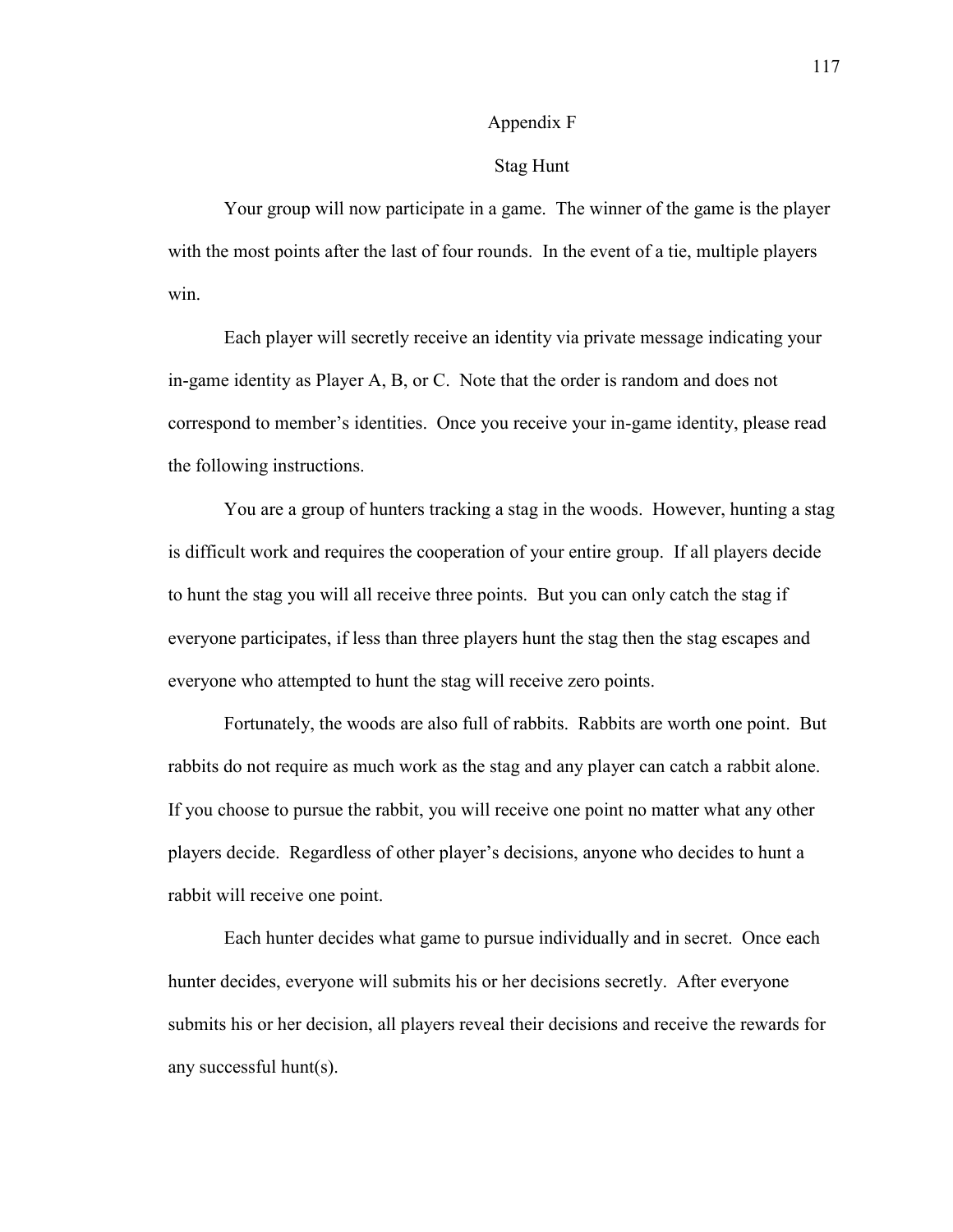Throughout the game, you may engage in discussion with your fellow group members through the chat box.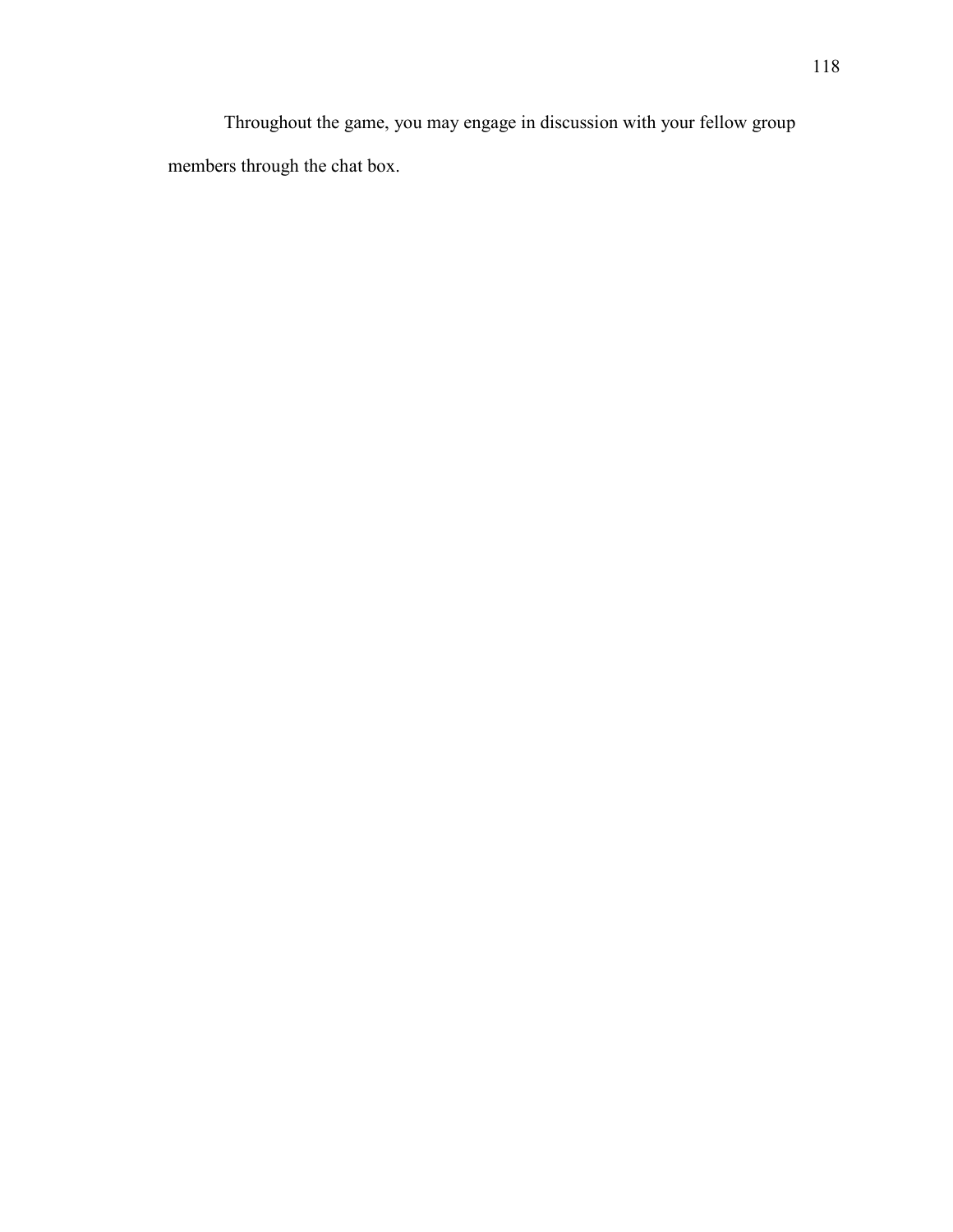# Appendix G

|                                                                                   |  |                |                |                |                |               |        | Please complete the following survey by circling a number below each question. |  |  |
|-----------------------------------------------------------------------------------|--|----------------|----------------|----------------|----------------|---------------|--------|--------------------------------------------------------------------------------|--|--|
| 1. I have a lot in common with the average person in my group.                    |  |                |                |                |                |               |        |                                                                                |  |  |
| Strongly disagree $1 \t 2 \t 3$                                                   |  |                |                | $\overline{4}$ |                | $5 \t 6 \t 7$ |        | Strongly                                                                       |  |  |
| Agree                                                                             |  |                |                |                |                |               |        |                                                                                |  |  |
| 2. There are positive relationships among the group members.                      |  |                |                |                |                |               |        |                                                                                |  |  |
| Strongly disagree $1 \t 2 \t 3$                                                   |  |                |                | $\overline{4}$ |                | $5 \t 6 \t 7$ |        | Strongly                                                                       |  |  |
| Agree                                                                             |  |                |                |                |                |               |        |                                                                                |  |  |
| 3. I do not feel a part of the group's activities.                                |  |                |                |                |                |               |        |                                                                                |  |  |
| Strongly disagree $1 \t 2$                                                        |  |                |                | $3 \t 4$       |                | 5 6 7         |        | Strongly                                                                       |  |  |
| Agree                                                                             |  |                |                |                |                |               |        |                                                                                |  |  |
| 4. Problem solving processes would be disrupted if one or two members are absent. |  |                |                |                |                |               |        |                                                                                |  |  |
| Strongly disagree 1                                                               |  | $\overline{2}$ | 3 <sup>1</sup> | $\overline{4}$ | 5 <sup>5</sup> | 6             | $\tau$ | Strongly                                                                       |  |  |
| Agree                                                                             |  |                |                |                |                |               |        |                                                                                |  |  |
| 5. The group members feel comfortable in expressing disagreements in the group.   |  |                |                |                |                |               |        |                                                                                |  |  |
| Strongly disagree 1 2 3 4                                                         |  |                |                |                | 5 <sup>5</sup> | $6\degree$    | $\tau$ | Strongly                                                                       |  |  |
| Agree                                                                             |  |                |                |                |                |               |        |                                                                                |  |  |
| 6. I am similar to the average person in my group.                                |  |                |                |                |                |               |        |                                                                                |  |  |
| Strongly disagree 1 2 3 4 5 6 7 Strongly                                          |  |                |                |                |                |               |        |                                                                                |  |  |
| Agree                                                                             |  |                |                |                |                |               |        |                                                                                |  |  |
| 7. The group members seem to be aware of the group's unspoken rules.              |  |                |                |                |                |               |        |                                                                                |  |  |
| Strongly disagree 1 2 3 4 5 6 7                                                   |  |                |                |                |                |               |        | Strongly                                                                       |  |  |
| Agree                                                                             |  |                |                |                |                |               |        |                                                                                |  |  |
| 8. In my group people have a lot in common with one each other.                   |  |                |                |                |                |               |        |                                                                                |  |  |